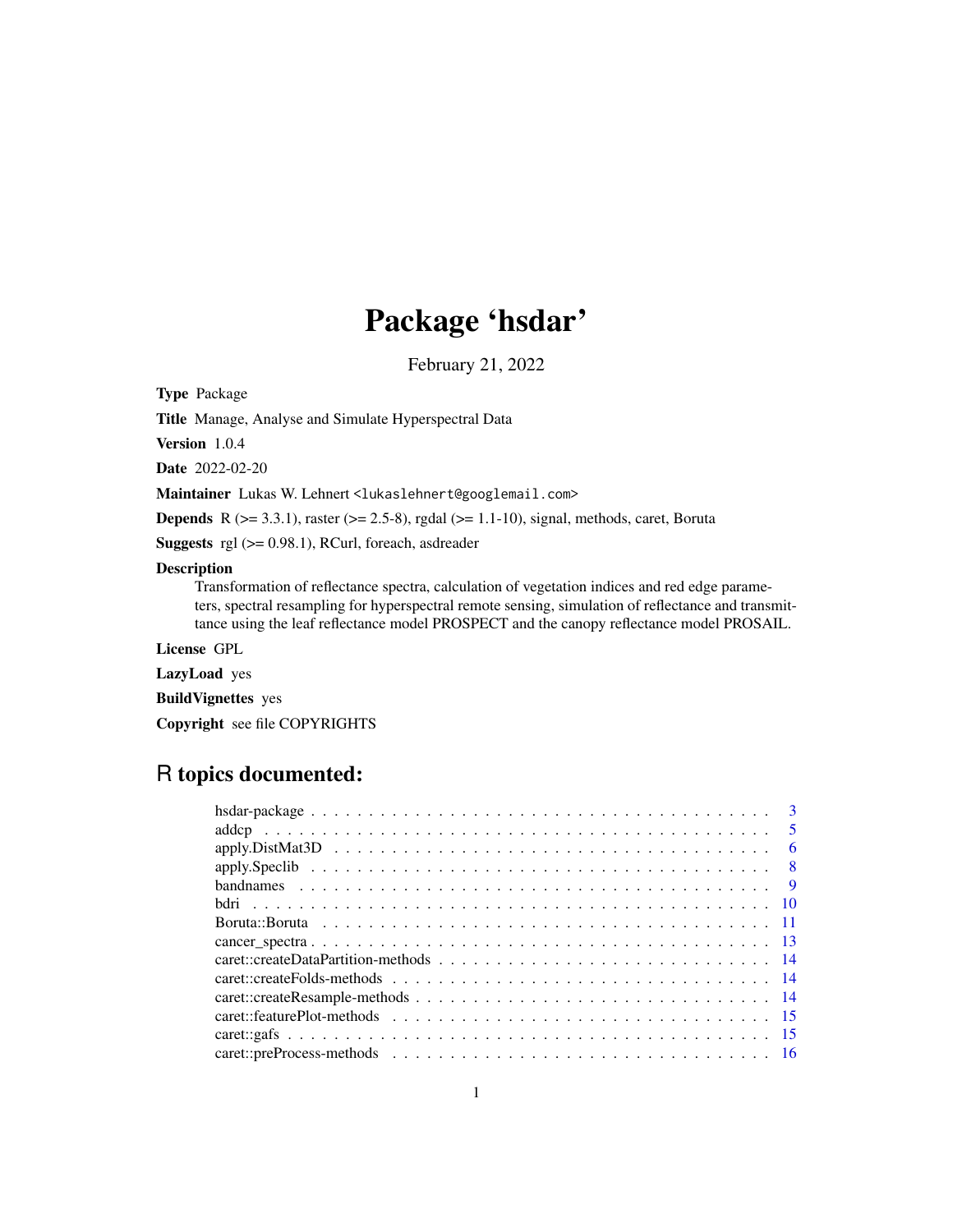|                                                                                                              | 17 |
|--------------------------------------------------------------------------------------------------------------|----|
|                                                                                                              | 18 |
|                                                                                                              | 19 |
|                                                                                                              | 21 |
|                                                                                                              | 22 |
|                                                                                                              | 23 |
|                                                                                                              | 24 |
|                                                                                                              | 24 |
|                                                                                                              | 25 |
|                                                                                                              | 27 |
|                                                                                                              | 28 |
|                                                                                                              | 29 |
|                                                                                                              | 31 |
|                                                                                                              | 32 |
|                                                                                                              | 33 |
|                                                                                                              | 35 |
|                                                                                                              | 36 |
|                                                                                                              | 37 |
|                                                                                                              | 39 |
|                                                                                                              | 40 |
|                                                                                                              | 41 |
|                                                                                                              | 43 |
|                                                                                                              | 44 |
|                                                                                                              | 46 |
|                                                                                                              | 47 |
|                                                                                                              | 48 |
|                                                                                                              | 49 |
|                                                                                                              | 50 |
|                                                                                                              | 51 |
|                                                                                                              | 52 |
|                                                                                                              | 54 |
|                                                                                                              | 54 |
|                                                                                                              | 55 |
|                                                                                                              | 56 |
|                                                                                                              | 58 |
|                                                                                                              | 59 |
|                                                                                                              | 60 |
| noise Filtering $\ldots \ldots \ldots \ldots \ldots \ldots \ldots \ldots \ldots \ldots \ldots \ldots \ldots$ | 61 |
| nri                                                                                                          | 63 |
| Nri-class                                                                                                    | 64 |
|                                                                                                              | 65 |
|                                                                                                              | 66 |
| plot.Nri                                                                                                     | 67 |
| plot.Specfeat                                                                                                | 69 |
|                                                                                                              | 71 |
| postprocessASD.                                                                                              | 72 |
|                                                                                                              | 73 |
|                                                                                                              | 75 |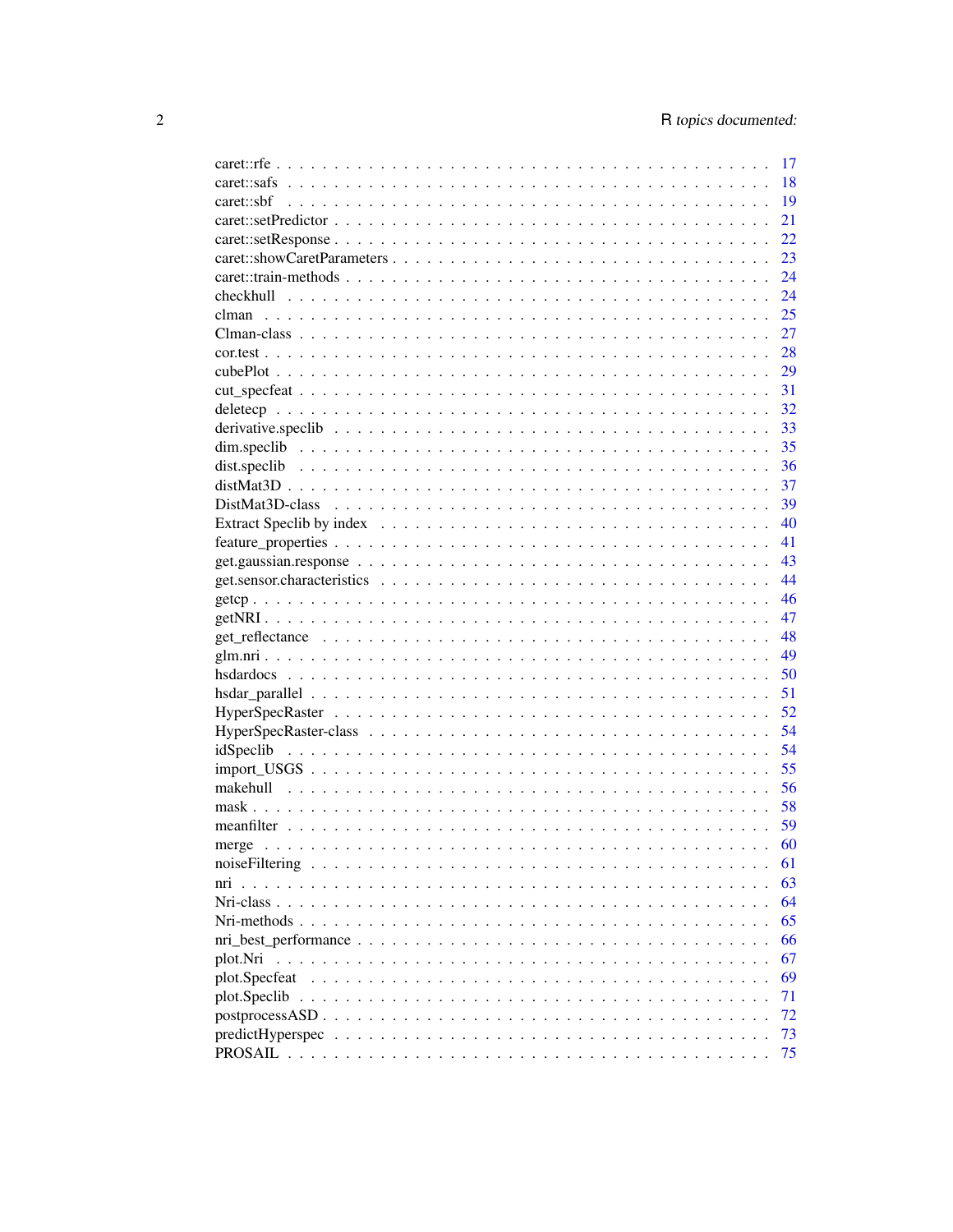<span id="page-2-0"></span>

|       | 77  |  |
|-------|-----|--|
|       | 80  |  |
|       | 82  |  |
|       | 83  |  |
|       | 83  |  |
|       | 84  |  |
|       | 86  |  |
|       | 88  |  |
|       | 90  |  |
|       | 92  |  |
|       | 93  |  |
|       | 94  |  |
|       | 97  |  |
|       |     |  |
|       |     |  |
|       |     |  |
|       |     |  |
|       |     |  |
|       | sr  |  |
|       |     |  |
|       |     |  |
|       |     |  |
|       |     |  |
|       |     |  |
|       |     |  |
|       |     |  |
|       |     |  |
|       |     |  |
| Index | 125 |  |

<span id="page-2-1"></span>hsdar-package *Manage, analyse and simulate hyperspectral data in R*

# Description

The hsdar package contains classes and functions to manage, analyse and simulate hyperspectral data. These might be either spectrometer measurements or hyperspectral images through the interface of raster.

# Details

hsdar provides amongst others the following functionality.

• Data handling: hsdar is designed to handle even large sets of spectra. Spectra are stored in a [Speclib](#page-96-1) containing, amongst other details, the wavelength and reflectance for each spectrum. hsdar further contains functions for [plot](#page-70-1)ting spectral data and [apply](#page-7-1)ing functions to spectra.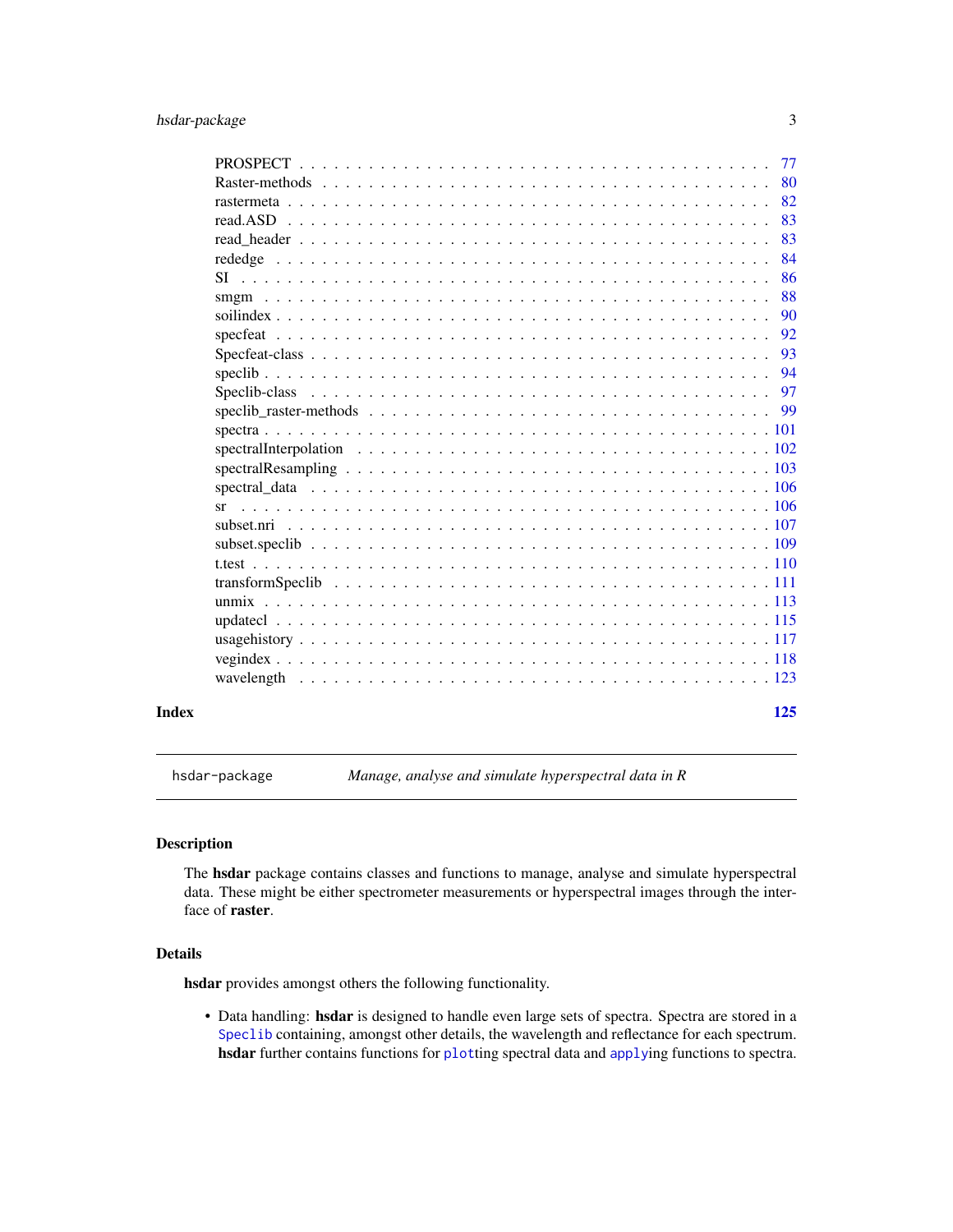- Data manipulation: A variety of established methods for data manipulation such as filter functions ([noiseFiltering](#page-60-1)) for noise reduction, resampling of bands to various satellite sensors ([spectralResampling](#page-102-1)), continuum removal ([transformSpeclib](#page-110-1)), calculations of derivations ([derivative.speclib](#page-32-1)) and extraction of absorption features ([cut\\_specfeat](#page-30-1)) are implemented.
- Data analysis: Supported methods to analyse vegetation spectra are the calculation of red edge parameters ([rededge](#page-83-1)), vegetation ([vegindex](#page-117-1)) and soil ([soilindex](#page-89-1), [smgm](#page-87-1)) indices as well as ndvi-like narrow band indices ([nri](#page-62-1)). **hsdar** further enables to perform linear spectral unmixing of spectra ([unmix](#page-112-1)) by use of endmember spectra. Note that some functions allow the parallel execution using the doMPI-, doMC- and foreach-packages. Execute '[hsdar\\_parallel\(](#page-50-1))' to get supporting functions.
- Data simulation: hsdar has implemented the models [PROSAIL](#page-74-1) 5B (PROSAIL, Jacquemoud et al. 2009) and PROSPECT 5 and D ([PROSPECT](#page-76-1), Jacquemoud and Baret 1990, Feret et al. 2017) to simulate spectra of canopy and plants.

Several classes are defined and used in **hsdar**. Most of the classes are used and respective objects are created internally. However, the following figure gives an overview which class is used at which stage of processing.



Note that the asterisk marks all classes for which wrapper functions for the **caret** package exist. To see the preferable citation of the package, type citation("hsdar").

#### Acknowledgements

Development initially funded by German Federal Ministry of Education and Research (03G0808C) in the scope of the project PaDeMoS as precondition to develop a space-based Pasture Degradation Monitoring System for the Tibetan Plateau.

## Author(s)

Lukas Lehnert, Hanna Meyer, Jörg Bendix

#### References

Feret J.B., Gitelson A.A., Noble S.D., & Jacquemoud S. (2017), PROSPECT-D: towards modeling leaf optical properties through a complete lifecycle, Remote Sensing of Environment, 193, 204-215.

Jacquemoud, S., Verhoef, W., Baret, F., Bacour, C., Zarco-Tejada, P.J., Asner, G.P., Francois, C., and Ustin, S.L. (2009): PROSPECT + SAIL models: a review of use for vegetation characterization, Remote Sensing of Environment, 113, S56-S66.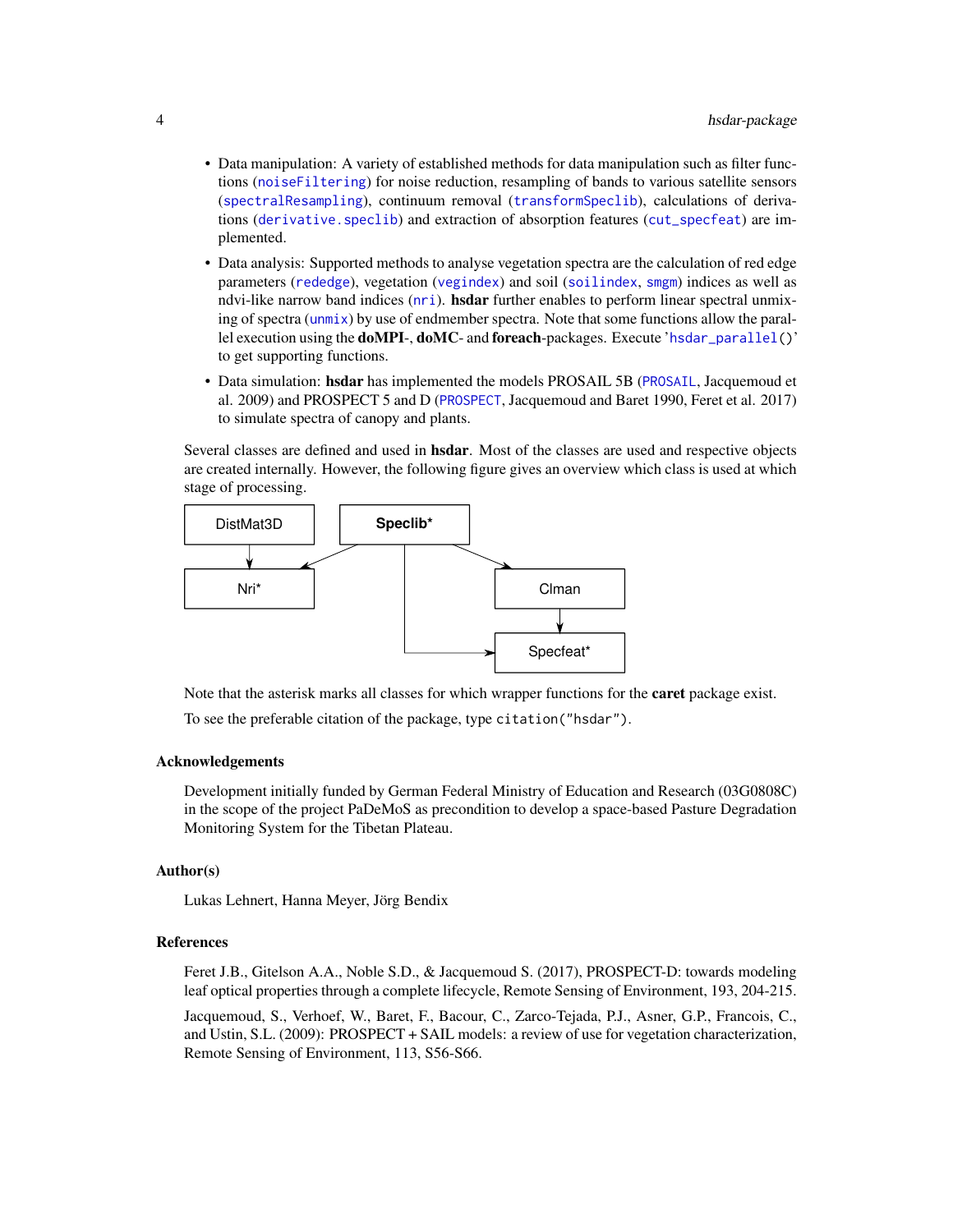#### <span id="page-4-0"></span>addcp 5 and 5 and 5 and 5 and 5 and 5 and 5 and 5 and 5 and 5 and 5 and 5 and 5 and 5 and 5 and 5 and 5 and 5 and 5 and 5 and 5 and 5 and 5 and 5 and 5 and 5 and 5 and 5 and 5 and 5 and 5 and 5 and 5 and 5 and 5 and 5 and

Jacquemoud, S. and Baret, F. (1990). PROSPECT: A model of leaf optical properties spectra, Remote Sensing of Environment 34: 75 - 91.

<span id="page-4-1"></span>addcp *Manually add fix point to continuum line*

#### **Description**

This function is used to add an additional fix point to a manually created hull of a single spectrum. This fix point is then used to re-construct a continuum line.

#### Usage

addcp(x, ispec, cpadd)

#### Arguments

|       | Object of class Clman.                                            |
|-------|-------------------------------------------------------------------|
| ispec | ID or index of spectrum to be modified.                           |
| cpadd | Single value or vector of wavelength containing new fix point(s). |

#### Details

In some cases, it might be desirable to manually adapt automatically constructed segmended hulls ([transformSpeclib](#page-110-1)). For example local maxima could be removed because they are very small and maybe afflicted with uncertainties which might legitimate it to manipulate the continuum line. Therefore, hsdar provides functions to remove and add "continuum points" from or to a continuum line. Manually adapted continuum lines can then be used to update band depth or ratio transformation. Handle these functions with care to avoid continuum lines too much build by subjective decisions. In the typical workflow, spectra are first transformed ([transformSpeclib](#page-110-1)). Continuum points can then be retrieved ([getcp](#page-45-1)) and manually adapted by adding [addcp](#page-4-1) and deleting ([deletecp](#page-31-1)) of points. Use [checkhull](#page-23-1) to check for errors. If all uncertainties are removed, recalculate the hull ([makehull](#page-55-1)) and update the transformed spectrum ([updatecl](#page-114-1)).

#### Value

Object of class Clman containing the updated version of x.

# Author(s)

Lukas Lehnert and Hanna Meyer

# See Also

[transformSpeclib](#page-110-1), [deletecp](#page-31-1), [getcp](#page-45-1), [checkhull](#page-23-1), [makehull](#page-55-1), [updatecl](#page-114-1), [idSpeclib](#page-53-1)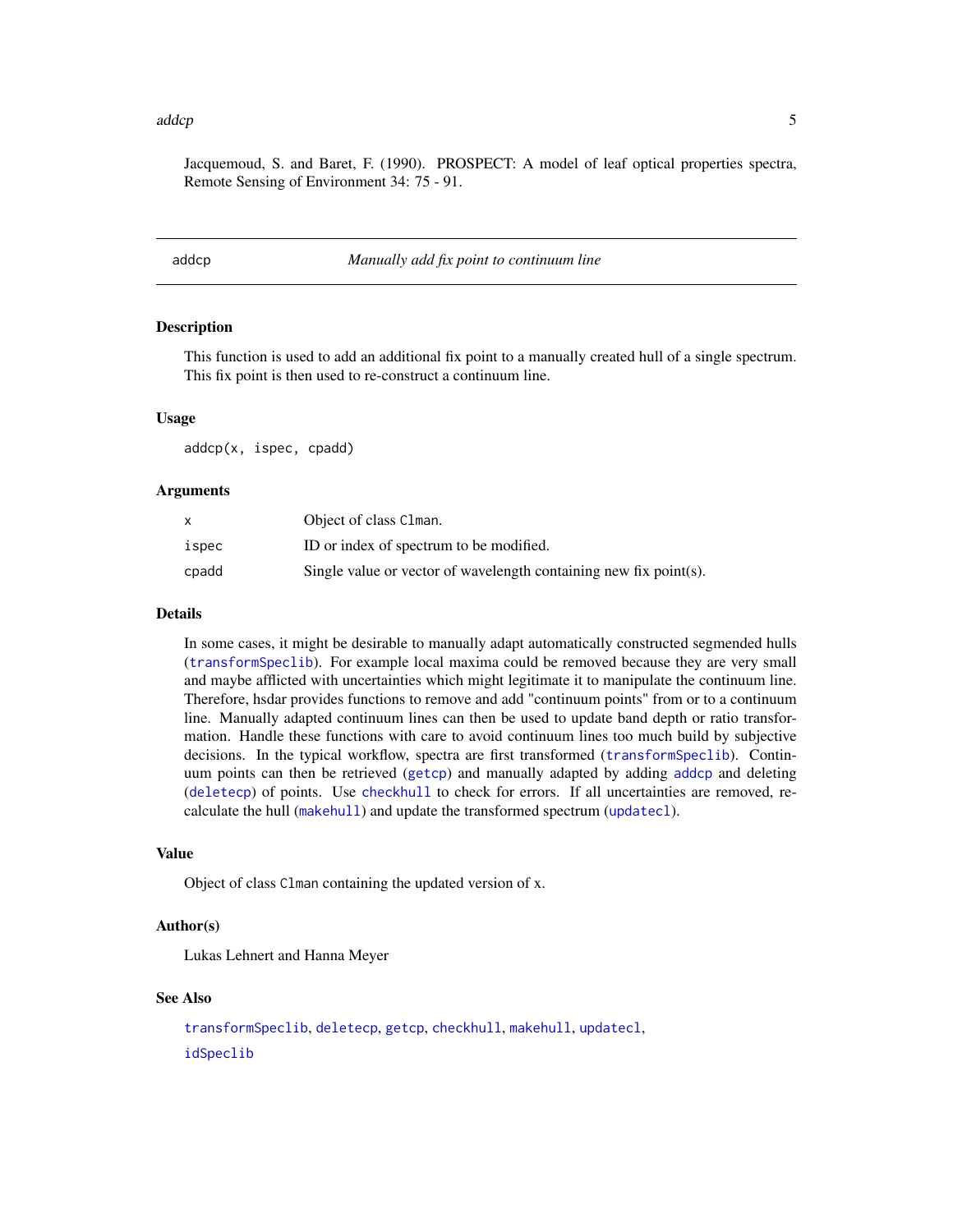## <span id="page-5-0"></span>Examples

```
## Model spectra using PROSAIL
parameter <- data.frame(N = rep.int(c(1, 1.5), 2), LAI = c(1, 1, 3, 3))
spec <- PROSAIL(parameterList=parameter)
## Transform spectra
spec_clman <- transformSpeclib(spec, method = "sh", out = "raw")
## Plot original line
par(mfrow = c(1,2))plot(spec_clman, ispec = 1, xlim = c(2480, 2500), ylim=c(0.022,0.024))
## Add fix point at 4595 nm to continuum line of first spectrum
spec_clman <- addcp(spec_clman, 1, 2495)
## Plot new line
plot(spec_clman, ispec = 1, xlim = c(2480, 2500), ylim = c(0.022, 0.024))## Check new hull
hull <- checkhull(spec_clman, 1)
hull$error
```
apply.DistMat3D *Apply function for class DistMat3D*

#### Description

Apply function to values in a 3-D distance matrix. The 3-D distance matrix is an S4-class in hsdar to efficiently store distance values in hyperspectral datasets.

# Usage

## S4 method for signature 'DistMat3D'  $apply(X, MARGIN, FUN, ..., simplify = TRUE)$ 

# Arguments

| X          | Object of class 'DistMat3D'.                                                                                                   |
|------------|--------------------------------------------------------------------------------------------------------------------------------|
| MARGIN     | A vector giving the subscripts (dimensions) of the DistMat3D-object which the<br>function will be applied over (see examples). |
| <b>FUN</b> | Function to be applied. Matched with match, fun.                                                                               |
| $\cdot$    | Further arguments passed to FUN.                                                                                               |
| simplify   | Currently ignored.                                                                                                             |

#### Value

Depending on the length of the return value of the specified function, objects of classes numeric or matrix are returned.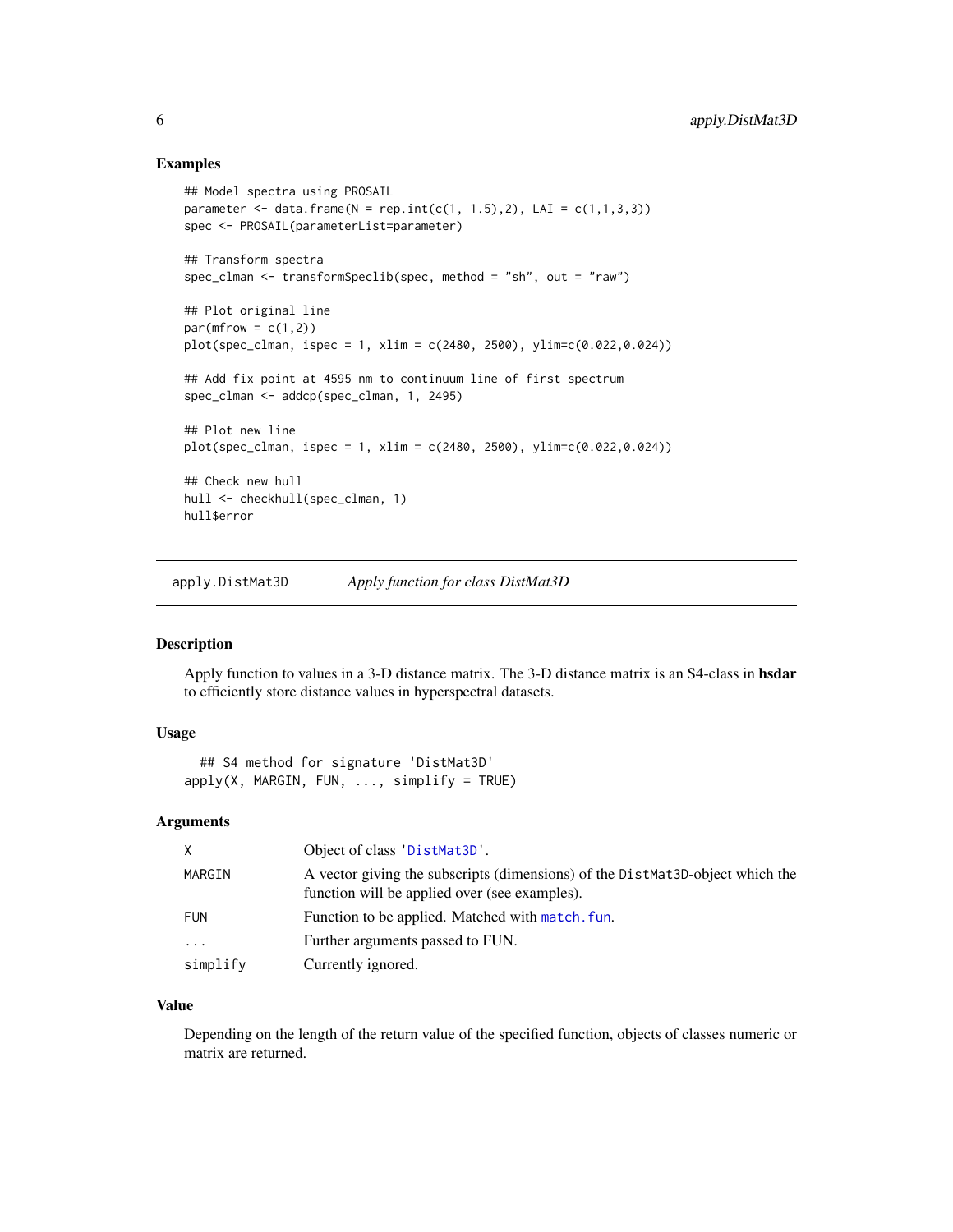# apply.DistMat3D 7 7

#### Author(s)

Lukas Lehnert

# See Also

[apply](#page-0-0), [match.fun](#page-0-0), [DistMat3D](#page-38-1)

# Examples

```
data(spectral_data)
```

```
## Part I: Create an object of class DistMat3D
## Calculate all possible NRI - combinations for WorldView-2-8
spec_WV <- spectralResampling(spectral_data, "WorldView2-8",
                              response_function = FALSE)
nri_WV <- nri(spec_WV, recursive = TRUE)
## Get all NRI-values as numeric vector
nri_values <- as.numeric(t(as.matrix(getNRI(nri_WV,
                                            getFiniteNri(nri_WV)))))
## Create object of class DistMat3D
dmat <- distMat3D(nri_values, 8, 45)
## Part II: Apply function mean to values in the new object
## Calculate mean value of all samples for all indices
meanIndexVals \leq apply(dmat, MARGIN = 1, FUN = mean)
## Convert to DistMat3D
meanIndexVals <- distMat3D(meanIndexVals, 8, 1)
## Same but for array
nri_WV_dat <- as.array(dmat)
meanIndexVals_arr <- apply(nri_WV_dat, MARGIN = c(1, 2), FUN = mean)
## Convert to DistMat3D
meanIndexVals_arr <- distMat3D(meanIndexVals_arr)
## Test if equal
all(meanIndexVals_arr == meanIndexVals)
## Calculate mean value of all indices wihtin each sample
meanSampleVals <- apply(dmat, MARGIN = 3, FUN = mean)
meanSampleVals_arr <- apply(nri_WV_dat, MARGIN = 3, FUN = mean,
                            na.rm = TRUE)
## Test if equal
all(meanSampleVals == meanSampleVals_arr)
## User-defined function (in this case the median)
quant \leq function(x)
  return(quantile(x, probs = 0.5))## Apply user defined function to all samples for all indices
```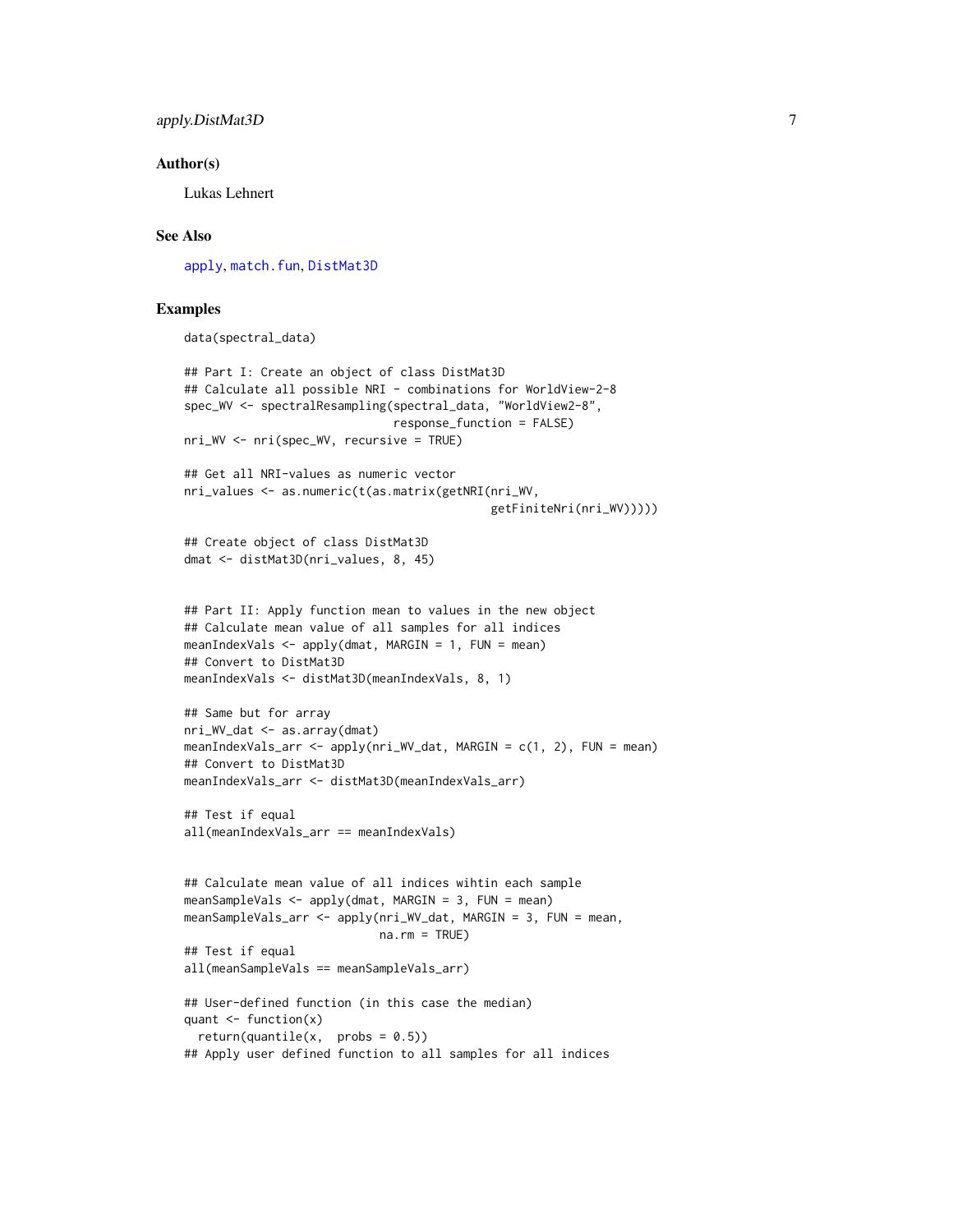```
medianIndexVals \leq apply(dmat, MARGIN = 1, FUN = quant)
```
<span id="page-7-1"></span>apply.Speclib *Apply function for class Speclib*

# Description

Apply function over all spectra or a subset of spectra in a Speclib.

# Usage

```
## S4 method for signature 'Speclib'
apply(X, FUN, bySI = NULL, ..., simplyI = TRUE)
```
# Arguments

| X.         | Object of class Speclib                                                                                     |
|------------|-------------------------------------------------------------------------------------------------------------|
| <b>FUN</b> | Function to be applied. Matched with match, fun.                                                            |
| bySI       | Character string giving the name of the column in the SI to be used as subsets to<br>apply function FUN on. |
| $\ddots$   | Further arguments passed to FUN.                                                                            |
| simplify   | Currently ignored.                                                                                          |

# Value

Object of class Speclib.

# Author(s)

Lukas Lehnert

# See Also

[apply](#page-0-0), [match.fun](#page-0-0), [Speclib](#page-96-1)

#### Examples

```
data(spectral_data)
```

```
mean_spectrum <- apply(spectral_data, FUN = mean)
plot(mean_spectrum)
```

```
## Same as above but seperately for both seasons
mean_spectra <- apply(spectral_data, FUN = mean, bySI = "season")
plot(mean_spectra[1,], ylim = c(0,50))plot(mean_spectra[2, ], new = FALSE)
SI(mean_spectra)
```
<span id="page-7-0"></span>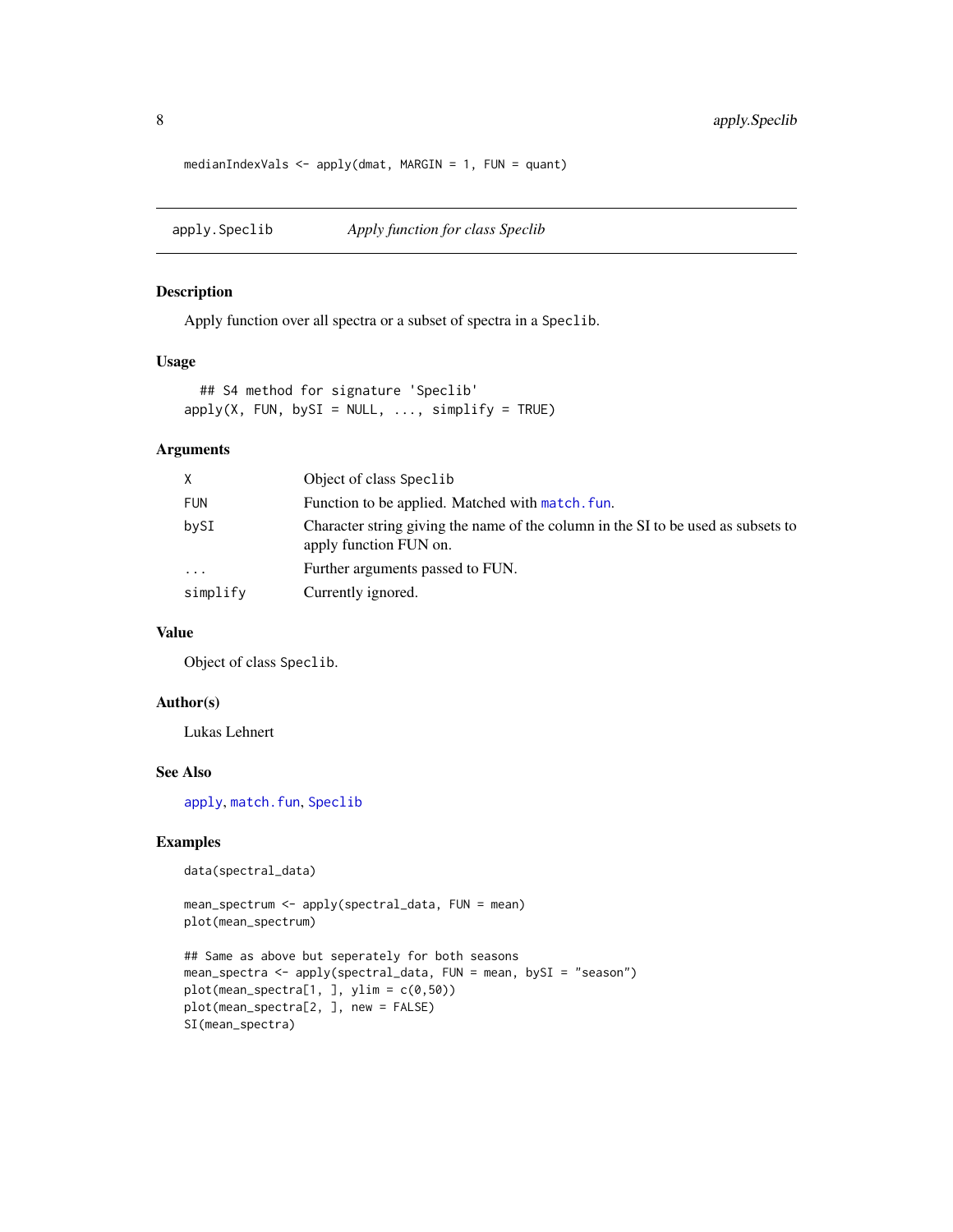<span id="page-8-0"></span>

Returning and setting names of bands in Speclib

#### Usage

bandnames(x) bandnames $(x)$  <- value

#### Arguments

|       | Object of class Speclib.                                          |
|-------|-------------------------------------------------------------------|
| value | Character vector of the same length as $n$ bands $(x)$ , or NULL. |

# Value

For bandnames<-, the updated object. Otherwise a vector giving the name of each band in Speclib is returned.

# Note

Bandnames are not mandatory in Speclibs. If not set, the default names are in the form V+index of bands.

## Author(s)

Lukas Lehnert

# See Also

[Speclib](#page-96-1)

# Examples

```
data(spectral_data)
```
## Return band names bandnames(spectral\_data)

```
## Change band names
bandnames(spectral_data) <- paste("Band", wavelength(spectral_data),
                                  sep = "")
```
## Return new band names bandnames(spectral\_data)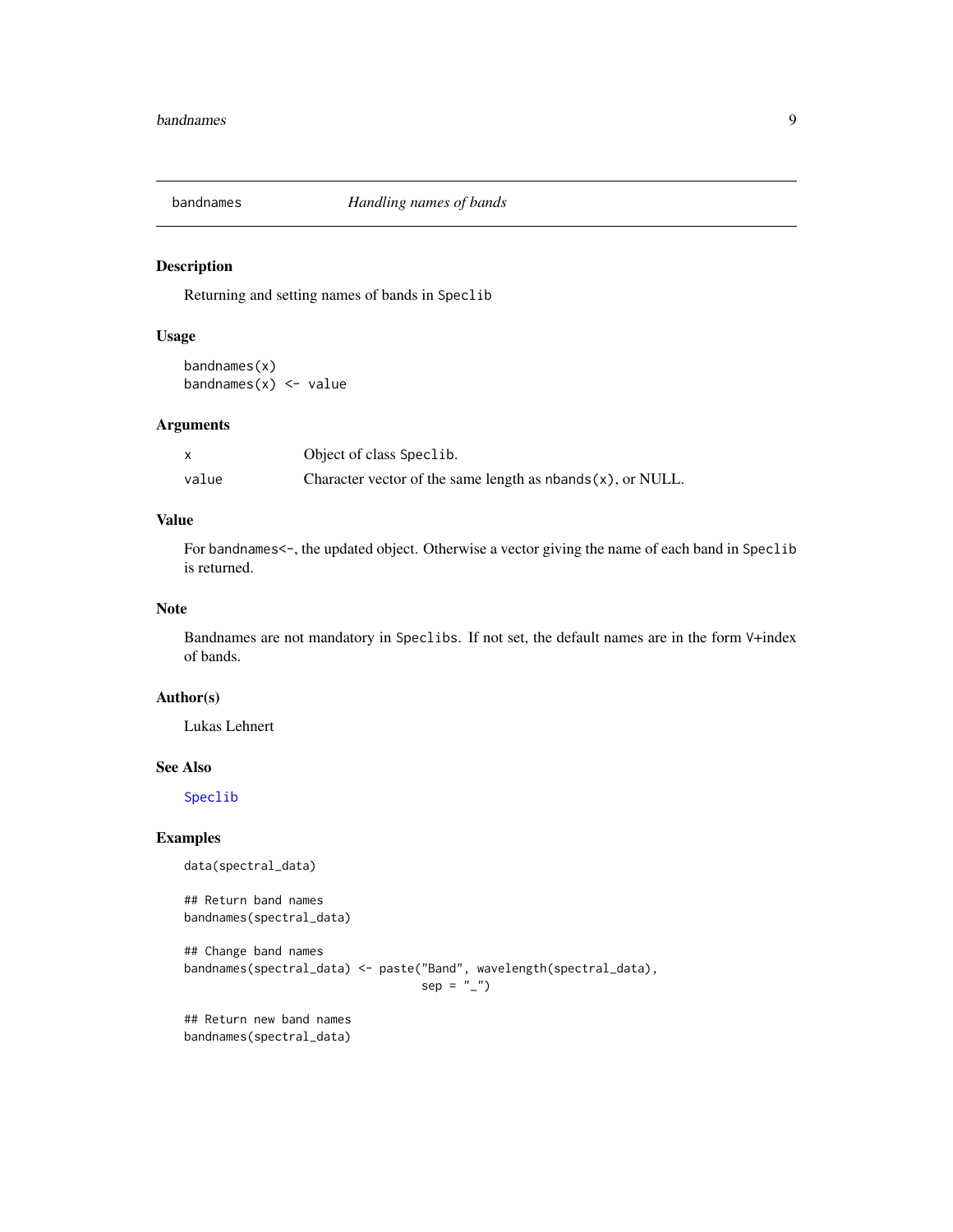<span id="page-9-0"></span>

Calculate band depth ratio indices for objects of class Specfeat.

# Usage

```
bdri(x, fnumber, index = "ndbi")
```
# Arguments

|         | Object of class Specfeat.                                               |
|---------|-------------------------------------------------------------------------|
| fnumber | Integer. Index of feature to modify.                                    |
| index   | Method to be applied. Currently, "bdr", "ndbi" and "bna" are available. |

# Details

Method "bdr" calculates the normalised band depth ratio as

$$
bdr = \frac{BD}{Dc},
$$

with  $BD$  is the band depth calculated by transform Speclib and Dc is the maximum band depth called band centre. Method "ndbi" calculates the the normalised band depth index as

$$
ndbi = \frac{BD - Dc}{BD + Dc}
$$

.

Method "bna" calculates the band depth normalised to band area as

$$
bna = \frac{BD}{Da},
$$

where  $Da$  is the area of the absorption feature (see [feature\\_properties](#page-40-1)). For further information see Mutanga and Skidmore (2004).

# Value

Object of class specfeat containing the updated version of x.

# Author(s)

Lukas Lehnert and Hanna Meyer

# References

Mutanga, O. and Skidmore, A. (2004): Hyperspectral band depth analysis for a better estimation of grass biomass (Cenchrus ciliaris) measured under controlled laboratory conditions. International Journal of applied Earth Observation and Geoinformation, 5, 87-96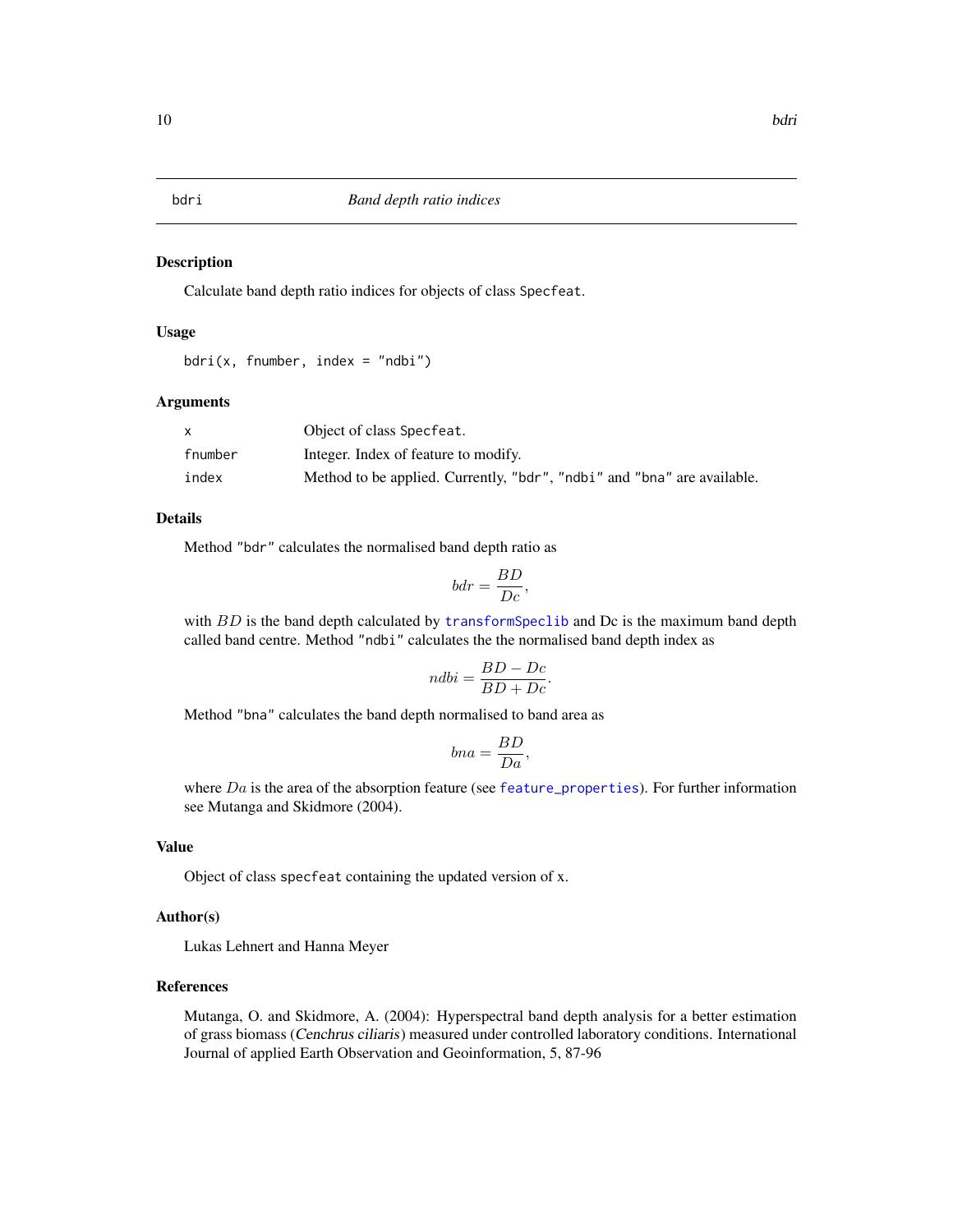# <span id="page-10-0"></span>Boruta::Boruta 11

# See Also

[transformSpeclib](#page-110-1), [specfeat](#page-91-1)

# Examples

```
data(spectral_data)
## Transform speclib
bd <- transformSpeclib(subset(spectral_data, season == "summer"),
                       method = "sh", out = "bd")
## Isolate the features around 450nm, 700nm, 1200nm and 1500nm and
## convert to specfeat.
featureSelection <- specfeat(bd, c(450,700,1200,1500))
## Plot features
plot(featureSelection,1:4)
## Calculate normalized band depth index for first feature
featureSelection_bdri <- bdri(featureSelection, 1, index = "ndbi")
## Plot result
plot(featureSelection_bdri)
```
Boruta::Boruta *Methods for Function* Boruta

# Description

Methods for function Boruta in package Boruta. Please refer to help pages in the Boruta-package for further information.

# Usage

```
## S4 method for signature 'Speclib'
Boruta(x, y, \dots, returnData = TRUE, includeTentative = FALSE,
                           na.rm = FALSE)## S4 method for signature 'Nri'
Boruta(x, y, \dots, returnData = TRUE, includeTentative = FALSE,
                       na.rm = FALSE## S4 method for signature 'Specfeat'
Boruta(x, y, \dots, returnData = TRUE, includeTentative = FALSE,
                            na.rm = FALSE)
```
get\_Boruta(x)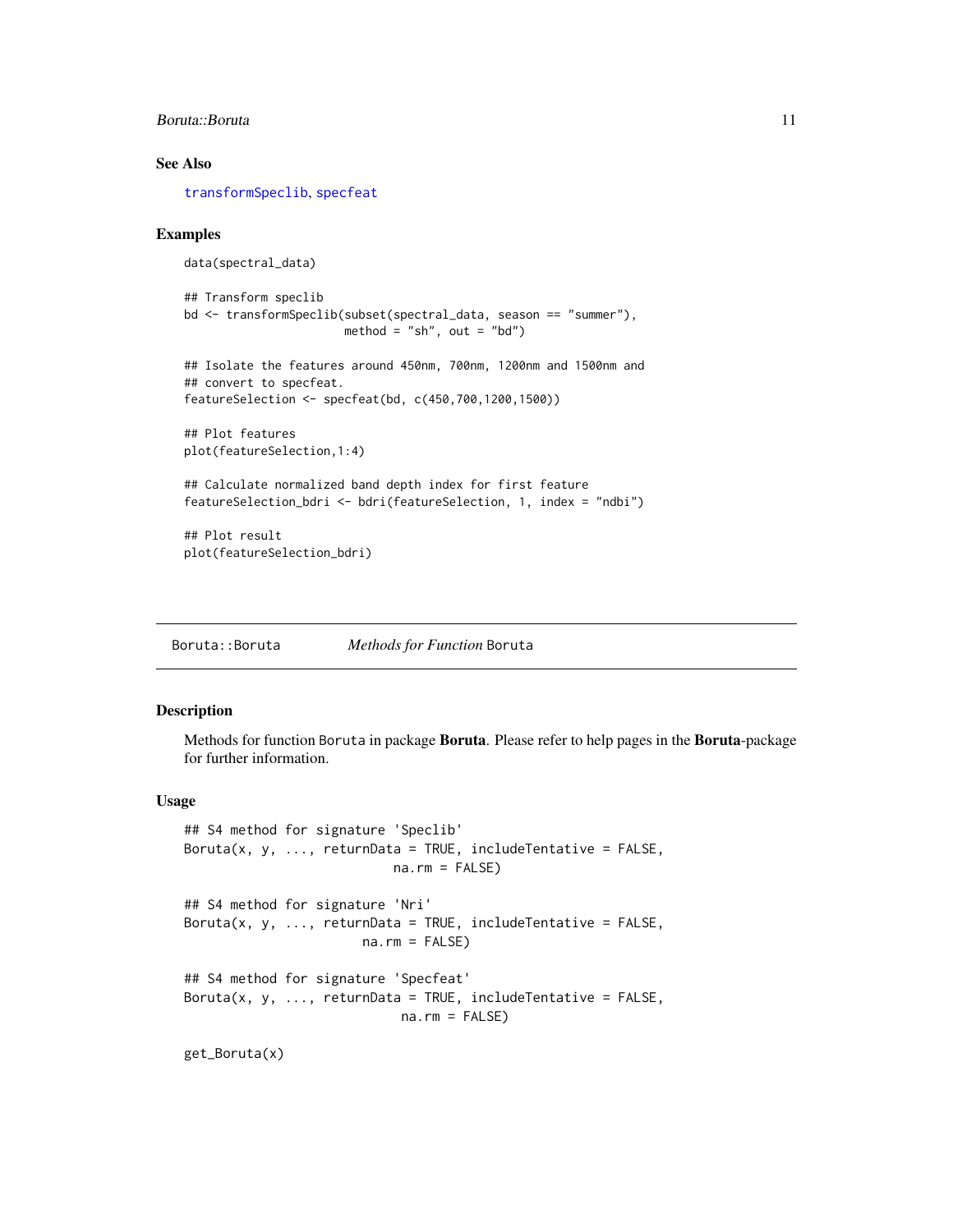# Arguments

| X                 | Object of class Speclib, Nri or Specfeat. For get_Boruta, x must be the<br>output of Boruta as Speclib or Nri.                       |  |
|-------------------|--------------------------------------------------------------------------------------------------------------------------------------|--|
| У                 | A numeric or factor vector containing the outcome for each sample. If missing,<br>the response variable set by set Response is used. |  |
| returnData        | Logical. If TRUE, the updated object of x is returned, otherwise only the result<br>of Boruta is returned.                           |  |
| includeTentative  |                                                                                                                                      |  |
|                   | Logical. If TRUE, the tentative variables are kept and returned in the Speclib-<br>object.                                           |  |
| $na$ . $rm$       | Logical. If TRUE, all variables are excluded which contain at least one non-<br>finite value.                                        |  |
| $\cdot\cdot\cdot$ | Further arguments passed to Boruta.                                                                                                  |  |

# Value

If returnData == TRUE, an object of class Speclib or Nri, otherwise an object of class Boruta. Note that if x is an object of class Specfeat, the function returns an object of class Speclib containing the relevant transformed band values.

#### Author(s)

Lukas Lehnert

# See Also

[rfe](#page-0-0), [gafs](#page-0-0)

# Examples

```
## Not run:
data(spectral_data)
```
## Set response variable (Chlorophyll content) spectral\_data <- setResponse(spectral\_data, "chlorophyll")

```
## Set additional predictor variables from the SI
spectral_data <- setPredictor(spectral_data, "season")
```

```
## Run Boruta
## Note that this may take some time!
bor_res <- Boruta(spectral_data)
```

```
get_Boruta(bor_res)
plot(get_Boruta(bor_res))
```
## End(Not run)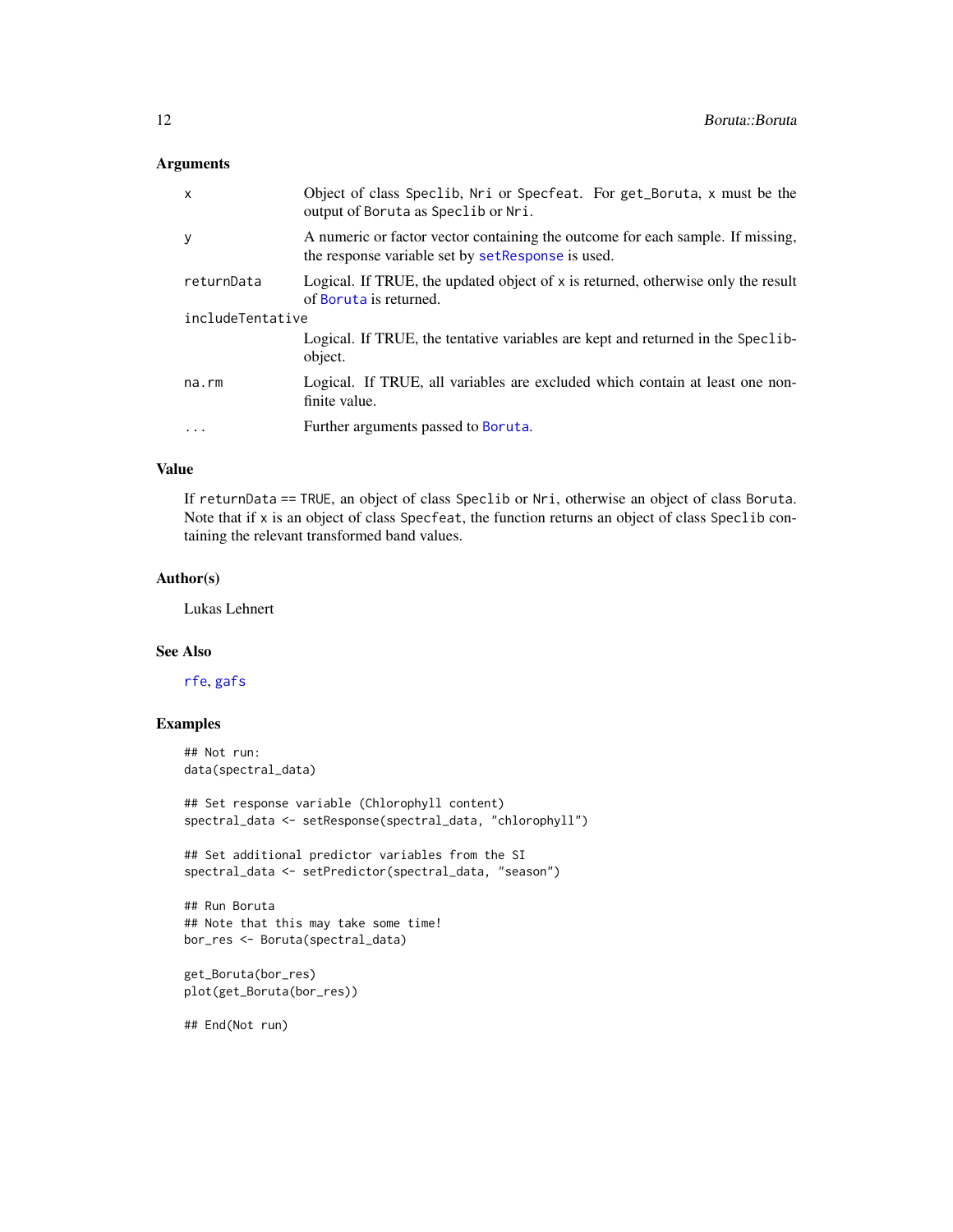<span id="page-12-0"></span>Hyperspectral samples from the human larynx

#### Usage

data(cancer\_spectra)

# Format

An object of class Speclib

#### Details

This dataset contains hyperspectral data from the human larynx. The data were acquired in a project aiming to test the feasibility to use hyperspectral imaging for the non-invasive detection of cancer of the human larynx (head-and-neck squamous cell carcinoma). In hsdar, a subset of the total dataset is kindly provided by the project. This subset includes hyperspectral images from 25 patients including 10 cases with histopathological diagnosis of cancer. The images were acquired using an endoscope which was coupled with a monochromatic CCD camera. As light source, a special Polychrome V light machine was used. This allowed to change the wavelength of the impinging radiation so that hyperspectral cubes could be acquired by combining several images taken under different illuminations. The images were preprocessed using the methodology proposed by Regeling et al. (2015). The spectra were manually classified into cancerous and non-cancerous tissue by medical experts which is included in the SI of the data.

# Author(s)

Bianca Regeling, Lukas Lehnert

# References

Regeling, B., Laffers, W., Gerstner, A.O.H., Westermann, S., Mueller, N.A., Schmidt, K., Bendix, J., Thies, B. (2015): Development of an Image Pre-processor for Operational Hyperspectral Laryngeal Cancer Detection. Journal of Biophotonics, 1-11.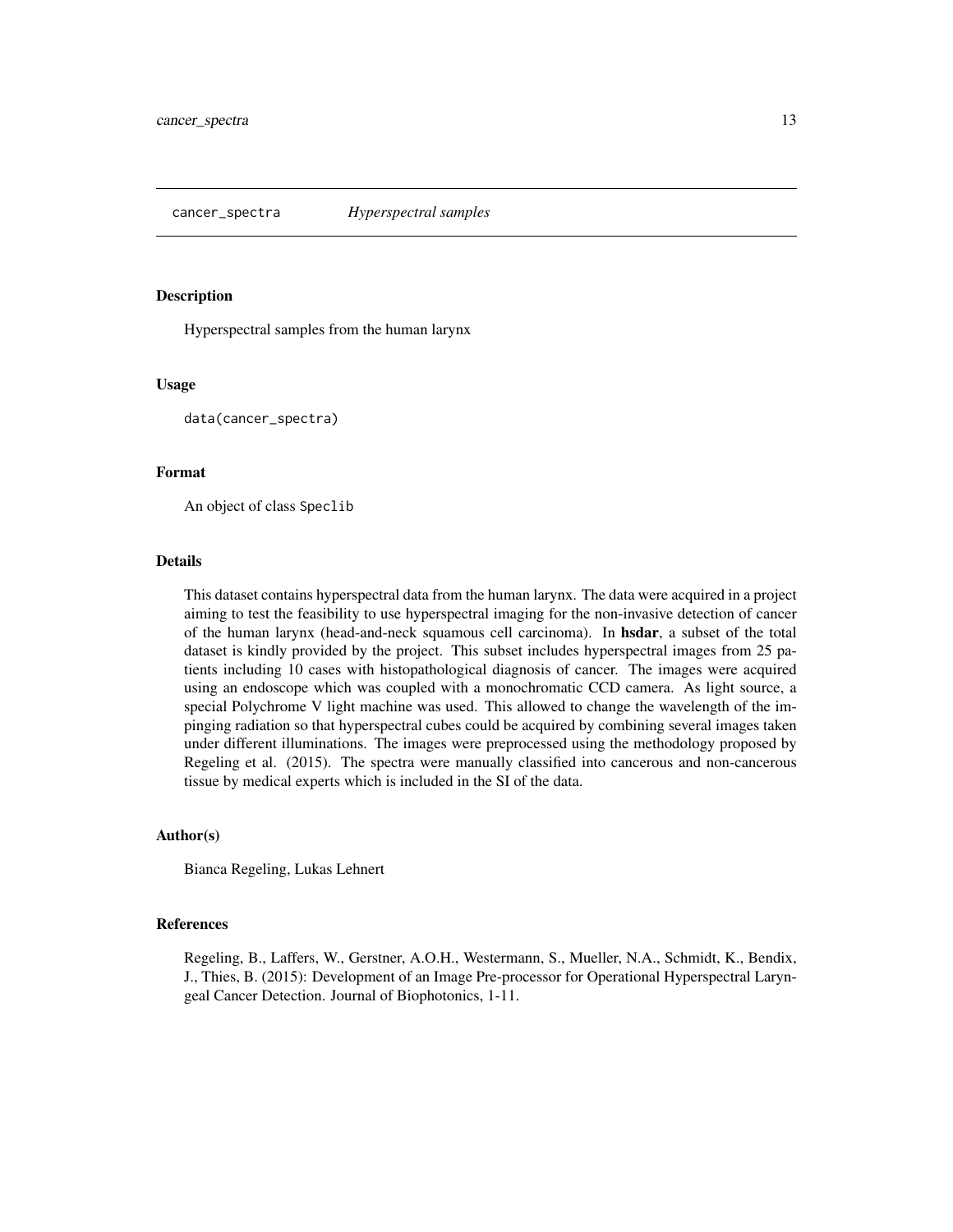<span id="page-13-0"></span>caret::createDataPartition-methods

*Methods for Function* createDataPartition

#### Description

Methods for function createDataPartition in package **caret**. Please refer to help pages in the caret-package for further information.

#### Methods

```
signature(y = ".CaretHyperspectral") Wrapper method for createDataPartition.
    Note that ".CaretHyperspectral" is a class union containing classes Speclib, Nri, Specfeat.
```
caret::createFolds-methods *Methods for Function* createFolds *and* createMultiFolds

#### Description

Methods for functions createFolds and createMultiFolds in package caret

#### **Methods**

signature(y = ".CaretHyperspectral") Wrapper methods for [createFolds](#page-0-0) and [createMultiFolds](#page-0-0). Note that ".CaretHyperspectral" is a class union containing classes Speclib, Nri, Specfeat.

caret::createResample-methods

*Methods for Function* createResample

# **Description**

Methods for function createResample in package caret

#### Methods

```
createResample.
   Note that ".CaretHyperspectral" is a class union containing classes Speclib, Nri, Specfeat.
```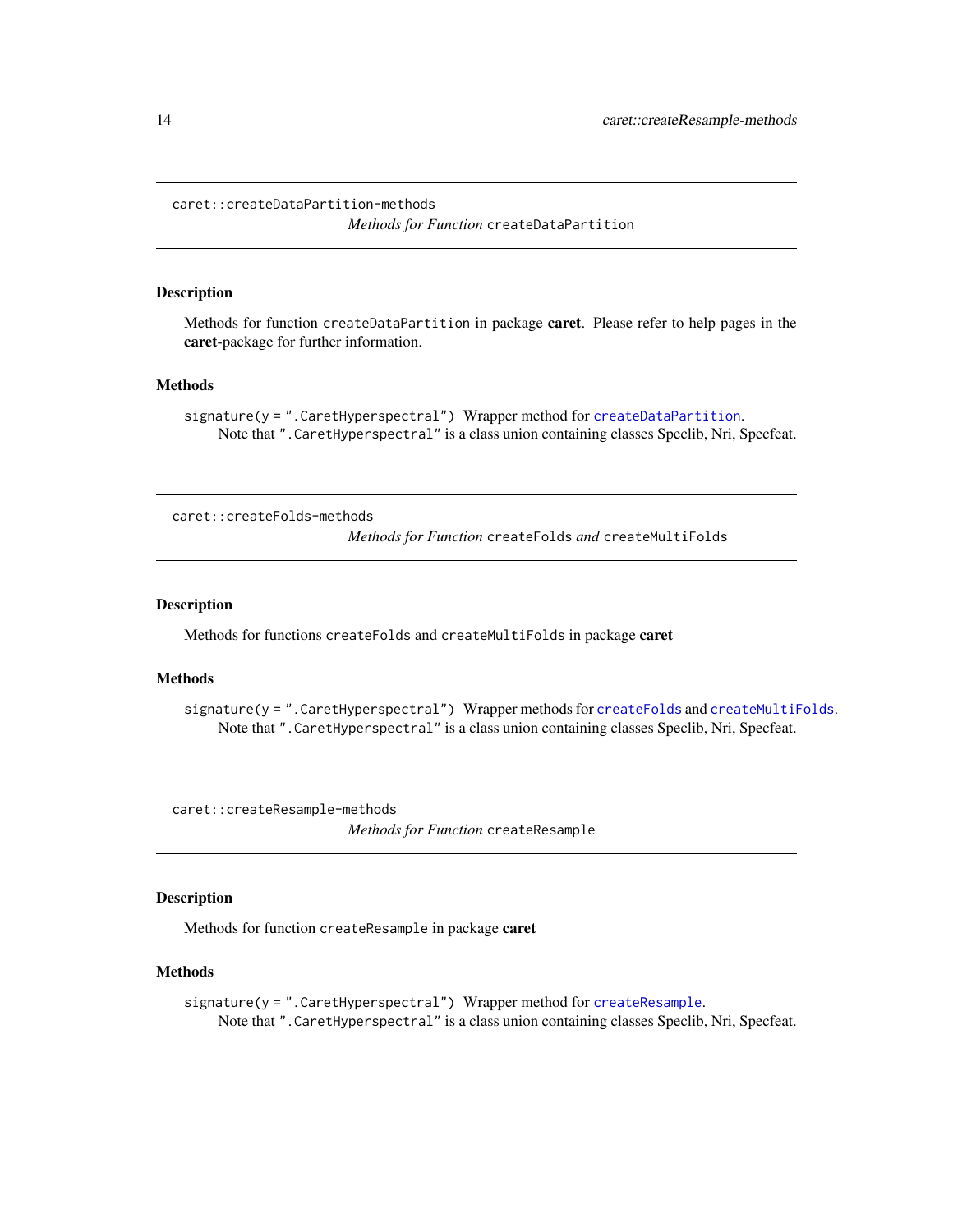<span id="page-14-0"></span>caret::featurePlot-methods

*Methods for Function* featurePlot

# Description

Methods for function featurePlot in package caret

# Methods

```
signature(x = ".CaretHyperspectral") Wrapper method for featurePlot.
    Note that ".CaretHyperspectral" is a class union containing classes Speclib, Nri, Specfeat.
```
caret::gafs *Methods for Function* gafs

# Description

Methods for function gafs in package caret. Please refer to help pages in the caret-package for further information.

# Usage

```
## S4 method for signature 'Speclib'
gafs(x, y, cutoff = 0.95, returnData = TRUE, na.rm = FALSE, ...)## S4 method for signature 'Nri'
gafs(x, y, cutoff = 0.95, returnData = TRUE, na.rm = FALSE, ...)## S4 method for signature 'Specfeat'
gafs(x, y, cutoff = 0.95, returnData = TRUE, na.rm = FALSE, ...)
```
get\_gafs(x)

# Arguments

| $\mathsf{x}$ | Object of class Speclib, Nri or Specfeat. For get_gafs, x must be the output<br>of gafs as Speclib or Nri.                           |
|--------------|--------------------------------------------------------------------------------------------------------------------------------------|
| <b>y</b>     | A numeric or factor vector containing the outcome for each sample. If missing,<br>the response variable set by set Response is used. |
| cutoff       | The cutoff value of the correlation coefficients between response variables.                                                         |
| returnData   | Logical. If TRUE, the updated object of x is returned, otherwise only the result<br>of gafs is returned.                             |
| na.rm        | Logical. If TRUE, all variables are excluded which contain at least one non-<br>finite value.                                        |
| $\cdots$     | Further aruments passed to gafs.                                                                                                     |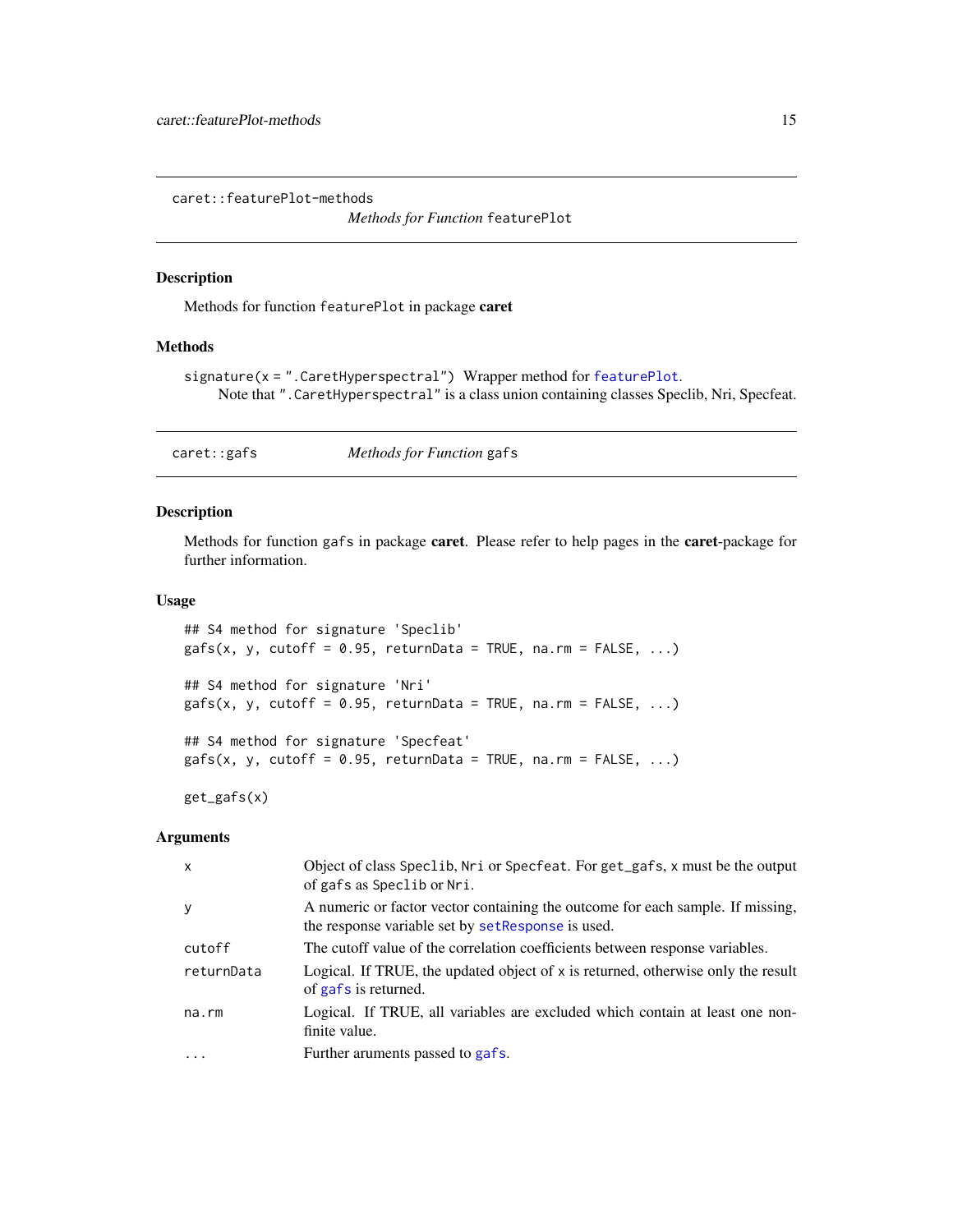# <span id="page-15-0"></span>Value

If returnData == TRUE, an object of class Speclib or Nri, otherwise an object of class gafs. Note that if x is an object of class Specfeat, the function returns an object of class Speclib containing the relevant transformed band values.

# Author(s)

Lukas Lehnert

# See Also

[gafs](#page-0-0)

#### Examples

## Not run: data(spectral\_data)

```
## Set response variable (Chlorophyll content)
spectral_data <- setResponse(spectral_data, "chlorophyll")
```

```
## Set additional predictor variables from the SI
spectral_data <- setPredictor(spectral_data, "season")
```

```
## Feature selection using genetic algorithms
## Note that this may take some time!
gafs_res <- gafs(spectral_data)
```
get\_gafs(gafs\_res)

## End(Not run)

caret::preProcess-methods

*Methods for Function* preProcess

#### Description

Methods for function preProcess in package caret. The function is mainly internally required, but can be also used to transform the reflectance values and the SI e.g., by centering, scaling etc.

# Methods

signature(x = ".CaretHyperspectral") Wrapper method for [preProcess](#page-0-0). Note that ".CaretHyperspectral" is a class union containing classes Speclib, Nri, Specfeat.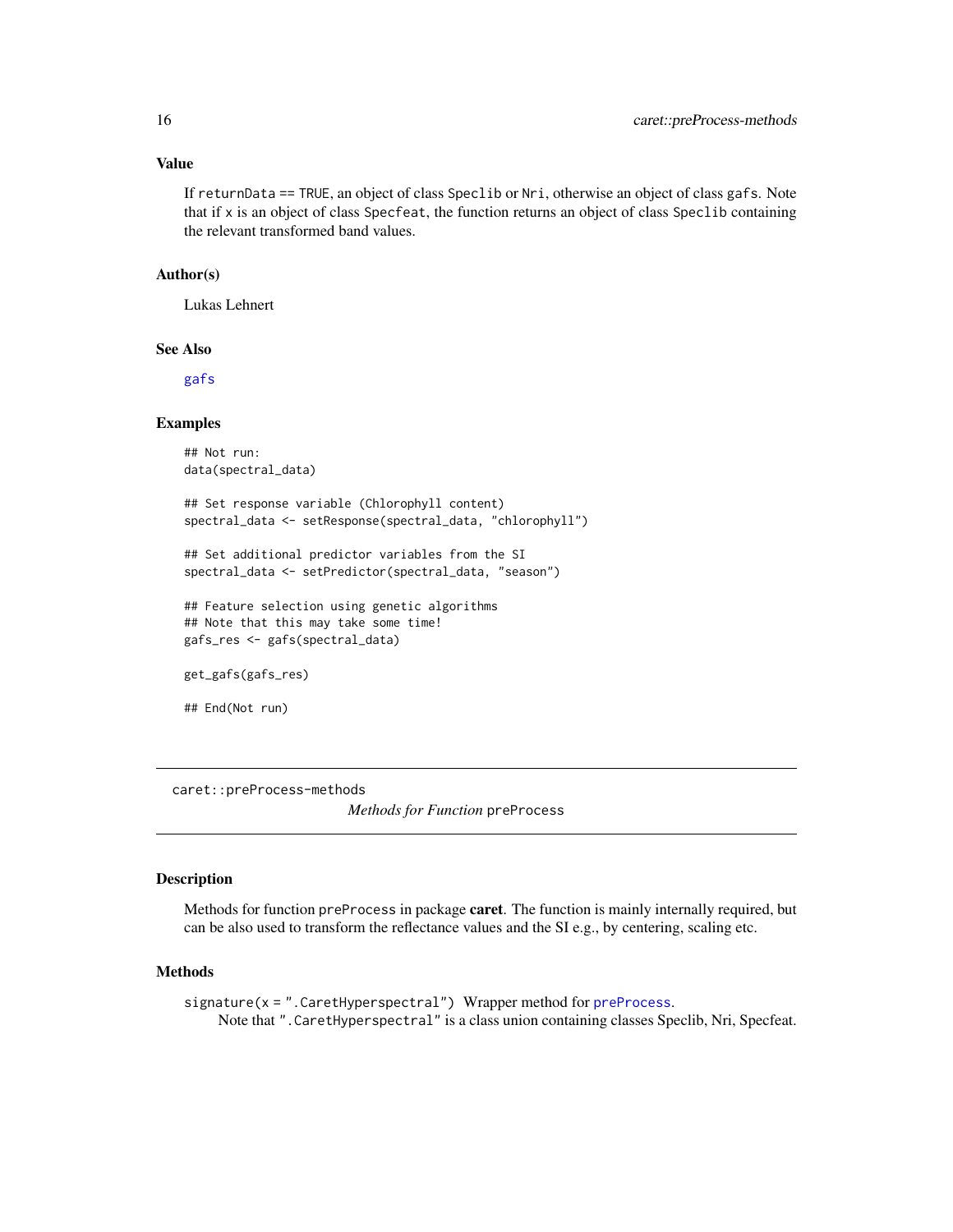<span id="page-16-0"></span>

Methods for function rfe in package caret. Please refer to help pages in the caret-package for further information.

# Usage

```
## S4 method for signature 'Speclib'
rfe(x, y, cutoff = 0.95, returnData = TRUE, na.rm = FALSE, ...)## S4 method for signature 'Nri'
rfe(x, y, cutoff = 0.95, returnData = TRUE, na.rm = FALSE, ...)## S4 method for signature 'Specfeat'
rfe(x, y, cutoff = 0.95, returnData = TRUE, na.rm = FALSE, ...)
```
get\_rfe(x)

# Arguments

| $\mathsf{x}$ | Object of class Speclib, Nri or Specfeat. For get_rfe, x must be the output<br>of rfe as Speclib or Nri.                             |
|--------------|--------------------------------------------------------------------------------------------------------------------------------------|
| y            | A numeric or factor vector containing the outcome for each sample. If missing,<br>the response variable set by set Response is used. |
| cutoff       | The cutoff value of the correlation coefficients between response variables.                                                         |
| returnData   | Logical. If TRUE, the updated object of x is returned, otherwise only the result<br>of r f e is returned.                            |
| na.rm        | Logical. If TRUE, all variables are excluded which contain at least one non-<br>finite value.                                        |
| $\cdots$     | Further aruments passed to rfe.                                                                                                      |

# Value

If returnData == TRUE, an object of class Speclib or Nri, otherwise an object of class rfe. Note that if x is an object of class Specfeat, the function returns an object of class Speclib containing the relevant transformed band values.

# Author(s)

Lukas Lehnert

# See Also

[rfe](#page-0-0)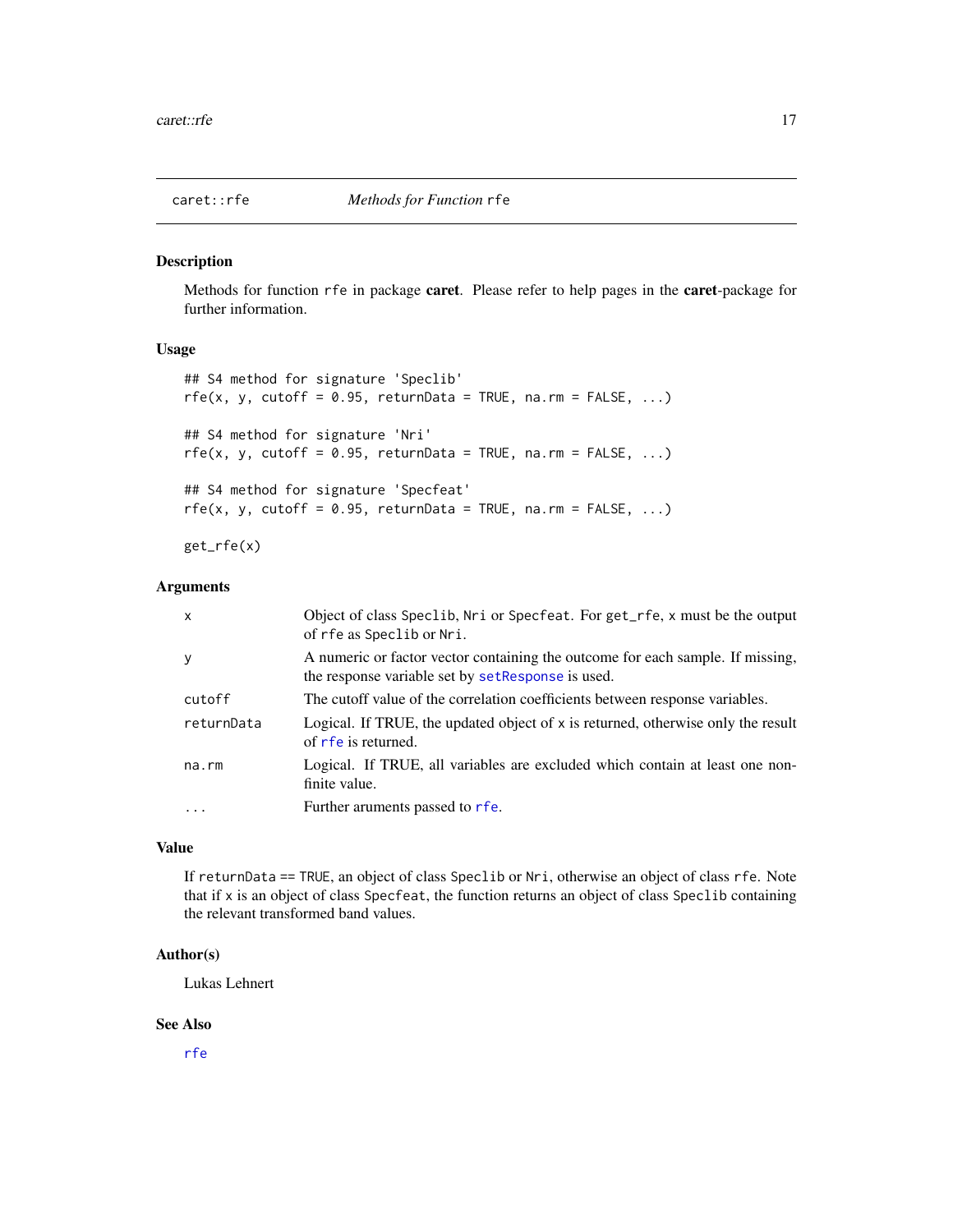#### <span id="page-17-0"></span>18 caret::safs

# Examples

```
## Not run:
data(spectral_data)
## Set response variable (Chlorophyll content)
spectral_data <- setResponse(spectral_data, "chlorophyll")
## Set additional predictor variables from the SI
spectral_data <- setPredictor(spectral_data, "season")
## Recursive feature selection
## Note that this may take some time!
rfe_res <- rfe(spectral_data)
get_rfe(rfe_res)
plot(get_rfe(rfe_res))
## End(Not run)
```
caret::safs *Methods for Function* safs

#### Description

Methods for function safs in package caret. Please refer to help pages in the caret-package for further information.

# Usage

```
## S4 method for signature 'Speclib'
safs(x, y, cutoff = 0.95, returnData = TRUE, na.rm = FALSE, ...)## S4 method for signature 'Nri'
safs(x, y, cutoff = 0.95, returnData = TRUE, na.rm = FALSE, ...)## S4 method for signature 'Specfeat'
safs(x, y, cutoff = 0.95, returnData = TRUE, na.rm = FALSE, ...)
```
get\_safs(x)

#### Arguments

| $\mathsf{x}$ | Object of class Speclib, Nri or Specfeat. For get_safs, x must be the output<br>of safs as Speclib or Nri.                           |
|--------------|--------------------------------------------------------------------------------------------------------------------------------------|
| y            | A numeric or factor vector containing the outcome for each sample. If missing,<br>the response variable set by set Response is used. |
| cutoff       | The cutoff value of the correlation coefficients between response variables.                                                         |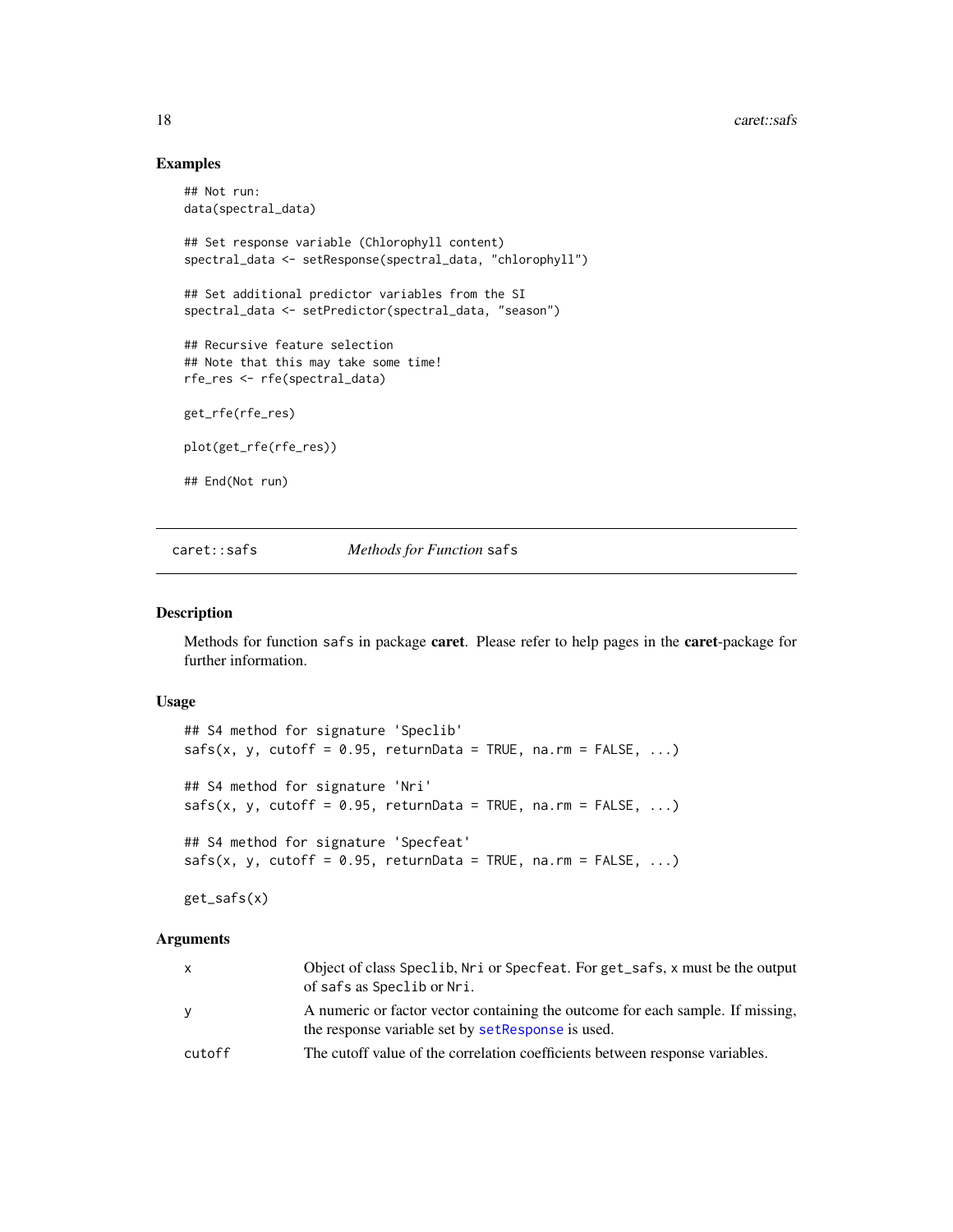#### <span id="page-18-0"></span>caret::sbf 19

| returnData | Logical. If TRUE, the updated object of $x$ is returned, otherwise only the result<br>of safs is returned. |
|------------|------------------------------------------------------------------------------------------------------------|
| na.rm      | Logical. If TRUE, all variables are excluded which contain at least one non-<br>finite value.              |
| $\cdot$    | Further aruments passed to safs.                                                                           |

# Value

If returnData == TRUE, an object of class Speclib or Nri, otherwise an object of class safs. Note that if x is an object of class Specfeat, the function returns an object of class Speclib containing the relevant transformed band values.

#### Author(s)

Lukas Lehnert

# See Also

# [safs](#page-0-0)

# Examples

```
## Not run:
data(spectral_data)
## Set response variable (Chlorophyll content)
spectral_data <- setResponse(spectral_data, "chlorophyll")
## Set additional predictor variables from the SI
spectral_data <- setPredictor(spectral_data, "season")
## Supervised feature selection using simulated annealing
## Note that this may take some time!
safs_res <- safs(spectral_data)
get_safs(safs_res)
plot(get_safs(safs_res))
## End(Not run)
```
caret::sbf *Methods for Function* sbf

#### Description

Methods for function sbf in package caret. Please refer to help pages in the caret-package for further information.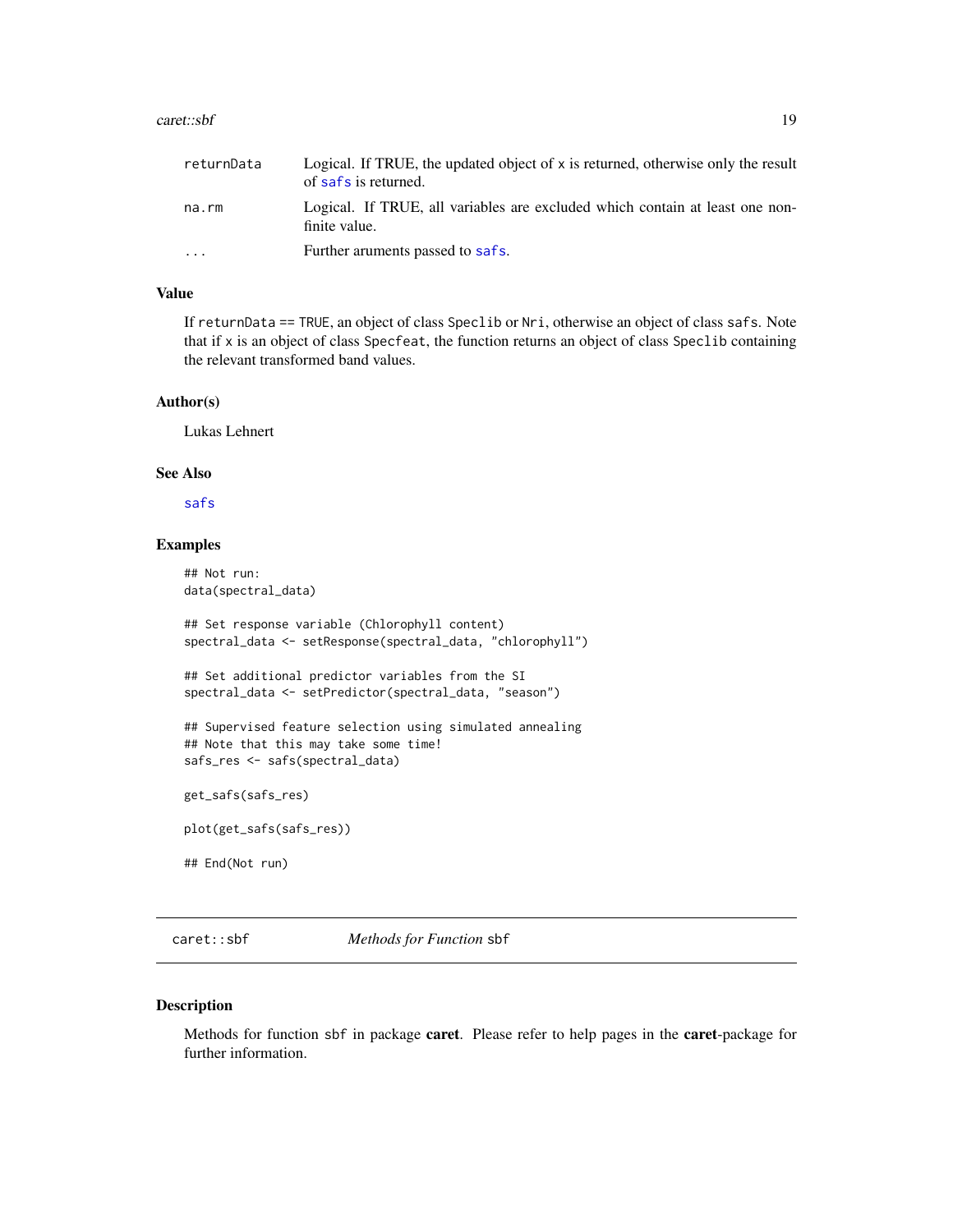# Usage

```
## S4 method for signature 'Speclib'
sbf(x, y, cutoff = 0.95, returnData = TRUE, ...)## S4 method for signature 'Nri'
sbf(x, y, cutoff = 0.95, returnData = TRUE, ...)## S4 method for signature 'Specfeat'
sbf(x, y, cutoff = 0.95, returnData = TRUE, ...)
```
get\_sbf(sbf\_obj)

# Arguments

| x          | Object of class Speclib, Nri or Specfeat.                                                                                           |
|------------|-------------------------------------------------------------------------------------------------------------------------------------|
| y          | A numeric or factor vector containing the outcome for each sample. If missing,<br>the response variable set by setResponse is used. |
| cutoff     | The cutoff value of the correlation coefficients between response variables.                                                        |
| returnData | Logical. If TRUE, the updated object of x is returned, otherwise only the result<br>of sbf is returned.                             |
| $\ddots$ . | Further aruments passed to sbf.                                                                                                     |
| sbf_obj    | Object of class Speclib, Nri or Specfeat as output of sbf-function.                                                                 |

# Value

If returnData == TRUE, an object of class Speclib or Nri, otherwise an object of class sbf. Note that if x is an object of class Specfeat, the function returns an object of class Speclib containing the relevant transformed band values.

#### Author(s)

Lukas Lehnert

# See Also

[sbf](#page-0-0)

# Examples

```
## Not run:
data(spectral_data)
```
## Set response variable (Chlorophyll content) spectral\_data <- setResponse(spectral\_data, "chlorophyll")

```
## Set additional predictor variables from the SI
spectral_data <- setPredictor(spectral_data, "season")
```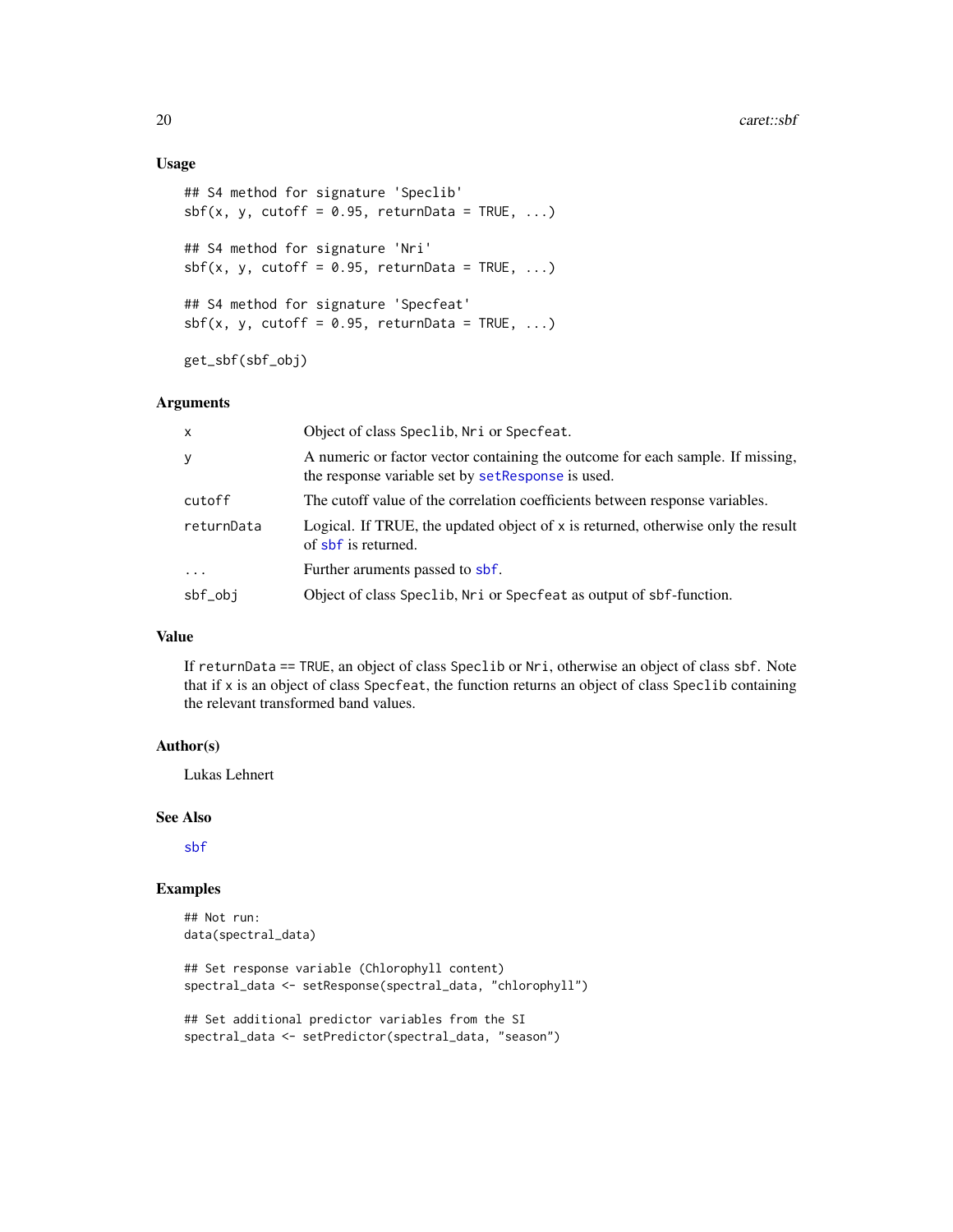# <span id="page-20-0"></span>caret::setPredictor 21

## Selection by filtering ## Note that this may take some time! sbf\_res <- sbf(spectral\_data) get\_sbf(sbf\_res) plot(get\_sbf(sbf\_res)) ## End(Not run)

caret::setPredictor *Set predictor variable(s)*

# <span id="page-20-1"></span>Description

Set predictor variable(s) to be used in model-fitting functions of package caret. This function can be used to define additional predictor variables stored in the SI of a Speclib- or Nri-object. If the passed object is of class Nri, By default, all Nri-indices (if the passed object is of class Nri) or all bands (if the passed object is of class Speclib) are used as predictors.

#### Usage

```
## S4 method for signature '.CaretHyperspectral,character'
setPredictor(x, predictor)
```
# Arguments

|           | Object of one of the following classes: Speclib, Nri, Specfeat.           |
|-----------|---------------------------------------------------------------------------|
| predictor | Character vector. Name of additional predictor variable(s) (from the SI). |

# Value

The updated object.

#### Author(s)

Lukas Lehnert

# See Also

[showCaretParameters](#page-22-1), [setResponse](#page-21-1)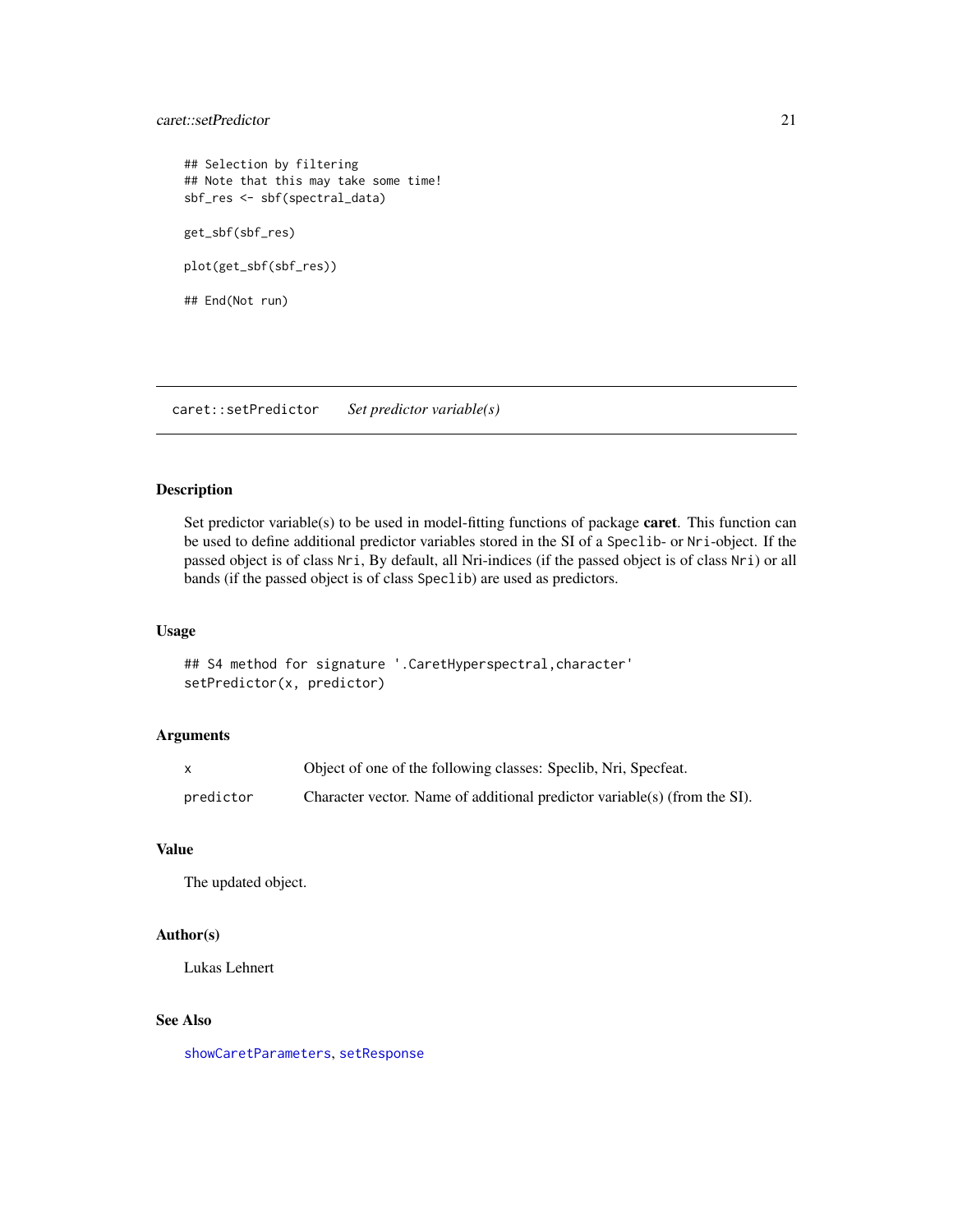# Examples

```
## Not run:
data(spectral_data)
## Set "season" as additional predictor variable from the SI
spectral_data <- setPredictor(spectral_data, "season")
## Show caret related parameters stored in the Speclib
showCaretParameters(spectral_data)
## End(Not run)
```
caret::setResponse *Set response variable*

# <span id="page-21-1"></span>Description

Set response variable to be used in model-fitting functions of package caret. The response variable must be set upon any model training using a hsdar-object in caret.

# Usage

```
## S4 method for signature '.CaretHyperspectral,character'
setResponse(x, response)
```
# Arguments

|          | Object of one of the following classes: Speclib, Nri, Specfeat. |
|----------|-----------------------------------------------------------------|
| response | Character. Name of response variable (from the SI).             |

# Value

The updated object.

# Author(s)

Lukas Lehnert

# See Also

[showCaretParameters](#page-22-1), [setPredictor](#page-20-1)

<span id="page-21-0"></span>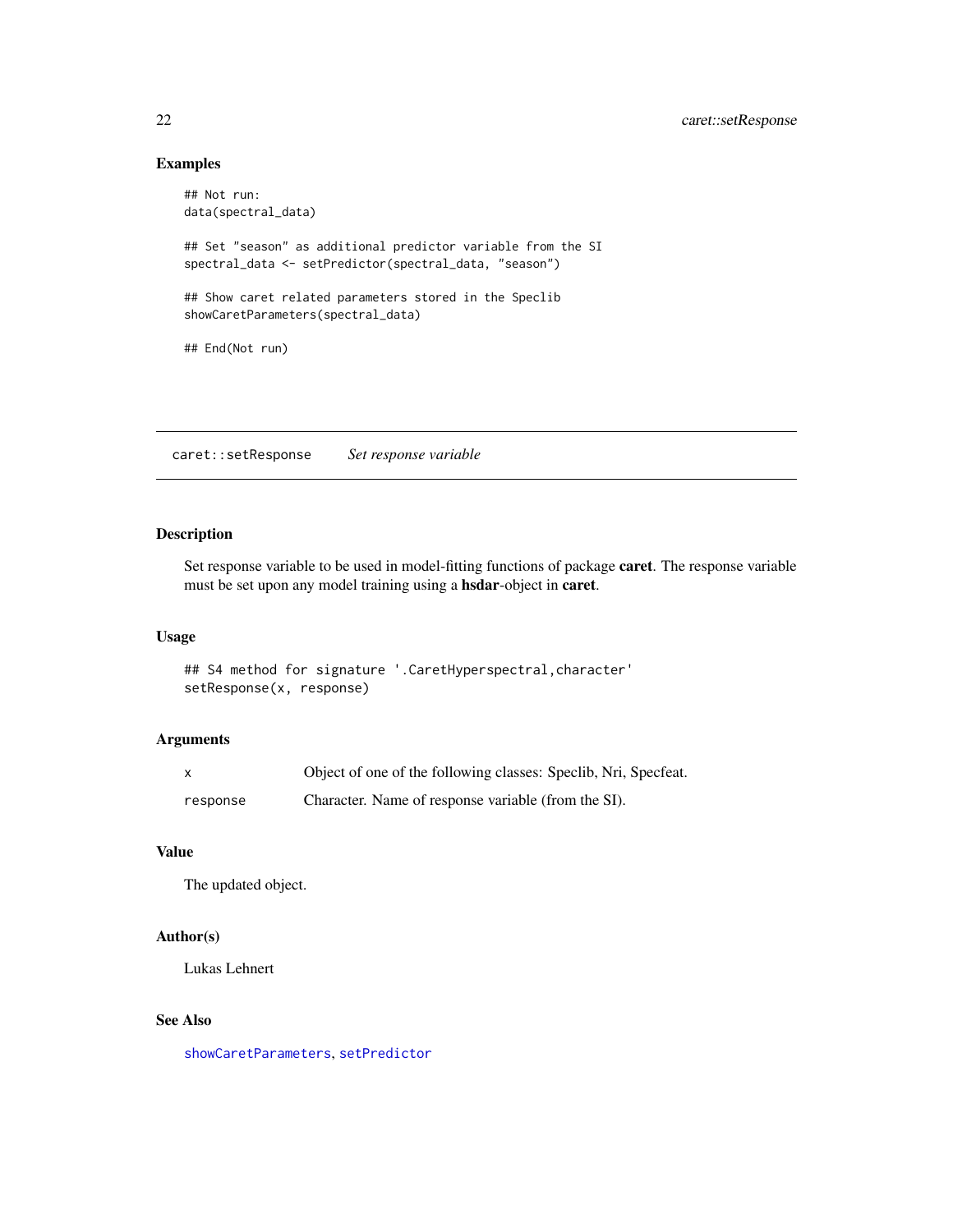# <span id="page-22-0"></span>caret::showCaretParameters 23

# Examples

## Not run: data(spectral\_data) ## Set response variable (Chlorophyll content) spectral\_data <- setResponse(spectral\_data, "chlorophyll") ## Show caret related parameters stored in the Speclib showCaretParameters(spectral\_data) ## End(Not run)

caret::showCaretParameters *Show caret related parameters*

# <span id="page-22-1"></span>Description

Show caret related parameters in objects of classes Speclib, Nri, Specfeat. Several parameters such as predictor and response variables are internally stored and used for model training and validation in the caret-package.

#### Usage

```
showCaretParameters(x)
```
# Arguments

x Object of one of the following classes: Speclib, Nri, Specfeat.

# Author(s)

Lukas Lehnert

#### See Also

[sbf](#page-0-0)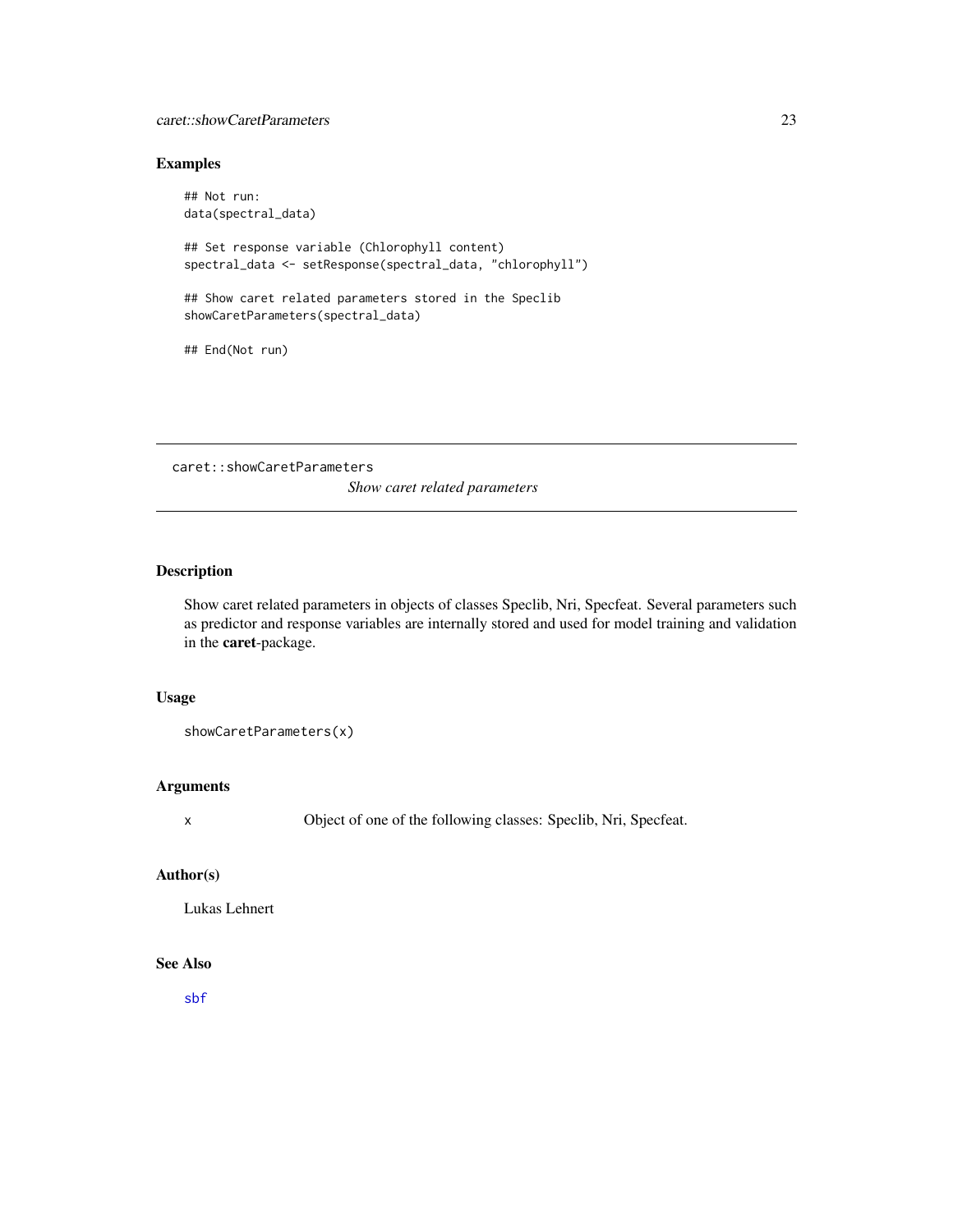<span id="page-23-0"></span>caret::train-methods *Methods for Function* train

#### Description

Methods for functions train and train.formula in package caret

#### Methods

```
signature(x =train.
    Note that ".CaretHyperspectral" is a class union containing classes Speclib, Nri, Specfeat.
signature(form = "formula", data = "Speclib") Wrapper method for train.formula to be
    used with objects of class Speclib.
```
<span id="page-23-1"></span>

checkhull *Check continuum line*

## Description

Check if continuum line is intersecting the reflectance curve.

#### Usage

checkhull(x, ispec)

# Arguments

|       | Object of class clman.                 |
|-------|----------------------------------------|
| ispec | ID or index of spectrum to be checked. |

#### Details

In some cases, it might be desirable to manually adapt automatically constructed segmended hulls ([transformSpeclib](#page-110-1)). For example local maxima could be removed because they are very small and maybe afflicted with uncertainties which might legitimate it to manipulate the continuum line. Therefore, hsdar provides functions to remove and add "continuum points" from or to a continuum line. Manually adapted continuum lines can then be used to update band depth or ratio transformation. Handle these functions with care to avoid continuum lines too much build by subjective decisions. In the typical workflow, spectra are first transformed ([transformSpeclib](#page-110-1)). Continuum points can then be retrieved ([getcp](#page-45-1)) and manually adapted by adding [addcp](#page-4-1) and deleting ([deletecp](#page-31-1)) of points. Use [checkhull](#page-23-1) to check for errors. If all uncertainties are removed, recalculate the hull ([makehull](#page-55-1)) and update the transformed spectrum ([updatecl](#page-114-1)).

#### Value

Object of class list.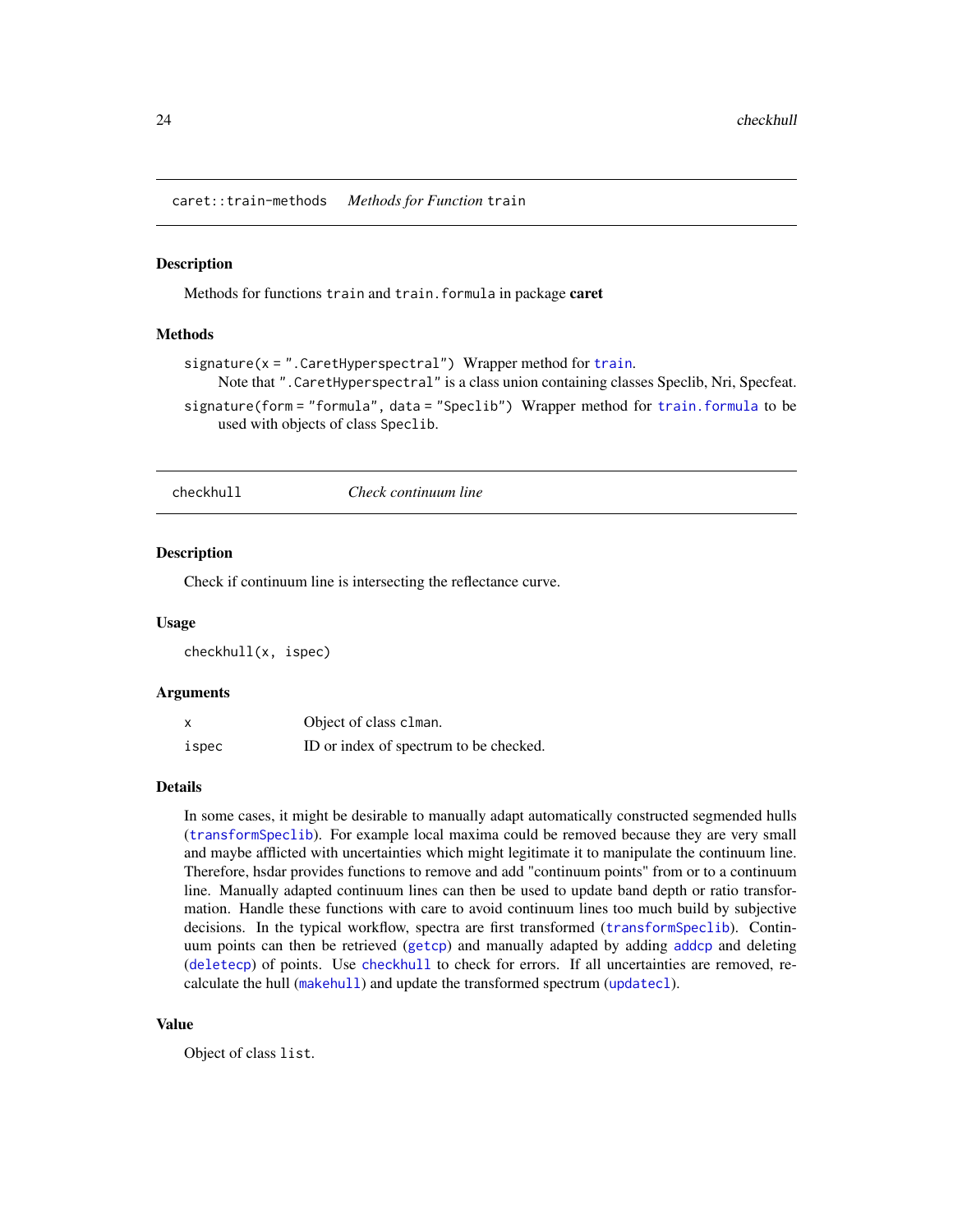#### <span id="page-24-0"></span>clman 25

# Author(s)

Lukas Lehnert and Hanna Meyer

### See Also

[transformSpeclib](#page-110-1), [addcp](#page-4-1), [deletecp](#page-31-1), [makehull](#page-55-1), [updatecl](#page-114-1)

#### Examples

```
## Model spectra using PROSAIL
parameter <- data.frame(N = rep.int(c(1, 1.5),2), LAI = c(1,1,3,3))
spec <- PROSAIL(parameterList=parameter)
## Transform spectra
spec_clman <- transformSpeclib(spec, method = "sh", out = "raw")
## Plot original line
par(mfrow = c(1,2))plot(spec_clman, ispec = 1, xlim = c(2480, 2500), ylim=c(0.022,0.024))
## Add fix point at 4595 nm to continuum line of first spectrum
spec_clman <- addcp(spec_clman, 1, 2495)
## Plot new line
plot(spec_clman, ispec = 1, xlim = c(2480, 2500), ylim=c(0.022,0.024))
## Check new hull
hull <- checkhull(spec_clman, 1)
hull$error
## Add fix point at 4596 nm to continuum line of first spectrum
spec_clman <- addcp(spec_clman, 1, 2496)
## Check new hull
hull <- checkhull(spec_clman, 1)
hull$error
```
clman *Methods to create, manipulate and query objects of class 'Clman'.*

# Description

Methods to create, manipulate and query objects of class 'Clman'. The class 'Clman' is used to store manually defined continuum lines and the associated spectra.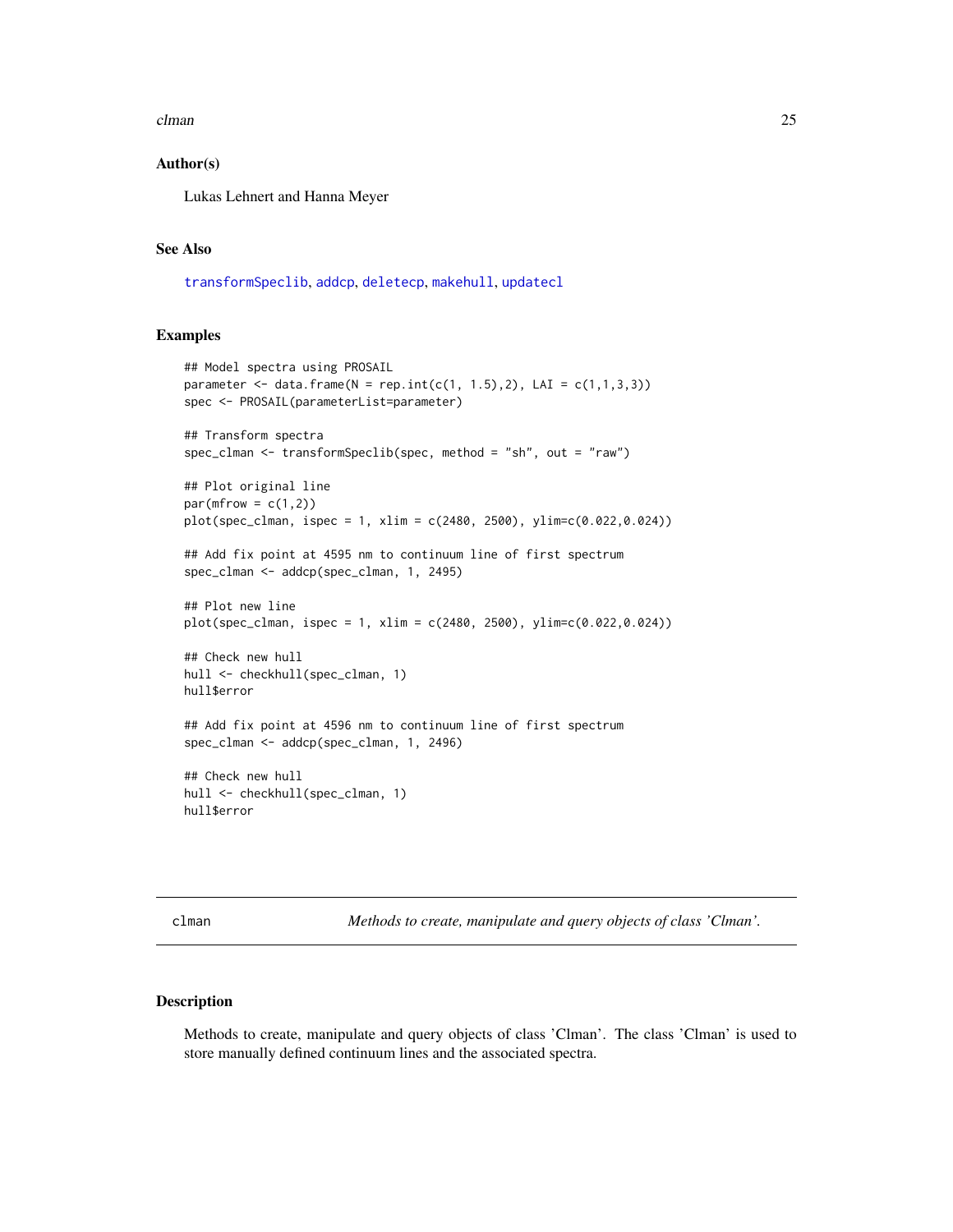# Usage

```
## Creation of objects
## S4 method for signature 'Clman'
initialize(.Object, ...)
## S4 method for signature 'Clman'
spectra(object, ...)
## S4 replacement method for signature 'Clman,data.frame'
spectra(object) <- value
## S4 replacement method for signature 'Clman,matrix'
spectra(object) <- value
## S4 replacement method for signature 'Clman,numeric'
spectra(object) <- value
## S4 method for signature 'Clman'
plot(x, ispec, subset = NULL, numeratepoints = TRUE,hull-style = NULL, points-style = list(), ...)
```
# Arguments

|              | . Object, object Matrix, numeric or array in cases of creation of 'Clman' objects otherwise object<br>of class 'Clman'. |
|--------------|-------------------------------------------------------------------------------------------------------------------------|
| value        | Object of class numeric, matrix or array which is used for replacement of the<br>values in x.                           |
| $\ddots$     | Arguments passed to speclib or plot. default.                                                                           |
| X.           | Object of class clman.                                                                                                  |
| ispec        | Name or index of spectrum to be plotted.                                                                                |
| subset       | Lower and upper spectral limits used for plot.                                                                          |
|              | numeratepoints Flag if points should be numerated in plot.                                                              |
| hull.style   | List of arguments passed to lines to construct the continuum line.                                                      |
| points.style | List of arguments passed to point to construct the continuum points. May be<br>NULL to suppress plotting of fix points. |

#### Value

For spectra<-, the updated object. Otherwise a matrix returning the spectra in the Clman object.

#### Note

The functions to create objects of class Clman are mainly internally needed by [transformSpeclib](#page-110-1).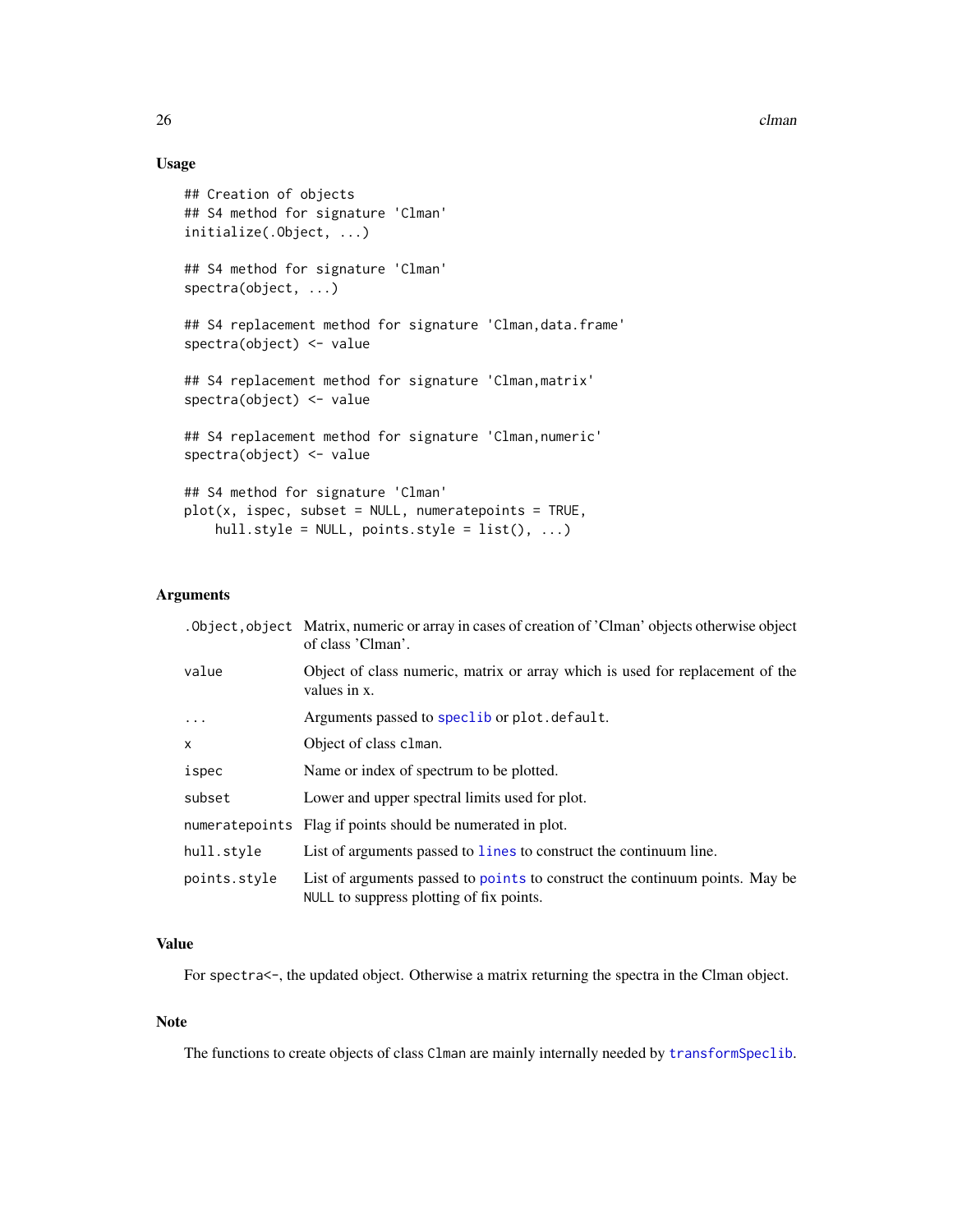#### <span id="page-26-0"></span>Clman-class 27

## Author(s)

Lukas Lehnert

# See Also

[dist.speclib](#page-35-1), [Clman](#page-26-1), [transformSpeclib](#page-110-1), [plot](#page-70-1)

# Examples

```
## Model spectra using PROSAIL
parameter <- data.frame(N = rep.int(c(1, 1.5),2), LAI = c(1,1,3,3))
spec <- PROSAIL(parameterList=parameter)
## Transform spectra
spec_clman <- transformSpeclib(spec, method = "sh", out = "raw")
## Return first spectrum
spectra(spec_clman)[1,]
## Plot clman
plot(spec_clman, ispec = 1, subset = c(400, 1000))
```
<span id="page-26-2"></span>Clman-class *\* Clman class*

#### <span id="page-26-1"></span>**Description**

Class to store and handle manual continuum lines.

# Details

The class is only required if a continuum line is manually adopted or entirely manually created. This is useful if the automatic approaches are not able to identify absorption features because, for instance, the spectrum has two pronounced maxima within the absortion feature of interest.

Clman is defined as [Speclib](#page-96-1) extended by the following two slots:

- cp: Matrix containing the fix points (continuum points) of each spectrum.
- hull: Matrix containing the hull of each spectrum.

Normally, it is not necessary to manually change the values in any of the slots above. Use the functions [addcp](#page-4-1) and [deletecp](#page-31-1) to change the hulls manually. Functionality for conversion back to a [Speclib](#page-96-1) with the final hull and the transformed spectra provides function [updatecl](#page-114-1).

#### **Note**

See figure in [hsdar-package](#page-2-1) for an overview of classes in hsdar.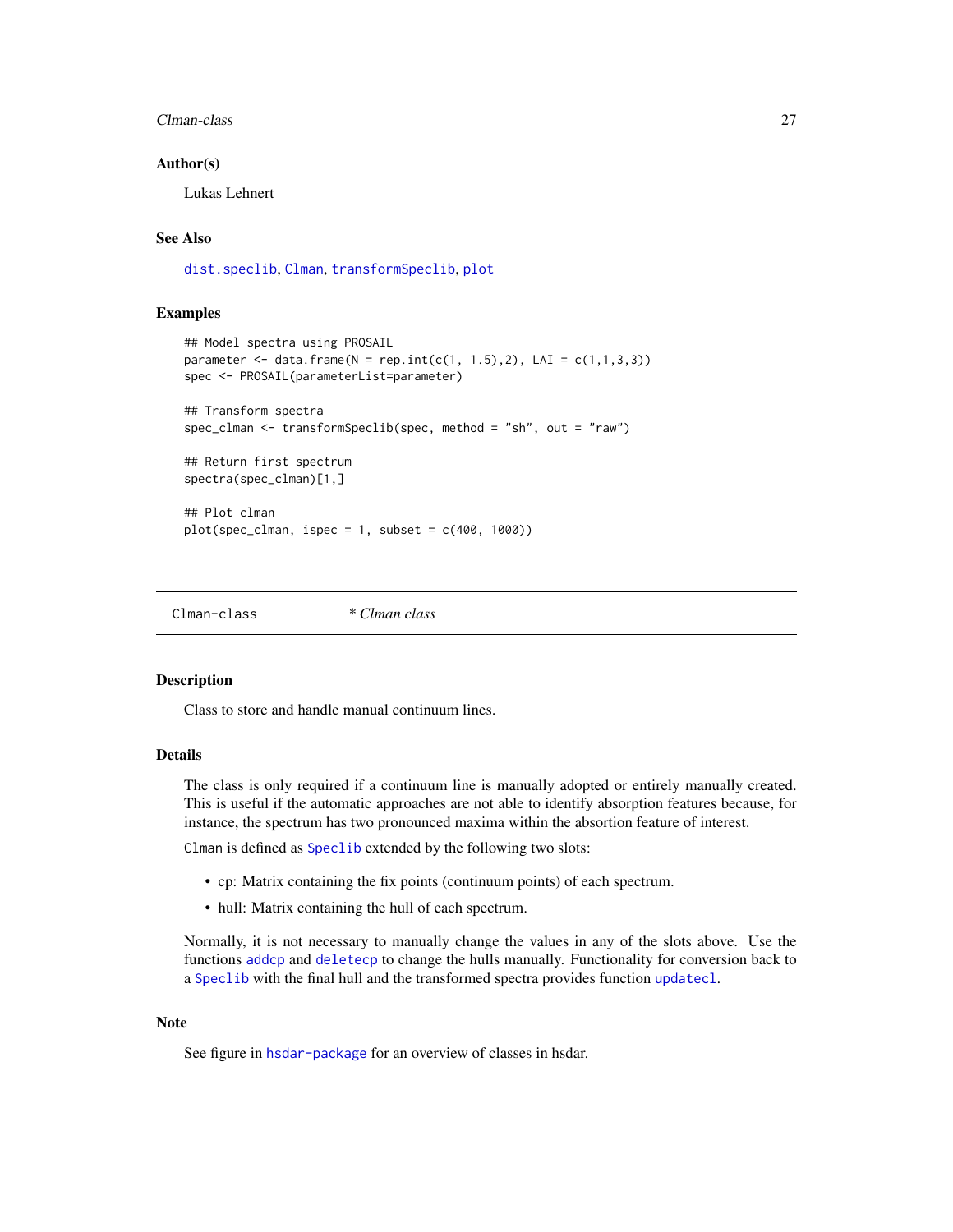#### <span id="page-27-0"></span>Author(s)

Lukas Lehnert and Hanna Meyer

# See Also

[transformSpeclib](#page-110-1), [plot](#page-70-1), [Speclib](#page-96-1), [addcp](#page-4-1), [deletecp](#page-31-1), [updatecl](#page-114-1)

<span id="page-27-1"></span>

| cor.test | Test for association/correlation between nri values and vector of sam- |
|----------|------------------------------------------------------------------------|
|          | ples                                                                   |

# Description

Test for association between paired samples (with one variable being nri-values), using one of Pearson's product moment correlation coefficient, Kendall's tau or Spearman's rho.

# Usage

```
## S4 method for signature 'Nri'
cor.test(x, y, ...)
```
#### Arguments

| X                       | Object of class Nri or numerical vector  |
|-------------------------|------------------------------------------|
| <b>V</b>                | Object of class Nr i or numerical vector |
| $\cdot$ $\cdot$ $\cdot$ | Further arguments passed to cor. test    |

# Details

NRI-values may be used as x and/or as y variable. If x and y are NRI-values the number of samples in both datasets must be equal. For additional information on correlation tests see details in [cor.test](#page-27-1).

#### Value

Object of class [Nri](#page-63-1)

# Author(s)

Lukas Lehnert

# See Also

[plot](#page-66-1), [cor.test](#page-27-1), [glm.nri](#page-48-1), [lm.nri](#page-48-2), [getNRI](#page-46-1)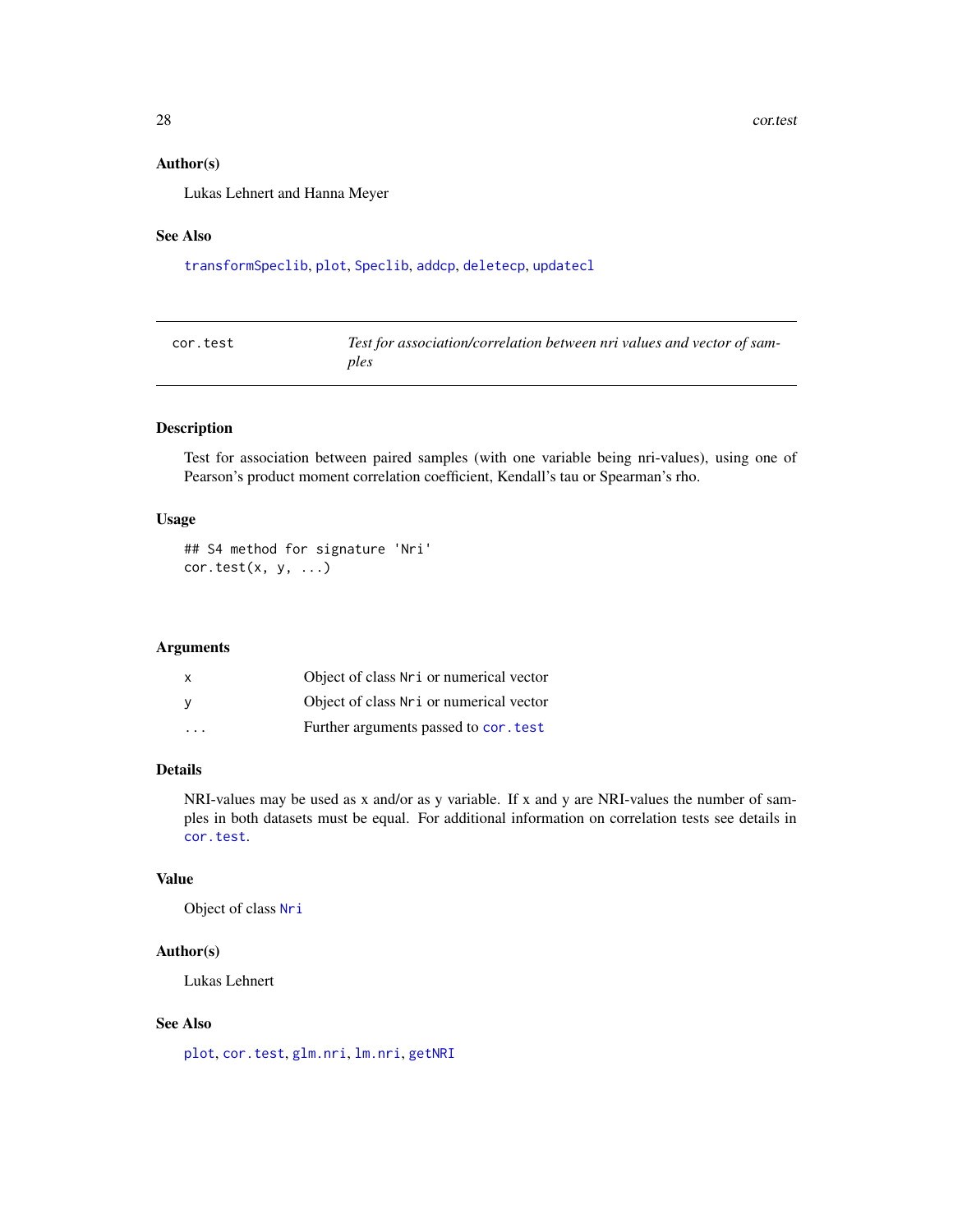#### <span id="page-28-0"></span>cubePlot 29

# Examples

```
data(spectral_data)
## Calculate all possible combinations for WorldView-2-8
spec_WV <- spectralResampling(spectral_data, "WorldView2-8",
                             response_function = FALSE)
nri_WV <- nri(spec_WV, recursive = TRUE)
cortestnri <- cor.test(nri_WV, SI(spec_WV)$chlorophyll)
cortestnri
```

| cubePlot<br>cubePlot |  |
|----------------------|--|
|----------------------|--|

# Description

Plotting 3D cube of hyperspectral data using rgl-package

# Usage

```
cubePlot(x, r, g, b, ncol = 1, nrow = 1,sidecol = colorRamp(palette(heat.colors(100))),
        z_interpolate = FALSE, ...)
```
# Arguments

| $\mathsf{x}$  | Object of class Speclib.                                                                                                                                                                                                                                                                   |
|---------------|--------------------------------------------------------------------------------------------------------------------------------------------------------------------------------------------------------------------------------------------------------------------------------------------|
| $\mathsf{r}$  | Integer. Index of band used as red channel. If omitted, the band closest to 680<br>nm is selected.                                                                                                                                                                                         |
| g             | Integer. Index of band used as green channel. If omitted, the band closest to 540<br>nm is selected.                                                                                                                                                                                       |
| $\mathbf b$   | Integer. Index of band used as blue channel. If omitted, the band closest to 470<br>nm is selected.                                                                                                                                                                                        |
| ncol          | Integer giving the column(s) in x which is/are used to plot the spectral dimen-<br>sion.                                                                                                                                                                                                   |
| nrow          | Integer giving the row(s) in $x$ which is/are used to plot the spectral dimension.                                                                                                                                                                                                         |
| sidecol       | ColorRamp used to illustrate spectral dimension.                                                                                                                                                                                                                                           |
| z_interpolate | Interpolate spectral dimension. This is useful if a cube is plotted which has a<br>much larger spatial compared to spectral dimension. If TRUE the spectral dimen-<br>sion will be interpolated to the minimum of the spatial dimension. Alternatively,<br>an integer value may be passed. |
|               | Further arguments passed to plotRGB for the top of the cube. Currently, the<br>following two arguments are supported:                                                                                                                                                                      |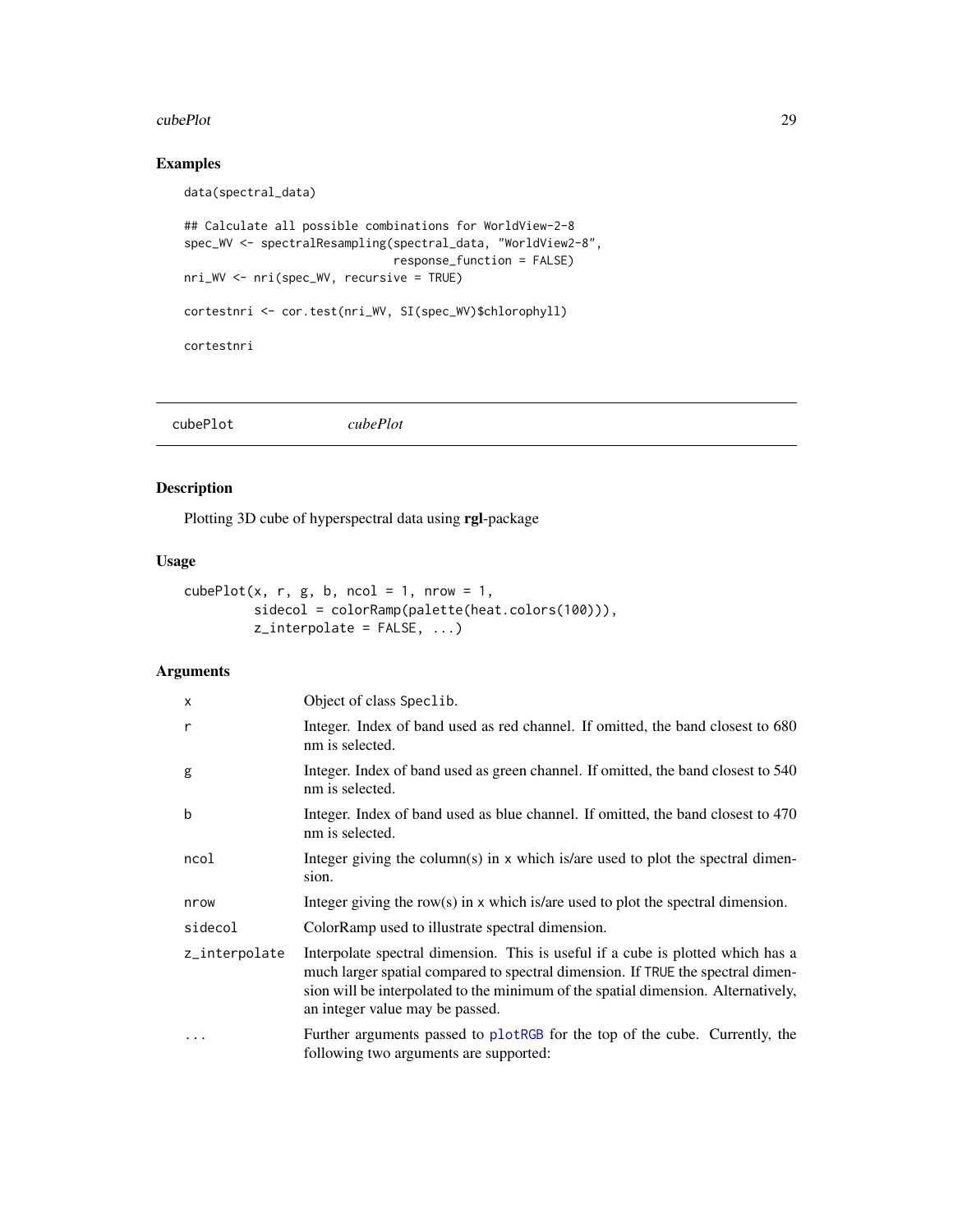- scale: Maximum (possible) value in the three channels. Defaults to the maximum value in the red, green and blue band selected by arguments r, g and b.
- stretch: Option to stretch the values to increase the contrast of the image: "lin" (default) or "hist"

# Note

The function may take a lot of time if the images are large. Consider plotting a subset of the entire image instead of plotting the entire image. Please note that the example below demonstrates the functionality with a very small image.

For unknown reasons, it may be necessary to execute the function twice in order to get the right colors at the walls of the cube.

## Author(s)

Lukas Lehnert

# See Also

[Speclib](#page-96-1)

## Examples

```
## Not run:
## Create raster file using PROSPECT D
## Run PROSPECT for 1600 random chlorophyll content values
parameter \leq data.frame(Cab = round(runif(1600, min = 10, max = 40), 0))
spectra <- PROSPECT(parameterList = parameter)
## Create SpatialPixelsDataFrame and fill data with spectra from PROSPECT
rows <- round(nspectra(spectra)/40, 0)
cols <- ceiling(nspectra(spectra)/rows)
grd <- SpatialGrid(GridTopology(cellcentre.offset = c(1,1,1),
cellsize = c(1,1,1),cells.dim = c(cols, rows, 1)))
x <- SpatialPixelsDataFrame(grd, data = as.data.frame(spectra(spectra)))
## Write data to example file (example_in.tif) in workingdirectory
writeGDAL(x, fname = "example_in.tif", drivername = "GTiff")
## Read the raster and plot 3D cube
wavelength <- wavelength(spectra)
ras <- speclib("example_in.tif", wavelength)
cubePlot(ras)
## End(Not run)
```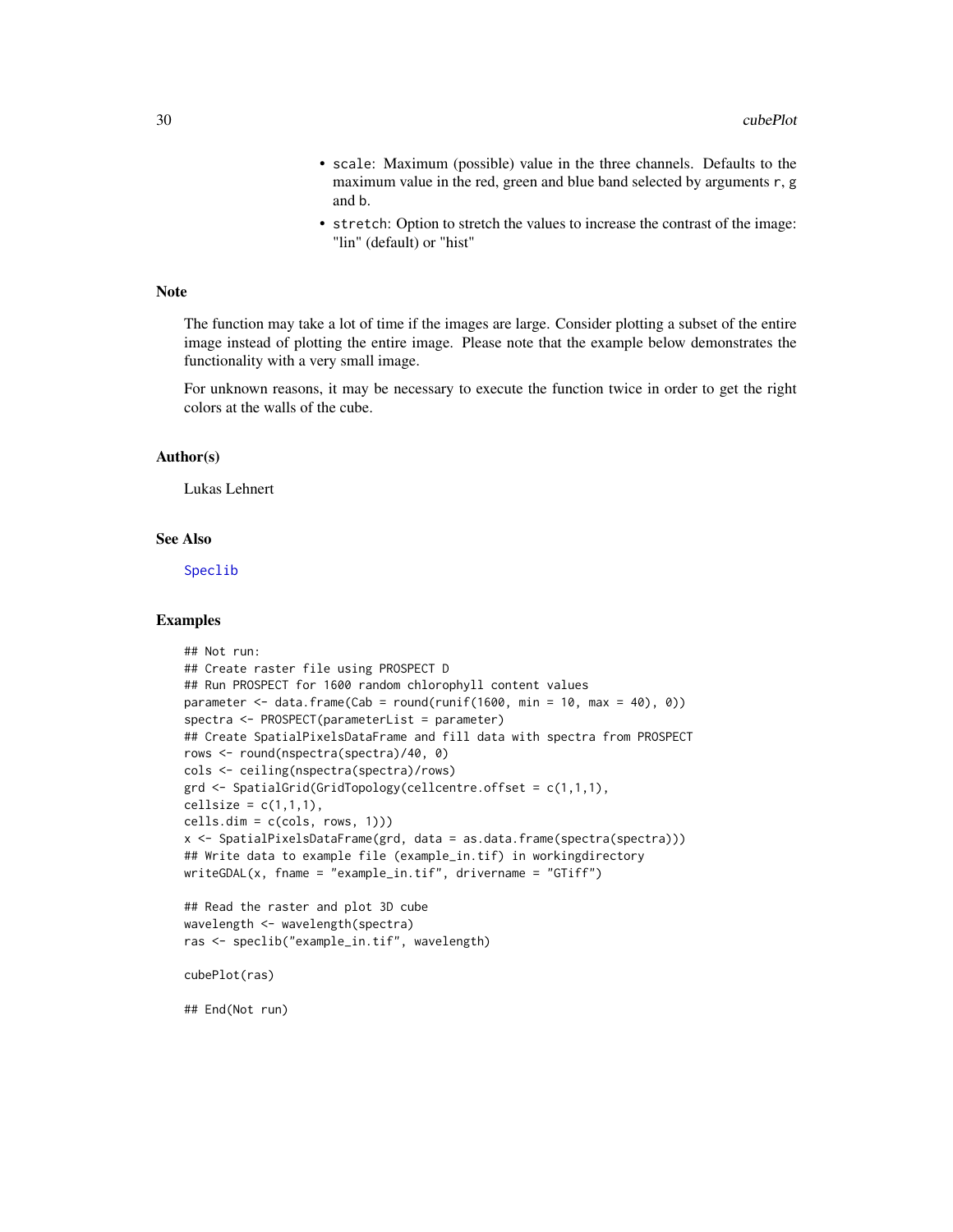<span id="page-30-1"></span><span id="page-30-0"></span>

Function cuts absorption features to a user-specified range. Since features may differ among spectra, it might be important to cut the features to specific wavelengths ranges.

# Usage

cut\_specfeat(x, ..., fnumber, limits)

#### Arguments

| $\mathsf{x}$      | An object of class Specfeat containing isolated features determined by specfeat.                                                      |
|-------------------|---------------------------------------------------------------------------------------------------------------------------------------|
| fnumber           | A vector of the positions of the features in x to be cut.                                                                             |
| limits            | A vector containing the start and end wavelength for each final entireption-<br>sponding feature will be cut to this specified range. |
| $\cdot\cdot\cdot$ | Further arguments passed to generic functions. Currently ignored.                                                                     |

#### Details

The typical workflow to obtain feature properties is to first calculate the band depth [transformSpeclib](#page-110-1), then isolate the absorption features [specfeat](#page-91-1). Optionally, [cut\\_specfeat](#page-30-1) allows to cut the features at specified wavelengths. Finally use [feature\\_properties](#page-40-1) to retrieve characteristics of the features.

# Value

An object of class [Specfeat](#page-92-1) containing the cut features.

# Author(s)

Hanna Meyer and Lukas Lehnert

# See Also

[specfeat](#page-91-1), [Specfeat](#page-92-1)

#### Examples

```
data(spectral_data)
```
##Example to cut the features around 450nm and 700nm to a specific range ## Transform speclib bd <- transformSpeclib(subset(spectral\_data, season == "summer"), method = "sh", out = "bd")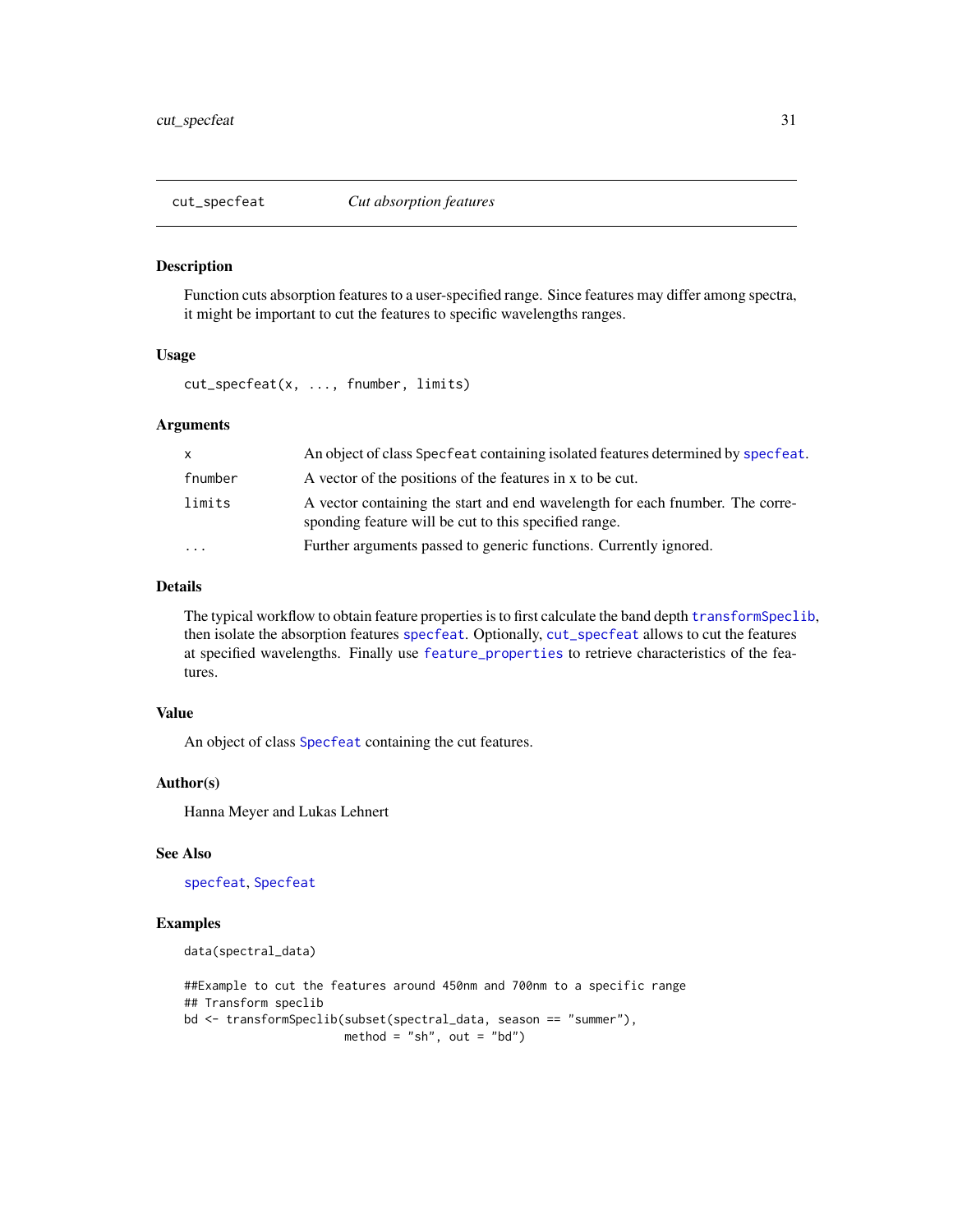```
## Convert speclib to specfeat giving center wavelength of features
featureSelection <- specfeat(bd, c(450,700,1200,1500))
## Cut 1st and 2nd feature to [310 nm, 560 nm] and [589 nm, 800 nm]
featuresCut \leq cut_specfeat(x = featureSelection, fnumber = c(1,2),
                            limits = c(c(310, 560), c(589, 800)))
## Plot result (1st and 2nd feature)
plot(featuresCut, fnumber = 1:2)
```
<span id="page-31-1"></span>

deletecp *Delete fix point*

# **Description**

Delete fix point from continuum line.

#### Usage

deletecp(x, ispec, cpdelete)

#### Arguments

|          | Object of class Clman.                                                      |
|----------|-----------------------------------------------------------------------------|
| ispec    | ID or index of spectrum to be modified.                                     |
| cpdelete | Single value or vector of wavelength containing fix point(s) to be deleted. |

# Details

In some cases, it might be desirable to manually adapt automatically constructed segmended hulls ([transformSpeclib](#page-110-1)). For example local maxima could be removed because they are very small and maybe afflicted with uncertainties which might legitimate it to manipulate the continuum line. Therefore, hsdar provides functions to remove and add "continuum points" from or to a continuum line. Manually adapted continuum lines can then be used to update band depth or ratio transformation. Handle these functions with care to avoid continuum lines too much build by subjective decisions. In the typical workflow, spectra are first transformed ([transformSpeclib](#page-110-1)). Continuum points can then be retrieved ([getcp](#page-45-1)) and manually adapted by adding [addcp](#page-4-1) and deleting ([deletecp](#page-31-1)) of points. Use [checkhull](#page-23-1) to check for errors. If all uncertainties are removed, recalculate the hull ([makehull](#page-55-1)) and update the transformed spectrum ([updatecl](#page-114-1)).

#### Value

Object of class [Clman](#page-26-2) containing the updated version of x.

#### Author(s)

Lukas Lehnert and Hanna Meyer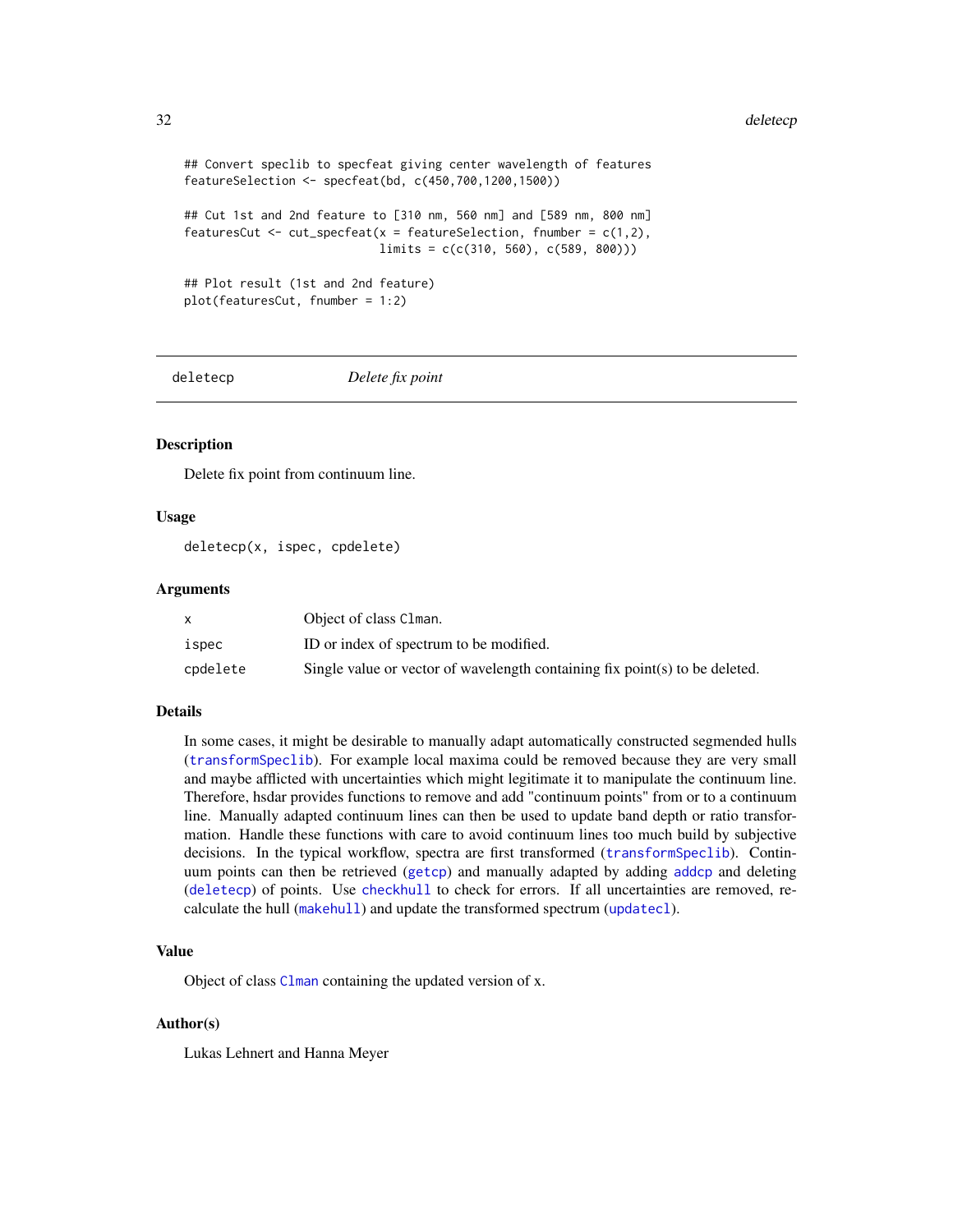# <span id="page-32-0"></span>derivative.speclib 33

# See Also

[transformSpeclib](#page-110-1), [addcp](#page-4-1), [getcp](#page-45-1), [checkhull](#page-23-1), [makehull](#page-55-1), [updatecl](#page-114-1)

#### Examples

```
## Model spectra using PROSAIL
parameter <- data.frame(N = rep.int(c(1, 1.5), 2), LAI = c(1,1,3,3))
spec <- PROSAIL(parameterList=parameter)
## Mask parts not necessary for the example
mask(spec) <- c(1600, 2600)
## Transform spectra
spec_clman <- transformSpeclib(spec, method = "sh", out = "raw")
## Plot original line
par(mfrow = c(1,2))plot(spec_clman, ispec = 1, xlim = c(1100, 1300),ylim=c(0.17,0.21))
## Find wavelength of fix point to be deleted
getcp(spec_clman, 1, subset = c(1100, 1300))
## Delete all fix points between 1200 and 1240 nm
spec_clman <- deletecp(spec_clman, 1, c(1200:1240))
## Plot new line
plot(spec_clman, ispec = 1, xlim = c(1100, 1300), ylim = c(0.17, 0.21))## Check new hull
hull <- checkhull(spec_clman, 1)
hull$error
```
<span id="page-32-1"></span>derivative.speclib *Derivation*

# Description

Calculate derivations of spectra in Speclib.

# Usage

```
derivative.speclib(x, m = 1, method = "sgolay", ...)
```
#### Arguments

| $\mathsf{x}$ | Object of class Speclib.                                                                     |
|--------------|----------------------------------------------------------------------------------------------|
| m            | Return the m-th derivative of the spectra.                                                   |
| method       | Character string giving the method to be used. Valid options are "finapprox"<br>or "sgolay". |
| $\cdots$     | Further arguments passed to sgolayfilt.                                                      |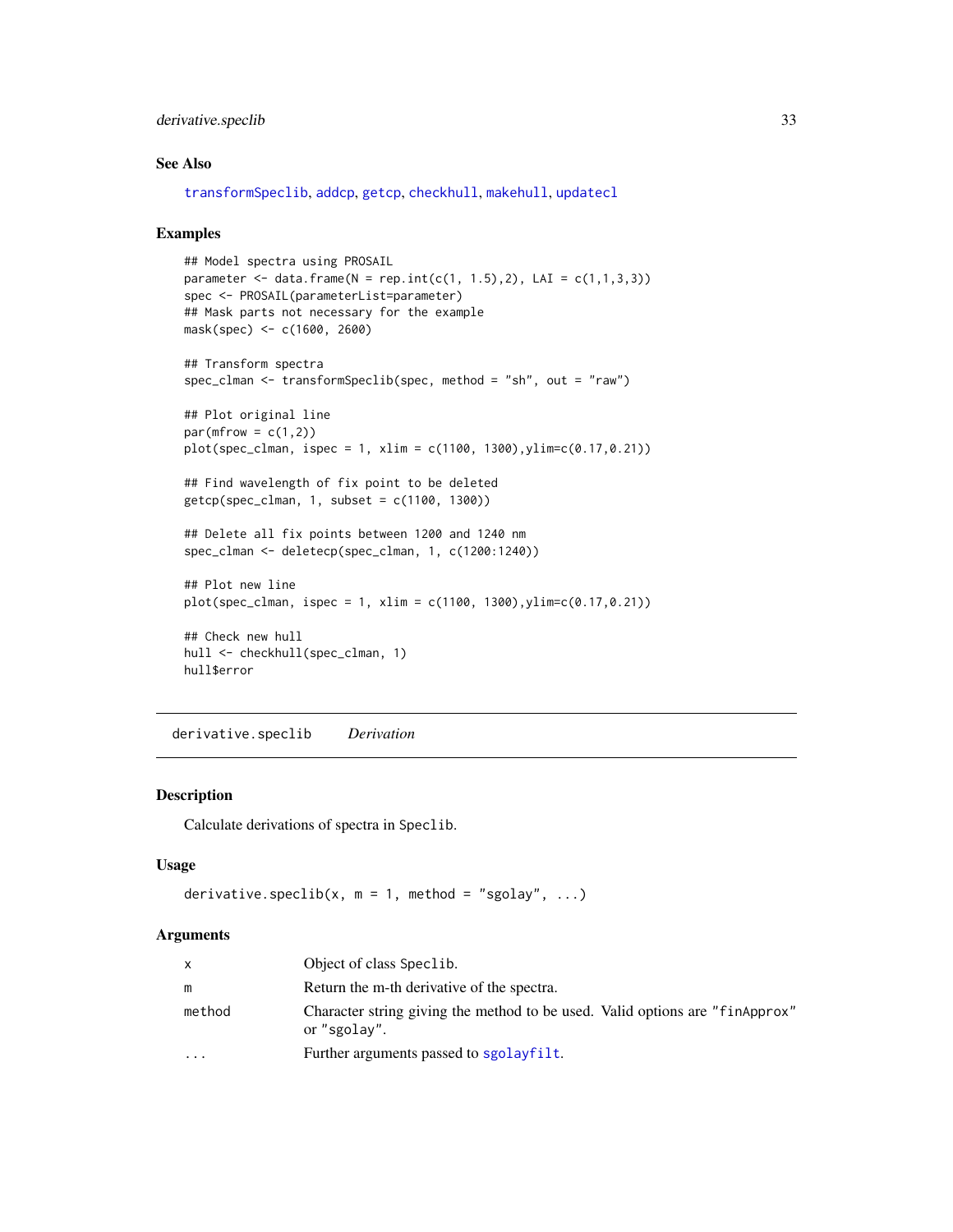# Details

Two different methods are available:

• Finite approximation (finApprox):

$$
\frac{dr}{d\lambda} = \frac{r(\lambda_i) - r(\lambda_{i+1})}{\Delta \lambda},
$$

where  $r_i$  is the reflection in band i and  $\Delta\lambda$  the spectral difference between adjacent bands.

• Savitzky-Golay derivative computation (sgolay, default method)

# Value

Object of class [Speclib](#page-96-1).

# Author(s)

Lukas Lehnert

# References

Tsai, F. & Philpot, W. (1998): Derivative analysis of hyperspectral data. Remote Sensing of Environment 66/1. 41-51.

# See Also

[sgolayfilt](#page-0-0), [vegindex](#page-117-1), [soilindex](#page-89-1)

# Examples

```
data(spectral_data)
```

```
## Calculate 1st derivation
d1 <- derivative.speclib(spectral_data)
## Calculate 2nd derivation
d2 <- derivative.speclib(spectral_data, m = 2)
## Calculate 3rd derivation
d3 <- derivative.speclib(spectral_data, m = 3)
par(mfrow=c(2,2))
plot(spectral_data)
plot(d1)
```

```
plot(d2)
plot(d3)
```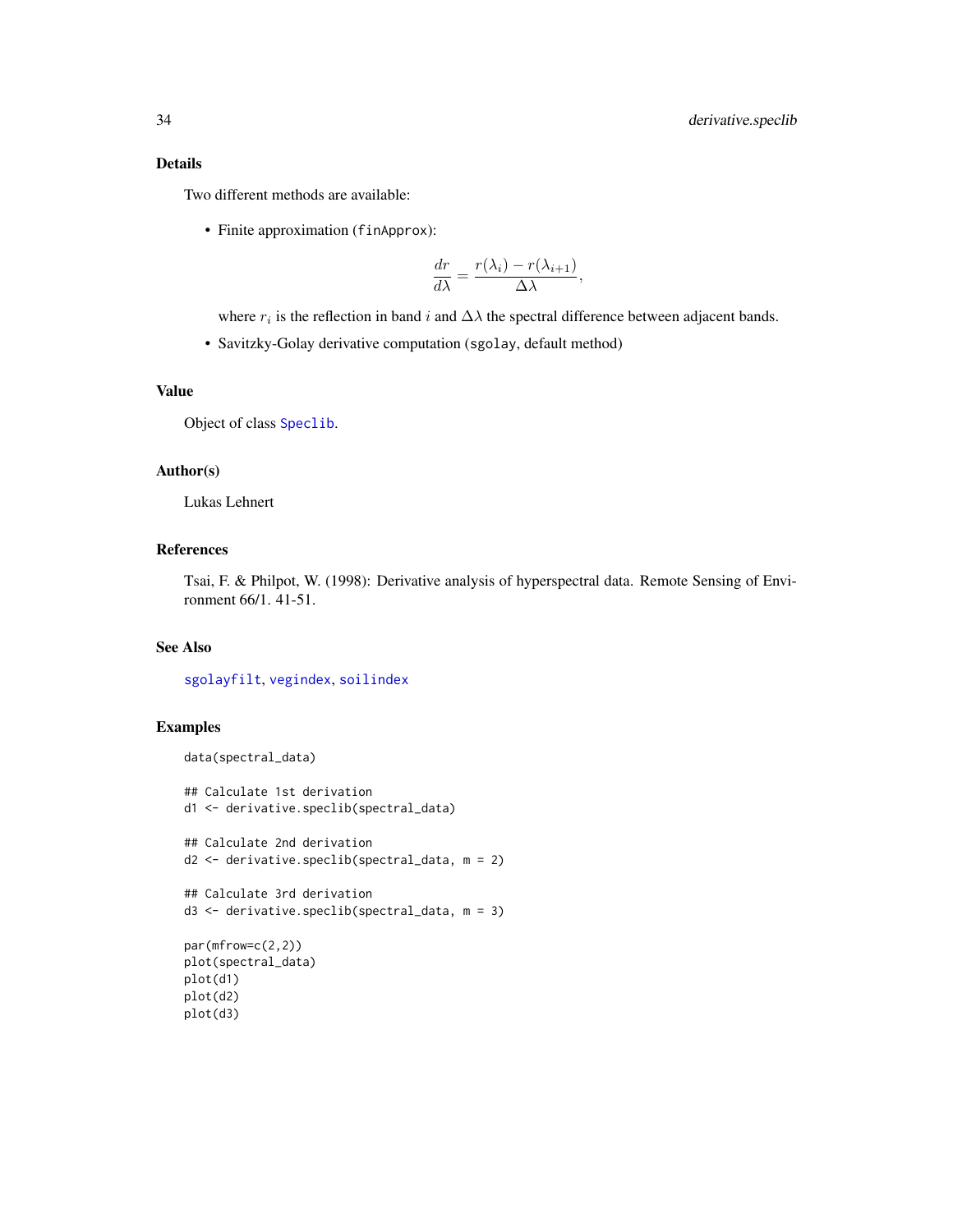<span id="page-34-0"></span>

Get dimension(s) of Speclib

# Usage

```
## S4 method for signature 'Speclib'
dim(x)
nspectra(x)
nbands(x)
```
# Arguments

x Object of class Speclib.

# Value

Vector of length = 2 for dim or single integer value for nspectra and nbands.

# Author(s)

Lukas Lehnert

# See Also

[Speclib](#page-96-1)

# Examples

data(spectral\_data)

dim(spectral\_data)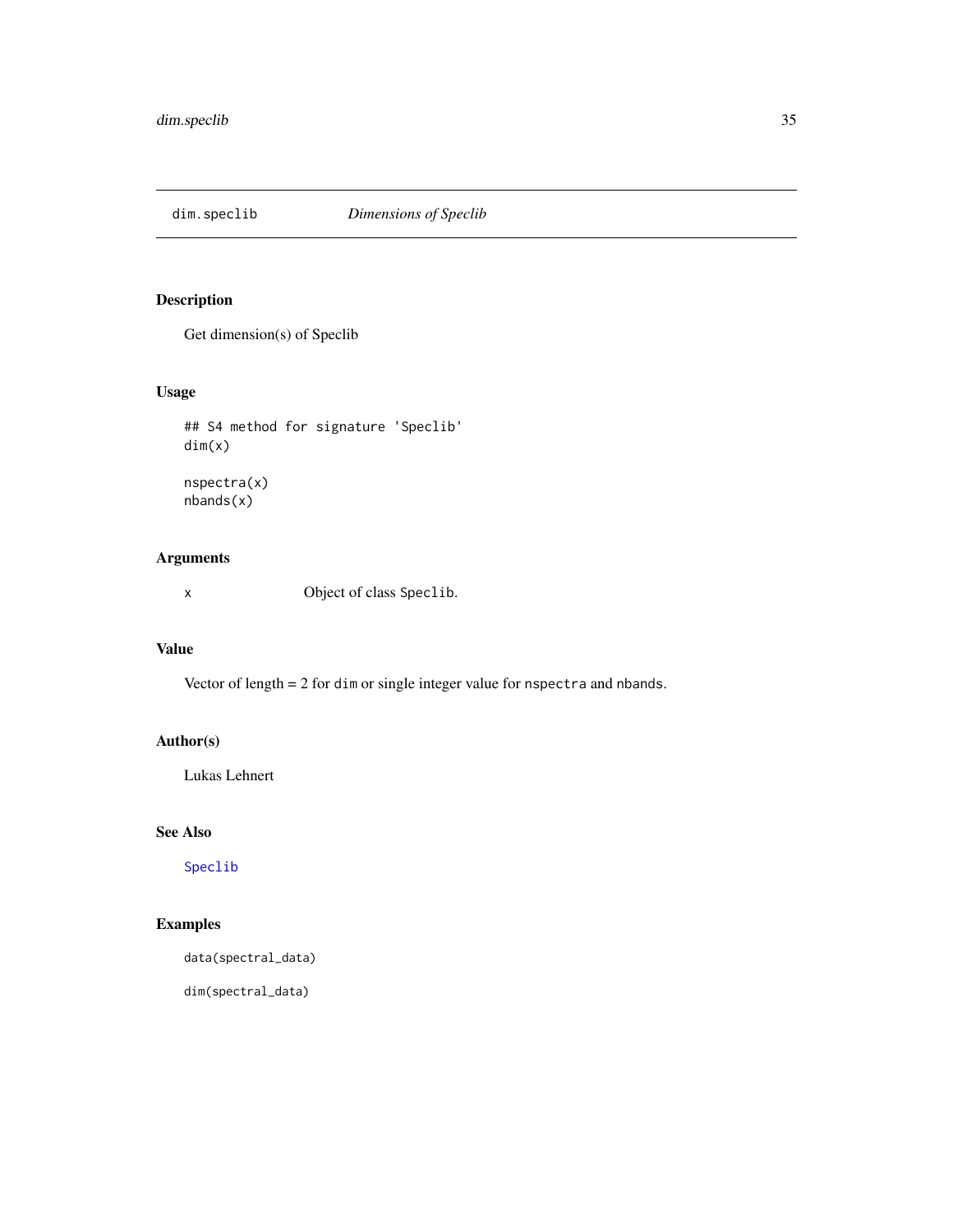<span id="page-35-1"></span><span id="page-35-0"></span>

Calculation of distance matrices by using one of the various distance measure to compute the distances between the spectra in Speclib. Spectral Angle Mapper (SAM) is calculated with sam giving reference spectra or with sam\_distance taking all combinations between spectra in single Speclib into account.

#### Usage

```
dist.speclib(x, method = "sam", \dots)
## Direct call to Spectral Angle Mapper function
sam(x, ref)
sam_distance(x)
```
# Arguments

| x         | Object of class Spec1ib. Note that spectra in x must be in range $[0,1]$ .                                                                 |
|-----------|--------------------------------------------------------------------------------------------------------------------------------------------|
| method    | The distance measure to be used. This must be one of "sam", "euclidean", "max-<br>imum", "manhattan", "canberra", "binary" or "minkowski". |
| ref       | Object of class Spec1 ib containing reference spectra.                                                                                     |
| $\ddotsc$ | Further arguments, passed to other methods.                                                                                                |

# Details

Available distance measures are "spectral angle mapper" (sam, Kruse et al. 1993) and all distance measures available in [dist](#page-0-0). Spectral angle mapper is calculated with the following formula:

$$
sam = \cos^{-1}\left(\frac{\sum_{i=1}^{nb} t_i r_i}{\sqrt{\sum_{i=1}^{nb} t_i^2} \sqrt{\sum_{i=1}^{nb} r_i^2}}\right)
$$

 $nb$  is the number of bands in Speclib.  $t_i$  and  $r_i$  are the reflectances of target and reference spectrum in band i, respectively.

# Value

The dist-method for Speclibs returns an object of class "dist". See [dist](#page-0-0) for further information on class "dist". Both other functions return an object of class matrix.

#### Author(s)

Lukas Lehnert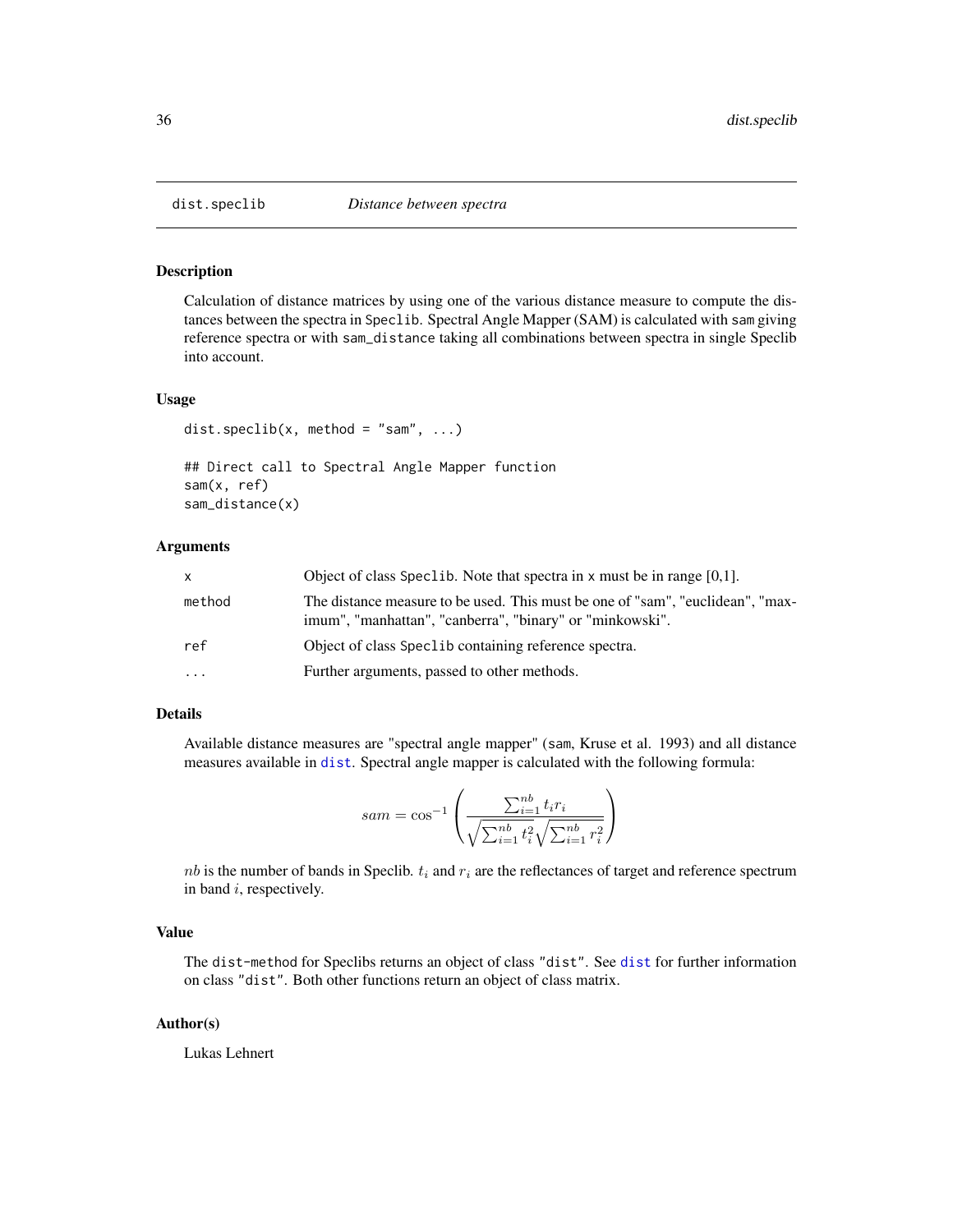#### distMat3D 37

#### References

Kruse, F. A.; Lefkoff, A. B.; Boardman, J. W.; Heidebrecht, K. B.; Shapiro, A. T.; Barloon, P. J. & Goetz, A. F. H. (1993). The spectral image processing system (SIPS) – interactive visualization and analysis of imaging spectrometer data. Remote Sensing of Environment, 44, 145-163.

# See Also

[dist](#page-0-0), [Speclib](#page-96-0)

#### Examples

data(spectral\_data)

```
## Mask channel crossing part (around 1050 nm) and strong
## water absorption part (above 1350 nm)
mask(spectral_data) <- c(1045, 1055, 1350, 1706)
```

```
## Calculate distance between all spectra from spring
## using spectral angle mapper
dist.speclib(subset(spectral_data, season == "spring"))
```

```
## Calculate spectral angle mapper between reference spectrum
## and spectral_data
## Use first spectrum from summer as reference
distance <- sam(subset(spectral_data, season == "spring"),
                subset(spectral_data, season == "summer")[1,])
```
<span id="page-36-0"></span>distMat3D *Methods to create, manipulate and query objects of class 'Dist-Mat3D'.*

## **Description**

Methods to create, manipulate and query objects of class 'DistMat3D'. The following relational operators are defined to compare values between 'DistMat3D'-object(s): <,<=,==,>,>=

#### Usage

```
## Creation of objects
## S4 method for signature 'numeric'
distMat3D(x, ncol, nlyr)
## S4 method for signature 'matrix'
distMat3D(x, lower_tri = TRUE)
## S4 method for signature 'array'
```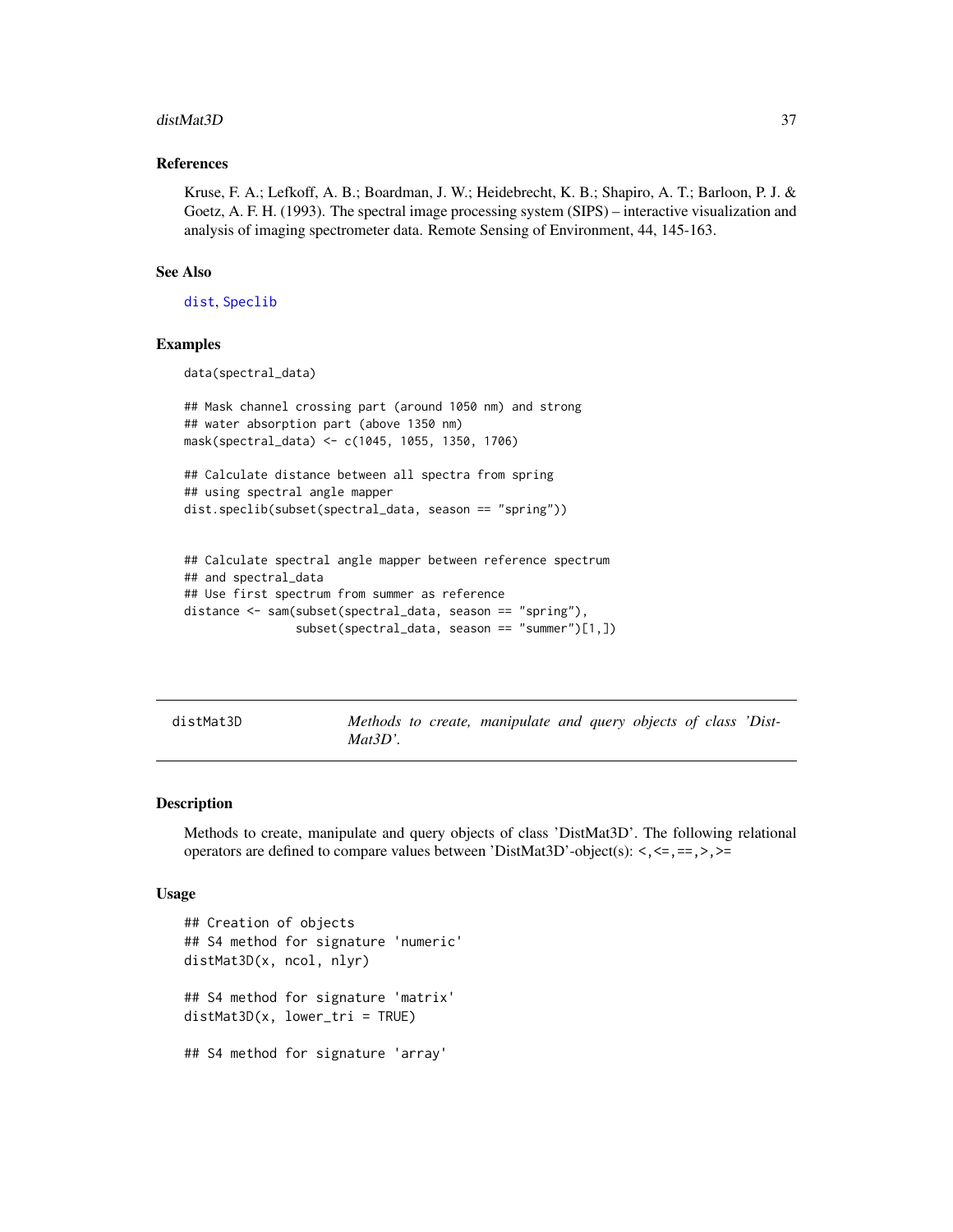```
distMat3D(x, lower_tri = TRUE)## Conversion methods
## S4 method for signature 'DistMat3D'
as.array(x)
## S4 method for signature 'DistMat3D'
as.matrix(x, lyr = 1)
## Query of properties
## S4 method for signature 'DistMat3D'
dim(x)
## S4 method for signature 'DistMat3D'
ncol(x)
## S4 method for signature 'DistMat3D'
nrow(x)
## Manipulate and query data in objects
## S4 method for signature 'DistMat3D'
x[i, j, n]
## S4 replacement method for signature 'DistMat3D'
x[i, j, n] <- value
```

```
## S4 method for signature 'DistMat3D'
show(object)
```
# Arguments

| x,object  | Matrix, numeric or array in cases of creation of 'DistMat3D' objects otherwise<br>object of class 'DistMat3D'. |
|-----------|----------------------------------------------------------------------------------------------------------------|
| ncol      | Number of columns in the new 'DistMat3D' object.                                                               |
| nlyr      | Number of layer in the new 'DistMat3D' object.                                                                 |
| lower_tri | Flag if only the lower triangle is used.                                                                       |
| lyr       | Layer in the 'DistMat3D' object to be transformed into matrix.                                                 |
| value     | Object of class numeric, matrix or array which is used for replacement of the<br>values in x.                  |
| i,j,n     | Subscripts to access data.                                                                                     |

## Author(s)

Lukas Lehnert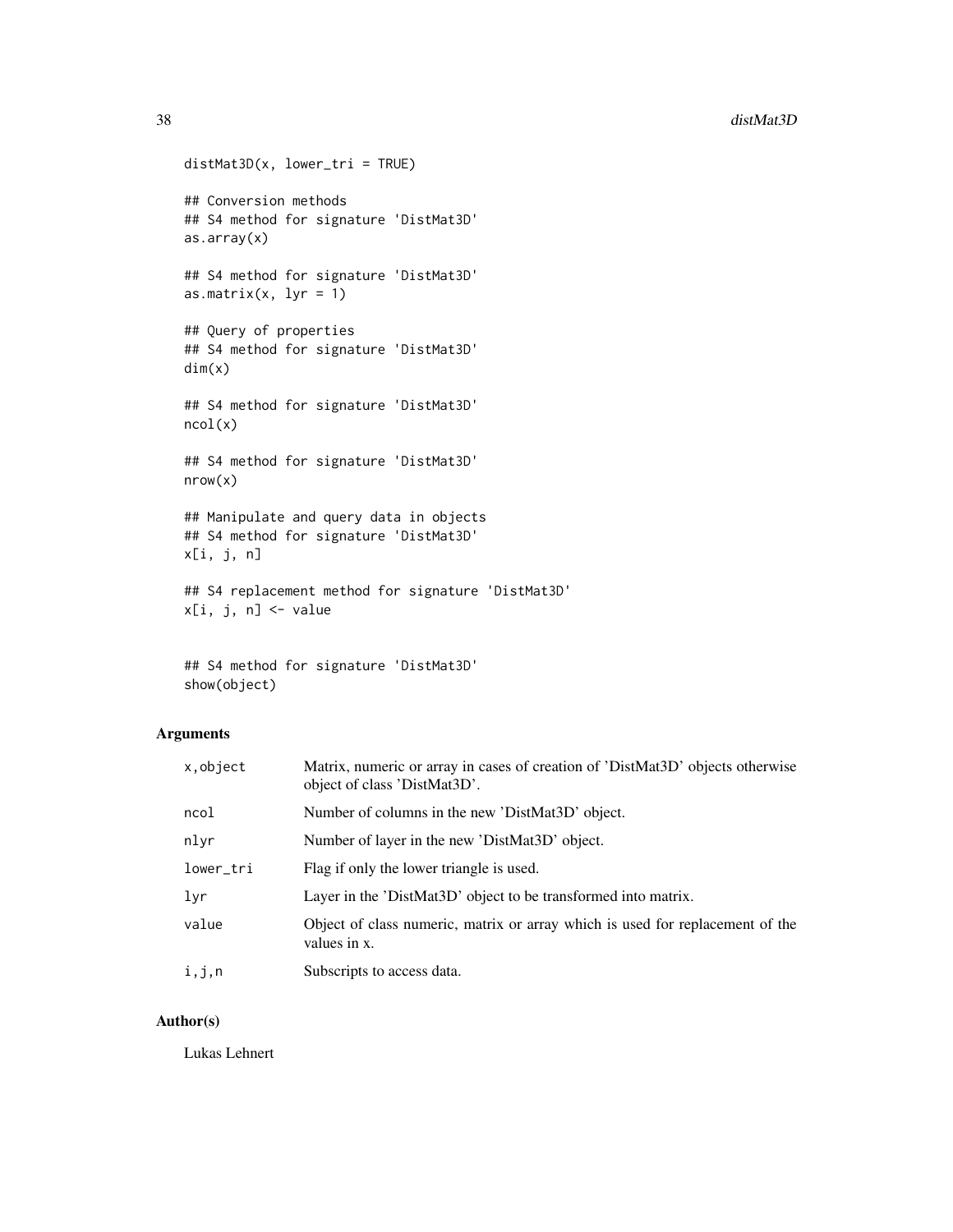# DistMat3D-class 39

### See Also

[DistMat3D](#page-38-0), [apply](#page-5-0), [Nri](#page-63-0)

#### Examples

```
data(spectral_data)
```

```
## Mask channel crossing part (around 1050 nm) and strong
## water absorption part (above 1350 nm)
mask(spectral_data) <- c(1045, 1055, 1350, 1706)
```

```
## Calculate SAM distances (object of class 'dist')
sam_dist <- dist.speclib(subset(spectral_data, season == "summer"))
```

```
## Convert to class 'distMat3D'
sam_dist <- distMat3D(as.matrix(sam_dist))
```
## Default print of DistMat3D-object sam\_dist

```
## Convert back to matrix
as.matrix(sam_dist)
```
## Get number of rows and samples dim(sam\_dist)

## Compare values in DistMat3D-object small\_dists <- sam\_dist < 0.02

```
## Convert small_dists-object to DistMat3D
distMat3D(as.numeric(small_dists), 15, 1)
```
<span id="page-38-0"></span>DistMat3D-class *\* DistMat3D class*

# Description

Class to store effectively (large) distance matrices (up to 3D), which can be interpreted as a stack of traditional 2-D distance matrices. Therefore, the first two dimensions are of equal length and usually describe the wavelength in **hsdar**. This third dimension is normally the number of samples or pixels. In hsdar, objects of class DistMat3D are used e.g., to store [nri](#page-62-0)-values. In this case, the first and second dimensions store the information which band #1 is substraced by which band #2, respectively. The third dimension is the sample. Since it usually does not matter if band #1 is substracted from band #2 or vice versa, the [nri](#page-62-0)-matrix would contain the same absolute values on both triangles (as 2-D distance matrices would do). Therefore, **hsdar** defines and uses the class DistMat3D in which only one triangle is stored and memory demand is considerably reduced.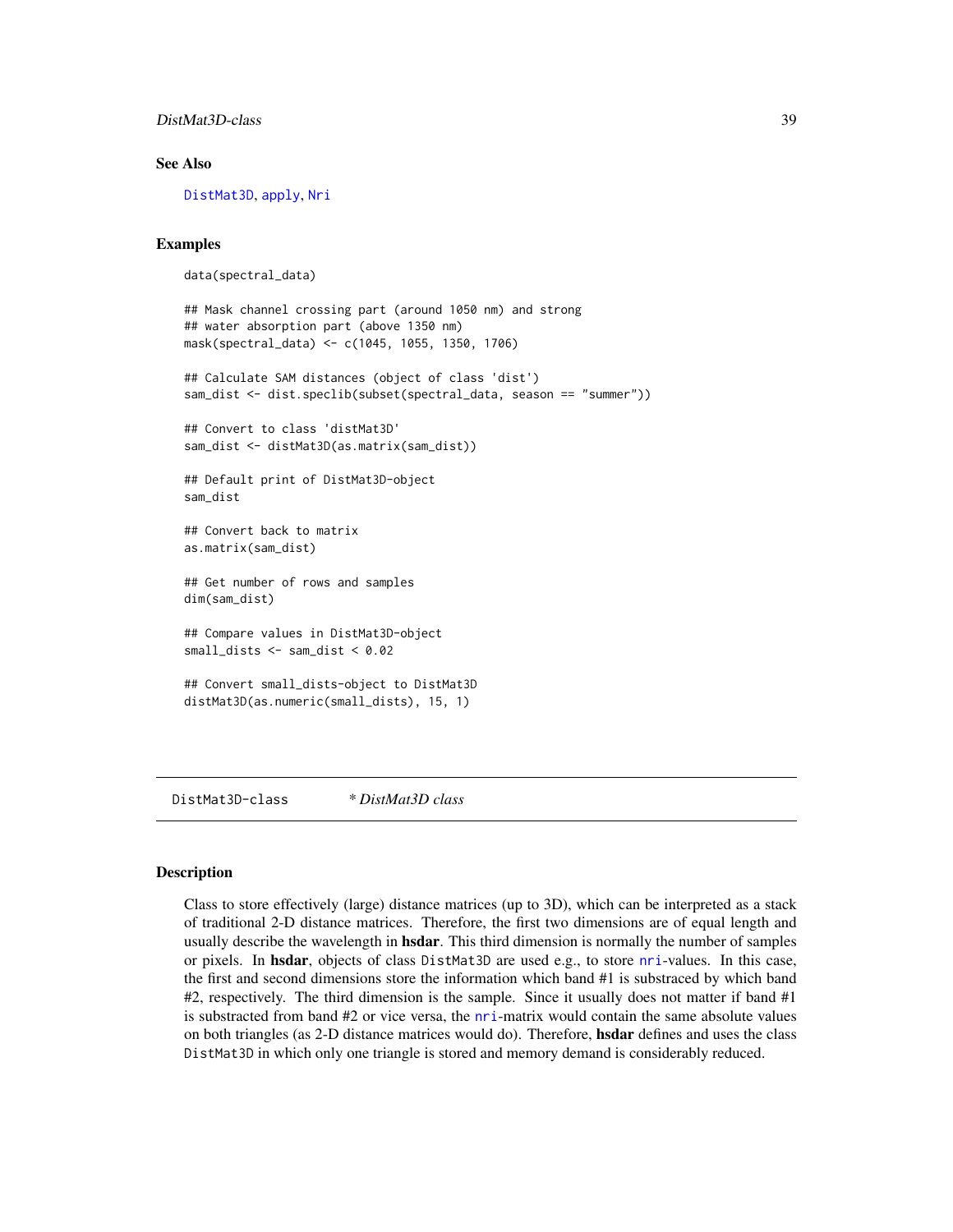# Details

S4-class with 3 slots:

- values: Numerical vector containing distance values
- ncol: Number of columns in the 3D-matrix. Number of columns equals always the number of rows
- nlyr: Number of layers in the 3D-matrix

The data in the values slot is organized as follows: The first value is the distance at band #1 and band #2 for sample number #1, the second one is for band #1 and band #3 (sample #1) and so forth. Methods to create objects of class DistMat3D for matrix and array objects exist. Additionally, methods to apply functions to the values exist.

#### Note

See figure in [hsdar-package](#page-2-0) for an overview of classes in hsdar.

# Author(s)

Lukas Lehnert

## See Also

[distMat3D](#page-36-0), [apply.DistMat3D](#page-5-0)

Extract Speclib by index *Indexing Speclib*

# Description

Access subsets of data in Speclibs both in spectrals and sample dimensions

#### Usage

```
## S4 method for signature 'Speclib'
x[i, j, ...]
```
#### Arguments

| x  | Object of class Speclib to be indexed.  |
|----|-----------------------------------------|
| i. | Samples to be returned.                 |
| j  | Bands to be returned.                   |
|    | Further arguements (currently ignored). |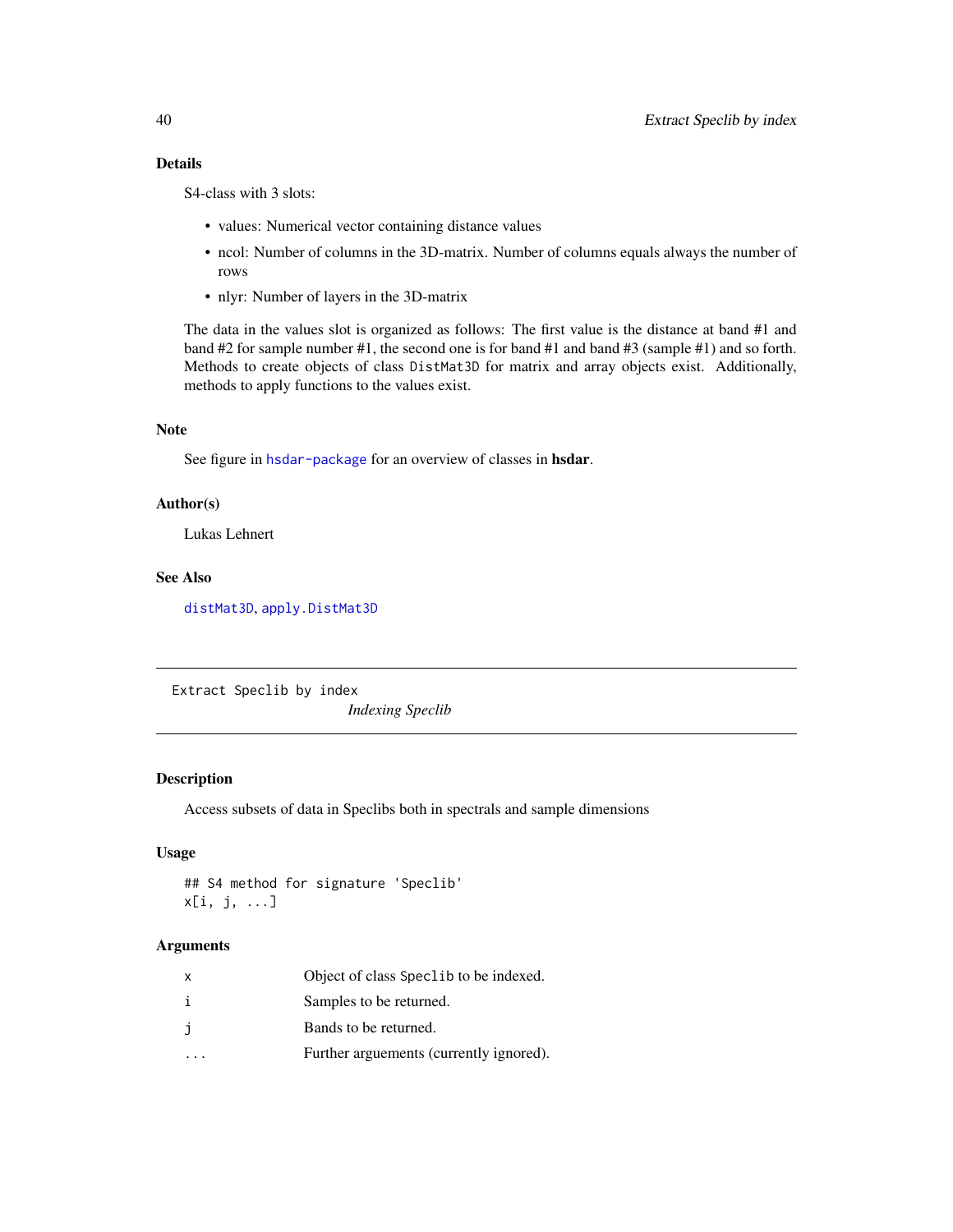# feature\_properties 41

# Details

The first index represents the sample dimension and the second one is the band dimension. If the sample dimension is indexed, care is taken that the SI and the id is indexed as well.

## Value

Object of class Speclib containing the updated version of x.

# Author(s)

Lukas Lehnert

# See Also

[Speclib](#page-96-0), [subset.speclib](#page-108-0), [SI](#page-85-0), [idSpeclib](#page-53-0)

#### Examples

data(spectral\_data)

```
## Get the first five spectra
spec_1_5 <- spectral_data[1:5,]
spec_1_5
## Get the first ten bands
spec_1_10 <- spectral_data[,1:10]
spec_1_10
## Get the bands number 20 to 30 for the third and fifth spectra
spec_20_30 <- spectral_data[c(3,5),20:30]
spec_20_30
```
<span id="page-40-0"></span>feature\_properties *Calculation of properties of features*

#### Description

Function to calculate feature properties such as the area, the position of the maximum and several other parameters. This function can only be used for spectral data transformed using any kind of continuum removal (see [transformSpeclib](#page-110-0)).

## Usage

```
feature_properties(x)
```
#### Arguments

x Object of class Specfeat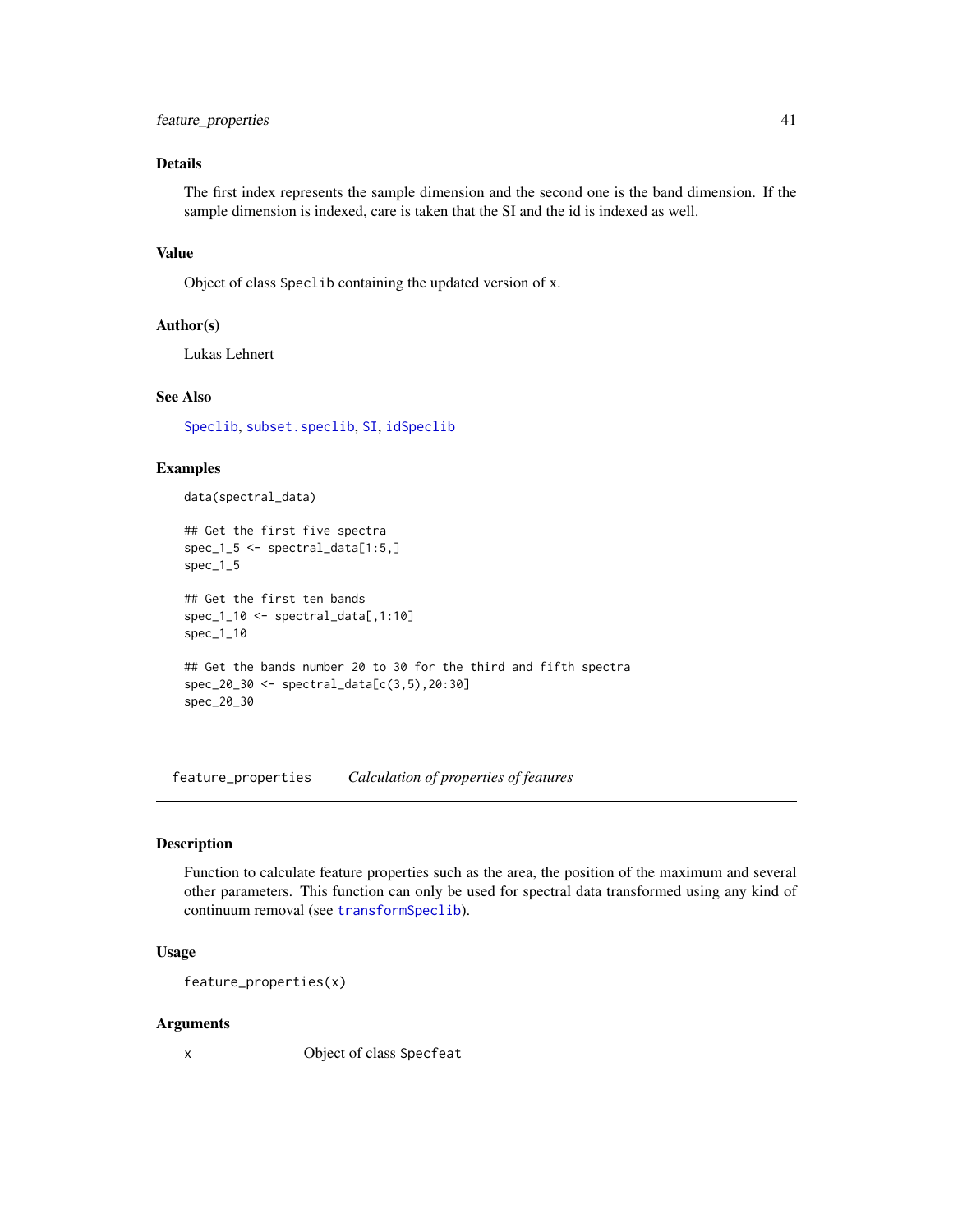#### Details

The function calculates several parameters:

• *area*: The feature area is calculated by

$$
area_{F_i} = \sum_{k=min(\lambda)}^{max(\lambda)} BD\lambda,
$$

with  $area_{F_i}$  is the area of the feature i,  $min(\lambda)$  is the minimum wavelength of the spectrum,  $max(\lambda)$  is the maximum wavelength of the spectrum and BD is the band depth.

- *max*: Wavelength position of the maximum value observed in the feature.
- Parameters based on half-max values:
	- *lo* and *up*: Wavelength position of the *lo*wer and *up*per half-max value.
	- *width*: Difference between wavelength positions of *up*per and *lo*wer half-max values.
	- *gauss\_lo*: Similarity of the Gauss distribution function and the feature values between the *lo*wer half-max and the *max*imum position. As similarity measurement, the root mean square error is calculated.
	- *gauss\_up*: Same as above but for feature values between the *max*imum position and the *up*per half-max.

The typical workflow to obtain feature properties is to first calculate the band depth [transformSpeclib](#page-110-0), then isolate the absorption features [specfeat](#page-91-0). Optionally, [cut\\_specfeat](#page-30-0) allows to cut the features at specified wavelengths. Finally use [feature\\_properties](#page-40-0) to retrieve characteristics of the features.

#### Value

An object of class Specfeat containing the properties as (part of the) SI table.

#### Author(s)

Hanna Meyer & Lukas Lehnert

#### See Also

[specfeat](#page-91-0)

#### Examples

data(spectral\_data)

```
## Example calculating the areas of the features around 450nm,
## 700nm, 1200nm and 1500nm.
bd <- transformSpeclib(subset(spectral_data, season == "summer"),
                       method = "sh", out = "bd")
```

```
## Convert speclib to specfeat giving center wavelength of features
featureSelection <- specfeat(bd, c(450,700,1200,1500))
```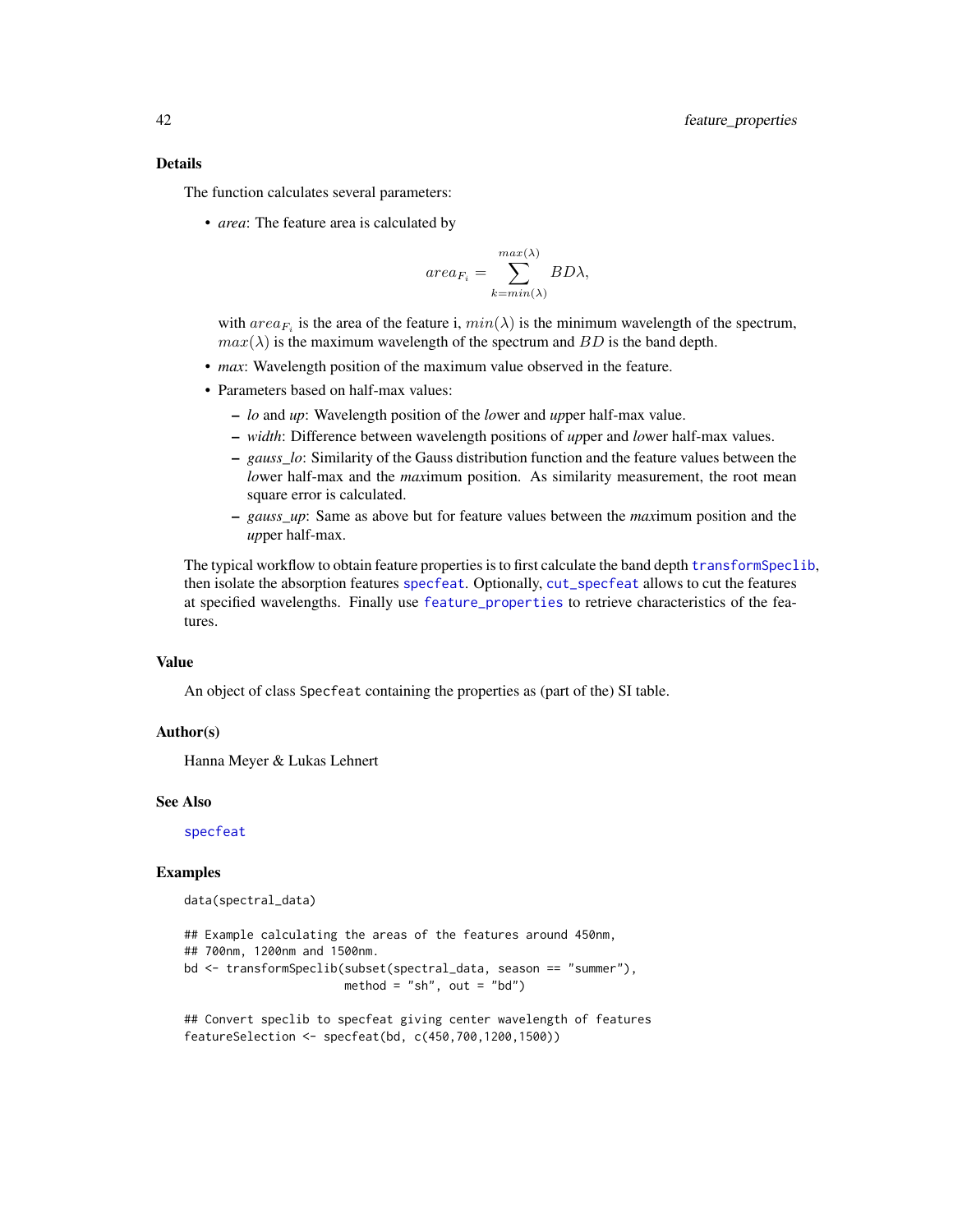# get.gaussian.response 43

```
## Calculate properties of features
featureProp <- feature_properties(featureSelection)
## See resulting feature property variables
head(SI(featureProp))
```
get.gaussian.response *Gaussian response function*

# Description

Simulate Gaussian response function for band(s) of a (satellite) sensor. Each band is either defined by center and full-width-half-maximum values or by passing its upper and lower border.

#### Usage

```
get.gaussian.response(fwhm)
```
#### Arguments

fwhm Object of class data. frame with three columns. See details and examples sections.

#### Details

The characteristics of the sensor must be passed as a data.frame with three columns: first column is used as name for bands, second with lower bounds of channels and third column with upper bounds (5% sensitivity). Alternatively, the data.frame may encompass band centre wavelength and full-width-half-maximum values of the sensor. Function will check the kind of data passed by partially matching the names of the data frame: If any column is named "fwhm" or "center", it is assumed that data are band centre and full-width-half-maximum values.

#### Value

Data frame with response values for all bands covering the entire spectral range of sensor passed to the function.

# Author(s)

Lukas Lehnert

#### See Also

[get.sensor.characteristics](#page-43-0), [spectralResampling](#page-102-0)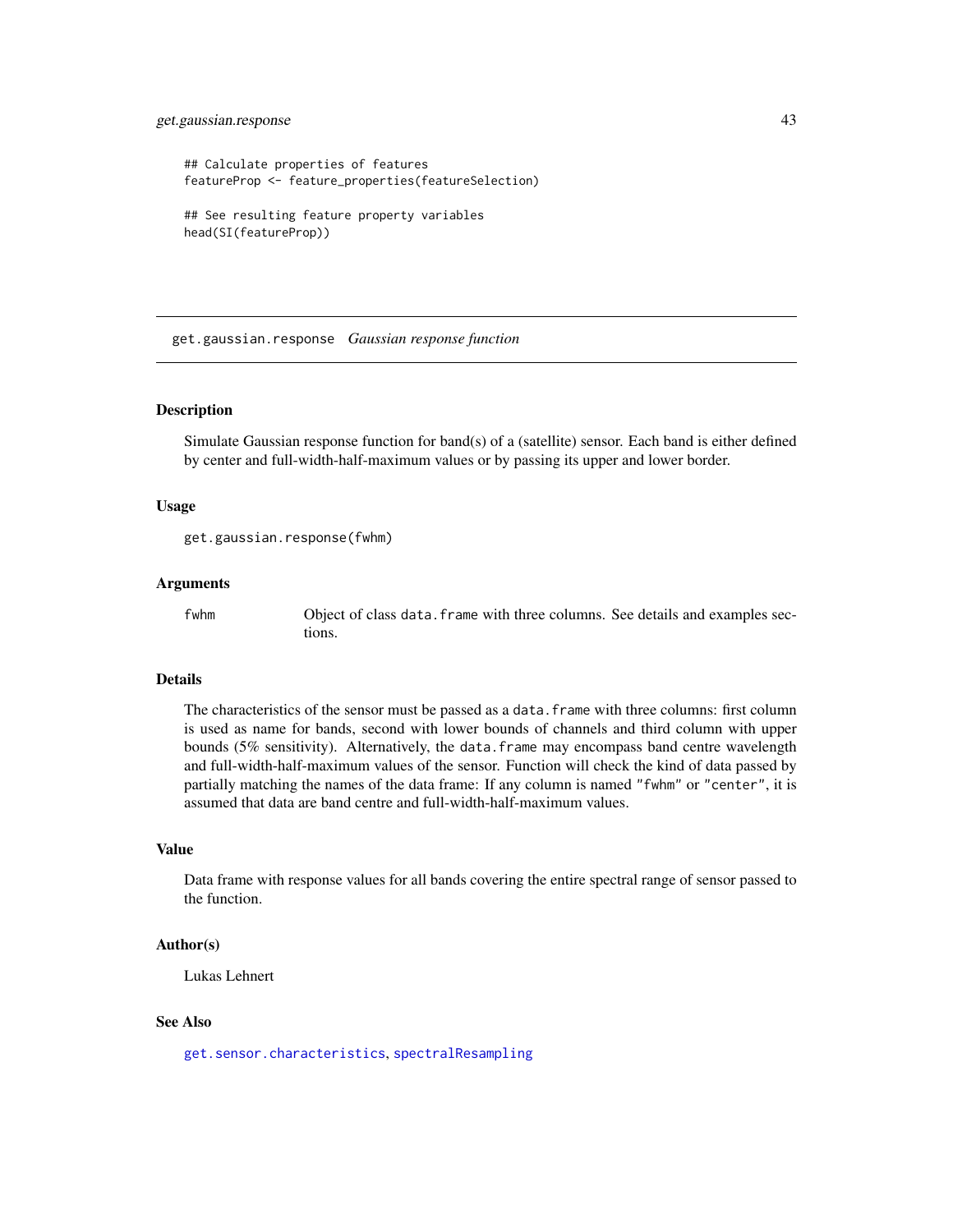#### Examples

```
par(mfrow=c(1,2))
## Plot response function of RapidEye
plot(c(\emptyset,1) \sim c(33\emptyset,12\emptyset)), type = "n", xlab = "Wavelength [nm]",
     ylab = "Spectral response")
data_RE <- get.gaussian.response(get.sensor.characteristics("RapidEye"))
xwl_response <- seq.int(attr(data_RE, "minwl"),
                         attr(data_RE, "maxwl"),
                         attr(data_RE, "stepsize"))
for (i in 1:ncol(data_RE))
  lines(xwl_response, data_RE[,i], col = i)
## Plot original response function
data_RE <- get.sensor.characteristics("RapidEye", TRUE)
plot(c(\theta,1) \sim c(33\theta,12\theta)), type = "n", xlab = "Wavelength [nm]",
     ylab = "Spectral response")
xwl_response <- seq.int(attr(data_RE$response, "minwl"),
                         attr(data_RE$response, "maxwl"),
                         attr(data_RE$response, "stepsize"))
for (i in 1:nrow(data_RE$characteristics))
  lines(xwl_response, data_RE$response[,i], col = i)
## Simulate gaussian response for arbitrary sensor with 3 bands
sensor \leq data.frame(Name = paste("Band_", c(1:3), sep = ""),
                      center = c(450, 570, 680),
                      fwhm = c(30, 40, 30)## Plot response function
par(mfrow=c(1,1))
plot(c(\emptyset,1)^{c}(330,800), type = "n", xlab = "Wavelength [nm]",ylab = "Spectral response")
data_as <- get.gaussian.response(sensor)
xwl_response <- seq.int(attr(data_as, "minwl"),
                         attr(data_as, "maxwl"),
                         attr(data_as, "stepsize"))
for (i in 1:3)
  lines(xwl_response, data_as[,i], col = i)
```
<span id="page-43-0"></span>get.sensor.characteristics *Sensor characteristics*

# **Description**

Get channel wavelength of implemented (multispectral) satellite sensors.

#### Usage

```
get.sensor.characteristics(sensor, response_function = FALSE)
```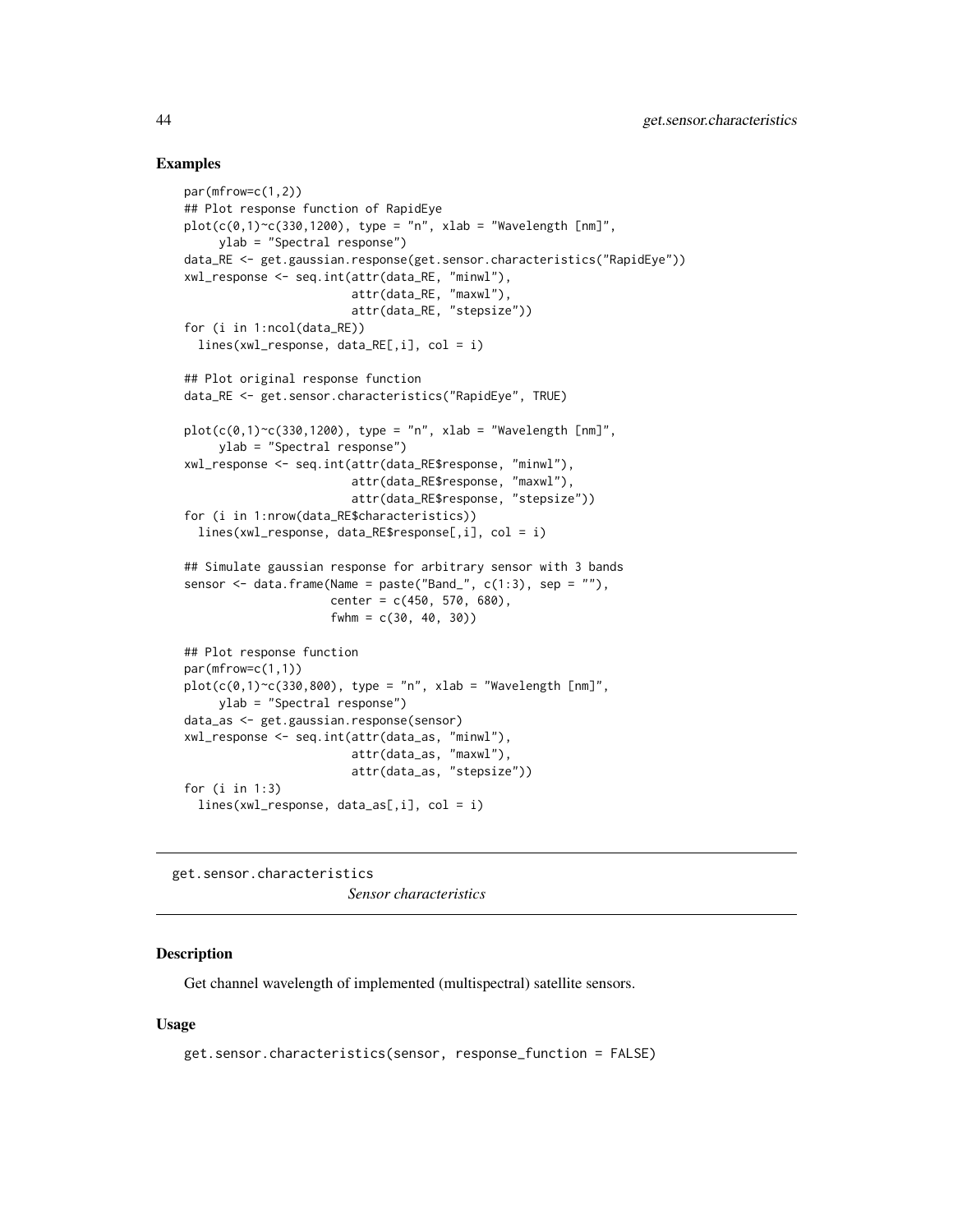#### Arguments

sensor Character or integer. Name or numerical abbreviation of sensor. See 'sensor="help"' or 'sensor=0' for an overview of available sensors.

response\_function

If TRUE, the spectral response function is returned.

#### Details

The following sensors are currently implemented: ALI, EnMAP, Hyperion, Landsat4, Landsat5, Landsat7, Landsat8, MODIS, Quickbird, RapidEye, Sentinel2a, Sentinel2b, WorldView2-4, WorldView2- 8.

Spectral response functions are available for the following ones: Landsat4, Landsat5, Landsat7, Landsat8, Quickbird, RapidEye, Sentinel2a, Sentinel2b, WorldView2-4, WorldView2-8.

#### Author(s)

Lukas Lehnert

#### See Also

[spectralResampling](#page-102-0)

#### Examples

```
## Return implemented sensors
get.sensor.characteristics(0)
## Sentinel 2A
data_s2a <- get.sensor.characteristics("Sentinel2a", TRUE)
## Plot response functions
plot(c(0,1)~c(attr(data_s2a$response, "minwl"),
              attr(data_s2a$response, "maxwl")),
     type = "n", xlab = "Wavelength [nm]",
     ylab = "Spectral response")
xwl_response <- seq.int(attr(data_s2a$response, "minwl"),
                        attr(data_s2a$response, "maxwl"),
                        attr(data_s2a$response, "stepsize"))
for (i in 1:nrow(data_s2a$characteristics))
 lines(xwl_response, data_s2a$response[,i], col = i)
```

```
## Sentinel 2B
data_s2b <- get.sensor.characteristics("Sentinel2b", TRUE)
## Add response functions
for (i in 1:nrow(data_s2b$characteristics))
 lines(xwl_response, data_s2b$response[,i], col = i, lty = "dashed")
legend("topright", legend = c("Sentinel2a", "Sentinel2b"),
```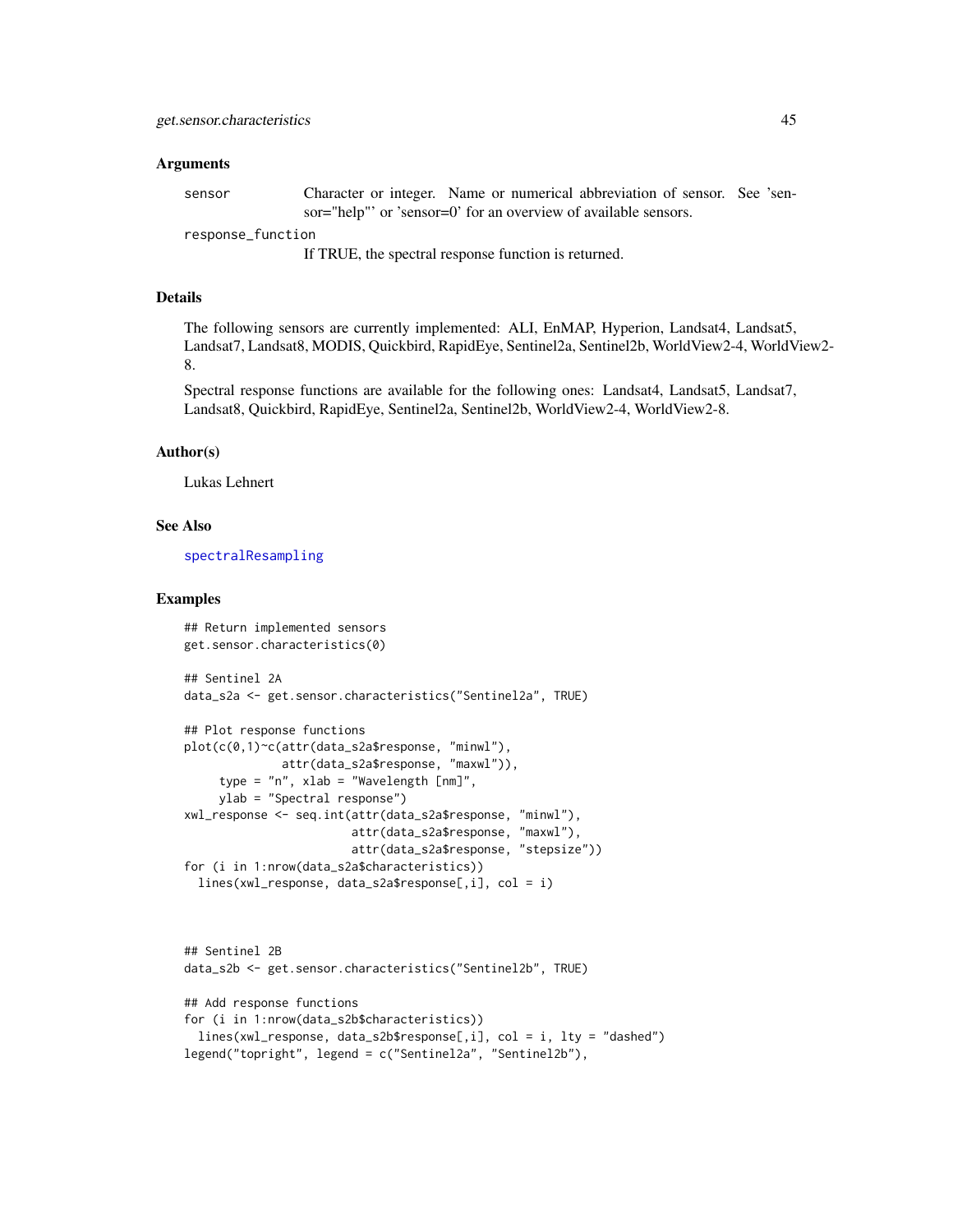# lty = c("solid", "dashed"))

## <span id="page-45-0"></span>getcp *Get fix points*

#### Description

Get fix points of continuum line within spectral range.

# Usage

 $getcp(x, ispec, subset = NULL)$ 

# Arguments

|        | Object of class Clman.                                                   |
|--------|--------------------------------------------------------------------------|
| ispec  | ID or index of spectrum to be analysed.                                  |
| subset | Vector of length = 2 giving the lower and upper limit of spectral range. |

# Value

Object of class list containing two elements:

- ptscon: Data frame with wavelength and reflectance of fix points
- ispec: Index of analysed spectrum within passed Clman-object.

## Author(s)

Lukas Lehnert and Hanna Meyer

# See Also

[transformSpeclib](#page-110-0), [deletecp](#page-31-0), [addcp](#page-4-0), [Clman](#page-26-0)

# Examples

```
## Model spectra using PROSAIL
parameter <- data.frame(N = rep.int(c(1, 1.5),2), LAI = c(1,1,3,3))
spec <- PROSAIL(parameterList=parameter)
```

```
## Transform spectra
spec_clman <- transformSpeclib(spec, method = "sh", out = "raw")
```

```
## Fix points
spec_cp <- getcp(spec_clman, 1, c(400, 800))
spec_cp
```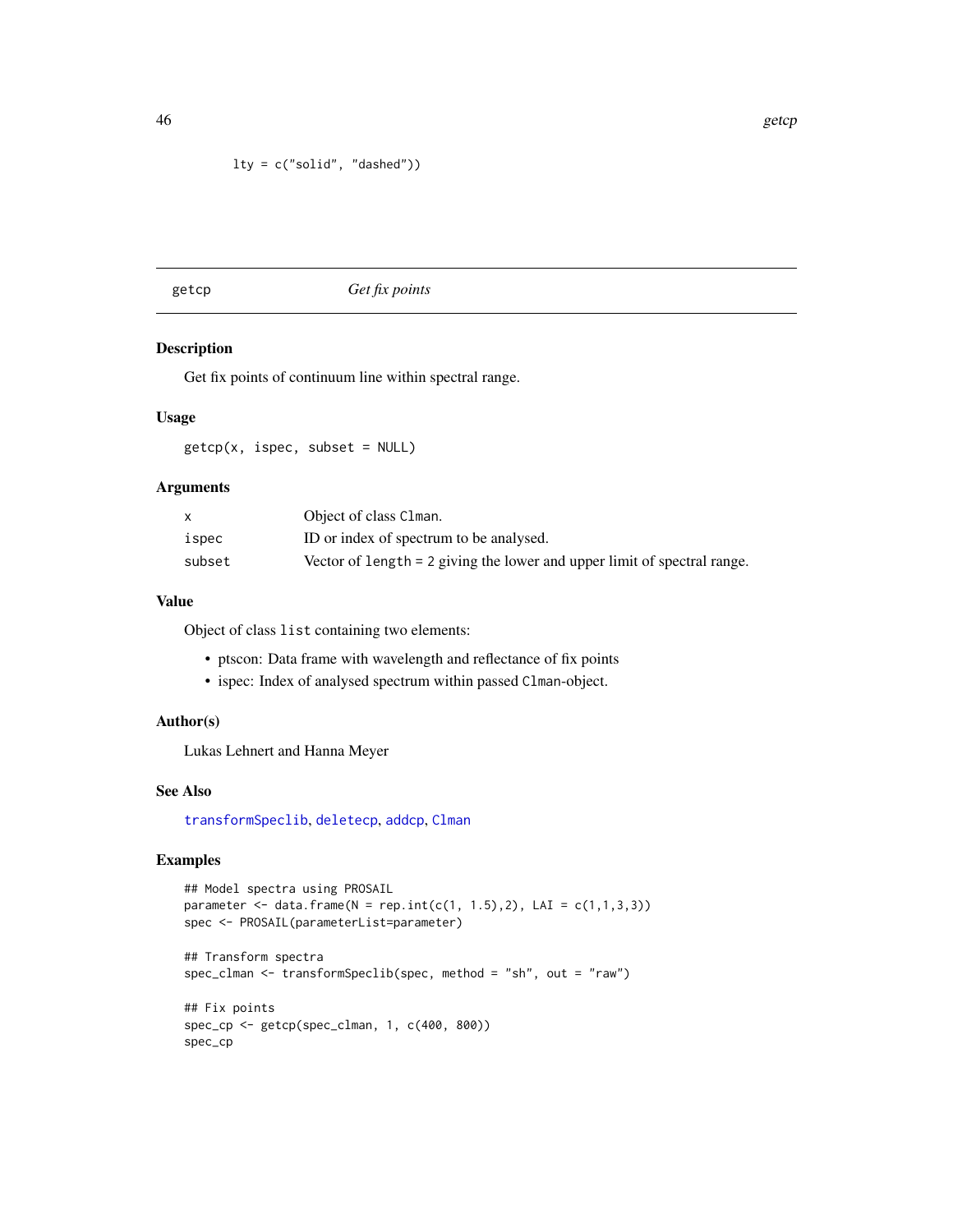<span id="page-46-0"></span>

## Description

Return normalized ratio index values at a given wavelength combination.

## Usage

getNRI(nri, wavelength)

## Arguments

| nri        | Object of class 'Nri'                                         |  |
|------------|---------------------------------------------------------------|--|
| wavelength | Wavelength values where nri is returned. See details section. |  |

#### Details

Wavelength can be passed in three ways. As the result of  $nri\_best\_performance$ , as a data frame with two columns or as a vector of length 2. In the first two cases, the result will be a data frame (if data frames contain more than one row) with the nri-values of each pair of wavelengths. In the latter case it will be a vector.

#### Author(s)

Lukas Lehnert

# See Also

[nri](#page-62-0), [Nri](#page-63-0)

#### Examples

data(spectral\_data)

```
## Calculate all possible combinations for WorldView-2-8
spec_WV <- spectralResampling(spectral_data, "WorldView2-8",
                              response_function = FALSE)
nri_WV <- nri(spec_WV, recursive = TRUE)
## Build glm-models
glmnri <- glm.nri(nri_WV ~ chlorophyll, preddata = spec_WV)
## Return best 5 models
BM <- nri_best_performance(glmnri, n = 5, coefficient = "p.value")
## Get nri values for the 5 models
nri_BM <- getNRI(nri_WV, BM)
```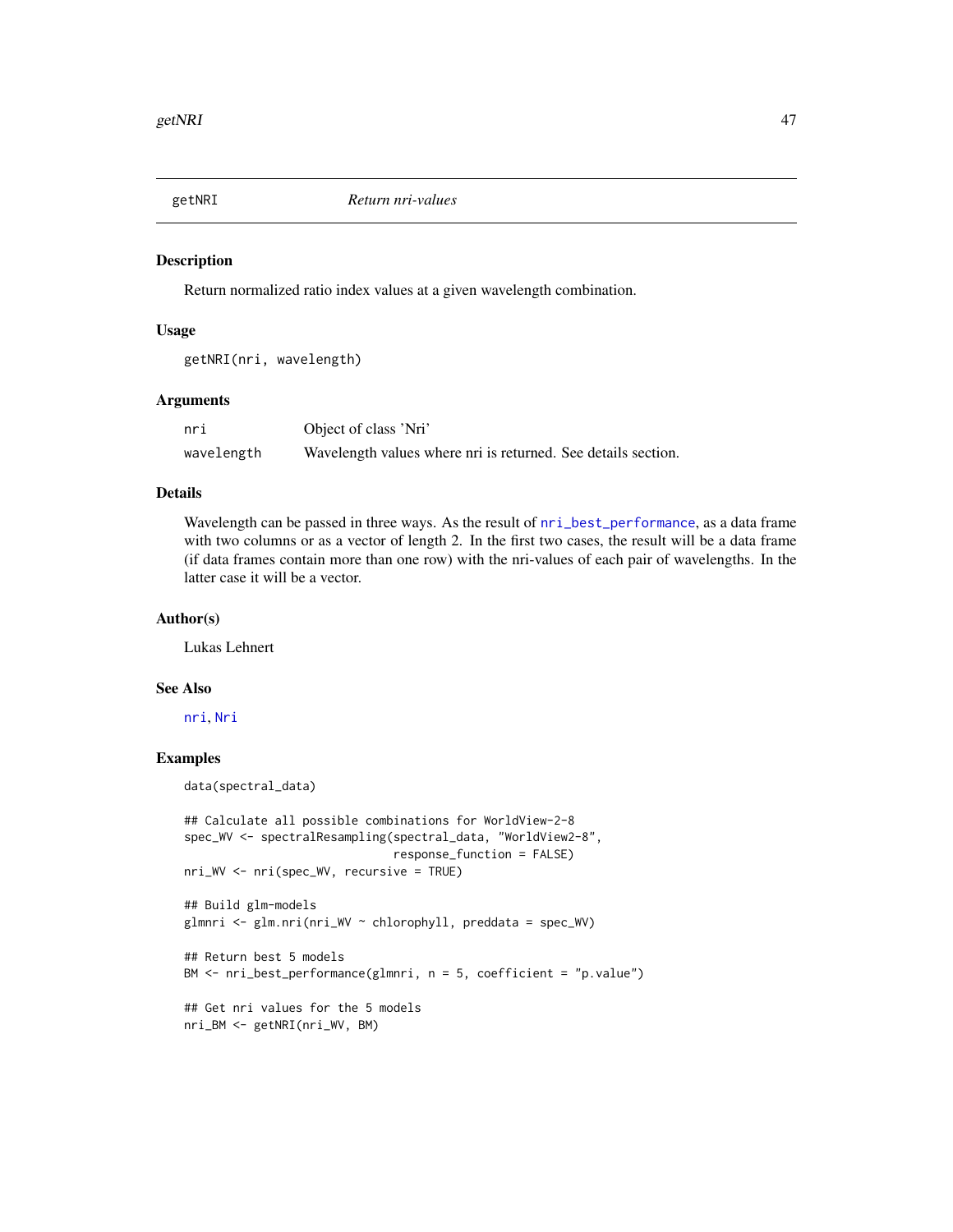get\_reflectance *Get reflectance values*

# Description

Returns weighted or unweighted reflectance values at wavelength position.

## Usage

```
get_reflectance(spectra, wavelength, position, weighted = FALSE, ...)
```
# Arguments

| spectra    | Object of class Spec1ib or data. frame with reflectance values.                                                                                                                         |
|------------|-----------------------------------------------------------------------------------------------------------------------------------------------------------------------------------------|
| wavelength | Vector with wavelength values. May be missing if spectra is object of class<br>Speclib.                                                                                                 |
| position   | Numeric value passing the position of reflectance values to be returned in di-<br>mensions of the wavelength values.                                                                    |
| weighted   | Logical indicating if reflectance values should be interpolated to fit wavelength<br>position. If FALSE the reflectance values of nearest neighbour to passed position<br>are returned. |
| $\ddots$   | Arguments to be passed to specific functions. Currently ignored.                                                                                                                        |

## Value

A vector with reflectance values for each spectrum is returned. If position falls outside of spectral range of input values, NA values are returned.

#### Author(s)

Lukas Lehnert \& Hanna Meyer

# See Also

[spectra](#page-100-0)

# Examples

data(spectral\_data)

```
## Simulate multispectral sensor encompassing two bands
## to show effect of weighted and unweighted modes
spectral_data_res <- spectralResampling(spectral_data,
 sensor = data.frame(1b = c(400, 600), ub = c(500, 700))
```
## Compare reflectance at 520 nm (in between both bands to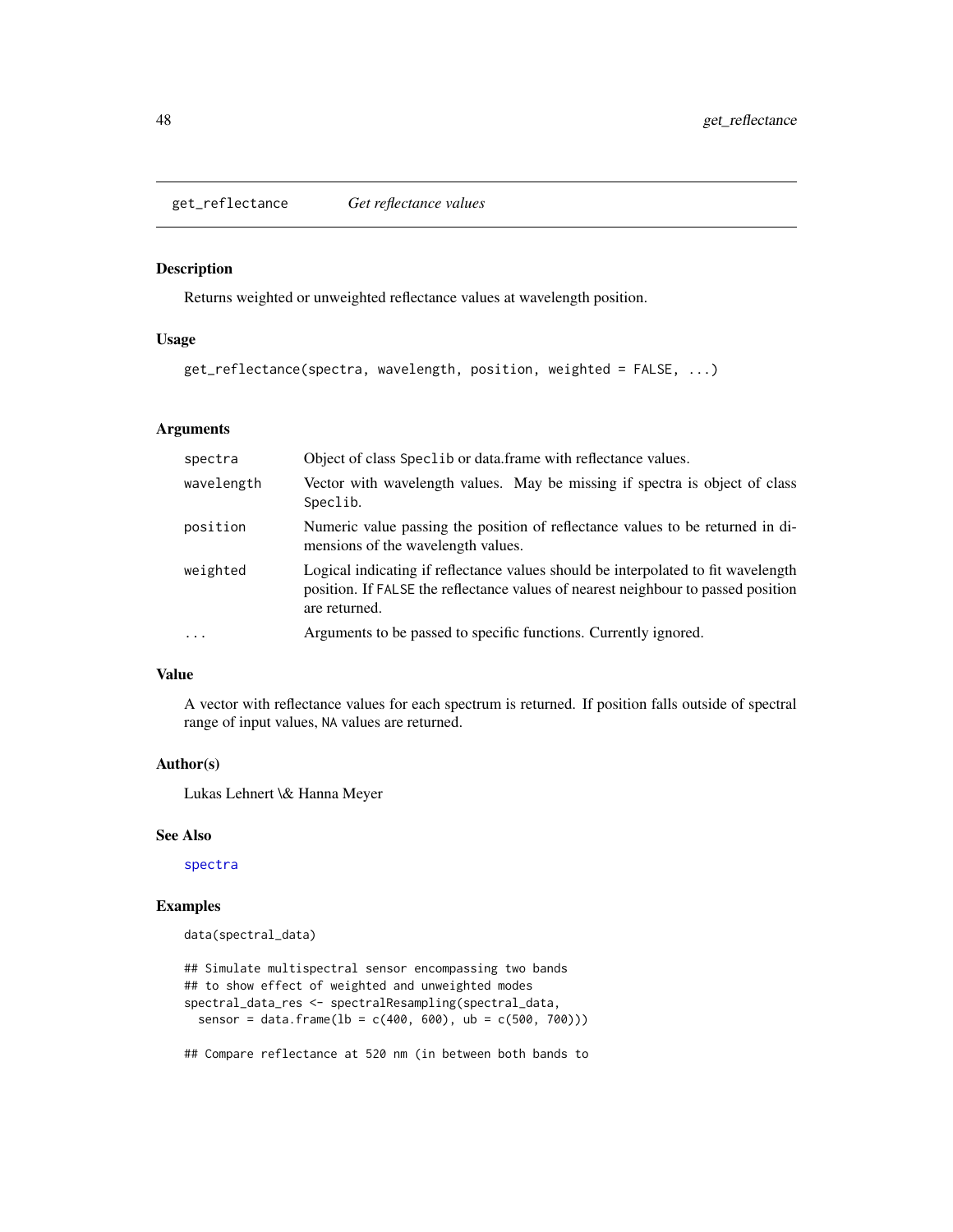#### glm.nri 49

```
## show the difference between weighted and unweighted modes)
weighted_reflectance <- get_reflectance(spectral_data_res,
                                          520, weighted = TRUE)
unweighted_reflectance <- get_reflectance(spectral_data_res,
                                          520, weighted = FALSE)
## Plot result
plot(weighted_reflectance, unweighted_reflectance,
    ylab = "Reflectance at 520 nm (unweighted)",
     xlab = "Reflectance at 520 nm (weighted)")
```
<span id="page-48-0"></span>glm.nri *(Generalised) Linear models from normalised ratio indices*

#### **Description**

Build (generalised) linear models of normalised ratio indices as response and predictor variables usually stored in the SI.

#### Usage

 $lm.nri(formula, preddata = NULL, ...)$  $glm.nri(formula, preddata = NULL, ...)$ 

# Arguments

| formula                 | Formula for (generalized) linear model                         |
|-------------------------|----------------------------------------------------------------|
| preddata                | Data frame or specific containing predictor variables          |
| $\cdot$ $\cdot$ $\cdot$ | Further arguments passed to 1m, g1m and generic print, default |

#### Details

NRI-values may be used as predictor or response variable. If NRI-values are predictors, the models are build only with one index as predictor instead of all available indices. In this case, only one predictor and one response variable is currently allowed. See help pages for [lm](#page-0-0) and [glm](#page-0-0) for any additional information. Note that this function does not store the entire information returned from a normal (g)lm-model. To get full (g)lm-models use either the function [nri\\_best\\_performance](#page-65-0) to return best performing model(s) or extract nri-values with [getNRI](#page-46-0) and build directly the model from respective index.

See details in Nri-[plot](#page-66-0)-method for information about plotting.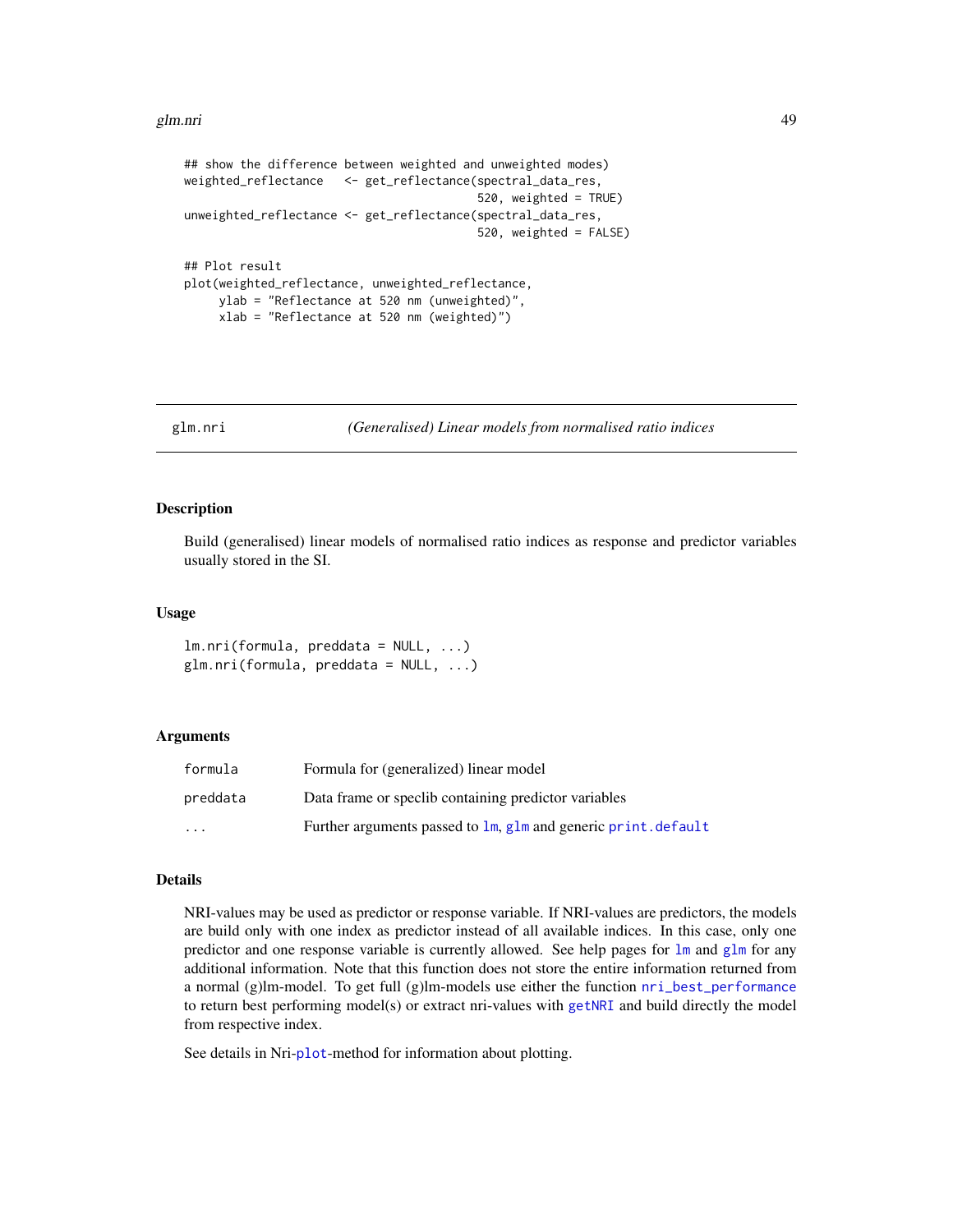## Value

The function returns an object of class Nri. The list in the slot *multivariate* contains the new (g)lm information which depends on the kind of model which is applied:

- 1. lm.nri: The list contains the following items:
	- Estimate: Coefficient estimates for each index and term
	- Std.Error: Standard errors
	- t.value: T-values
	- p.value: P-values
	- r.squared:  $R^2$  values
- 2. glm.nri: The list contains the following items (depending on formula used):
	- Estimate: Coefficient estimates for each index and term
	- Std.Error: Standard errors
	- t.value/z.value: T-values or Z-values
	- p.value: P-values

## Author(s)

Lukas Lehnert

# See Also

[plot](#page-66-0), [lm](#page-0-0), [glm](#page-0-0), [getNRI](#page-46-0)

# Examples

data(spectral\_data)

```
## Calculate all possible combinations for WorldView-2-8
spec_WV <- spectralResampling(spectral_data, "WorldView2-8",
                              response_function = FALSE)
nri_WV <- nri(spec_WV, recursive = TRUE)
glmnri <- glm.nri(nri_WV ~ chlorophyll, preddata = spec_WV)
glmnri
plot(glmnri)
```
hsdardocs *Load additional documents*

#### Description

Access help documents and references for different methods.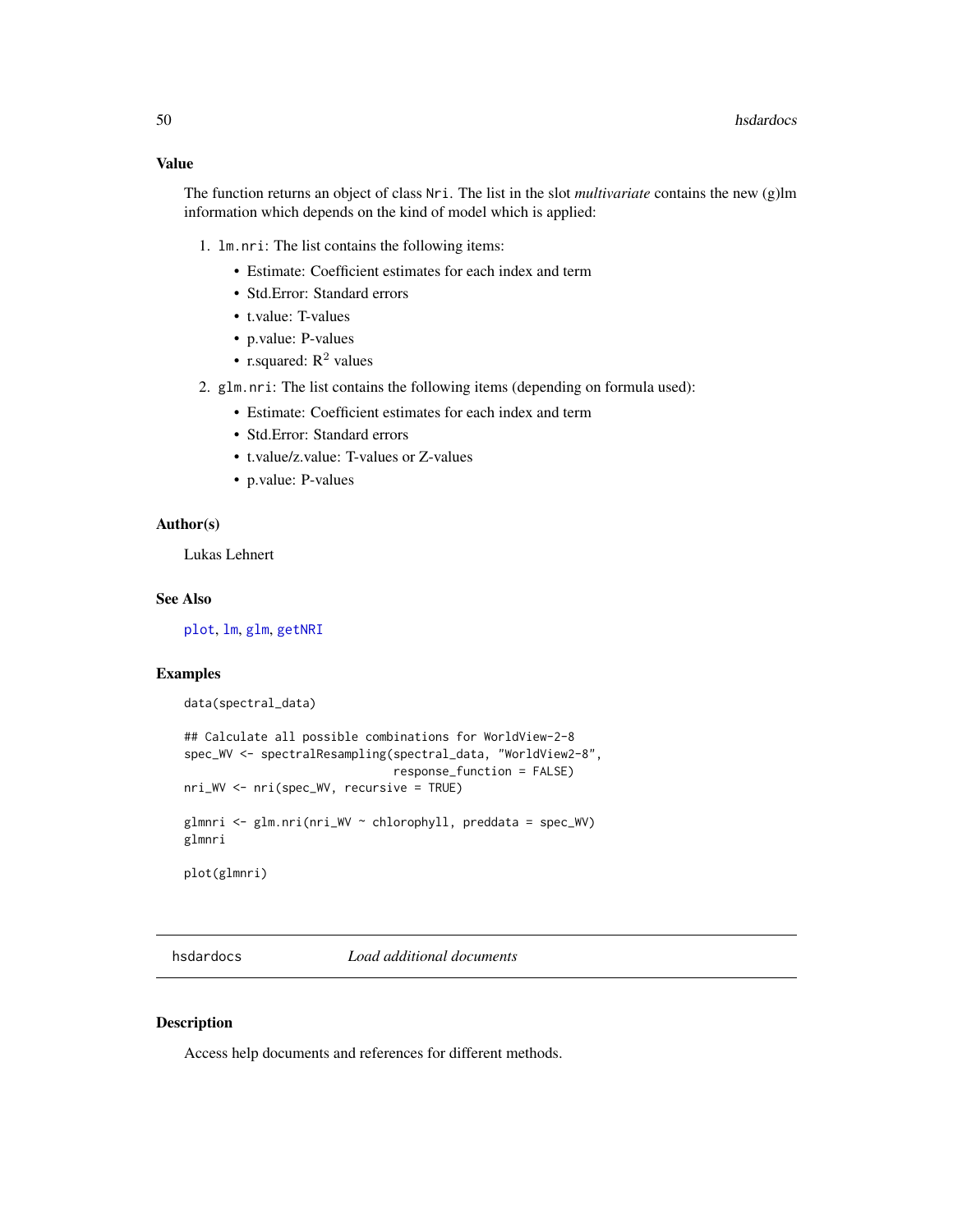# hsdar\_parallel 51

#### Usage

hsdardocs(doc)

# Arguments

doc Name of document to load. Currently, "Hsdar-intro.pdf", "References.pdf" and "Copyright" are available

# Author(s)

Lukas Lehnert

#### Examples

```
## Not run:
## Open introduction to hsdar (PDF-file)
hsdardocs("Hsdar-intro.pdf")
```

```
## Open references of hyperspectral vegetation indices (PDF-file)
hsdardocs("References.pdf")
```
## See copyrights of routines and data used in hsdar-package (ascii-file) hsdardocs("Copyright")

```
## End(Not run)
```
hsdar\_parallel *hsdar\_parallel*

# **Description**

Get all functions which support parallel execution. Currently, the parallel backend functions in doMPI and doMC are supported.

# Usage

```
hsdar_parallel()
```
# Details

Parallel execution is performed via the foreach-package. Care is taken that a function will never run in parallel if the calling function is already using multicore processing.

#### Value

Vector containing supported function names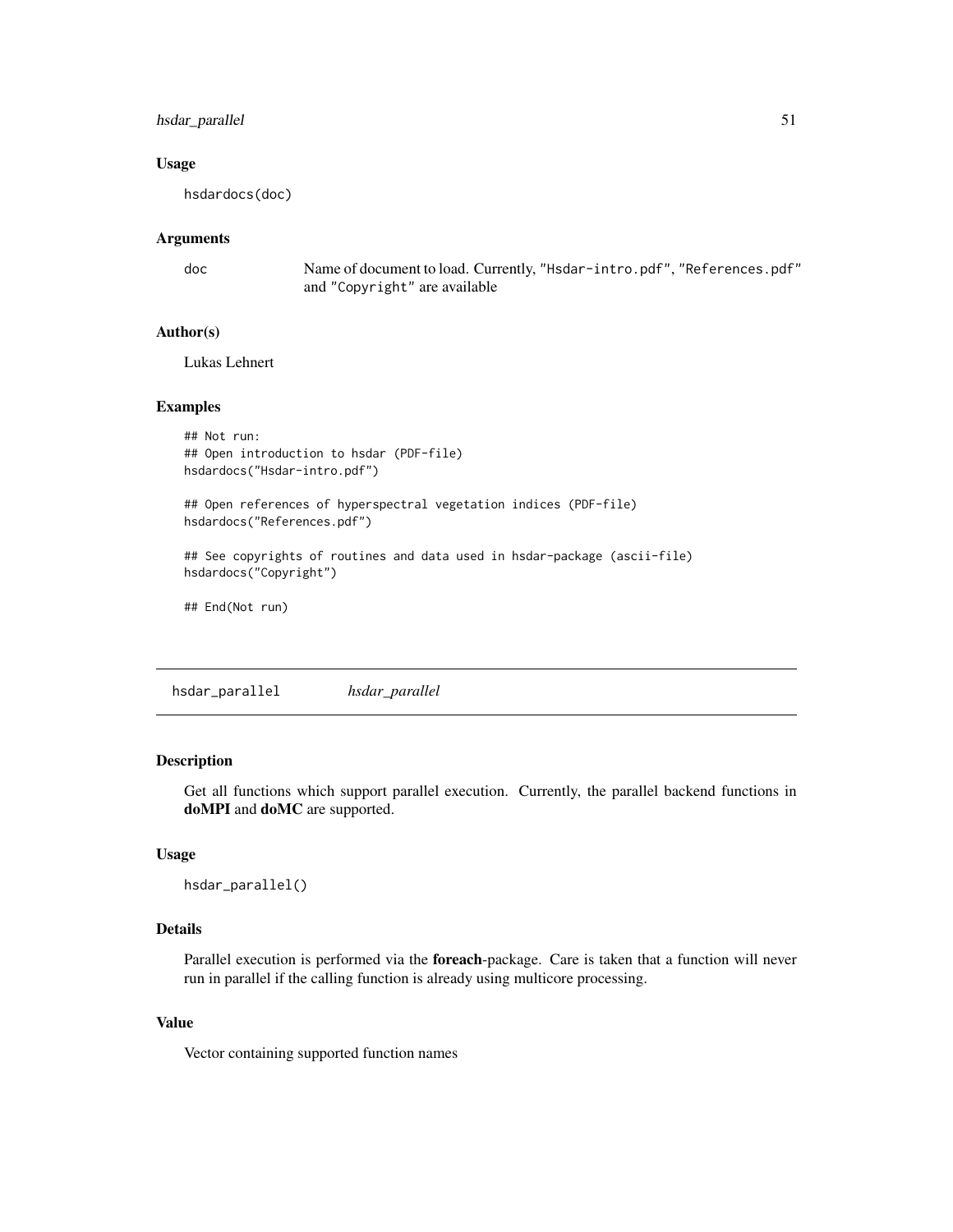#### Author(s)

Lukas Lehnert

# Examples

```
## Not run:
supported_functions <- hsdar_parallel()
supported_functions
data(spectral_data)
## Example for Windows and other systems where doMPI is available
## Load library
library(doMPI)
## Register number of workers
cl <- startMPIcluster(count = 3)
registerDoMPI(cl)
## Transform speclib using 3 cores
bd <- transformSpeclib(spectral_data)
## Close the cluster (important to get rid of processes)
closeCluster(cl)
## Example for Linux and other systems where doMC is available
## Load library
library(doMC)
## Register number of workers
registerDoMC(3)
## Transform speclib using 3 cores
bd <- transformSpeclib(spectral_data)
## End(Not run)
```
HyperSpecRaster *Handle hyperspectral cubes using raster package (deprecated)*

## Description

The HyperSpecRaster-Class is deprecated. Use [Speclib](#page-96-0) instead.

# Usage

```
## S4 method for signature 'character,numeric'
HyperSpecRaster(x, wavelength, fwhm = NULL, SI = NULL, ...)
## S4 method for signature 'RasterLayer,numeric'
HyperSpecRaster(x, wavelength, fwhm = NULL, SI = NULL)
```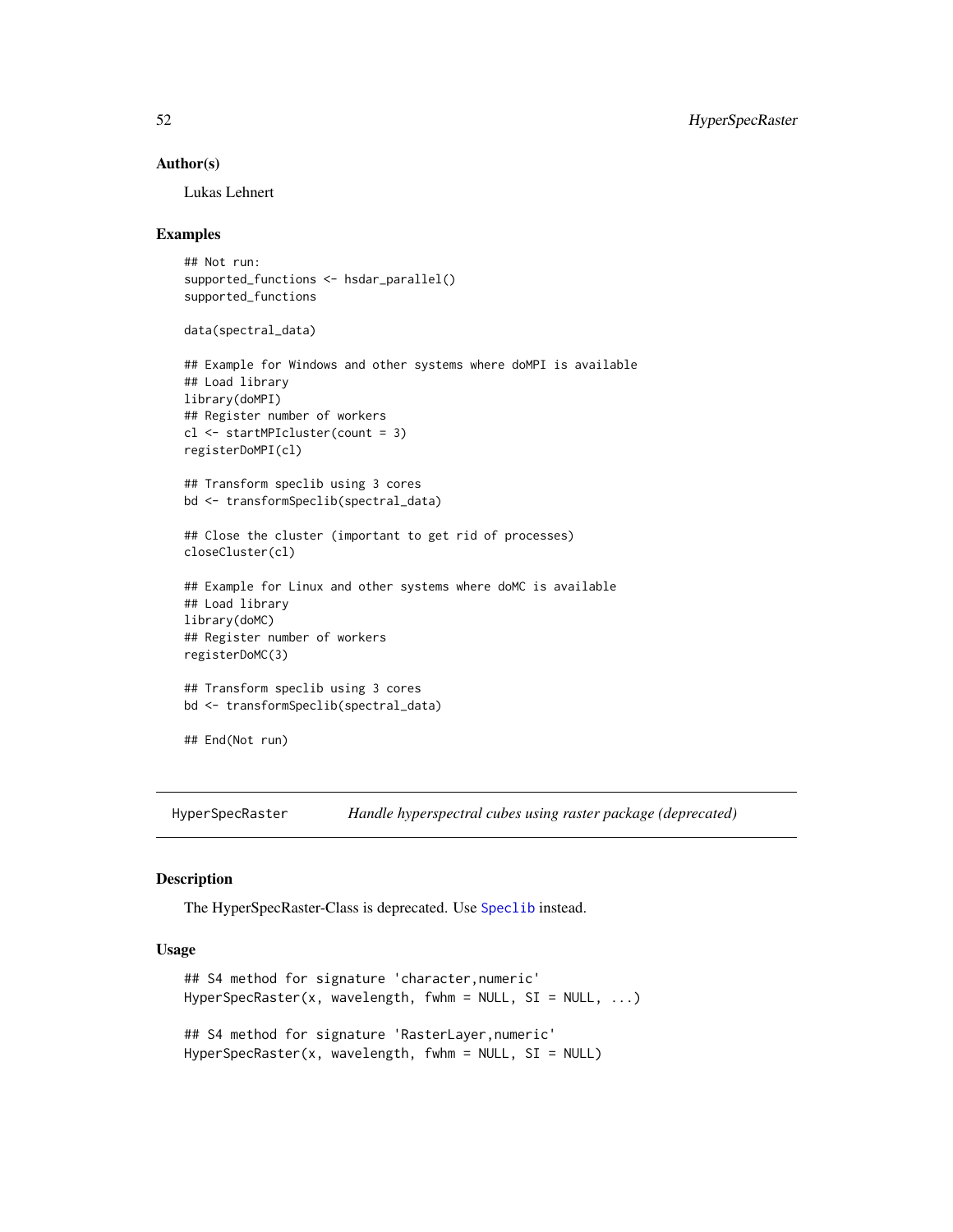```
## S4 method for signature 'RasterBrick,numeric'
HyperSpecRaster(x, wavelength, fwhm = NULL, SI = NULL)
## S4 method for signature 'HyperSpecRaster'
HyperSpecRaster(x, wavelength)
## S4 method for signature 'Speclib'
HyperSpecRaster(x, nrow, ncol, xmn, xmx, ymn, ymx, crs)
## S4 method for signature 'HyperSpecRaster, character'
writeStart(x, filename, ...)
## S4 method for signature 'HyperSpecRaster'
getValuesBlock(x, ...)
## S4 method for signature 'RasterLayer, Speclib'
writeValues(x, v, start)
## S4 method for signature 'RasterBrick,Speclib'
writeValues(x, v, start)
## S4 method for signature 'HyperSpecRaster, Speclib'
writeValues(x, v, start)
```
# Arguments

| $\mathsf{x}$ | Raster* object                                                                                                                                                                       |
|--------------|--------------------------------------------------------------------------------------------------------------------------------------------------------------------------------------|
| wavelength   | Vector containing wavelength for each band                                                                                                                                           |
| fwhm         | Optional vector containing full-width-half-max values. If length $== 1$ the same<br>value is assumed for each band. Note that function does not check the integrity<br>of the values |
| SI           | Optional data.frame containing SI data                                                                                                                                               |
| nrow         | Optional. Number of rows in HyperspecRaster. If omitted, function will try to<br>get the information from the SI in Speclib $(\text{attr}(x, "rastermeta"))$                         |
| ncol         | Optional. Number of colums in HyperspecRaster. See nrow above.                                                                                                                       |
| $x$ mn       | Optional. Minimum coordiante in x-dimension. See nrow above.                                                                                                                         |
| $x$ m $x$    | Optional. Maximum coordiante in x-dimension. See nrow above.                                                                                                                         |
| ymn          | Optional. Minimum coordiante in y-dimension. See nrow above.                                                                                                                         |
| ymx          | Optional. Maximum coordiante in y-dimension. See nrow above.                                                                                                                         |
| crs          | Optional. Object of class 'CRS' giving the coordinate system for HyperspecRas-<br>ter. See nrow above.                                                                               |
| .            | Additional arguments as for brick                                                                                                                                                    |
| filename     | Name of file to create                                                                                                                                                               |
| $\mathsf{V}$ | Specib or matrix of values                                                                                                                                                           |
| start        | Integer. Row number (counting starts at 1) from where to start writing v                                                                                                             |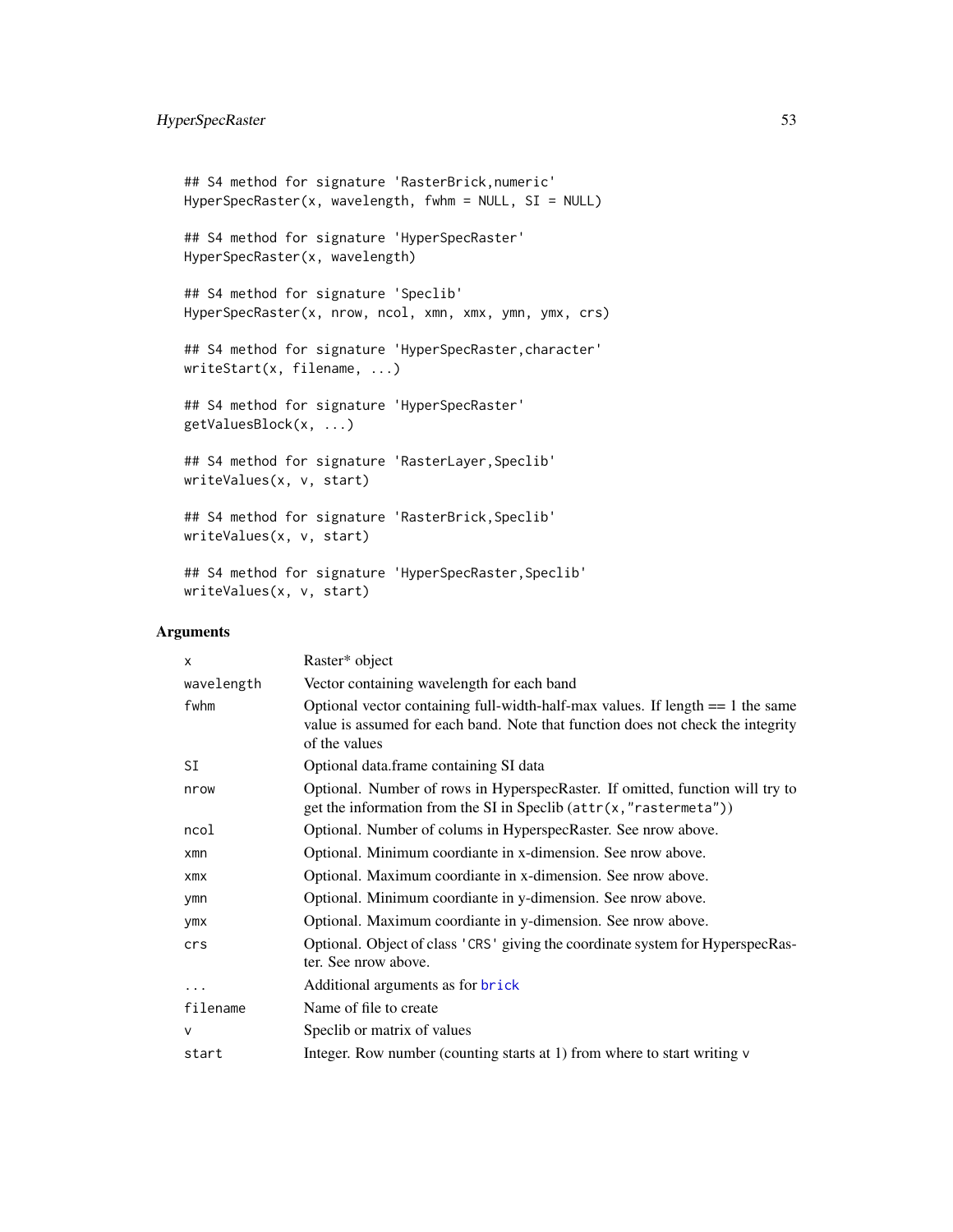# Value

HyperSpecRaster or RasterBrick

# Author(s)

Lukas Lehnert

HyperSpecRaster-class *HyperSpecRaster\* class (deprecated)*

# Description

This is a deprecated class. Use [Speclib](#page-96-0)-class instead.

# Details

Extension of \*RasterBrick-class with three additional slots:

wavelength: A numeric vector giving the center wavelength for each band.

fwhm (optional): A numeric vector giving the full-width-half-max values for each band.

SI (optional): A data.frame containing additional information for each pixel.

The information in the three slots are used for the convertion to [Speclib](#page-96-0).

#### Author(s)

Lukas Lehnert

# See Also

[brick](#page-0-0), [Speclib](#page-96-0)

<span id="page-53-0"></span>idSpeclib *Handling IDs of spectra*

# Description

Returning and setting ID of spectra in Speclib

#### Usage

idSpeclib(x) idSpeclib(x) <- value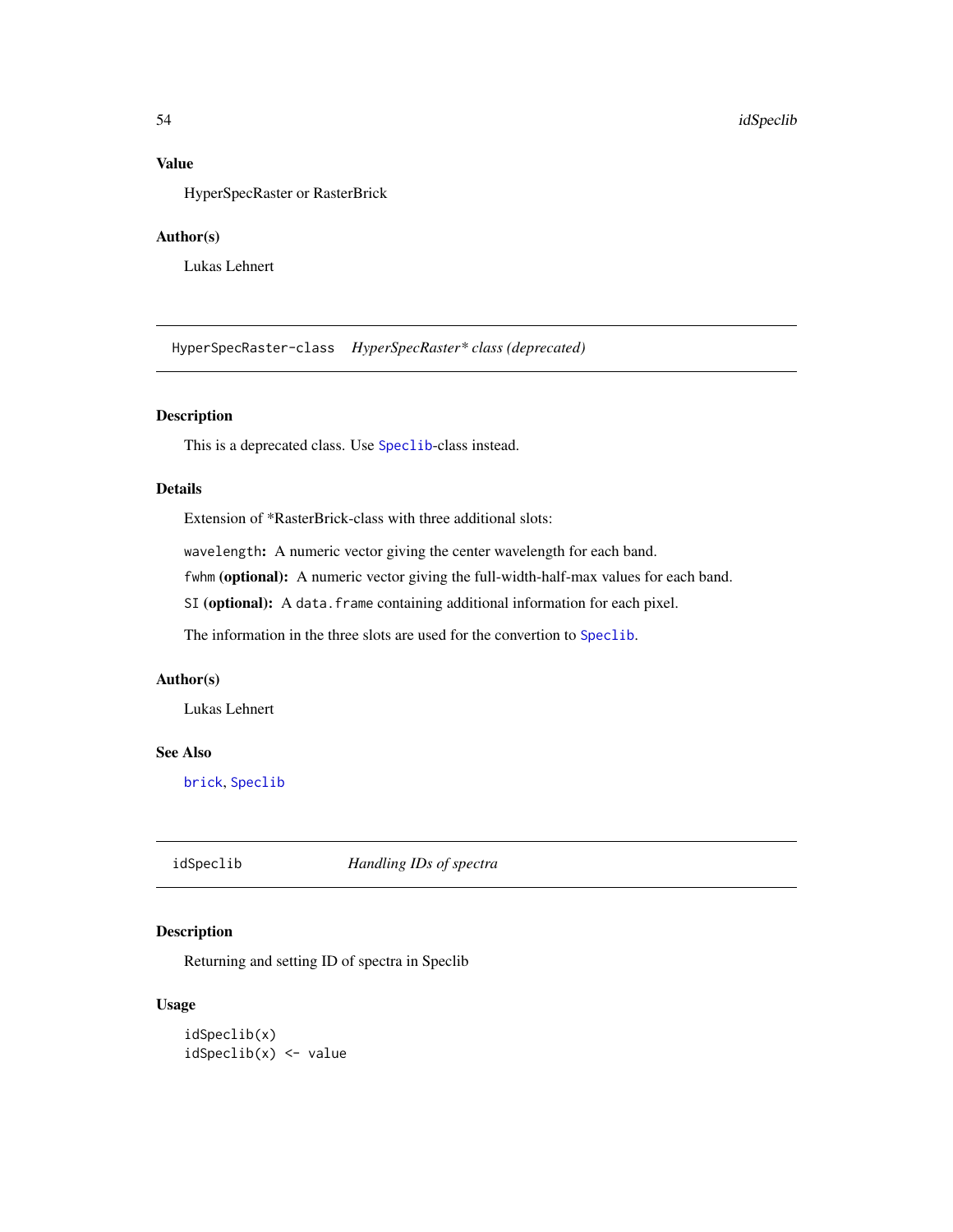# import\_USGS 55

# Arguments

|       | Object of class Speclib.                                            |
|-------|---------------------------------------------------------------------|
| value | Character vector of the same length as $n$ spectra $(x)$ , or NULL. |

# Value

For idSpeclib<-, the updated object. Otherwise a vector giving the ID of each spectrum in Speclib is returned.

# Author(s)

Lukas Lehnert

#### See Also

[Speclib](#page-96-0)

# Examples

data(spectral\_data)

idSpeclib(spectral\_data)

import\_USGS *import USGS spectra*

# Description

Import and download spectral data from USGS spectral library

# Usage

```
USGS_get_available_files(url = NULL)
```

```
USGS_retrieve_files(avl = USGS_get_available_files(),
                   pattern = NULL, retrieve = TRUE,
                   loadAsSpeclib = TRUE, tol = 0.1)
```
# Arguments

| url           | Character passing the url of the data. If NULL, the following URL is used:<br>'ftp://ftpext.cr.usgs.gov/pub/cr/co/denver/speclab/pub/spectral.library/splib06.library/ASCII/' |
|---------------|-------------------------------------------------------------------------------------------------------------------------------------------------------------------------------|
| avl           | List of available files. Typically the result of USGS_get_available_files.                                                                                                    |
| pattern       | Search pattern to define a subset of all available spectra.                                                                                                                   |
| retrieve      | Logical. Should the data be downloaded?                                                                                                                                       |
| loadAsSpeclib | Logical. If TRUE, an object of class "Speclib" is retured                                                                                                                     |
| tol           | Discrepancy of the wavelength values between different spectra.                                                                                                               |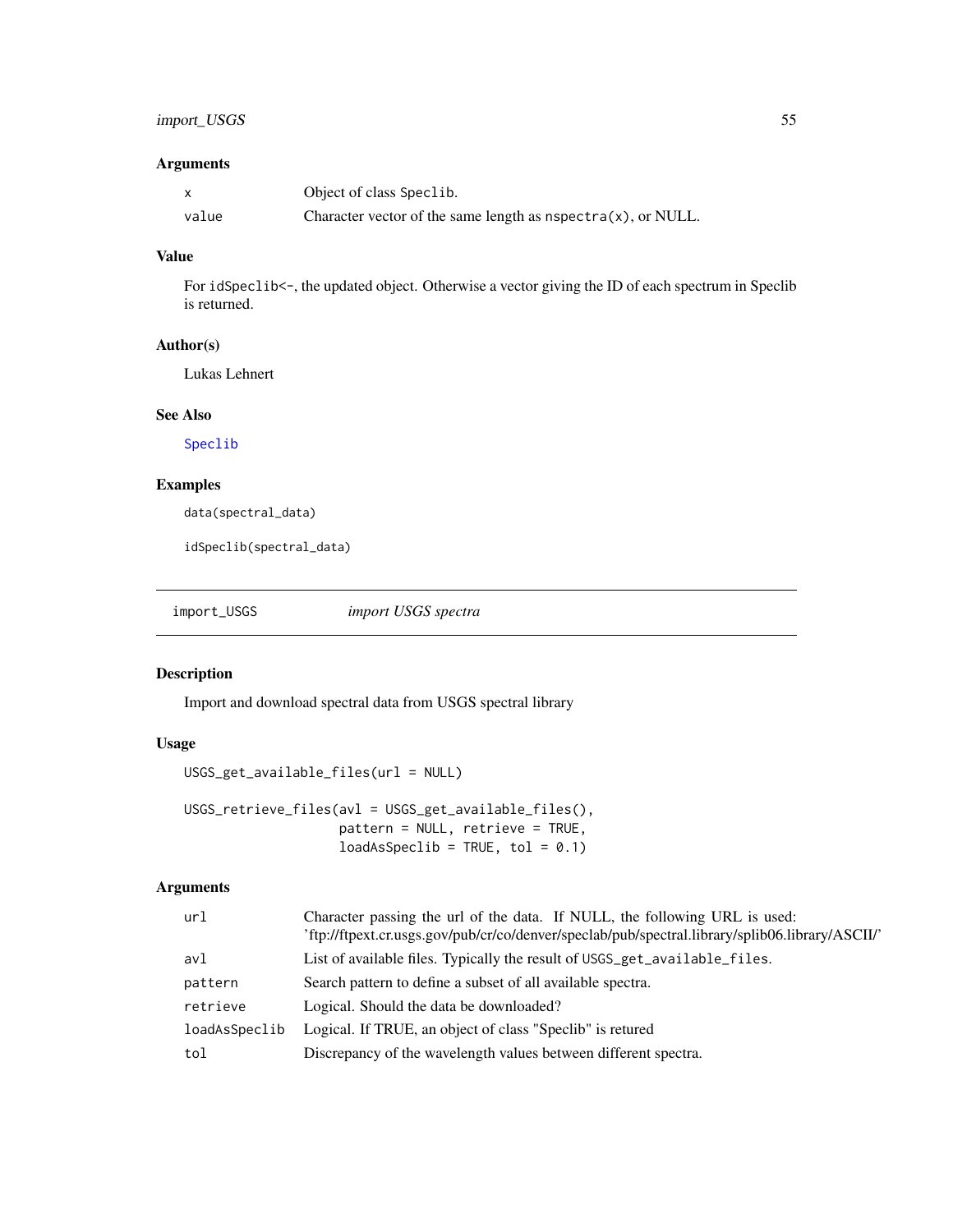#### Author(s)

Lukas Lehnert

#### Examples

```
## Not run:
## Retrieve all available spectra
avl <- USGS_get_available_files()
## Download all spectra matching "grass-fescue"
grass_spectra <- USGS_retrieve_files(avl = avl, pattern = "grass-fescue")
plot(grass_spectra)
## End(Not run)
```
<span id="page-55-0"></span>

makehull *Re-calculate hull*

#### **Description**

Re-calculates the hull after it was manually adapted

#### Usage

makehull(x, ispec)

#### Arguments

|       | Object of class Clman.                   |
|-------|------------------------------------------|
| ispec | Name or index of spectrum to be checked. |

# Details

In some cases, it might be desirable to manually adapt automatically constructed segmended hulls ([transformSpeclib](#page-110-0)). For example local maxima could be removed because they are very small and maybe afflicted with uncertainties which might legitimate it to manipulate the continuum line. Therefore, hsdar provides functions to remove and add "continuum points" from or to a continuum line. Manually adapted continuum lines can then be used to update band depth or ratio transformation. Handle these functions with care to avoid continuum lines too much build by subjective decisions. In the typical workflow, spectra are first transformed ([transformSpeclib](#page-110-0)). Continuum points can then be retrieved ([getcp](#page-45-0)) and manually adapted by adding [addcp](#page-4-0) and deleting ([deletecp](#page-31-0)) of points. Use [checkhull](#page-23-0) to check for errors. If all uncertainties are removed, recalculate the hull ([makehull](#page-55-0)) and update the transformed spectrum ([updatecl](#page-114-0)).

# Value

Object of class list.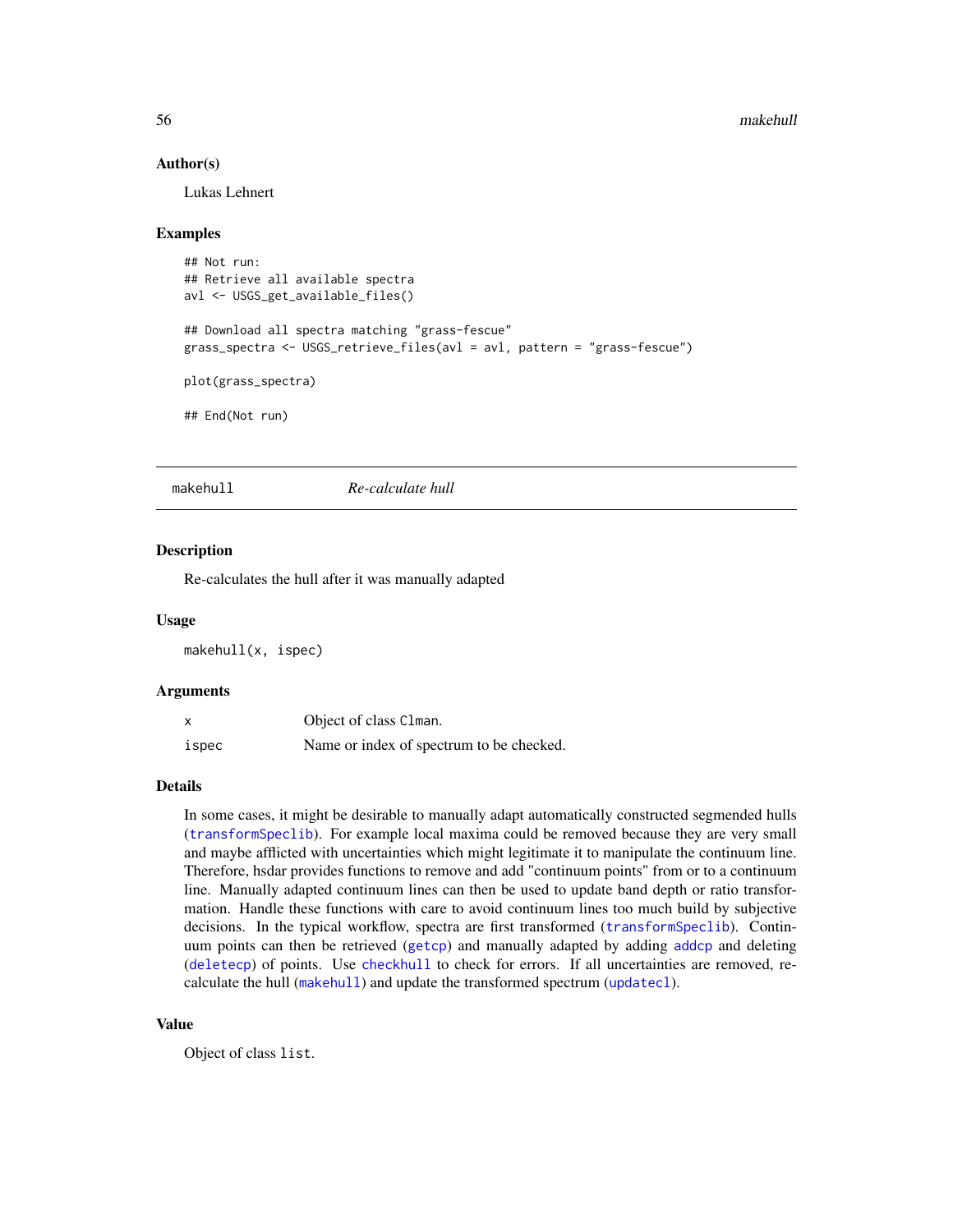#### makehull 57

## Author(s)

Lukas Lehnert and Hanna Meyer

# See Also

[transformSpeclib](#page-110-0), [addcp](#page-4-0), [deletecp](#page-31-0), [makehull](#page-55-0), [updatecl](#page-114-0) [Clman](#page-26-0)

# Examples

```
## Model spectra using PROSAIL
parameter <- data.frame(N = rep.int(c(1, 1.5), 2), LAI = c(1, 1, 3, 3))
spec <- PROSAIL(parameterList=parameter)
## Transform spectra
spec_clman <- transformSpeclib(spec, method = "sh", out = "raw")
## Plot original line
par(mfrow = c(1,2))plot(specclman, ispec = 1, xlim = c(2480, 2500), ylim =c(0.022, 0.024))## Add fix point at 4595 nm to continuum line of first spectrum
spec_clman <- addcp(spec_clman, 1, 2495)
## Plot new line
plot(spec_clman, ispec = 1, xlim = c(2480, 2500), ylim=c(0.022,0.024))
## Check new hull
hull <- checkhull(spec_clman, 1)
hull$error
## Add fix point at 4596 nm to continuum line of first spectrum
spec_clman <- addcp(spec_clman, 1, 2496)
## Check new hull
hull <- checkhull(spec_clman, 1)
hull$error
## Re-calculate hull
hull <- makehull(spec_clman, 1)
## Transform spectra using band depth
spec_bd <- transformSpeclib(spec, method = "sh", out = "bd")
## Update continuum line of first spectrum
spec_bd <- updatecl(spec_bd, hull)
## Plot modified transformed spectrum
plot(spec_bd, FUN = 1)
```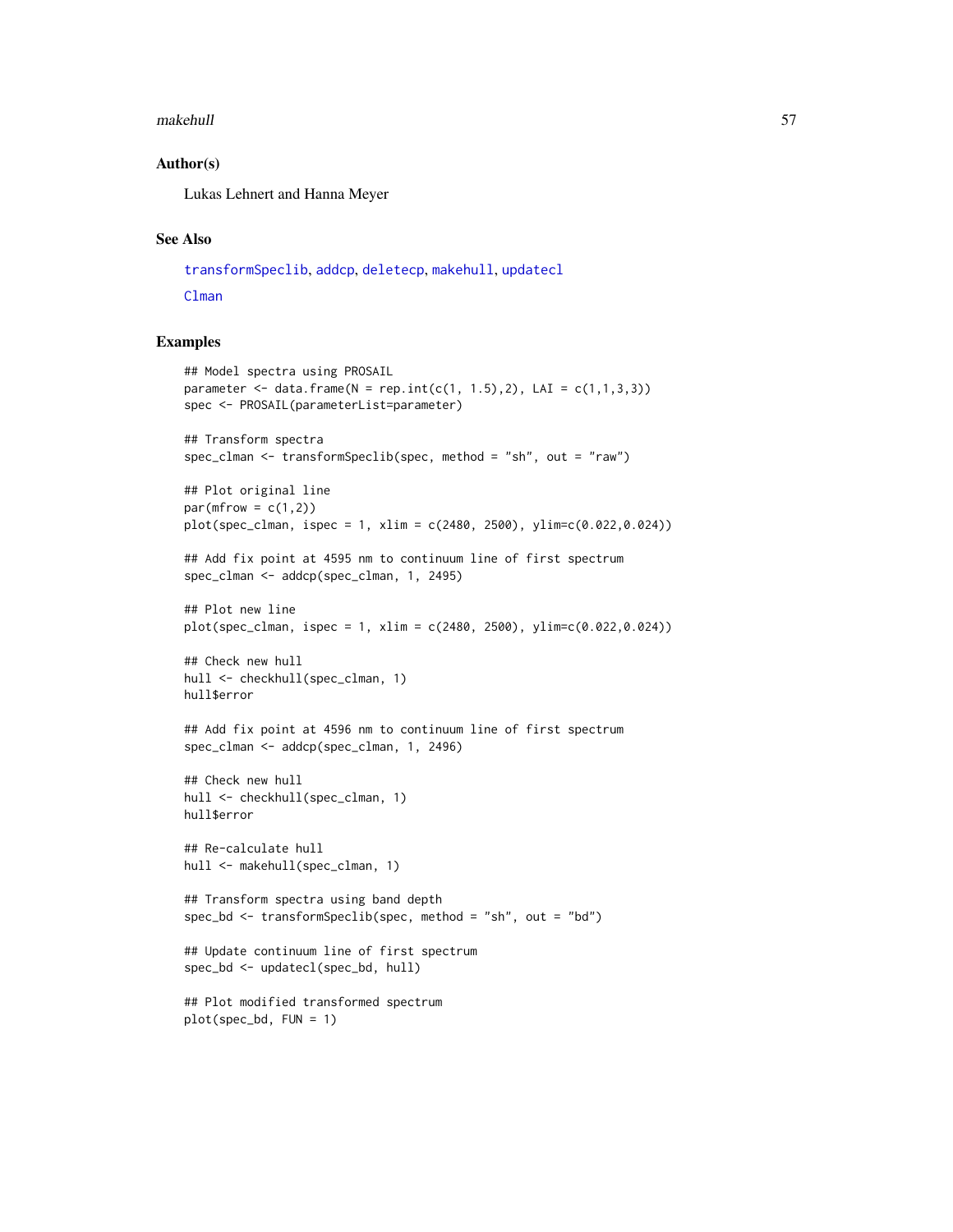mask *Mask spectra*

#### Description

Returning and setting mask of spectra in Speclib. interpolate.mask linearly interpolates masked parts in spectra.

#### Usage

```
## S4 method for signature 'Speclib'
mask(object)
## S4 replacement method for signature 'Speclib,data.frame'
mask(object) <- value
## S4 replacement method for signature 'Speclib,list'
mask(object) <- value
## S4 replacement method for signature 'Speclib,numeric'
mask(object) <- value
## Linear interpolation of masked parts
```

```
interpolate.mask(object)
```
## Arguments

| object | Object of class Speclib.                                                                                   |
|--------|------------------------------------------------------------------------------------------------------------|
| value  | Numeric vector, data frame or list giving the mask boundaries in wavelength<br>units. See details section. |

## Details

Value may be an object of class vector, data frame or list. Data frames must contain 2 columns with the first column giving the lower (lb) and the second the upper boundary (ub) of the wavelength ranges to be masked. List must have two items consisting of vectors of length = 2. The first entry is used as lower and the second as upper boundary value. Vectors must contain corresponding lower and upper boundary values consecutively. The masked wavelength range(s) as defined by the lower and upper boundaries are excluded from the object of class Speclib.

Interpolation of masked parts is mainly intended for internal use. Interpolation is only possible if mask does not exceed spectral range of Speclib.

# Value

For mask<-, the updated object. Otherwise a data frame giving the mask boundaries.

interpolate.mask returns a new object of class Speclib.

# Author(s)

Lukas Lehnert and Hanna Meyer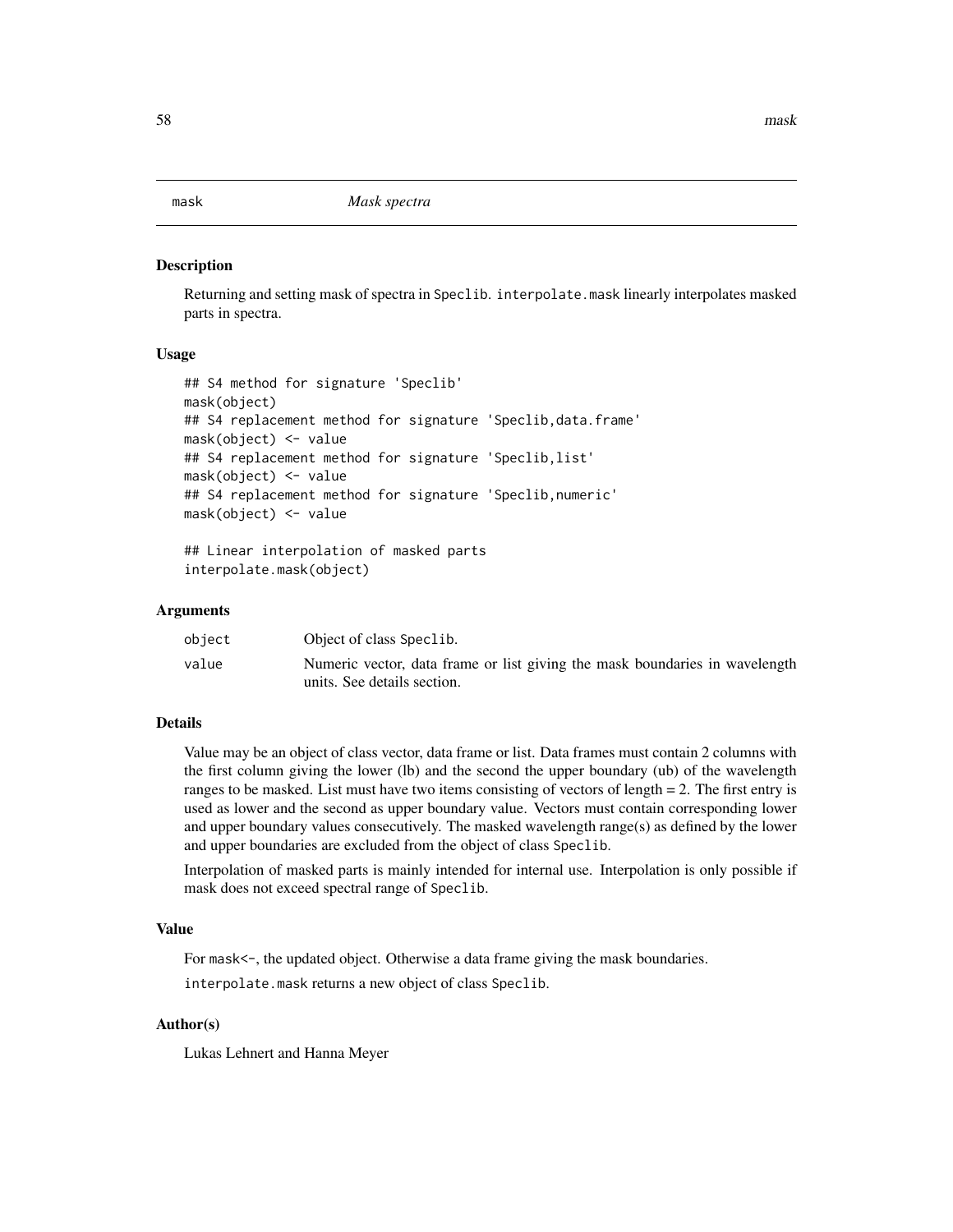#### meanfilter 59

# See Also

[Speclib](#page-96-0)

# Examples

data(spectral\_data)

mask(spectral\_data) ## NULL

```
## Mask from vector
spectral_data_ve <- spectral_data
mask(spectral_data_ve) <- c(1040,1060,1300,1450)
mask(spectral_data_ve)
```

```
## Mask from data frame
spectral_data_df <- spectral_data
mask(spectral_data_df) <- data.frame(lb=c(1040,1300),ub=c(1060,1450))
mask(spectral_data_df)
```

```
## Mask from list
spectral_data_li <- spectral_data
mask(spectral_data_li) <- list(lb=c(1040,1300),ub=c(1060,1450))
mask(spectral_data_li)
```

```
## Linear interpolation
plot(spectral_data)
plot(interpolate.mask(spectral_data_li), new=FALSE)
```
<span id="page-58-0"></span>meanfilter *Apply mean filter*

## Description

Apply mean filter to spectra. Filter size is passed as number of bands averaged at both sides of the respective band value.

## Usage

meanfilter(spectra, p = 5)

#### Arguments

| spectra | Data.frame, matrix or Speclib containing spectra |
|---------|--------------------------------------------------|
| D       | Filter size.                                     |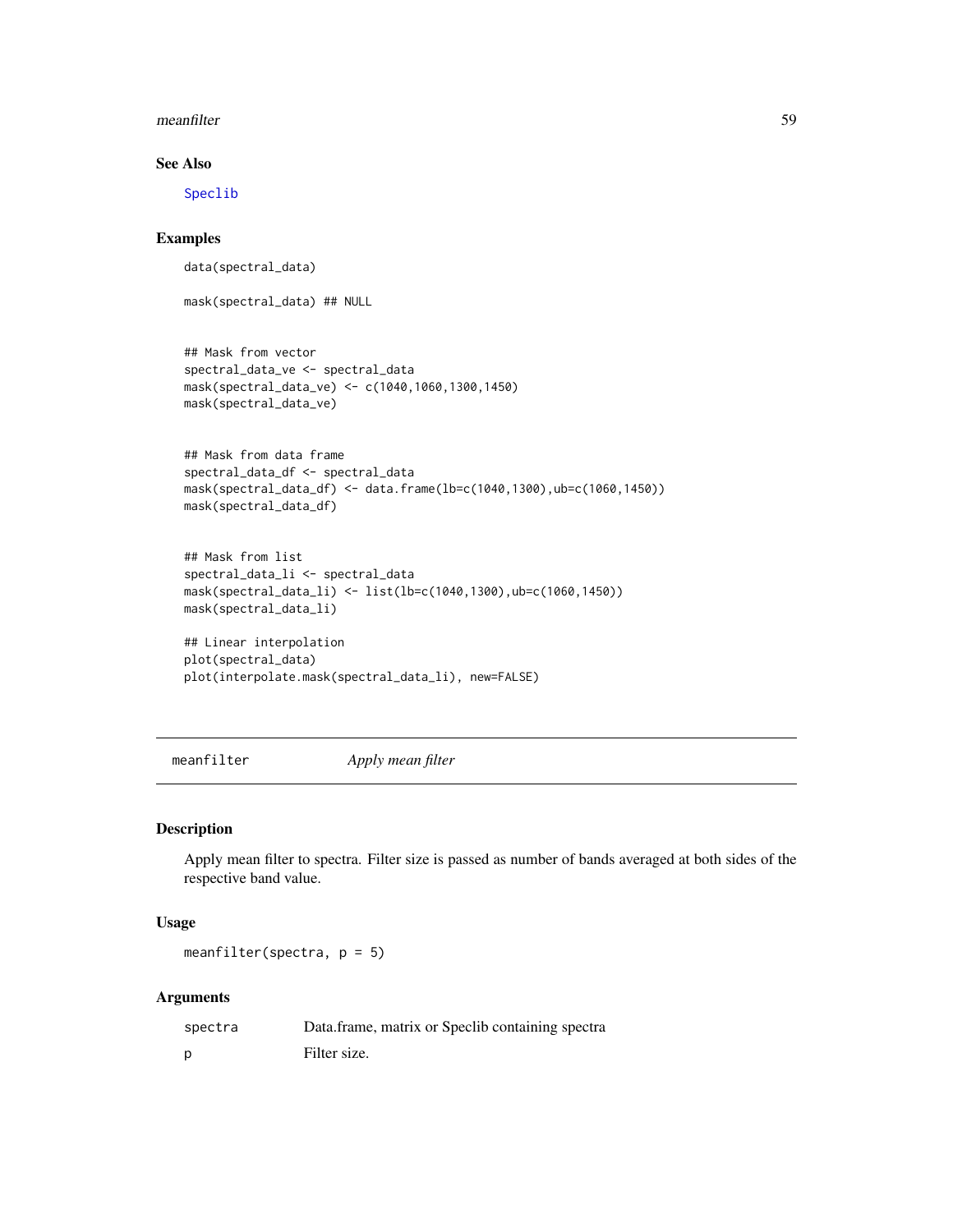#### 60 merge

# Value

Filtered matrix or Speclib of same dimension as input matrix/Speclib

# Author(s)

Lukas Lehnert

# See Also

[noiseFiltering](#page-60-0)

# Examples

data(spectral\_data)

```
spectra_filtered <- meanfilter(spectral_data, p = 10)
plot(spectra_filtered[1,])
plot(spectral_data[1,], new = FALSE)
```
merge *Merge speclibs*

# Description

Merge two Speclibs and their SI data

# Usage

```
## S4 method for signature 'Speclib, Speclib'
merge(x, y, ...)
```
# Arguments

|   | 1st Object of class Speclib to be merged.    |
|---|----------------------------------------------|
|   | 2nd Object of class Speclib to be merged.    |
| . | Further (optional) objects of class Speclib. |

# Value

Object of class Speclib.

# Author(s)

Lukas Lehnert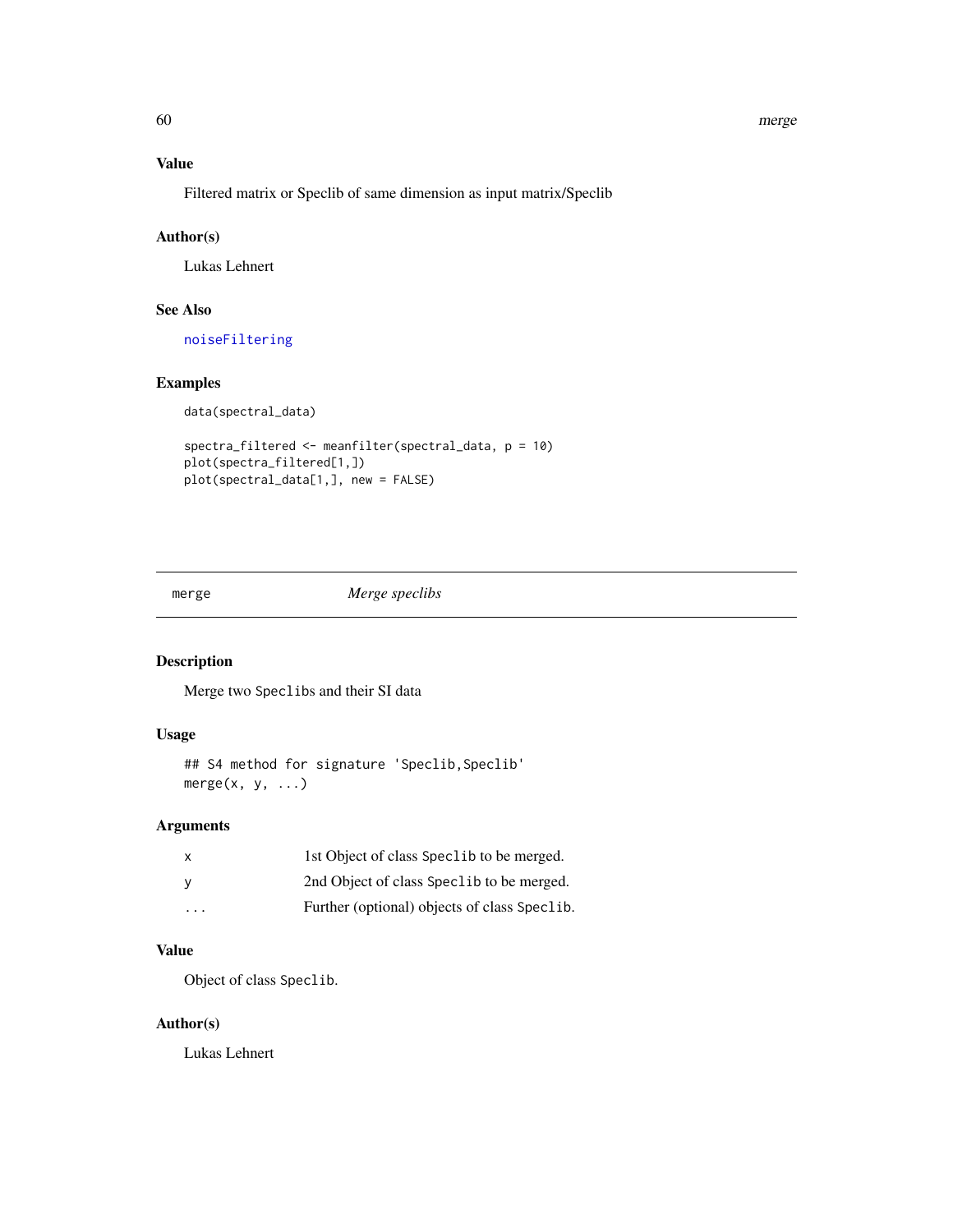# noiseFiltering 61

# See Also

[Speclib](#page-96-0)

# Examples

```
data(spectral_data)
sp1 \leftarrow spectral_data[c(1:10),]sp2 <- spectral_data[c(11:20),]
```

```
## Merge two Speclibs
speclib_merged_1 <- merge(sp1, sp2)
nspectra(speclib_merged_1)
```

```
## Merge multiple Speclibs
sp3 <- spectral_data[c(21:30),]
speclib_merged_2 <- merge(sp1, sp2, sp3)
nspectra(speclib_merged_2)
```
<span id="page-60-0"></span>noiseFiltering *Smooth spectra*

# Description

Smoothing of spectral data by Savitzky-Golay, lowess, spline, mean or user-defined filtering approaches.

# Usage

```
noiseFiltering(x, method = "mean", ...)
```
# Arguments

| X      | Object of class Speclib.                                                                                                                                                                                                             |
|--------|--------------------------------------------------------------------------------------------------------------------------------------------------------------------------------------------------------------------------------------|
| method | Character string giving the name of the method to be used. Predefined valid<br>options are "sgolay", "lowess", "spline" and "mean". However, method can also<br>be the (character) name of any other filter function (see examples). |
| .      | Further arguments passed to the filter functions. The following arguments are<br>important for the predefined methods:                                                                                                               |
|        | • sgolay: n sets the filter length (must be odd).                                                                                                                                                                                    |
|        | • lowess: f defines the smoother span. This gives the proportion of bands in<br>the spectrum which influence the smooth at each value. Larger values give<br>more smoothness.                                                        |
|        | • spline: n defines at how many equally spaced points spanning the interval<br>interpolation takes place.                                                                                                                            |
|        | • mean: p sets the filter size in number of bands. Note that larger values give<br>more smoothness.                                                                                                                                  |

Refer to the links in the details section, and see examples.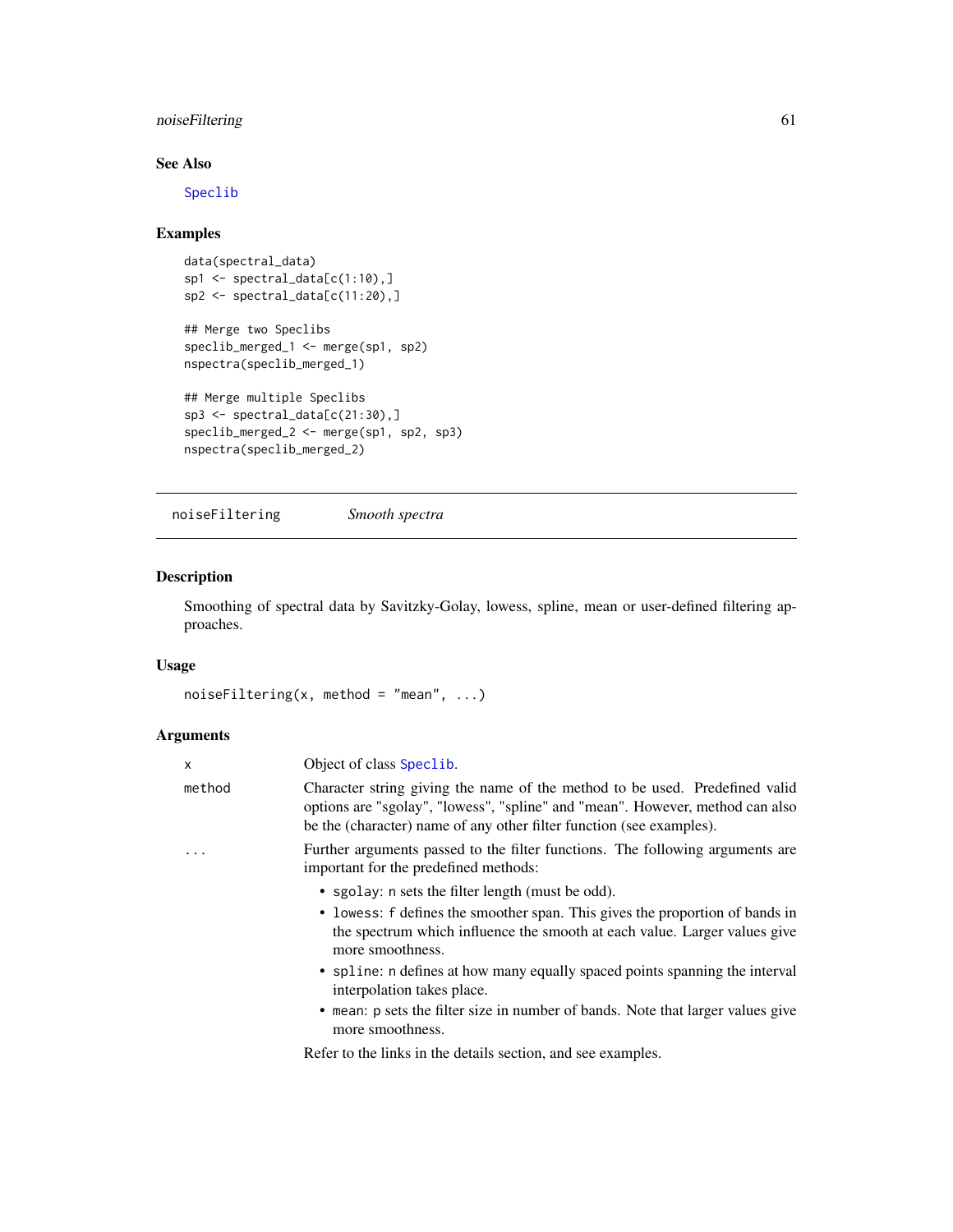# Details

Smoothing of spectra by filtering approaches is an essential technique in pre-processing of hyperspectral data with its contiguous spectra. By stepwise fitting of the spectral channels within a defined window size, it is used to minimize the variances caused by intrumental variations or the high noise levels resulting from the very fine wavelength resolution. Therefore, this function allows filtering using four different methods:

- Savitzky-Golay: Smoothing applying Savitzky-Golay-Filter. See [sgolayfilt](#page-0-0) from signalpackage for details.
- Lowess: Smoothing applying lowess-Filter. See [lowess](#page-0-0) from stats-package for details.
- Spline: Smoothing applying spline-Filter. See [spline](#page-0-0) from stats-package for details.
- Mean: Smoothing applying mean-Filter. See [meanfilter](#page-58-0) for details.

# Value

Object of class Speclib.

#### Author(s)

Lukas Lehnert, Wolfgang Obermeier

## References

Tsai, F. & Philpot, W. (1998): Derivative analysis of hyperspectral data. Remote Sensing of Environment 66/1. 41-51.

Vidal, M. & Amigo, J. (2012): Pre-processing of hyperspectral images. Essential steps before image analysis. Chemometrics and Intelligent Laboratory Systems 117. 138-148.

# See Also

[sgolayfilt](#page-0-0), [lowess](#page-0-0), [spline](#page-0-0), [meanfilter](#page-58-0)

#### Examples

```
data(spectral_data)
```

```
## Example of predefined filter functions
## Savitzky-Golay
sgolay <- noiseFiltering(spectral_data, method="sgolay", n=25)
## Spline
spline <- noiseFiltering(spectral_data, method="spline",
                         n=round(nbands(spectral_data)/10,0))
## Lowess
lowess <- noiseFiltering(spectral_data, method="lowess", f=.01)
## Mean
meanflt <- noiseFiltering(spectral_data, method="mean", p=5)
```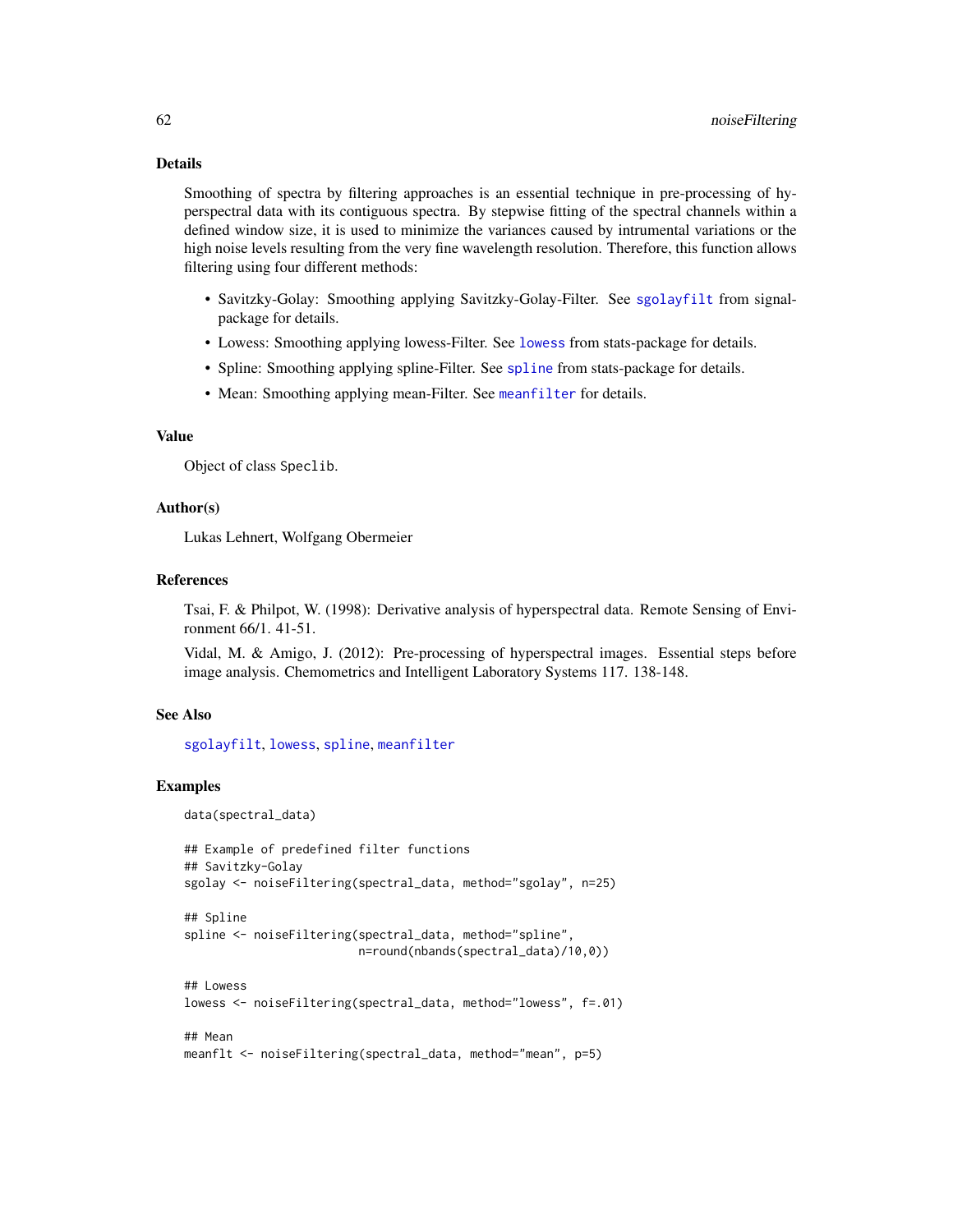```
par(mfrow=c(2,2))
plot(spectral_data, FUN=1, main="Savitzky-Golay")
plot(sgolay, FUN=1, new=FALSE, col="red", lty="dotted")
plot(spectral_data, FUN=1, main="Spline")
plot(spline, FUN=1, new=FALSE, col="red", lty="dotted")
plot(spectral_data, FUN=1, main="Lowess")
plot(lowess, FUN=1, new=FALSE, col="red", lty="dotted")
plot(spectral_data, FUN=1, main="Mean")
plot(meanflt, FUN=1, new=FALSE, col="red", lty="dotted")
## Example of a not predefined filter function (Butterworth filter)
bf <- butter(3, 0.1)
bf_spec <- noiseFiltering(spectral_data, method="filter", filt=bf)
plot(spectral_data, FUN=1, main="Butterworth filter")
plot(bf_spec, FUN=1, new=FALSE, col="red", lty="dotted")
```
<span id="page-62-0"></span>

nri *Normalised ratio index*

#### Description

Calculate normalised ratio index (nri) for a single given band combination or for all possible band combinations. Calculating nri is a frequently used method to standardize reflectance values and to find relationships between properties of the objects and their spectral data.

#### Usage

 $nri(x, b1, b2, recursive = FALSE, by wavelength = TRUE)$ 

#### Arguments

| $\mathsf{x}$   | List of class Speclib or of class Nri for print and as matrix methods.                                                                            |
|----------------|---------------------------------------------------------------------------------------------------------------------------------------------------|
| b <sub>1</sub> | Band 1 given as band number or wavelength.                                                                                                        |
| b2             | Band 2 given as band number or wavelength.                                                                                                        |
| recursive      | If TRUE indices for all possible band combinations are calculated. If FALSE,<br>only a single nri for the given bands in b1 and b2 is calculated. |
| bywavelength   | Flag to determine if b1 and b2 are band number (bywavelength $=$ FALSE) or<br>wavelength (bywavelength $=$ TRUE) values.                          |

#### Details

Function for nri performs the following calculation:

$$
nri_{B1, B2} = \frac{R_{B1} - R_{B2}}{R_{B1} - R_{B2}};
$$

with  $R$  being reflectance values at wavelength  $B1$  and  $B2$ , respectively.

If recursive = TRUE, all possible band combinations are calculated.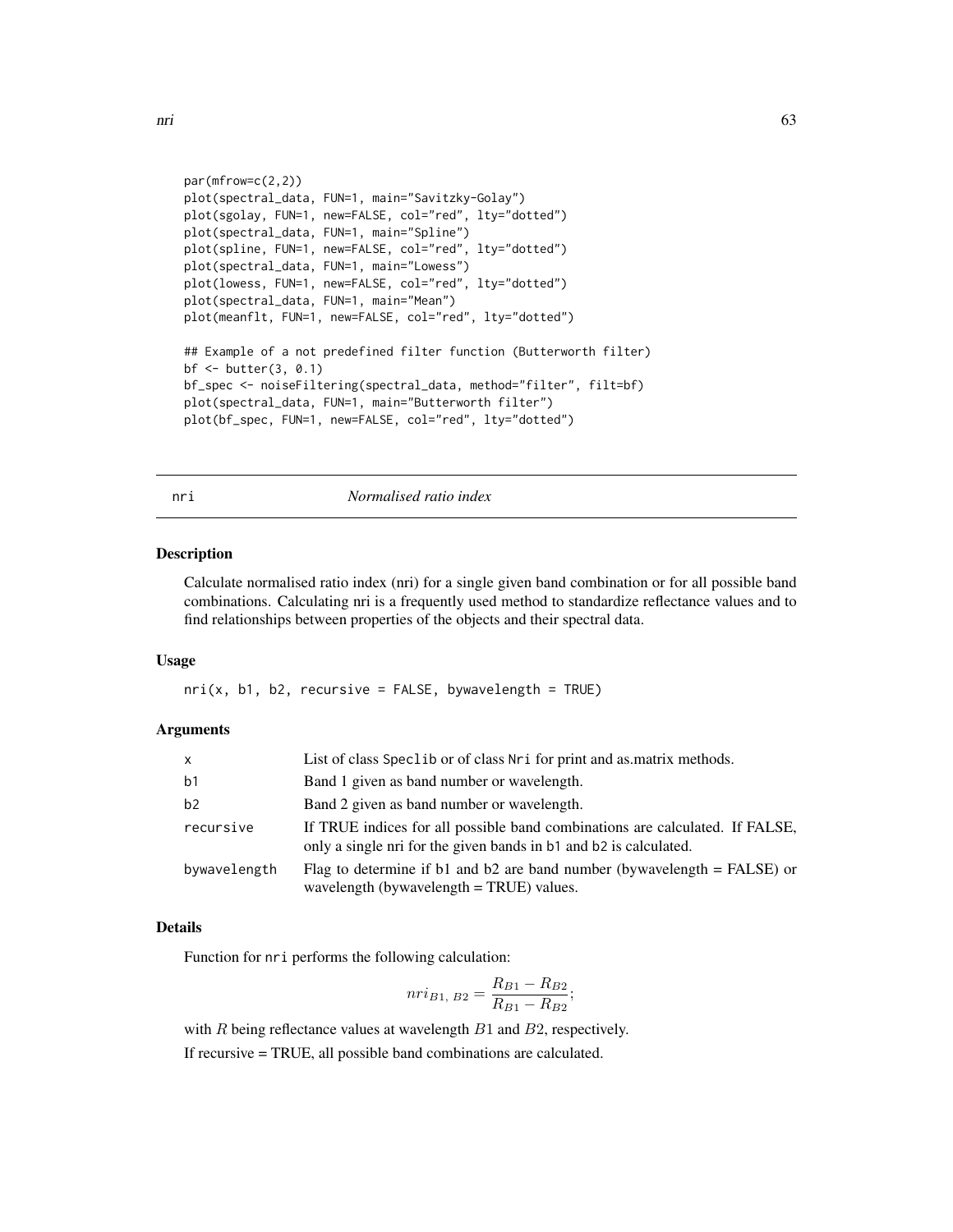## Value

If recursive = FALSE, a data frame with index values is returned. Otherwise result is an object of class [Nri](#page-63-0). See [glm.nri](#page-48-0) for applying a generalised linear model to an array of normalised ratio indices.

## Author(s)

Lukas Lehnert

# References

Sims, D.A.; Gamon, J.A. (2002). Relationships between leaf pigment content and spectral reflectance across a wide range of species, leaf structures and developmental stages. Remote Sensing of Environment: 81/2, 337 - 354.

Thenkabail, P.S.; Smith, R.B.; Pauw, E.D. (2000). Hyperspectral vegetation indices and their relationships with agricultural crop characteristics. Remote Sensing of Environment: 71/2, 158 - 182.

## See Also

[glm.nri](#page-48-0), [glm](#page-0-0), [Speclib](#page-96-0), [Nri](#page-63-0)

## Examples

```
data(spectral_data)
## Calculate NDVI
ndvi <- nri(spectral_data, b1=800, b2=680)
## Calculate all possible combinations for WorldView-2-8
spec_WV <- spectralResampling(spectral_data, "WorldView2-8",
                              response_function = FALSE)
nri_WV <- nri(spec_WV, recursive = TRUE)
nri_WV
```
<span id="page-63-0"></span>Nri-class *\* Nri class*

## Description

Class to handle datasets containing normalized ratio indices of spectra.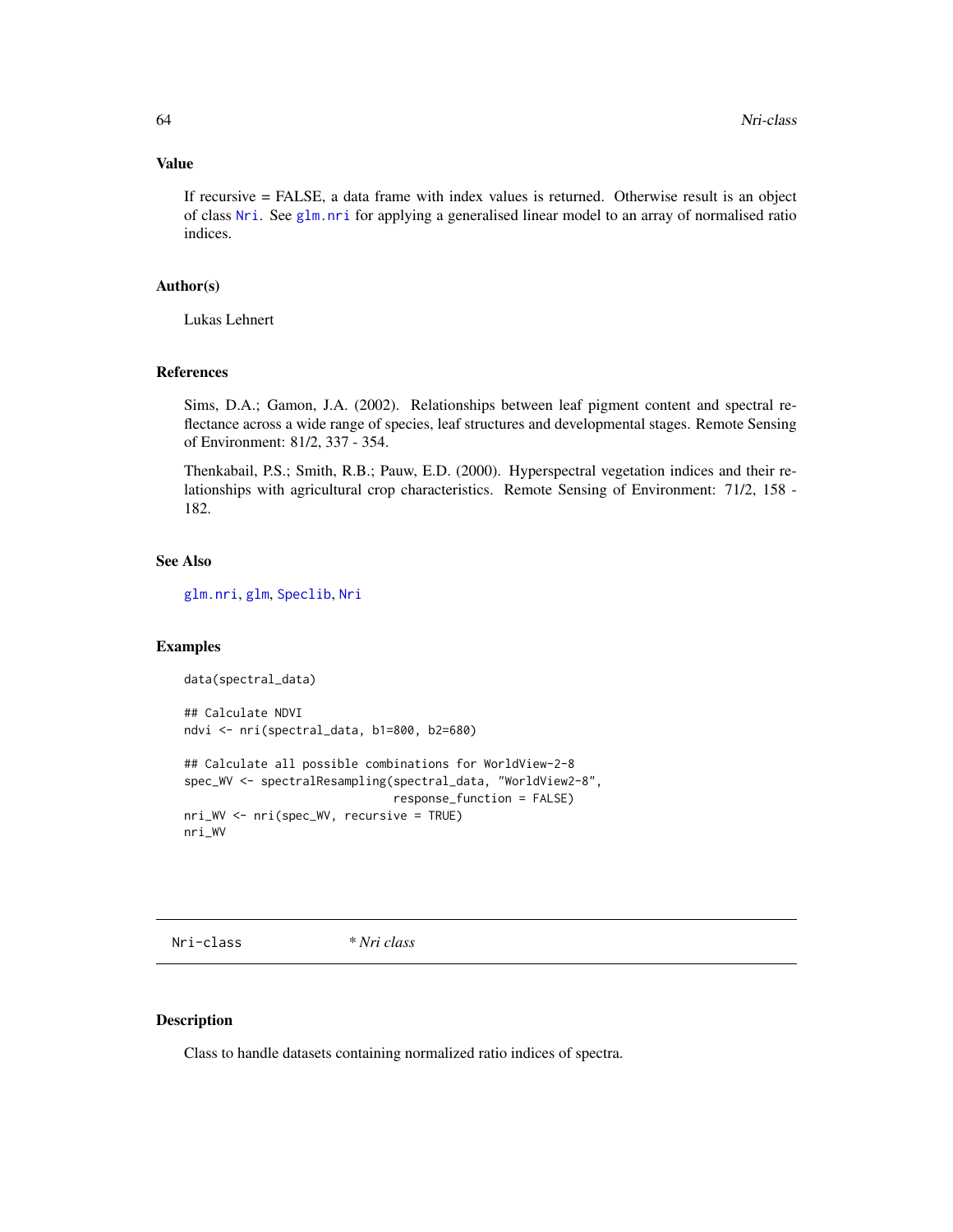#### Nri-methods 65

# Details

Object with slots:

- nri: Object of class [DistMat3D](#page-38-0) containing nri values.
- fwhm: Vector or single numerical value giving the full-width-half-max value(s) for each band.
- wavelength: Vector with wavelength information.
- dimnames: Character vector containing band names used to calculate nri-values.
- multivariate: List defining the kind of test/model applied to the data and the model data. Only used after object has passed e.g. [\(g\)lm.nri](#page-48-0).
- SI: Data.frame containing additional data
- usagehistory: Vector giving information on history of usage of the object.

# Note

See figure in [hsdar-package](#page-2-0) for an overview of classes in hsdar.

## Author(s)

Lukas Lehnert

# See Also

[Speclib](#page-96-0)

# Nri-methods *Methods for \* Nri-class*

## Description

Methods to handle data in objects of class Nri.

## Usage

```
## S4 method for signature 'Nri'
as.matrix(x, ..., named_matrix = TRUE)## S4 method for signature 'Nri'
as.data frame(x, na.rm = FALSE, ...)## S4 method for signature 'Nri'
wavelength(object)
## S4 method for signature 'Nri'
dim(x)
getFiniteNri(x)
```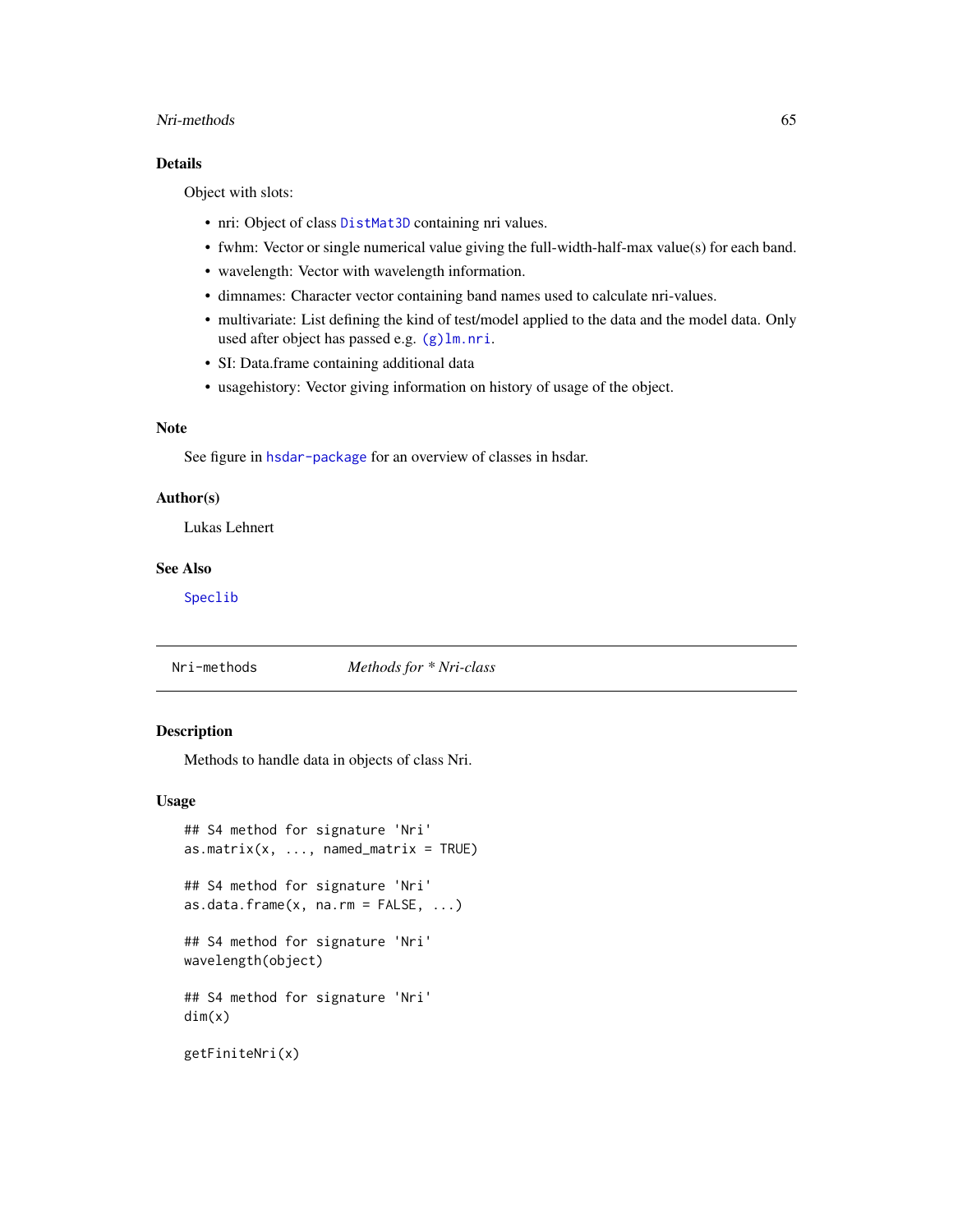# Arguments

| x,object     | Object of class 'Nri'                                                                                                  |
|--------------|------------------------------------------------------------------------------------------------------------------------|
| na.rm        | Remove indices containing NA-values. Note that if TRUE, all indices are re-<br>moved which have at least one NA value. |
| named_matrix | Flag if column and row names are set to band indices used for the calculation of<br>the nri-values.                    |
| $\cdots$     | Further arguments passed to generic functions. Currently ignored.                                                      |

# Author(s)

Lukas Lehnert

# See Also

[glm.nri](#page-48-0), [glm](#page-0-0), [nri](#page-62-0)

<span id="page-65-0"></span>nri\_best\_performance *Best performing model(s) with NRI*

# Description

Get or mark best performing model(s) between narrow band indices and environmental variables

# Usage

```
nri_best_performance(nri, n = 1, coefficient = "p.value",
                     predictor = 2, abs = FALSE, findMax = FALSE,
                     ...)
mark_nri_best_performance(best, glmnri, n = nrow(best$Indices),
                          uppertriang = FALSE, ...)
```
# Arguments

| nri         | Object of class nri                                                                                                                                                               |
|-------------|-----------------------------------------------------------------------------------------------------------------------------------------------------------------------------------|
| glmnri      | Object of class glmnri                                                                                                                                                            |
| n           | Number of models to return or mark                                                                                                                                                |
| coefficient | Name or index of coefficient to plot                                                                                                                                              |
| predictor   | Name or index of term to plot                                                                                                                                                     |
| abs         | Use absolute value (e.g. for t-values)                                                                                                                                            |
| findMax     | Find maximum or minimum values                                                                                                                                                    |
| best        | Output from nri_best_performance                                                                                                                                                  |
| uppertriang | Flag to mark the upper triangle                                                                                                                                                   |
| $\cdot$     | Further arguments passed to $g\ln$ function. These must be the same as used for<br>initial creation of glm.nri. For mark_nri_best_performance arguments are<br>passed to polygon. |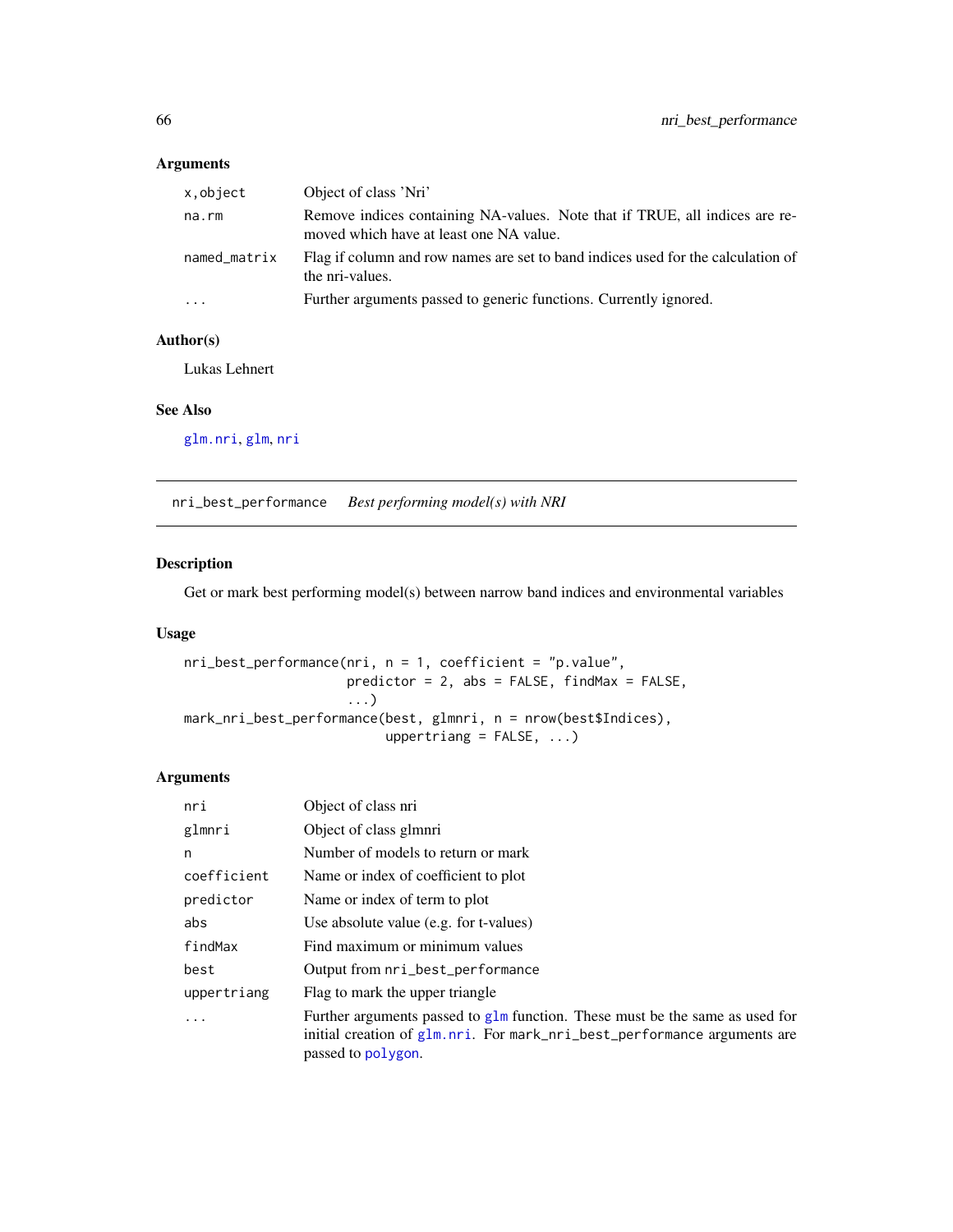plot.Nri 67

# Details

See details in [glm.nri](#page-48-0) and [glm](#page-0-0).

## Author(s)

Lukas Lehnert

#### See Also

[glm.nri](#page-48-0), [glm](#page-0-0)

# Examples

```
data(spectral_data)
## Calculate all possible combinations for WorldView-2-8
spec_WV <- spectralResampling(spectral_data, "WorldView2-8",
                              response_function = FALSE)
nri_WV <- nri(spec_WV, recursive = TRUE)
## Build glm-models
glmnri <- glm.nri(nri_WV ~ chlorophyll, preddata = spec_WV)
## Return best 5 models
BM <- nri_best_performance(glmnri, n = 5, coefficient = "p.value")
## Get nri values for the 5 models
nri_BM <- getNRI(nri_WV, BM)
```
#### <span id="page-66-0"></span>plot.Nri *Plot function for (g)lm.nri and cor.test.nri*

# Description

Plot values in (generalised) linear modes and correlation tests from narrow band indices

#### Usage

```
## S4 method for signature 'Nri'
plot(x, coefficient = "p.value", predictor = 2,xlab = "Wavelength band 1 (nm)",
    ylab = "Wavelength band 2 (nm)", legend = TRUE,
    colspace = "hcl", col = c(10, 90, 60, 60, 10, 80),digits = 2, range = "auto", constraint = NULL,
    uppertriang = FALSE, zlog = FALSE, ...
```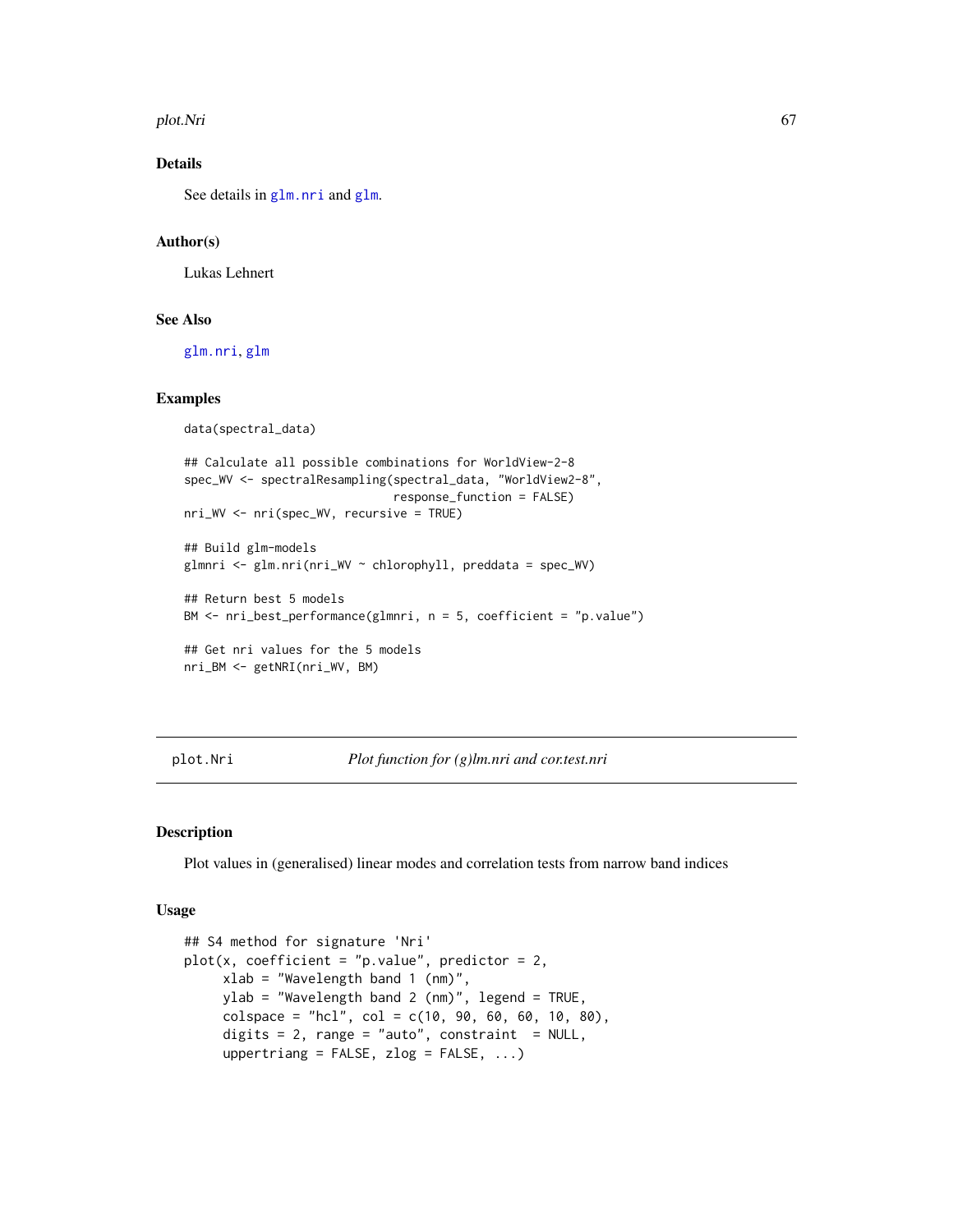# Arguments

| X           | Object to be plotted.                                                                                                                                                                                                                                                                                                                                          |
|-------------|----------------------------------------------------------------------------------------------------------------------------------------------------------------------------------------------------------------------------------------------------------------------------------------------------------------------------------------------------------------|
| coefficient | Name or index of coefficient to plot.                                                                                                                                                                                                                                                                                                                          |
| predictor   | Name or index of term to plot.                                                                                                                                                                                                                                                                                                                                 |
| xlab        | Label for x-axis.                                                                                                                                                                                                                                                                                                                                              |
| ylab        | Label for y-axis.                                                                                                                                                                                                                                                                                                                                              |
| legend      | Flag if legend is plotted. If legend $==$ "outer" the legend is plotted in the outer<br>margins of the figure. This is useful if both diagonals are used.                                                                                                                                                                                                      |
| colspace    | Either "hcl" or "rgb". Colour space to be used for the plots.                                                                                                                                                                                                                                                                                                  |
| col         | If colspace $==$ "hcl", the vector is giving the minimum and maximum values of<br>hue (element 1 & 2), chroma (element 3 & 4) and luminance (element 5 & 6).<br>The optional element 7 is used as alpha value. See hcl for further explanation.<br>If colspace $==$ "rgb", a vector of length $>=$ 2 giving the colours to be interpolated<br>using colorRamp. |
| digits      | Precision of labels in legend.                                                                                                                                                                                                                                                                                                                                 |
| range       | "auto" or a vector of length $= 2$ giving the range of values to be plotted.                                                                                                                                                                                                                                                                                   |
| constraint  | A character string giving a constraint which values should be plotted. See ex-<br>amples section.                                                                                                                                                                                                                                                              |
| uppertriang | Flag if upper triangle is used for the plot. Note that if TRUE the current plot is<br>used instead of starting a new plot                                                                                                                                                                                                                                      |
| zlog        | Flag indicating if color should be logarithmically scaled. Useful e.g. for p-<br>values.                                                                                                                                                                                                                                                                       |
| $\cdots$    | Further arguments passed to plot.default.                                                                                                                                                                                                                                                                                                                      |

# Details

See details in [glm.nri](#page-48-0) and [glm](#page-0-0).

# Value

An invisible vector with minimum and maximum values plotted.

# Author(s)

Lukas Lehnert

# See Also

[nri](#page-62-0), [glm.nri](#page-48-0), [glm](#page-0-0), [cor.test](#page-27-0), [t.test](#page-109-0)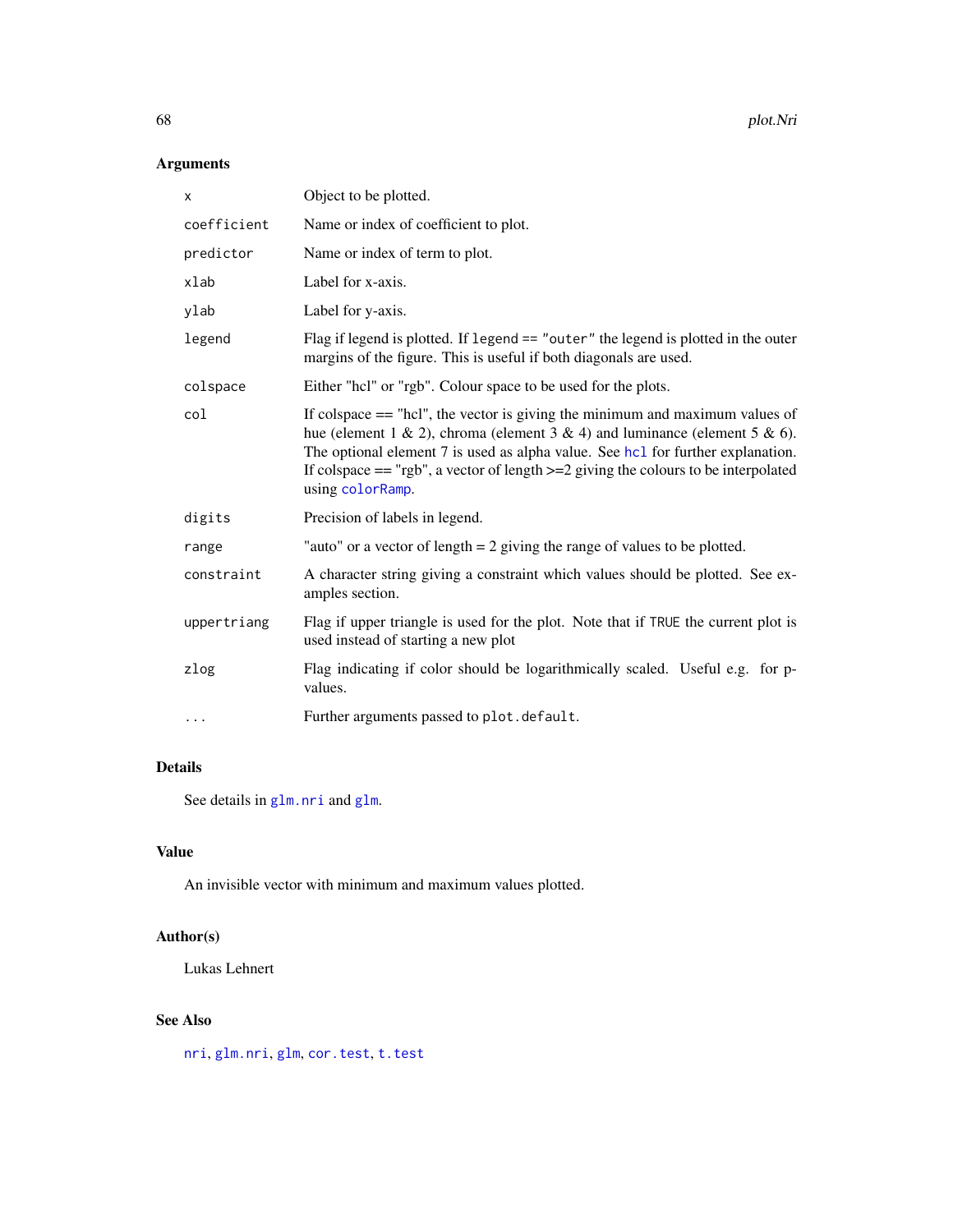# plot.Specfeat 69

#### Examples

```
## Not run:
data(spectral_data)
## Calculate all possible combinations for WorldView-2-8
spec_WV <- spectralResampling(spectral_data, "WorldView2-8",
                              response_function = FALSE)
nri_WV <- nri(spec_WV, recursive = TRUE)
## Fit generalised linear models between NRI-values and chlorophyll
glmnri <- glm.nri(nri_WV ~ chlorophyll, preddata = spec_WV)
## Plot p-values
plot(glmnri, range = c(0, 0.05))## Plot t-values
plot(glmnri, coefficient = "t.value")
## Plot only t-values where p-values < 0.001
plot(glmnri, coefficient = "t.value",
     constraint = "p.value < 0.001")
## Fit linear models between NRI-values and chlorophyll
lmnri <- lm.nri(nri_WV ~ chlorophyll, preddata = spec_WV)
## Plot r.squared
plot(lmnri)
## Example for EnMAP (Attention: Calculation time may be long!)
spec_EM <- spectralResampling(spectral_data, "EnMAP",
                              response_function = FALSE)
mask(spec_EM) <- c(300, 550, 800, 2500)
nri_EM <- nri(spec_EM, recursive = TRUE)
glmnri <- glm.nri(nri_EM ~ chlorophyll, preddata = spec_EM)
## Plot T values in lower and p-values in upper diagonal
## of the plot
## Enlarge margins for legends
par(max = c(5.1, 4.1, 4.1, 5))plot(glmnri, coefficient = "t.value", legend = "outer")
plot(glmnri, coefficient = "p.value", uppertriang = TRUE, zlog = TRUE)
lines(c(400,1705),c(400,1705))
## End(Not run)
```
plot.Specfeat *Plot Specfeat*

#### Description

Plot spectra in objects of class [Specfeat](#page-92-0). Specfeats contain spectral data after applying a transformation such as continuum removal (see function [transformSpeclib](#page-110-0).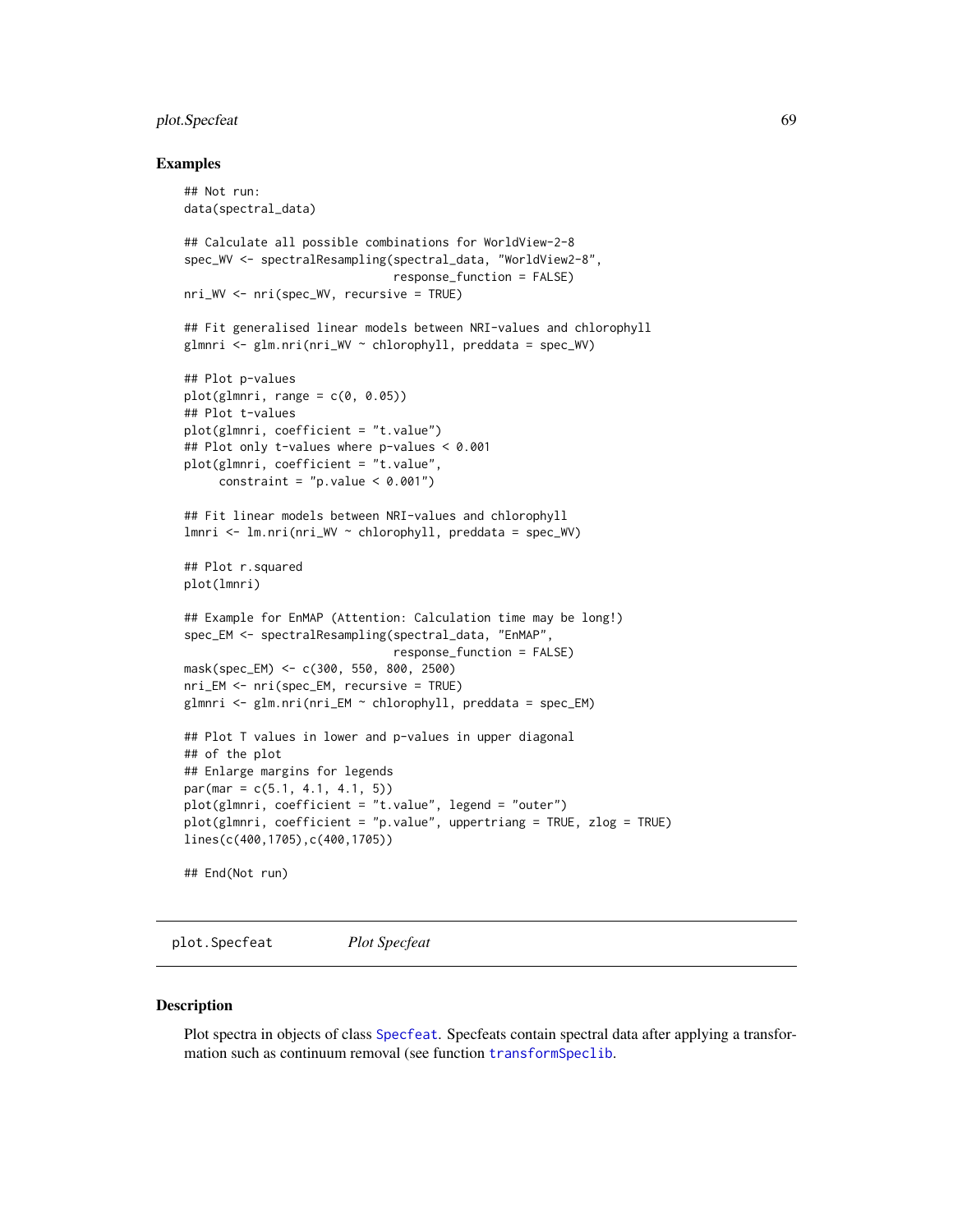#### Usage

```
## S4 method for signature 'Specfeat'
plot(x, fnumber = 1:n_features(x), style by subset = NULL,changecol = TRUE, changetype = FALSE, autolegend = TRUE, new = TRUE,
        ...)
```
# Arguments

| x             | Object to be plotted                                                                              |
|---------------|---------------------------------------------------------------------------------------------------|
| fnumber       | Subscript of feature( $s$ ) to be plotted                                                         |
| stylebysubset | Name of column in SI table to be used for colour.                                                 |
| changecol     | Flag indicating if line colours change according to values in coloumn defined by<br>stylebysubset |
| changetype    | Flag indicating if line types change according to values in coloumn defined by<br>stylebysubset   |
| autolegend    | Flag if legend is plotted.                                                                        |
| new           | Flag if a new plot should be started.                                                             |
| $\ddots$      | Further arguments passed to plot. default                                                         |

# Author(s)

Lukas Lehnert

# See Also

[nri](#page-62-0), [glm.nri](#page-48-0), [glm](#page-0-0), [cor.test,Nri-method](#page-0-0), [t.test,Nri-method](#page-0-0), [Specfeat](#page-92-0)

# Examples

```
## Not run:
data(spectral_data)
## Transform speclib
bd <- transformSpeclib(spectral_data, method = "sh", out = "bd")
##Example to isolate the features around 450nm, 700nm, 1200nm and 1500nm.
featureSelection <- specfeat(bd, c(450,700,1200,1500))
## Plot features
plot(featureSelection)
## Advanced plotting example
plot(featureSelection, 1:2, stylebysubset = "season")
plot(featureSelection, 1:2, stylebysubset = "season", changecol = FALSE,
     changetype = TRUE)
## End(Not run)
```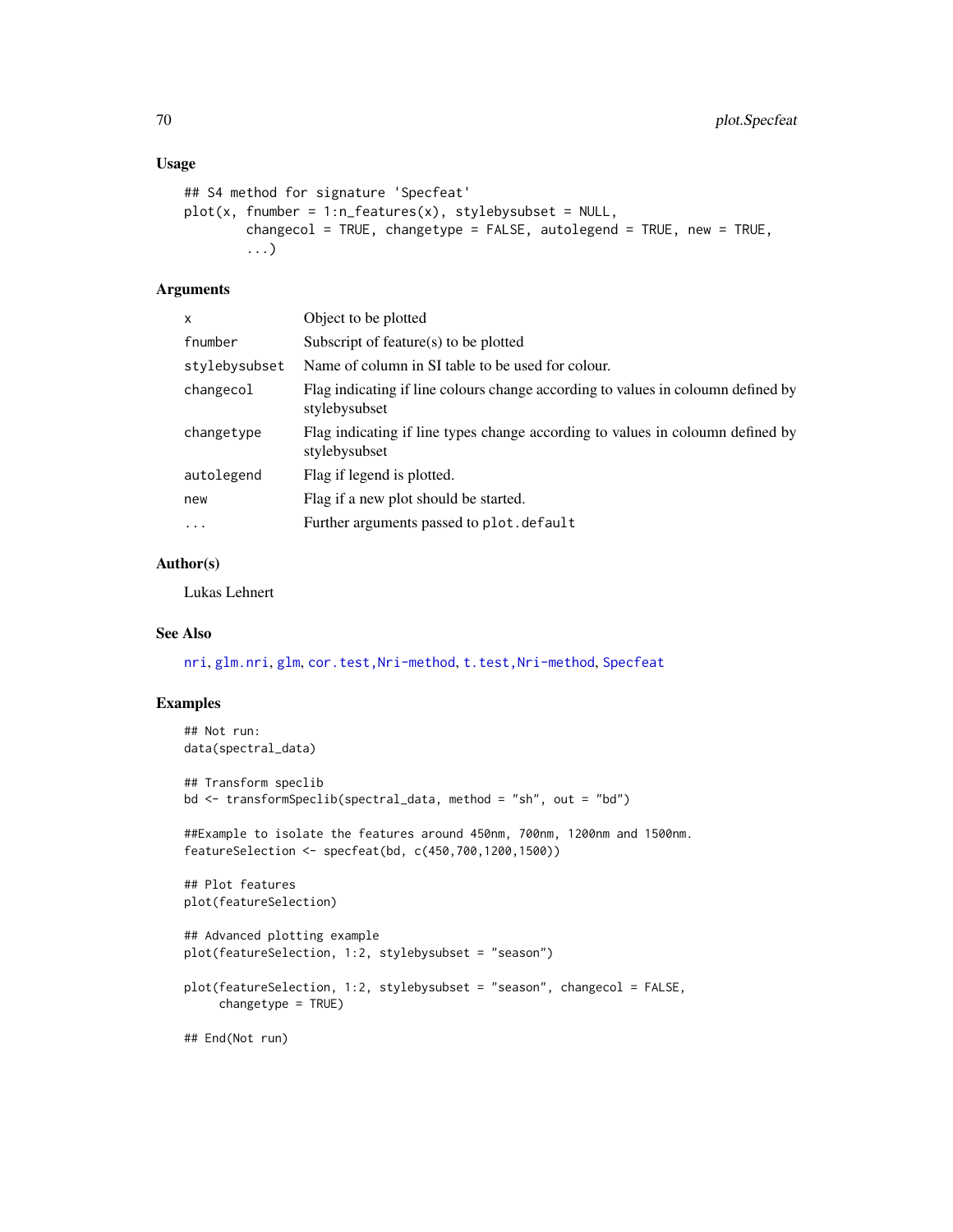plot.Speclib *Plot speclib*

## Description

Plot Speclib in a new plot or adding it to an existing plot.

# Usage

## S4 method for signature 'Speclib'  $plot(x, FUN = NULL, new = TRUE, ...)$ 

#### Arguments

| X          | Object of class Speclib.                                                                 |
|------------|------------------------------------------------------------------------------------------|
| <b>FUN</b> | Name of a function (character) or index or ID of single spectrum to plot (inte-<br>ger). |
| new        | If FALSE the plot is added to active existing plot.                                      |
| $\cdots$   | Further arguments passed to internal plot functions.                                     |

#### Details

The function may work in a couple of modes. The default way is to plot mean values (solid line) of all spectra and the standard deviations within bands. If data is assumed to be continuous the standard deviations are plotted as dashed lines otherwise error bars will indicate standard deviations.

The user has various options to change the way things are looking: With argument FUN the name of a function, the ID or the index of a certain spectrum may be specified. Note that if FUN is a function, this function will be applied to all spectra. If function should be applied to a subset of spectra, use function [subset](#page-108-0) to define rules excluding certain spectra.

By passing a subset, the user may specify a spectral range to plot. Limits for x- and y-axis will be found automatically or may be passed separately.

# Author(s)

Lukas Lehnert

# See Also

[Speclib](#page-96-0)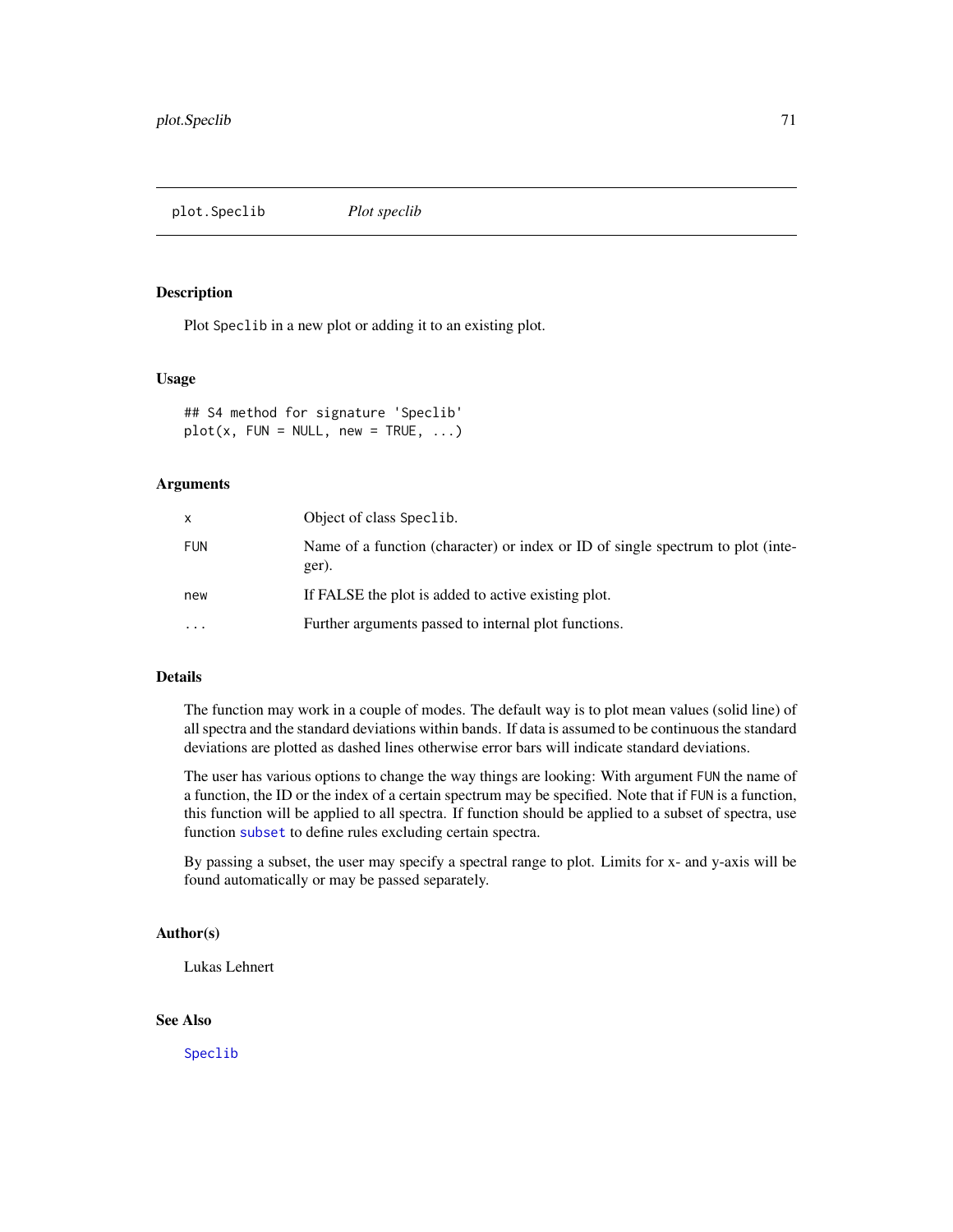# Examples

```
data(spectral_data)
## Set mask for channel crossing and water absorption bands
mask(spectral_data) <- c(1040, 1060, 1350, 1450)
## Simple example
plot(spectral_data, legend = list(x = "topleft"))## Example with function
par(mfrow = c(2,3))plot(spectral_data, FUN = "min", main = "Minimum of speclib")
plot(spectral_data, FUN = "max", main = "Maximum of speclib")
plot(spectral_data, FUN = "median", main = "Median of speclib")
plot(spectral_data, FUN = "mean", main = "Mean of speclib")
plot(spectral_data, FUN = "var", main = "Variance of speclib")
```
postprocessASD *Read ASD binary file*

# Description

Read spectra stored in ASD binary files using the package 'asdreader'.

#### Usage

```
postprocessASD(x, reference, removeCrossings = TRUE,
               correctReflectance = TRUE)
```
# Arguments

|                    | x         | Object of class 'Speclib' containing spectra to be processed.                                                    |
|--------------------|-----------|------------------------------------------------------------------------------------------------------------------|
|                    | reference | Object of class 'Speclib' containing single reference spectrum (sensitivity of the<br>white reference standard). |
| removeCrossings    |           |                                                                                                                  |
|                    |           | Flag if channel crossings at 1000 nm and 1800 nm should be removed.                                              |
| correctReflectance |           |                                                                                                                  |
|                    |           | Flag if reflectance values should be corrected using the spectrum of the refer-                                  |
|                    |           | ence.                                                                                                            |
|                    |           |                                                                                                                  |

# Value

Object of class Speclib.

#### Author(s)

Lukas Lehnert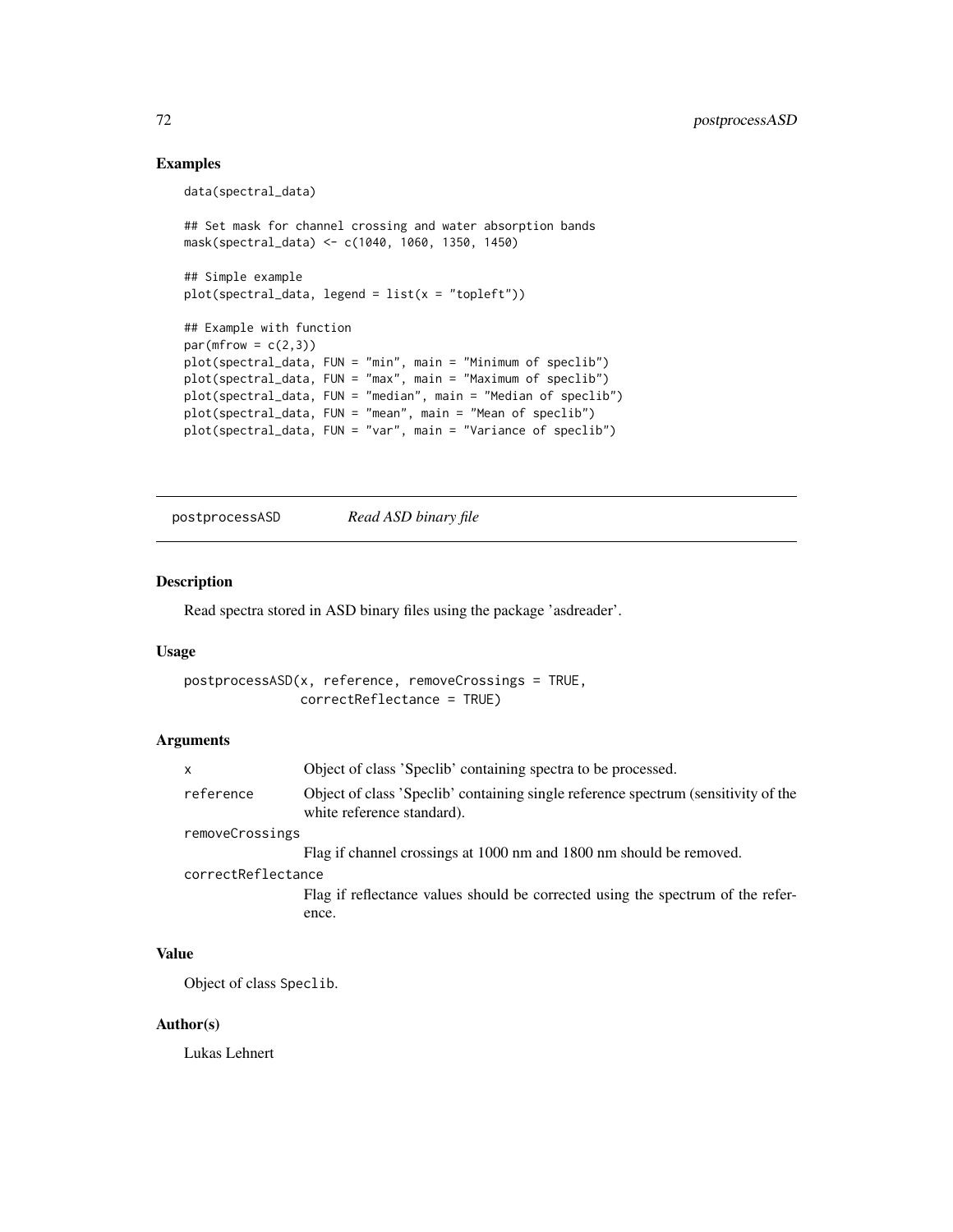# predictHyperspec 73

# See Also

[speclib](#page-93-0)

predictHyperspec *Prediction based on train-object and Speclib*

#### Description

Perform predictions based on a train-object from the caret-package and a hyperspectral dataset from hsdar. See help file to function predict. train of the caret-package for general information on prediction with caret.

# Usage

## S4 method for signature 'train, . CaretHyperspectral, missing' predictHyperspec(object, newdata, preProcess, ...)

## S4 method for signature 'train, .CaretHyperspectral, function' predictHyperspec(object, newdata, preProcess, ...)

## Arguments

| object     | Object of class train from caret-package                                                   |
|------------|--------------------------------------------------------------------------------------------|
| newdata    | Object of class Specib or Nri to predict on.                                               |
| preProcess | Optional function to be applied on newdata prior to the prediction.                        |
| $\cdot$    | Further arguments passed to original train function and/or to the preProcess-<br>function. |

#### Value

Depending on the settings either a vector of predictions if type = "raw" or a data frame of class probabilities for type = "prob". In the latter case, there are columns for each class. For predict.list, a list results. Each element is produced by predict.train. See details in [predict.train](#page-0-0) in the caret-package.

#### Author(s)

Lukas Lehnert

#### See Also

[predict.train](#page-0-0), [Speclib](#page-96-0)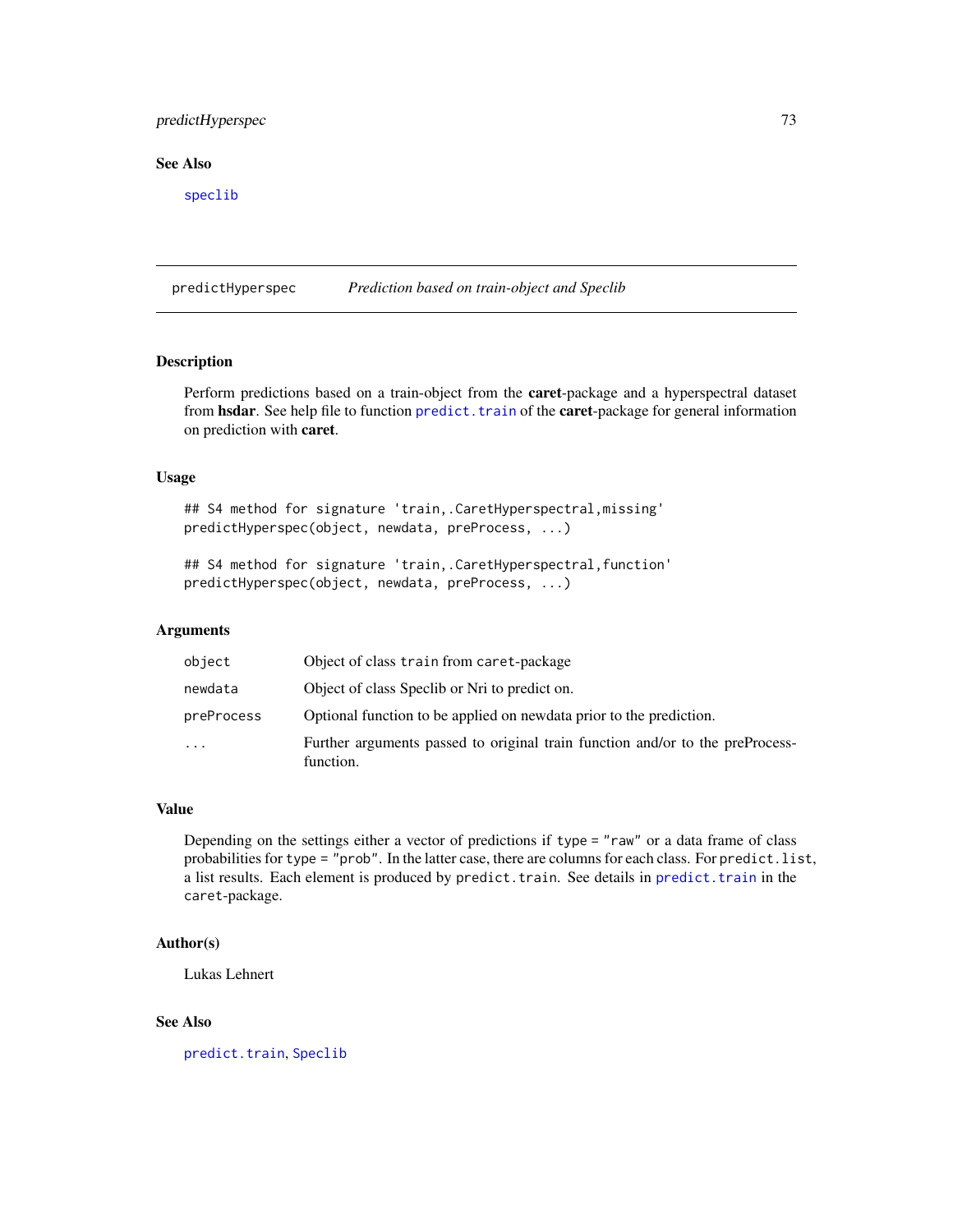## Examples

## Not run:

```
## The following example is taken from the journal paper
## "Hyperspectral Data Analysis in R: the hsdar Package"
## under review at the "Journal of Statistical Software"
data(spectral_data)
spectral_data <- noiseFiltering(spectral_data, method = "sgolay", p = 15)
## Convert the chlorophyll measurements stored in the SI dataframe
## from SPAD-values into mg.
SI(spectral_data)$chlorophyll <-
  (117.1 * SI(spectral_data)$chlorophyll) /
  (148.84 - SI(spectral_data)$chlorophyll)
## Mask spectra
spectral_data <- spectral_data[, wavelength(spectral_data) >= 310 &
  wavelength(spectral_data) <= 1000]
## Transform reflectance values into band depth applying a segmented upper hull
## continuum removal.
spec_bd <- transformSpeclib(spectral_data, method = "sh", out = "bd")
## Select the chlorophyll absorption features at 460 nm and 670 nm for further
## processing
featureSpace <- specfeat(spec_bd, c(460, 670))
## Calculate all parameters from both selected features such as area, distance
## to Gauss curve etc.
featureSpace <- feature_properties(featureSpace)
## Set response and additional predictor variables for random forest model
featureSpace <- setResponse(featureSpace, "chlorophyll")
featureSpace <- setPredictor(featureSpace,
  names(SI(featureSpace))[4:ncol(SI(featureSpace))])
## Define training and cross validation for random forest model tuning
ctrl \le trainControl(method = "repeatedcv", number = 10, repeats = 5)
## Partition data set for training and validation
training_validation <- createDataPartition(featureSpace)
## Train random forest model based on training-subset
rfe_trained <- train(featureSpace[training_validation$Resample1,],
                     trainControl = ctrl, method = "rf")
## Predict on the validation data set
pred <- predictHyperspec(rfe_trained, featureSpace[-training_validation$Resample1,])
## Plot result for visual interpretation
lim <- range(c(SI(featureSpace,i = -training_validation$Resample1)$chlorophyll,
```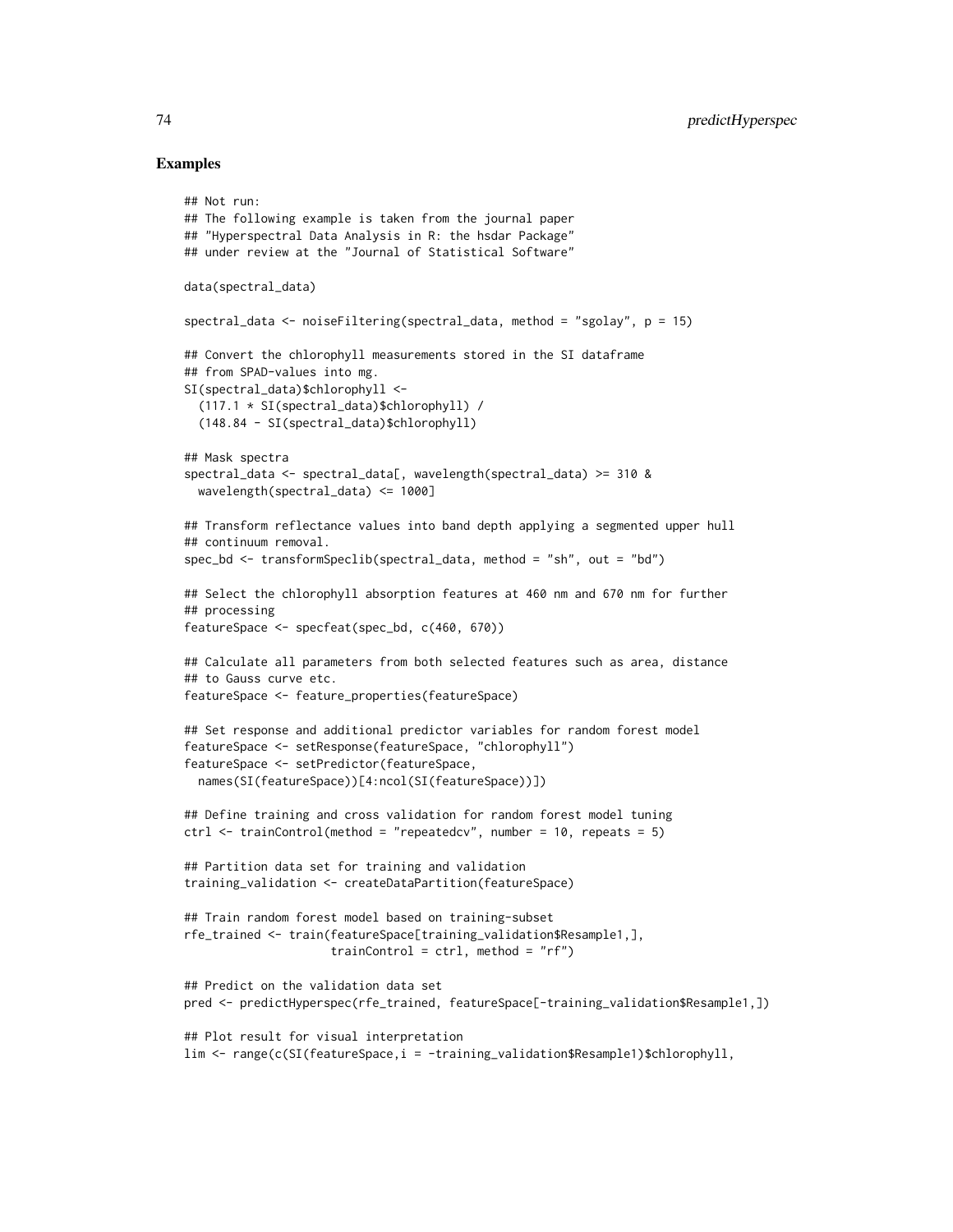#### PROSAIL 25 No. 2014 12:30 12:30 12:30 12:30 12:30 12:30 12:30 12:30 12:30 12:30 12:30 12:30 12:30 12:30 12:30

```
pred))
plot(SI(featureSpace,i = -training_validation$Resample1)$chlorophyll, pred,
     ylab = "Predicted chlorophyll content",
     xlab = "Estimated chlorophyll content",
     xlim = lim, ylim = lim)
lines(par()$usr[c(1,2)],par()$usr[c(3,4)], lty = "dotted")
```
## End(Not run)

<span id="page-74-0"></span>PROSAIL *Simulate canopy spectrum*

# Description

Simulate a canopy spectrum using PROSAIL 5B

# Usage

PROSAIL(N = 1.5, Cab = 40, Car = 8, Cbrown =  $0.0$ ,  $Cw = 0.01$ ,  $Cm = 0.009$ ,  $psoil = 0$ ,  $LAI = 1$ , TypeLidf = 1, lidfa = -0.35, lidfb = -0.15, hspot =  $0.01$ , tts =  $30$ , tto =  $10$ , psi =  $0$ , parameterList = NULL, rsoil = NULL)

# Arguments

| N             | Structure parameter                                                                                                                                            |
|---------------|----------------------------------------------------------------------------------------------------------------------------------------------------------------|
| Cab           | Chlorophyll content                                                                                                                                            |
| Car           | Carotenoid content                                                                                                                                             |
| Cbrown        | Brown pigment content                                                                                                                                          |
| Cw            | Equivalent water thickness                                                                                                                                     |
| Cm            | Dry matter content                                                                                                                                             |
| psoil         | Dry/Wet soil factor                                                                                                                                            |
| LAI           | Leaf area index                                                                                                                                                |
| TypeLidf      | Type of leaf angle distribution. See details section                                                                                                           |
| lidfa         | Leaf angle distribution. See details section                                                                                                                   |
| lidfb         | Leaf angle distribution. See details section                                                                                                                   |
| hspot         | Hotspot parameter                                                                                                                                              |
| tts           | Solar zenith angle                                                                                                                                             |
| tto           | Observer zenith angle                                                                                                                                          |
| psi           | Relative azimuth angle                                                                                                                                         |
| parameterList | An optional object of class 'data.frame'. Function will iterate over rows of<br>parameterList setting missing entries to default values. See examples section. |
| rsoil         | An optional object of class 'Speclib' containing the background (soil) re-<br>flectance. Note that reflectance values must be in range [01].                   |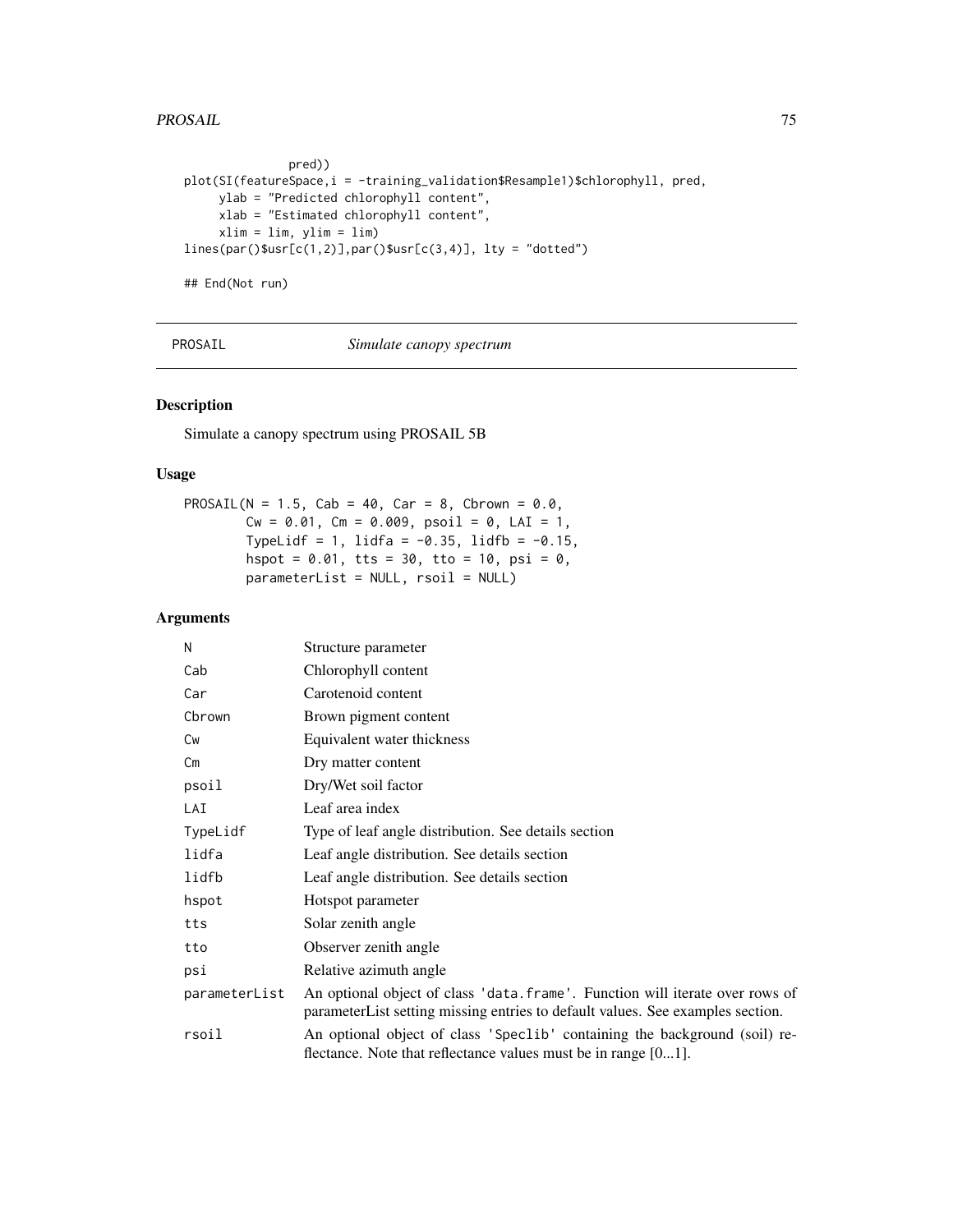# Details

This function uses the FORTRAN code of PROSAIL model (Version 5B). For a general introduction see following web page and the links to articles provided there:

# <http://teledetection.ipgp.jussieu.fr/prosail/>

The following table summarises the abbreviations of parameters and gives their units as used in PROSAIL. Please note that default values of all parameters were included with the intention to provide an easy access to the model and should be used with care in any scientific approach!

| Parameter | Description of parameter      | Units                   |
|-----------|-------------------------------|-------------------------|
| N         | Leaf structure parameter      | <b>NA</b>               |
| Cab       | Chlorophyll a+b concentration | $\mu$ g/cm <sup>2</sup> |
| Car       | Carotenoid concentration      | $\mu$ g/cm <sup>2</sup> |
| Caw       | Equivalent water thickness    | cm                      |
| Cbrown    | Brown pigment                 | NA                      |
| Cm        | Dry matter content            | g/cm <sup>2</sup>       |
| LAI       | Leaf Area Index               | <b>NA</b>               |
| psoil     | Dry/Wet soil factor           | <b>NA</b>               |
| hspot     | Hotspot parameter             | <b>NA</b>               |
| tts       | Solar zenith angle            | deg                     |
| tto       | Observer zenith angle         | deg                     |
| psi       | Relative azimuth angle        | deg                     |
|           |                               |                         |

Functions for distribution of leaf angles within the canopy may work in two modes, which is controlled via TypeLidf:

1. TypeLidf == 1 (default): lidfa is the average leaf slope and lidfb describes bimodality of leaf distribution. The following list gives an overview on typical settings:

| LIDF type           | lidfa lidfb |         |
|---------------------|-------------|---------|
| Planophile          | 1           | 0       |
| Erectophile         | - 1         | 0       |
| Plagiophile         | 0           | -1      |
| Extremophile        | 0           | 1       |
| Spherical (default) | $-0.35$     | $-0.15$ |

2. TypeLidf != 1: lidfa is the average leaf angle in degree  $(0 = \text{planophile} / 90 = \text{erectophile})$ ; lidfb is 0

# Value

An object of class Speclib. If parameterList is used, the parameter are stored in SI table of Speclib.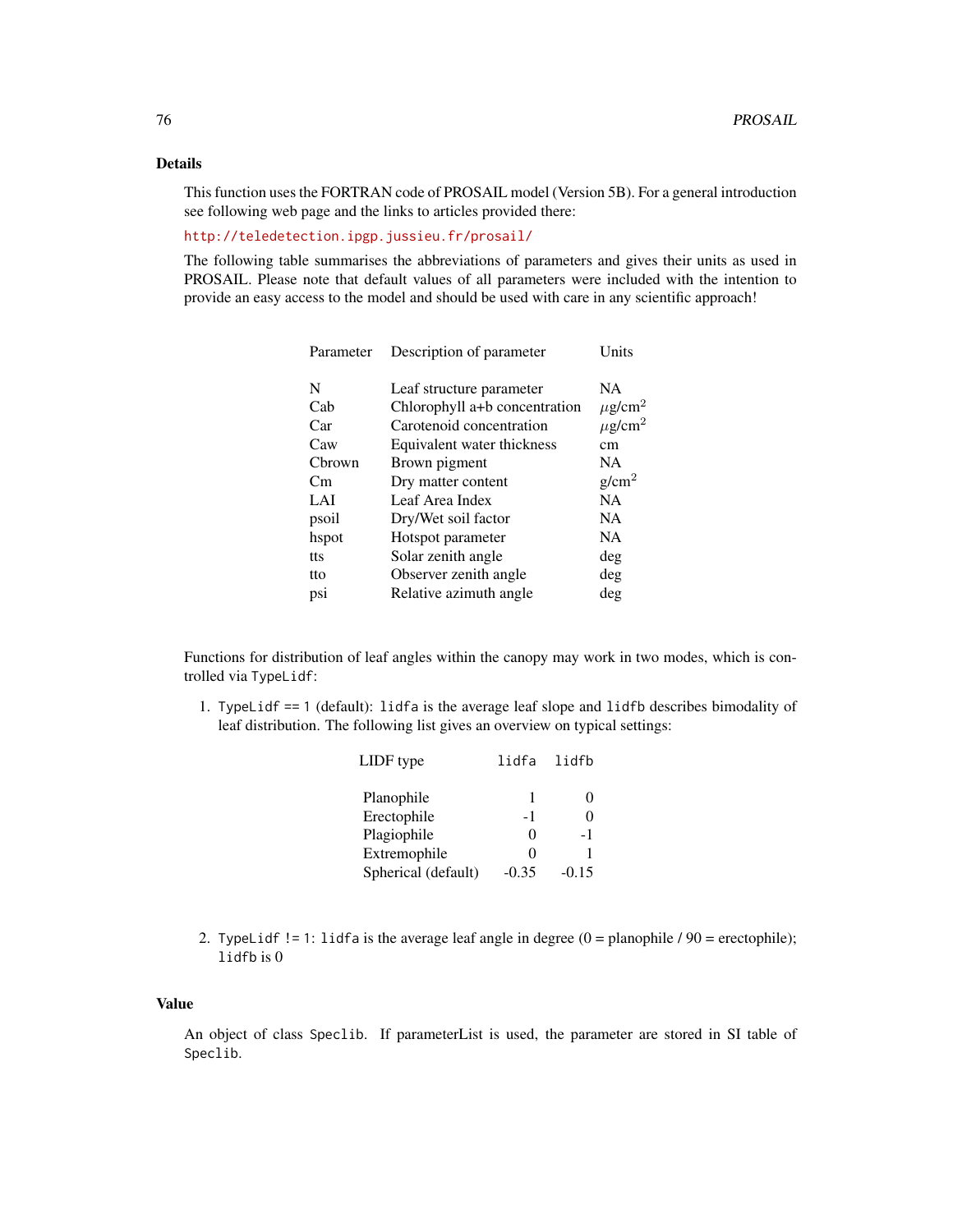#### PROSPECT 277

# Note

The function is based on the FORTRAN version of the PROSAIL-code initially developed by Stephane JACQUEMOUD, Jean-Baptiste FERET, Christophe FRANCOIS and Eben BROADBENT. SAIL component has been developed by Wout VERHOEF.

#### Author(s)

Lukas Lehnert

# References

Jacquemoud, S., Verhoef, W., Baret, F., Bacour, C., Zarco-Tejada, P.J., Asner, G.P., Francois, C., and Ustin, S.L. (2009): PROSPECT + SAIL models: a review of use for vegetation characterization, Remote Sensing of Environment, 113, S56-S66.

# See Also

[PROSPECT](#page-76-0), [Speclib](#page-96-0)

#### Examples

```
## Single spectrum
spectrum \leq PROSAIL(N = 1.3)
plot(spectrum)
## Example using parameterList
## Test effect of leaf structure and LAI on spectra
parameter \leq data.frame(N = c(rep.int(seq(0.5, 1.5, 0.5), 2)),
                        LAI = c(rep.int(0.5, 3), rep.int(1, 3)))spectra <- PROSAIL(parameterList = parameter)
## Print SI table
SI(spectra)
## Plot spectra
plot(subset(spectra, LAI == 0.5), col = "red", ylim = c(0, 0.3))plot(subset(spectra, LAI == 1), col = "green", new = FALSE)
```
<span id="page-76-0"></span>PROSPECT *Simulate plant spectrum*

# Description

Simulate plant spectrum using PROSPECT 5b or PROSPECT D. The inversion uses the concept after Feret et al. (2008) based on PROSPECT 5B.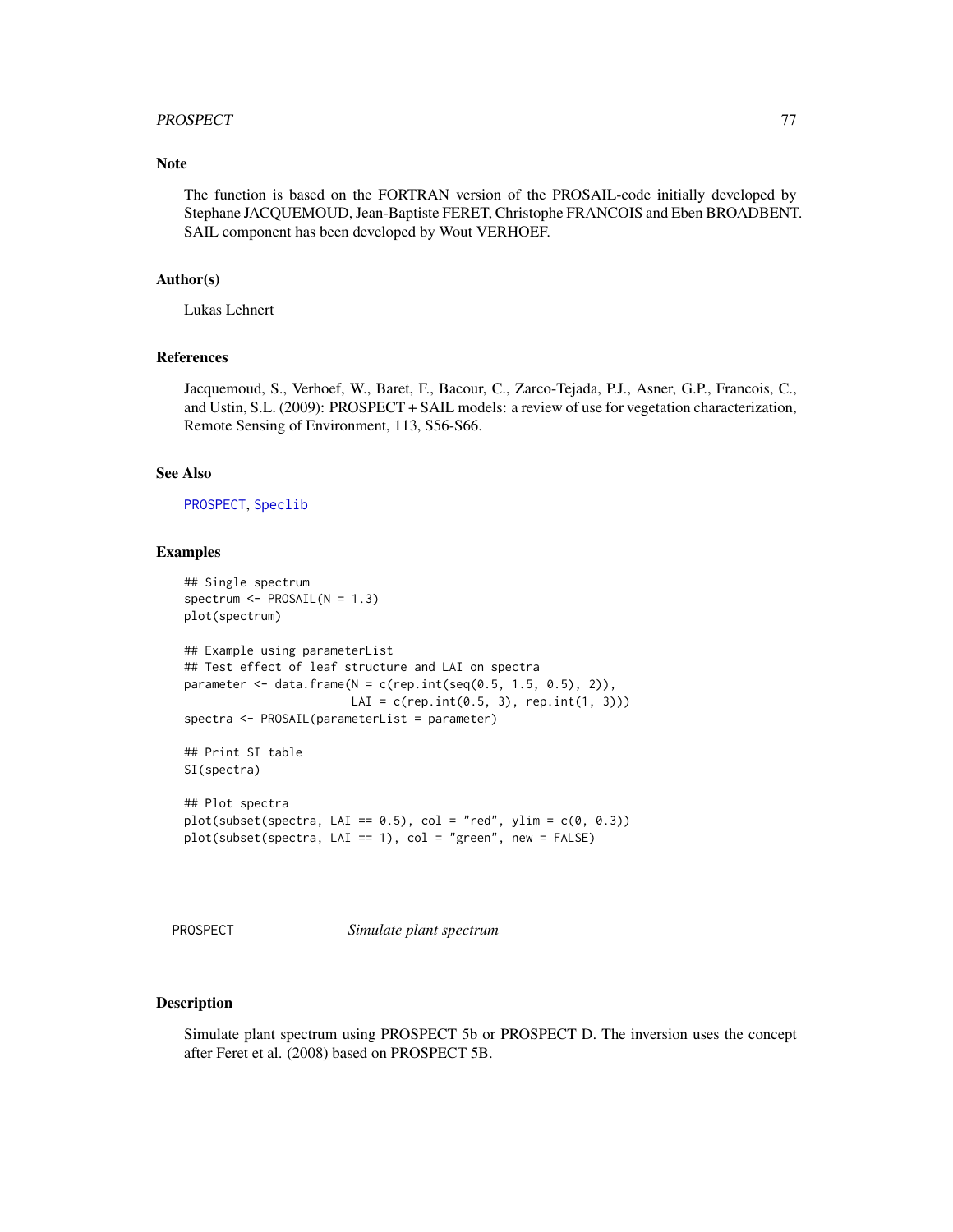# Usage

```
PROSPECT(N = 1.5, Cab = 40, Car = 8, Anth = 1.0, Cbrown = 0.0,
        Cw = 0.01, Cm = 0.009, transmittance = FALSE,
        parameterList = NULL, version = "D")
## Inversion
PROSPECTinvert(x, PØ = NULL, lower = NULL, upper = NULL,
               transmittance_spectra = NULL, sam = FALSE,
               verbose = FALSE, ...)
```
#### Arguments

| N                        | Structure parameter                                                                                                                                            |  |
|--------------------------|----------------------------------------------------------------------------------------------------------------------------------------------------------------|--|
| Cab                      | Chlorophyll content                                                                                                                                            |  |
| Car                      | Carotenoid content                                                                                                                                             |  |
| Anth                     | Anthocyanin content                                                                                                                                            |  |
| Cbrown                   | Brown pigment content                                                                                                                                          |  |
| <b>Cw</b>                | Equivalent water thickness                                                                                                                                     |  |
| Cm                       | Dry matter content                                                                                                                                             |  |
| transmittance            | Logical flag, if transmittance instead of reflectance values are returned.                                                                                     |  |
| parameterList            | An optional object of class 'data.frame'. Function will iterate over rows of<br>parameterList setting missing entries to default values. See examples section. |  |
| version                  | Sets the version of PROSPECT to be used (either "5B" or "D").                                                                                                  |  |
| x, transmittance_spectra |                                                                                                                                                                |  |
|                          | Specib(s) containing the reflectance/transmittance values to be simulated during<br>inversion of PROSPECT.                                                     |  |
| P0                       | Initial set of parameters (N, Cab etc.) as numeric vector.                                                                                                     |  |
| lower, upper             | Lower and upper boundaries of parameters as numeric vectors.                                                                                                   |  |
| sam                      | Logical if spectral angle mapper is used as distance measurement. If FALSE,                                                                                    |  |
|                          | the root mean square error is used. Note that this flag has only an effect if no<br>transmittance spectra are passed.                                          |  |
| verbose                  | If TRUE, the set of parameters during inversion is printed at each iteration.                                                                                  |  |

#### Details

This function uses the FORTRAN code of PROSPECT model (Version 5B an D). For a general introduction see following web page and the links to articles provided there:

# <http://teledetection.ipgp.jussieu.fr/prosail/>

The following table summarises the abbreviations of parameters and gives their units as used in PROSPECT. Please note that default values of all parameters were included with the intention to provide an easy access to the model and should be used with care in any scientific approach!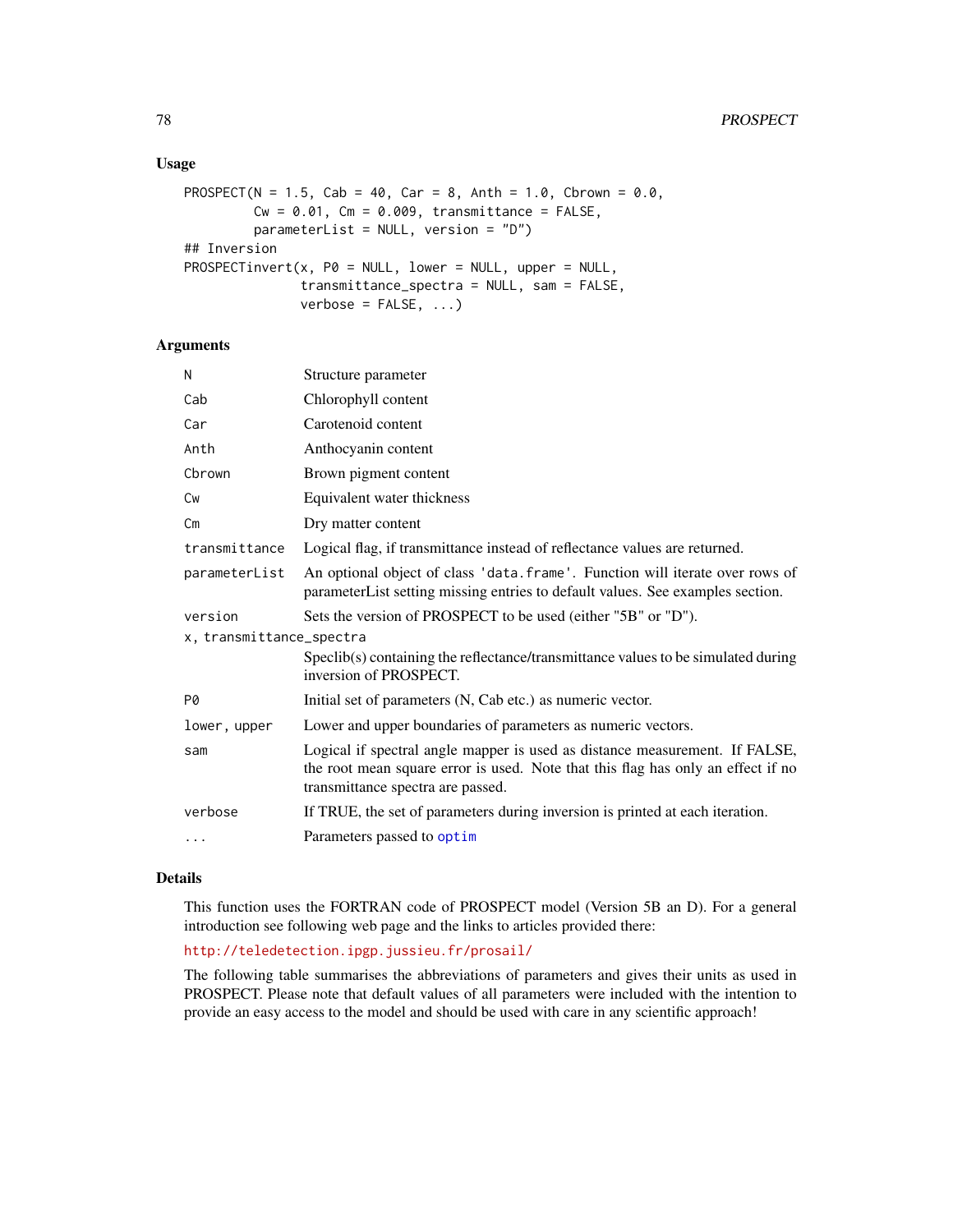| Parameter | Description of parameter      | Units                   |
|-----------|-------------------------------|-------------------------|
| N         | Leaf structure parameter      | NA.                     |
| Cab       | Chlorophyll a+b concentration | $\mu$ g/cm <sup>2</sup> |
| Car       | Carotenoid concentration      | $\mu$ g/cm <sup>2</sup> |
| Anth      | Anthocyanin content           | $\mu$ g/cm <sup>2</sup> |
| Cw        | Equivalent water thickness    | cm                      |
| Cbrown    | Brown pigment                 | <b>NA</b>               |
| Cm        | Dry matter content            | $g/cm^2$                |

The inversion uses the function [optim](#page-0-0) and implements the Matlab-Code developed by Feret et al. (2008). Please note that the inversion currently only uses version 5B.

# Value

An object of class Speclib.

#### Note

The function is based on the FORTRAN version of the PROSPECT-code initially developed by Jean-Baptiste FERET, Stephane JACQUEMOUD and Christophe FRANCOIS.

# Author(s)

Lukas Lehnert

# References

Feret J.B., Francois C., Asner G.P., Gitelson A.A., Martin R.E., Bidel L.P.R., Ustin S.L., le Maire G., & Jacquemoud S. (2008), PROSPECT-4 and 5: advances in the leaf optical properties model separating photosynthetic pigments. Remote Sensing of Environment, 112, 3030-3043.

Feret J.B., Gitelson A.A., Noble S.D., & Jacquemoud S. (2017), PROSPECT-D: towards modeling leaf optical properties through a complete lifecycle, Remote Sensing of Environment, 193, 204-215.

Jacquemoud, S. and Baret, F. (1990). PROSPECT: A model of leaf optical properties spectra, Remote Sensing of Environment 34: 75 - 91.

# See Also

[PROSAIL](#page-74-0), [optim](#page-0-0), [Speclib](#page-96-0)

#### Examples

```
## Single spectrum
spectrum <- PROSPECT(N = 1.3, Cab = 30, Car = 10, Cbrown = 0,
                    Cw = 0.01, Cm = 0.01plot(spectrum)
## Example using parameterList
```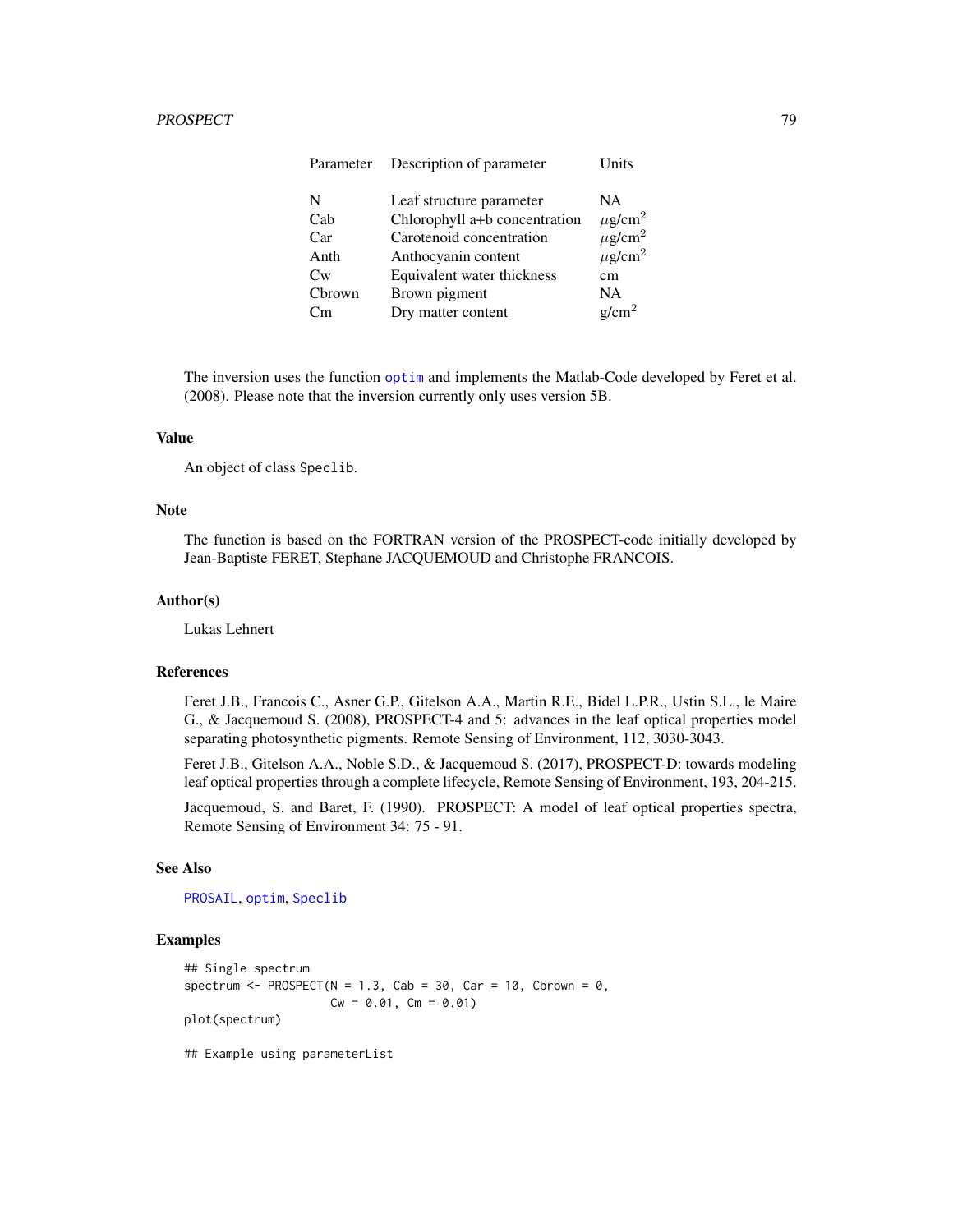```
## Test effect of leaf structure and chlorophyll content on
## spectra
parameter \leq data.frame(N = c(rep.int(seq(0.5, 1.5, 0.5), 2)),
                        Cab = c(rep.int(40, 3), rep.int(20, 3)))spectra <- PROSPECT(parameterList = parameter)
## Print SI table
SI(spectra)
## Plot spectra for range from 400 to 800 nm
spectra <- spectra[,wavelength(spectra) >= 400 &
                    wavelength(spectra) <= 800]
plot(subset(spectra, Cab == 20), col = "red", ylim = c(0, 0.5))plot(subset(spectra, Cab == 40), col = "green", new = FALSE)
## Example for inversion
## Create spectrum using PROSAIL
spectrum <- PROSAIL(LAI = 4)
## Invert PROSPECT using Euclidean and SAM distances
param_rmse <- PROSPECTinvert(spectrum, transmittance_spectra = NULL)
param_sam <- PROSPECTinvert(spectrum, transmittance_spectra = NULL, sam = TRUE)
## Model spectrum based on parameters from inversion
pro_rmse <- PROSPECT(N = param_rmse$par[1], Cab = param_rmse$par[2],
                     Car = param\_rmse$par[3], Chrown = param\_rmse$par[4],Cw = param\_rmse$par[5], Cm = param\_rmse$par[6],version = "5B")
pro_sam <- PROSPECT(N = param_sam$par[1], Cab = param_sam$par[2],
                    Car = param_sam$par[3], Cbrown = param_sam$par[4],
                    Cw = param\_sam\$par[5], Cm = param\_sam\$par[6],version = "5B")## Plot result
plot(spectrum, ylim = c(0, 0.55))plot(pro_rmse, new = FALSE, col = "red")
plot(pro_sam, new = FALSE, col = "blue")
legend("topright", legend = c("original spectrum", "inverted with RMSE",
                              "inverted with SAM"), lty = "solid",
      col = c("black", "red", "blue"))
```
Raster-methods *Rasterbased methods for spectra*

#### Description

Methods to manipulate, save, convert and plot spectra in Speclibs stored as RasterBrick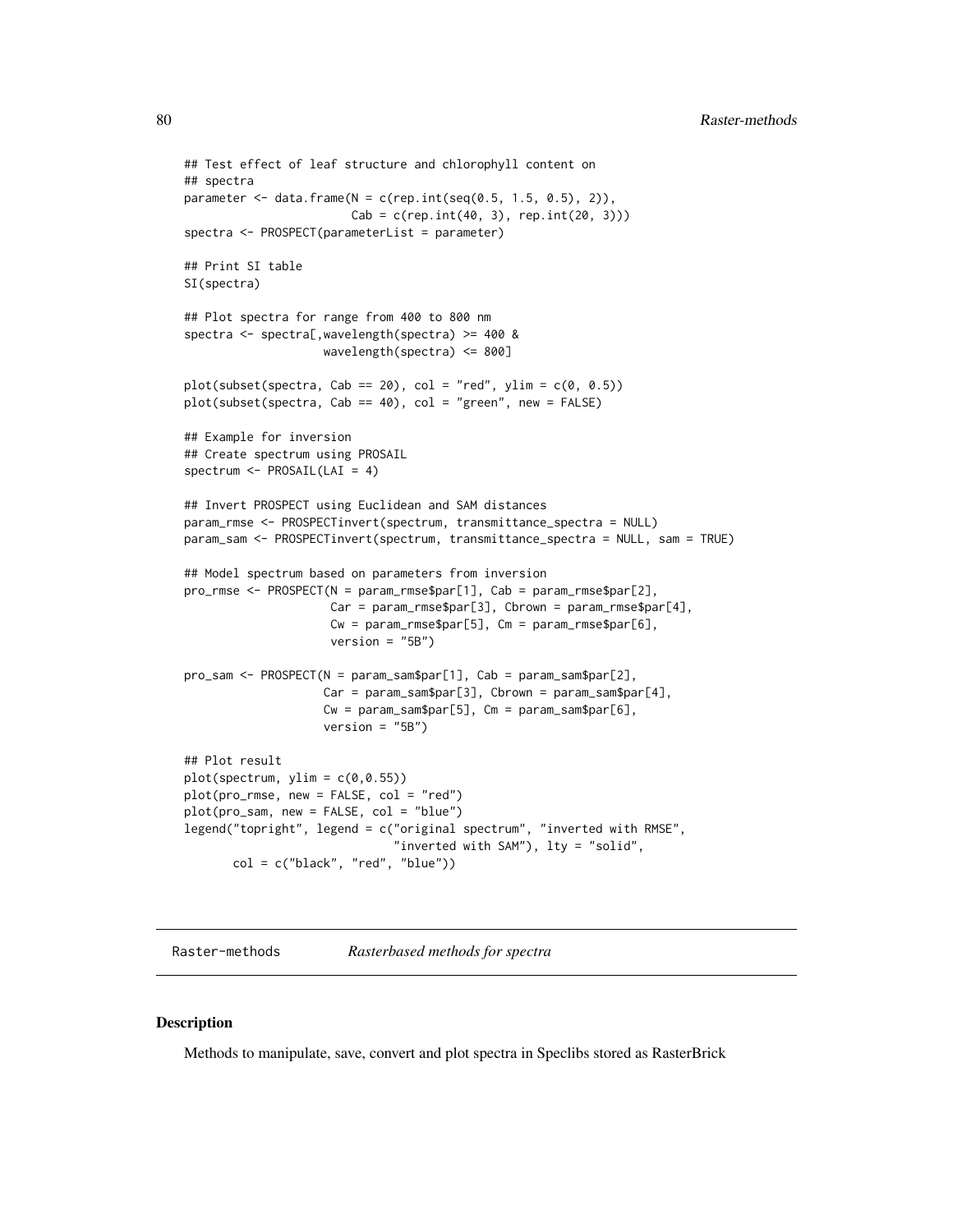# Raster-methods 81

# Usage

```
## S4 method for signature 'Speclib'
extract(x, y, ...)## S4 method for signature 'Speclib,character'
writeRaster(x, filename, ...)
## S4 method for signature 'Speclib'
plotRGB(x, \ldots)## S4 method for signature 'Speclib'
brick(x, \ldots)
```
# Arguments

|           | Specib with RasterBrick-object for spectra                           |
|-----------|----------------------------------------------------------------------|
|           | Object of any valid type to define area to extract                   |
| filename  | Output filename                                                      |
| $\ddotsc$ | Additionaly arguments passed to basic funtions in the raster-package |

#### Details

For extract, a Speclib is returned containing the data of y in the SI. Note that if y is a buffer, spatial lines or spatial polygon object, the respective data in y is copied for each spectrum so that the length of the SI equals the number of spectra.

For writeRaster, the Speclib is returned which is written to file. Please note that data in the SI and the wavelength information cannot be stored in a raster file at present. Therefore, it should be considered to store the entire Speclib as R-data file using the [save](#page-0-0)-function in R.

Note for function brick that by default the values of the internal brick in the Speclib are copied to the new object. However, new brick objects with differing dimensions, bands etc. may be created if values == FALSE is passed as additional arguement.

# Value

Speclib for extract and writeRaster. Object of class Brick for brick.

# Author(s)

Lukas Lehnert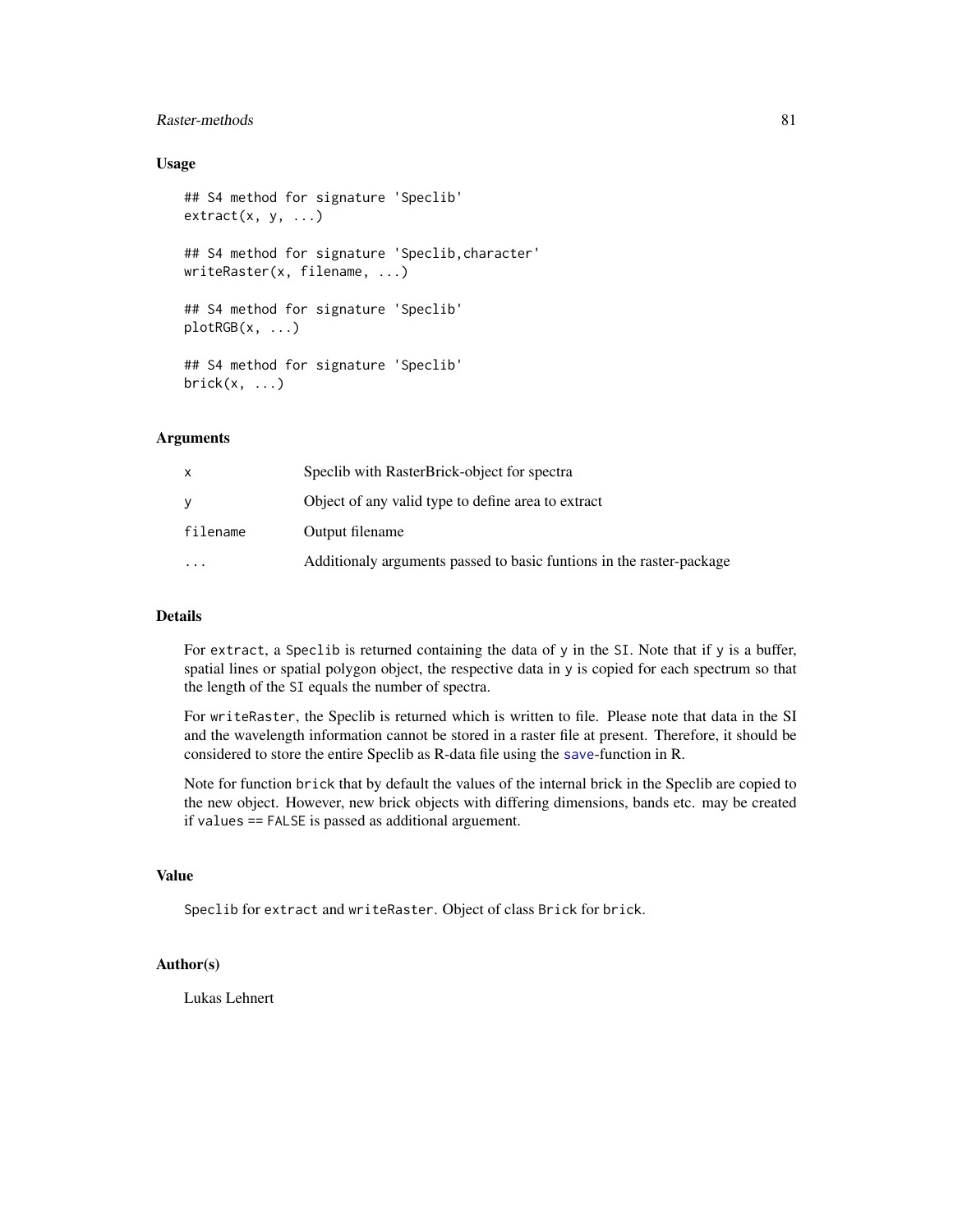<span id="page-81-0"></span>

# Description

Create valid objects for slot rastermeta in [Speclib](#page-96-0).

# Usage

rastermeta(x, dim, ext, crs)

# Arguments

| $\mathsf{x}$ | Optional. Object of one of the following classes: "Raster", "RasterBrick",<br>"RasterStack", "HyperSpecRaster".           |
|--------------|---------------------------------------------------------------------------------------------------------------------------|
| dim          | Optional. Vector with length $== 2$ . The first and second elements give the<br>number of rows and columns, respectively. |
| ext          | Optional. Object of class extent.                                                                                         |
| crs          | Optional. Object of class CRS.                                                                                            |

# Value

List with following elements (in exactly this order!):

- dim: Vector with length == 2. The first and second elements give the number of rows and columns, respectively.
- ext: Object of class extent.
- crs: Object of class CRS.

# Author(s)

Lukas Lehnert

# See Also

[Speclib](#page-96-0), [HyperSpecRaster](#page-53-0)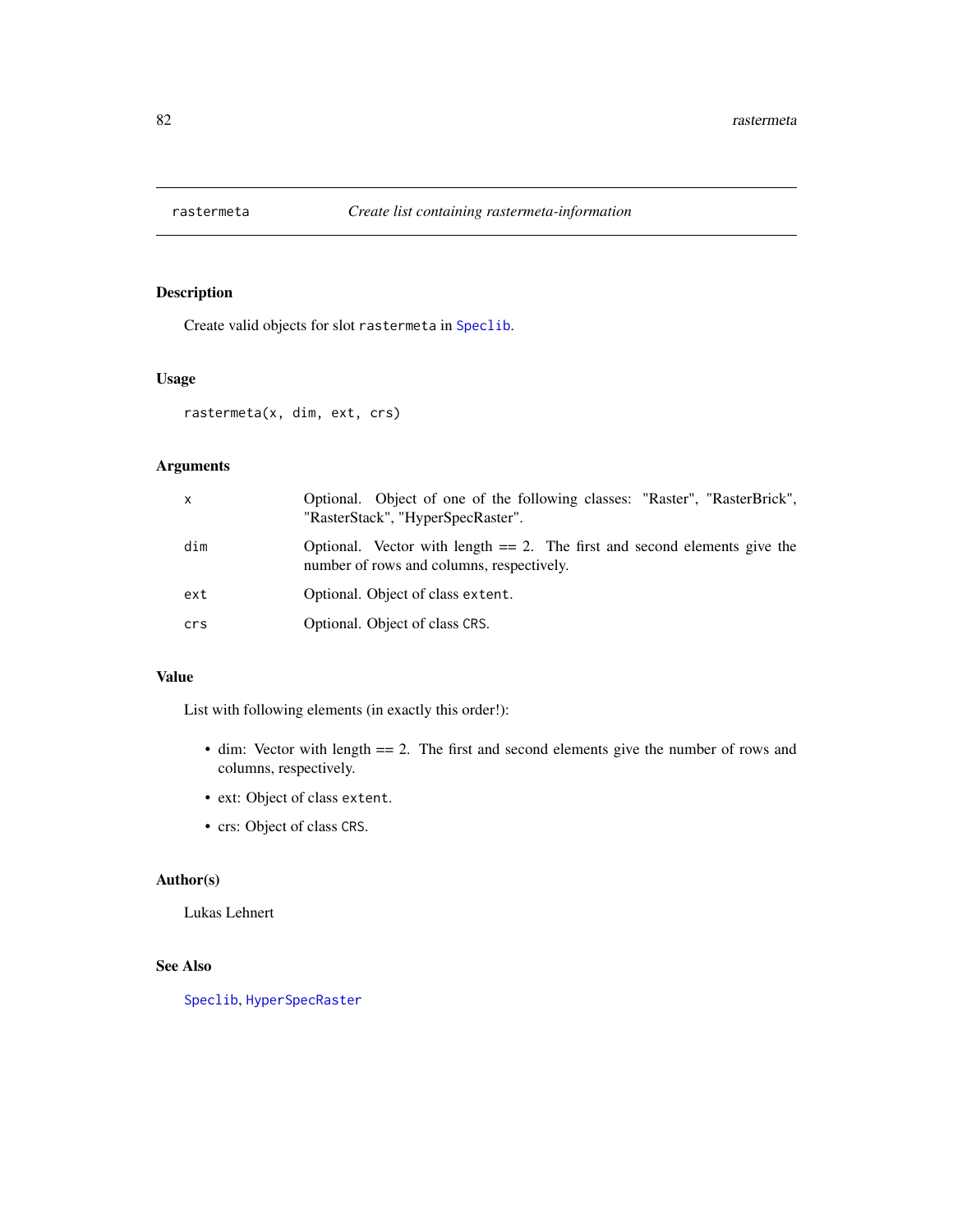# Description

Read spectra stored in ASD binary files using the package 'asdreader'.

# Usage

```
read.ASD(f, type = "reflectance", ...)
```
# Arguments

|                         | Vector with files names to be read.                                              |
|-------------------------|----------------------------------------------------------------------------------|
| type                    | Character vector, which type of spectra to return. See ?get_spectra for options. |
| $\cdot$ $\cdot$ $\cdot$ | Additional arguments passed to get spectra. Currently ignored.                   |

# Value

Object of class Speclib.

# Author(s)

Lukas Lehnert

# See Also

[speclib](#page-93-0)

read\_header *Get reflectance values*

# Description

Read ENVI header file

# Usage

read\_header(file, ...)

# Arguments

| file     | Path of file to be read.                                         |
|----------|------------------------------------------------------------------|
| $\cdots$ | Arguments to be passed to specific functions. Currently ignored. |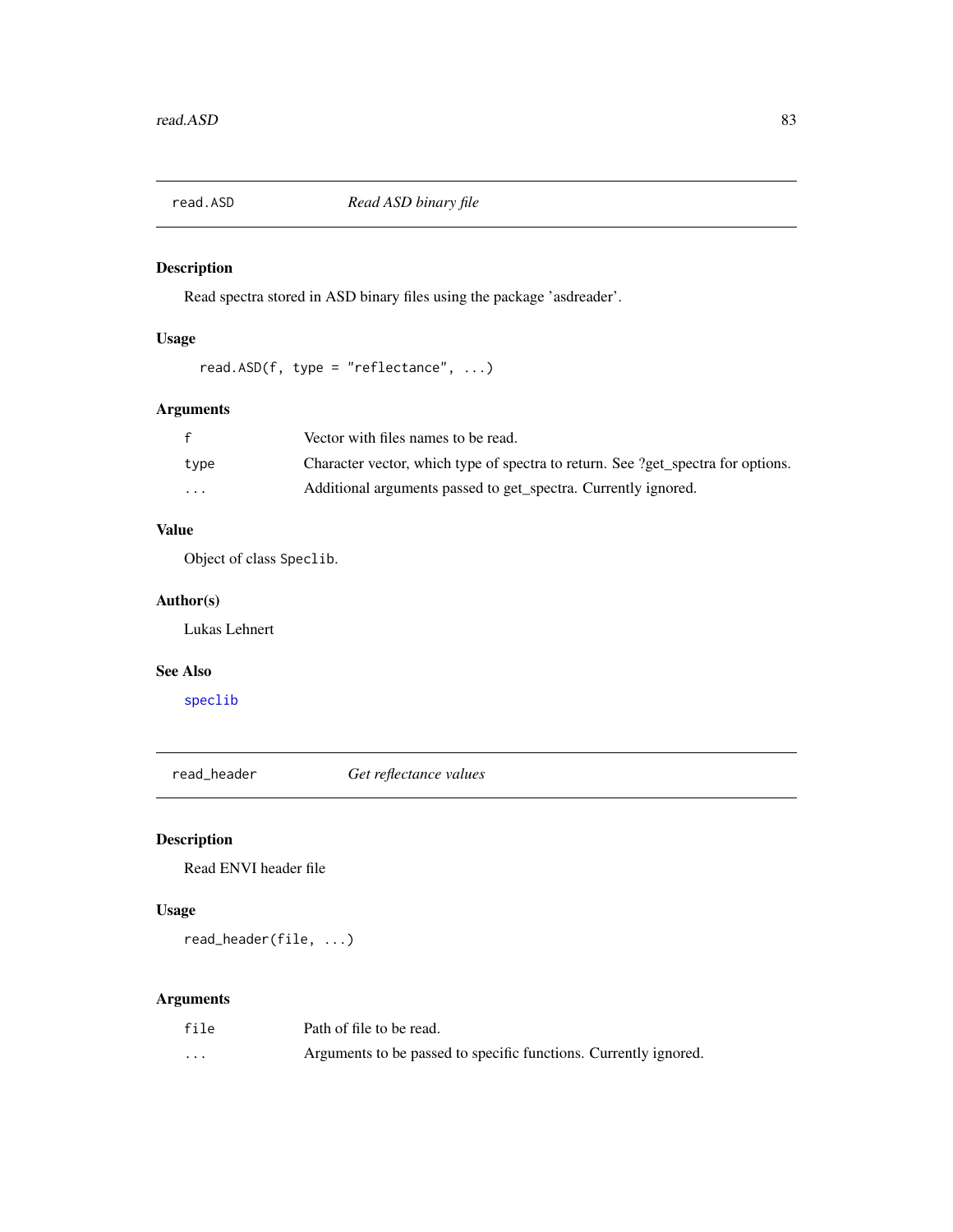#### 84 rededge

# Value

A named list containing the information in the header file

#### Author(s)

Lukas Lehnert

rededge *Red edge parameter*

# Description

Derive red edge parameters from hyperspectral data. Red edge is the sharp increase of reflectance values in the near infrared.

#### Usage

rededge(x)

#### Arguments

x List of class Speclib

#### Details

Shape and location of the red edge are commonly described by four parameters:

- $\lambda$ 0: wavelength of the minimum reflectance in the red spectrum
- $\lambda p$ : wavelength of the inflection point
- $\lambda s$ : wavelength of the reflectance shoulder
- R0: reflectance at 10
- *Rp*: Reflectance at lp
- *Rs*: Reflectance at ls

The red edge parameters are calculated as proposed in Bach (1995) from the spectral area between 550 and 900 nm.  $\lambda$ 0 is calculated as the last root before the maximum value of the 2nd derivation. The minimum reflectance is the reflectance at  $(\lambda 0)$ . The inflection point is the root of the 2nd derivative function between the maximum value and the minimum value. The shoulder wavelength is the first root beyond the minimum value of the 2nd derivation. The following figure shows the locaqtion of the red edge parameters in an example second derivation and reflectance spectrum.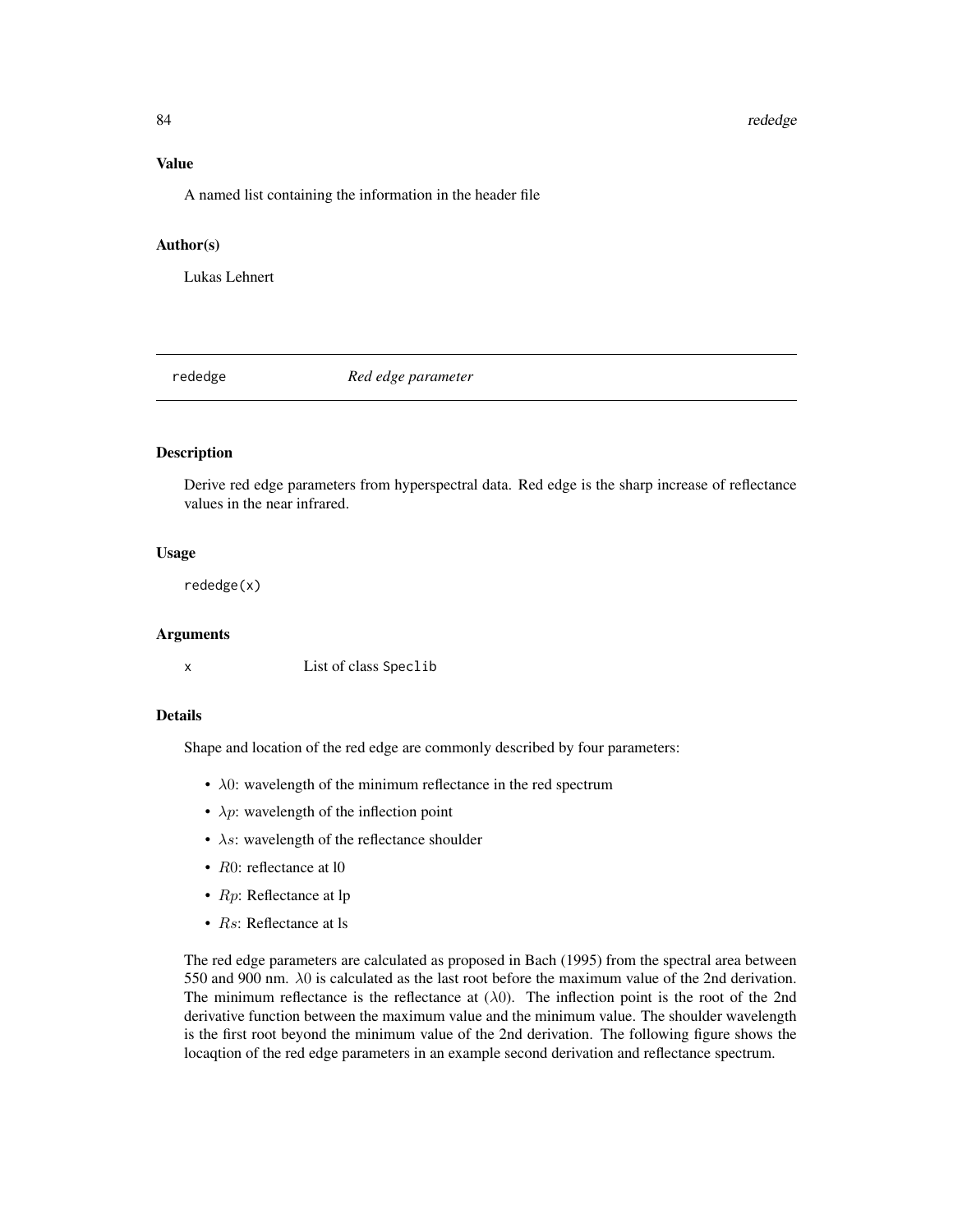#### rededge 85 and 85 and 86 and 86 and 86 and 86 and 86 and 86 and 86 and 86 and 86 and 86 and 86 and 86 and 86 and 86



## Value

A data frame containing parameters for each spectrum.

# Author(s)

Hanna Meyer

# References

Bach, H. (1995): Die Bestimmung hydrologischer und landwirtschaftlicher Oberflaechenparameter aus hyperspektralen Fernerkundungsdaten. Muenchner Geographische Abhandlungen Reihe B, Band B21.

#### See Also

[vegindex](#page-117-0), [derivative.speclib](#page-32-0), [noiseFiltering](#page-60-0)

#### Examples

```
# compare R0 for spectra taken in different seasons
data(spectral_data)
rd <- rededge(spectral_data)
boxplot(rd$R0 ~ SI(spectral_data)$season, ylab = "R0")
# visualize red edge parameter of one spectrum
```

```
plot(spectral_data[1,],xlim=c(500,900),ylim=c(0,50))
plot(spectral_data[1,],xlim=c(500,900),ylim=c(0,50))
x <- c(rd$l0[1], rd$lp[1], rd$ls[1])
y <- c(rd$R0[1], rd$Rp[1], rd$Rs[1])
points(x, y)
text(x, y, c("10", "1p", "1s"), pos = 3, offset = 1)
```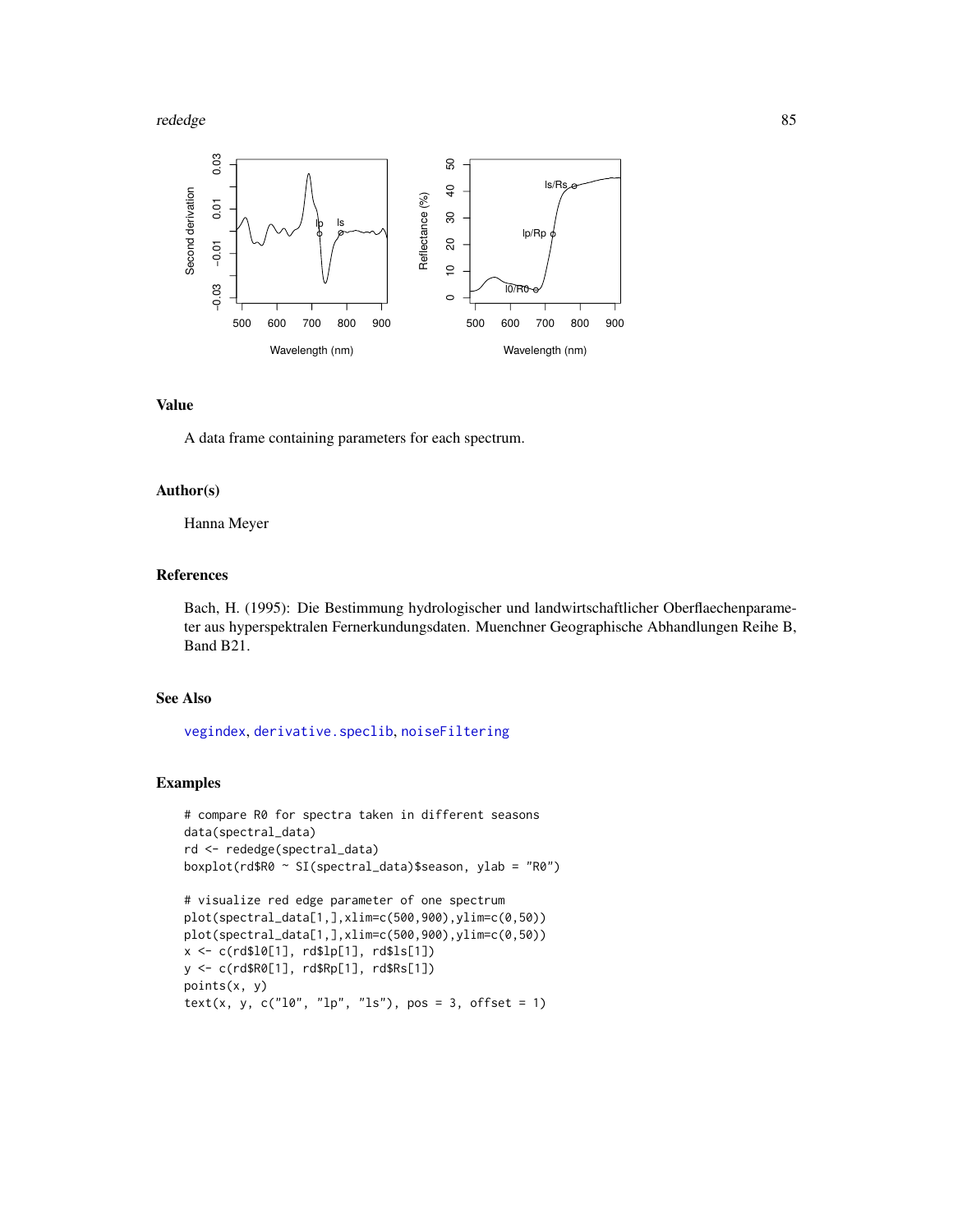### <span id="page-85-1"></span><span id="page-85-0"></span>Description

Supplementary information (SI) can be any additional data available for each spectrum in a Speclibor Nri-object. These functions are used to set or return SI-data of a Speclib or Nri-object. Note that SI-data is automatically subsetted if indexing and extracting single spectra from a Speclib- or Nri-object. SI-data may encompass (several) raster files which must have the same extent, resolution and x- and y-dimensions as the raster file used as spectral information.

#### Usage

```
## S4 method for signature 'Speclib'
SI(object, i, j)
## S4 replacement method for signature 'Speclib,data.frame'
SI(object) <- value
## S4 replacement method for signature 'Speclib,matrix'
SI(object) <- value
## S4 method for signature 'Nri'
SI(object)
## S4 replacement method for signature 'Nri, data.frame'
SI(object) <- value
## S4 replacement method for signature 'Nri,matrix'
SI(object) <- value
```
## **Arguments**

| object       | Object of class Speclib or Nri.                                                                                                                                                                                                                                                                                                                                   |
|--------------|-------------------------------------------------------------------------------------------------------------------------------------------------------------------------------------------------------------------------------------------------------------------------------------------------------------------------------------------------------------------|
| $\mathbf{i}$ | Index of rows to keep. Note that in combination with raster files in the SI, it<br>is MUCH faster to pass row index instead of cutting the resulting data frame.<br>Thus, $SI$ (object, i) should be used instead of $SI$ (object) $[i,].$                                                                                                                        |
| j            | Index of columns to keep. See comment above for usage with raster files in the<br>SI.                                                                                                                                                                                                                                                                             |
| value        | Data frame with $nrow(value) == nspectra(object)$ , NULL or vector with<br>length nspectra(object). Alternatively, objects of class RasterLayer are ac-<br>cepted. Please note that the function does not check for integrity in the latter<br>case (e.g., no error will occur if number of spectra does not match number of<br>pixel in the RasterLayer-object). |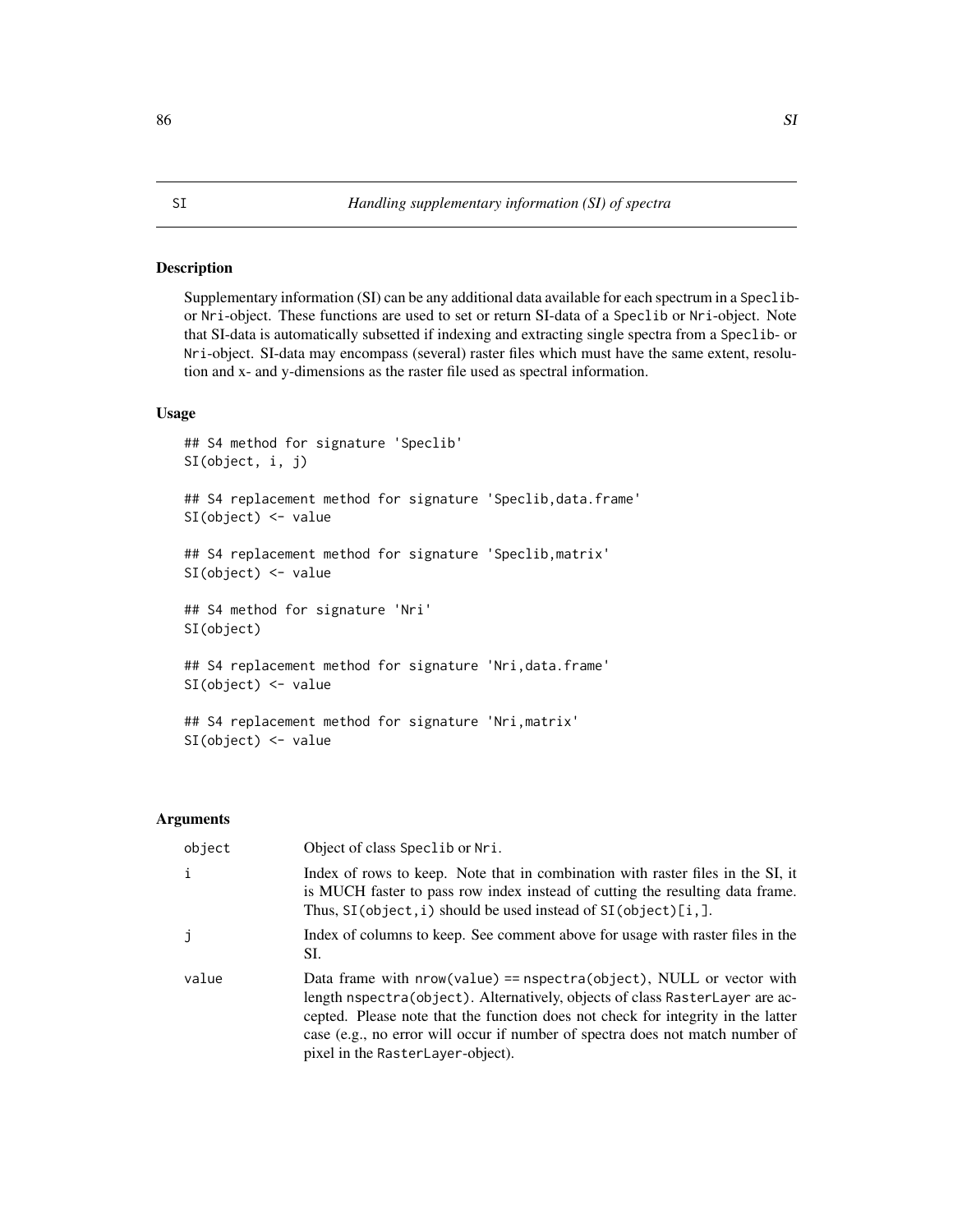# Details

Names of items in SI are used within the function [subset](#page-0-0) to select/deselect spectra via logical expression. Values can be accessed via the "\\$"-sign (see examples). Note that the function does not check the integrity of the data stored in the SI (e.g., if there are values for each spectrum).

#### Value

For SI<-, the updated object. SI returns a data frame with SI data.

#### Author(s)

Lukas Lehnert

#### See Also

[Speclib](#page-96-0), [Nri](#page-63-0)

# Examples

```
data(spectral_data)
```

```
## Returning SI
si_spec <- SI(spectral_data)
head(si_spec)
```

```
## Adding new SI item
SI(spectral_data)$MeasurementID <- c(1:nspectra(spectral_data))
head(SI(spectral_data))
```

```
## Replacing SI
SI(spectral_data) <- SI(spectral_data)[,c(1:3)]
head(SI(spectral_data))
```

```
## Adding SI to a Speclib without SI
spec_new <- speclib(spectra(spectral_data), wavelength(spectral_data))
## This throws an error
#SI(spec_new)$NewColumn <- 1:nspectra(spec_new)
## This works:
SI(spec_new) <- data.frame(NewColumn = 1:nspectra(spec_new))
## Now, you can add a column as explained above:
SI(spec_new)$SecondCol <- c(1:nspectra(spec_new))*100
## Print SI
SI(spec_new)
## Not run:
## Example for raster file in SI
## Create raster file using PROSAIL
## Run PROSAIL
parameter < - data frame(N = c(rep.int(seq(0.5, 1.4, 0.1), 6)),LAI = c(rep.int(0.5, 10), rep.int(1, 10),
```

```
rep.int(1.5, 10), rep.int(2, 10),
```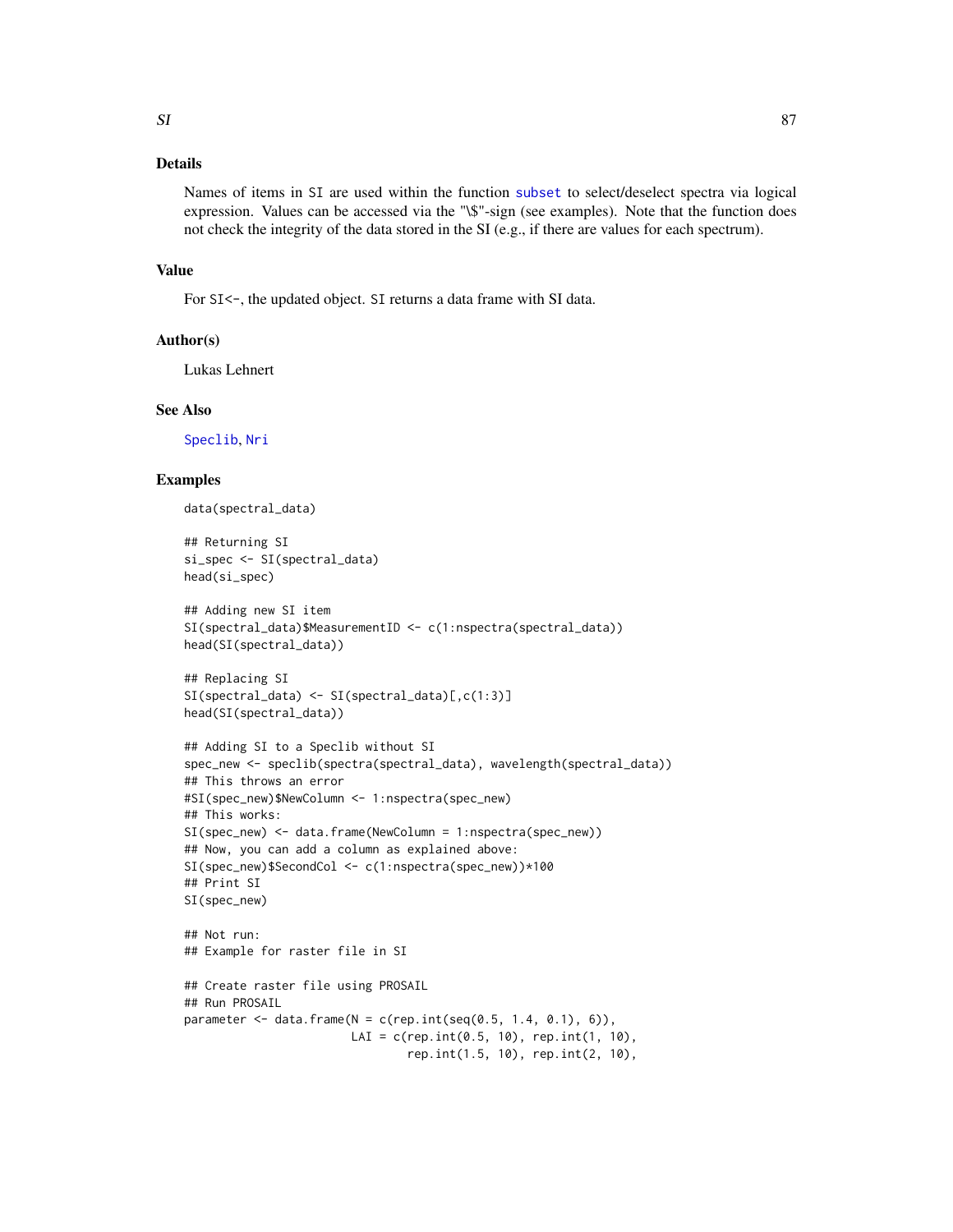#### 88 smgm

```
rep.int(2.5, 10), rep.int(3, 10)))
spectra <- PROSAIL(parameterList = parameter)
## Create SpatialPixelsDataFrame and fill data with spectra from
## PROSAIL
rows <- round(nspectra(spectra)/10, 0)
cols <- ceiling(nspectra(spectra)/rows)
grd <- SpatialGrid(GridTopology(cellcentre.offset = c(1,1,1),
                                cellsize = c(1,1,1),cells.dim = c(cols, rows, 1)))
x <- SpatialPixelsDataFrame(grd,
                            data = as.data.frame(spectra(spectra)))
## Write data to example file (example_in.tif) in workingdirectory
writeGDAL(x, fname = "example_in.tif", drivername = "GTiff")
infile <- "example_in.tif"
wavelength <- wavelength(spectra)
ra <- speclib(infile, wavelength)
tr <- blockSize(ra)
## Write LAI to separate raster file
LAI <- SI(spectra)$LAI
SI_file <- "example_SI.tif"
SI_raster <- setValues(raster(infile), LAI)
SI_raster <- writeRaster(SI_raster, SI_file)
## Read LAI file and calculate NDVI for each pixel where LAI >= 1
outfile <- "example_result_ndvi.tif"
SI(ra) <- raster(SI_file)
names(SI(ra)) <- "LAI"
res <- writeStart(ra, outfile, overwrite = TRUE, nl = 1)
for (i in 1:tr$n)
{
  v <- getValuesBlock(ra, row=tr$row[i], nrows=tr$nrows[i])
  mask(v) <- c(1350, 1450)
  LAI \leftarrow SI(v)$LAIv <- as.matrix(vegindex(v, index="NDVI"))
  v[LAI \leq 1] <- NA
  res <- writeValues(res, v, tr$row[i])
}
res <- writeStop(res)
## End(Not run)
```
smgm *SMGM*

#### **Description**

Calculate Gaussian model on soil spectra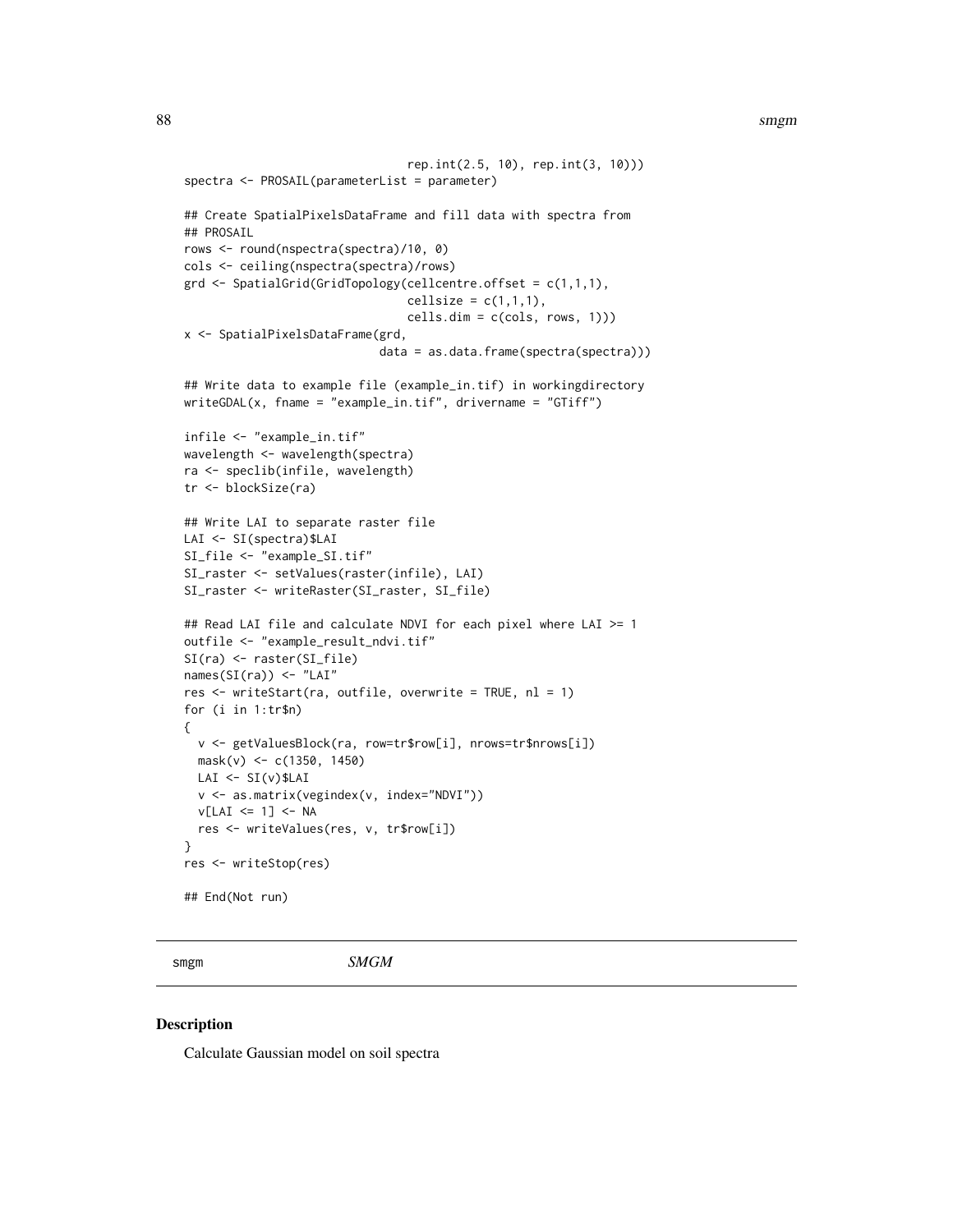#### smgm 89 and 89 and 89 and 89 and 89 and 89 and 89 and 89 and 89 and 89 and 89 and 89 and 89 and 89 and 89 and

# Usage

 $smgm(x, percentage = TRUE, gridsize = 50)$ 

#### Arguments

| $\mathsf{x}$ | Object of class Speclib.                                                                          |
|--------------|---------------------------------------------------------------------------------------------------|
| percentage   | Flag if spectra in x are in range $[0, 100]$ . If FALSE, the spectra are scaled to<br>$[0,100]$ . |
| gridsize     | Size of the grid used to perform least squares approximation.                                     |

# Details

The algorithm fits a Gaussian function to the continuum points of the spectra in the spectral region between approx. 1500 to 2500 nm. The continuum points are derived constructing the convex hull of the spectra (see [transformSpeclib](#page-110-0)). The Gaussian function requires three parameter: (1) the mean values which is set to the water fundamental of 2800 nm, (2) the absorption depth at 2800 nm, and (3) the distance to the inflection point of the function. The latter two parameters are iteratively chosen using a grid search. The mesh size of the grid can be adjusted with the gridsize parameter. Note that the function requires the spectral reflectance values to be in interval [0, 100].

### Value

Object of class Speclib containing the fitted Gaussian spectra and the parameters derived from the Gaussian curve. The three parameters (absorption depth, R0; distance to the inflection point, sigma; area between the curve and 100 % reflectance, area) are stored in the SI of the new Speclib. Additionally, the function returns the final root mean square error of the Gaussian fit.

#### Note

The code is based on the IDL functions written by Michael L. Whiting.

# Author(s)

Lukas Lehnert

# References

Whiting, M. L., Li, L. and Ustin, S. L. (2004): Predicting water content using Gaussian model on soil spectra. Remote Sensing of Environment, 89, 535-552.

# See Also

[soilindex](#page-89-0), [Speclib](#page-96-0)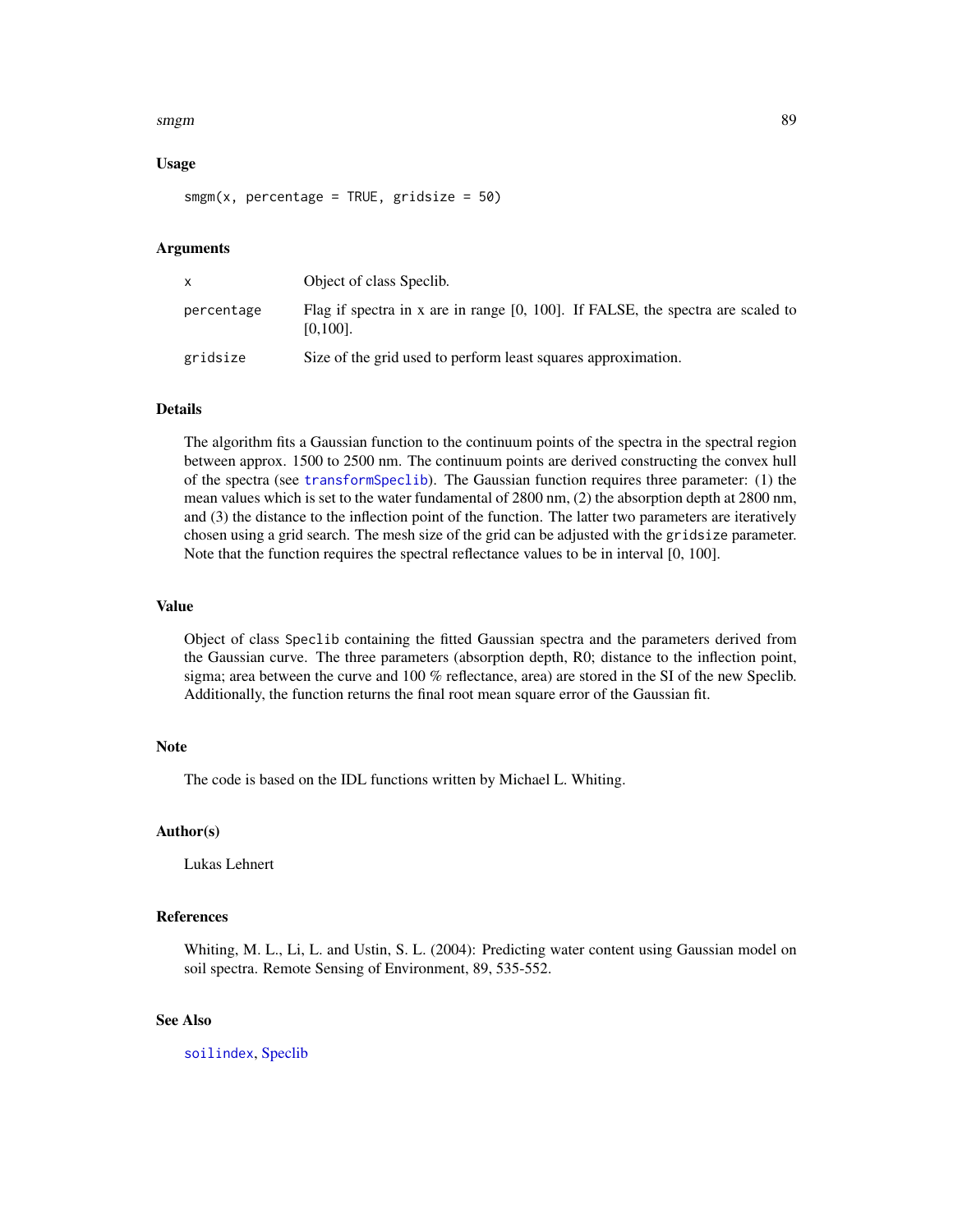# Examples

```
## Use PROSAIL to simulate spectra with different soil moisture content
Spektr.lib \leq noiseFiltering(PROSAIL(parameterList = data.frame(psoil = seq(0,1,0.1),
                                                                LAI = 0)))
smgm_val <- smgm(Spektr.lib)
for (i in 1:nspectra(smgm_val))
  plot(smgm_val, FUN = i, new = i==1, col = i)SI(smgm_val)
```
<span id="page-89-0"></span>

|  | soilindex | soilindex |
|--|-----------|-----------|
|--|-----------|-----------|

# Description

Function calculates a variety of hyperspectral soil indices

#### Usage

```
sointed(x, index, return HCR = "auto", weighted = TRUE, ...)
```
#### Arguments

| X         | Object of class Speclib                                                                                                                                                                                                              |
|-----------|--------------------------------------------------------------------------------------------------------------------------------------------------------------------------------------------------------------------------------------|
| index     | Character string. Name or definition of index or vector with names/definitions<br>of indices to calculate. See Details section for further information.                                                                              |
| returnHCR | If TRUE, the result will be of class HyperSpecRaster, otherwise it is a data<br>frame. If "auto", the class is automatically determined by passed Speclib.                                                                           |
| weighted  | Logical indicating if reflectance values should be interpolated to fit wavelength<br>position. If FALSE the reflectance values of nearest neighbour to passed position<br>are returned. See get_reflectance for further explanation. |
| .         | Further arguments passed to derivative functions. Only used for indices requir-<br>ing derivations.                                                                                                                                  |

# Details

Index must be a charater vector containing pre-defined indices (selected by their name) or self defined indices or any combination of pre- and self-defined indices.

Pre-defined indices: The following indices are available:

| <b>Name</b> | Formula                                        | Reference*            |
|-------------|------------------------------------------------|-----------------------|
|             | BI_TM $((TM_1^2 + TM_2^2 + TM_3^2)/3)^{0.5**}$ | Mathieu et al. (1998) |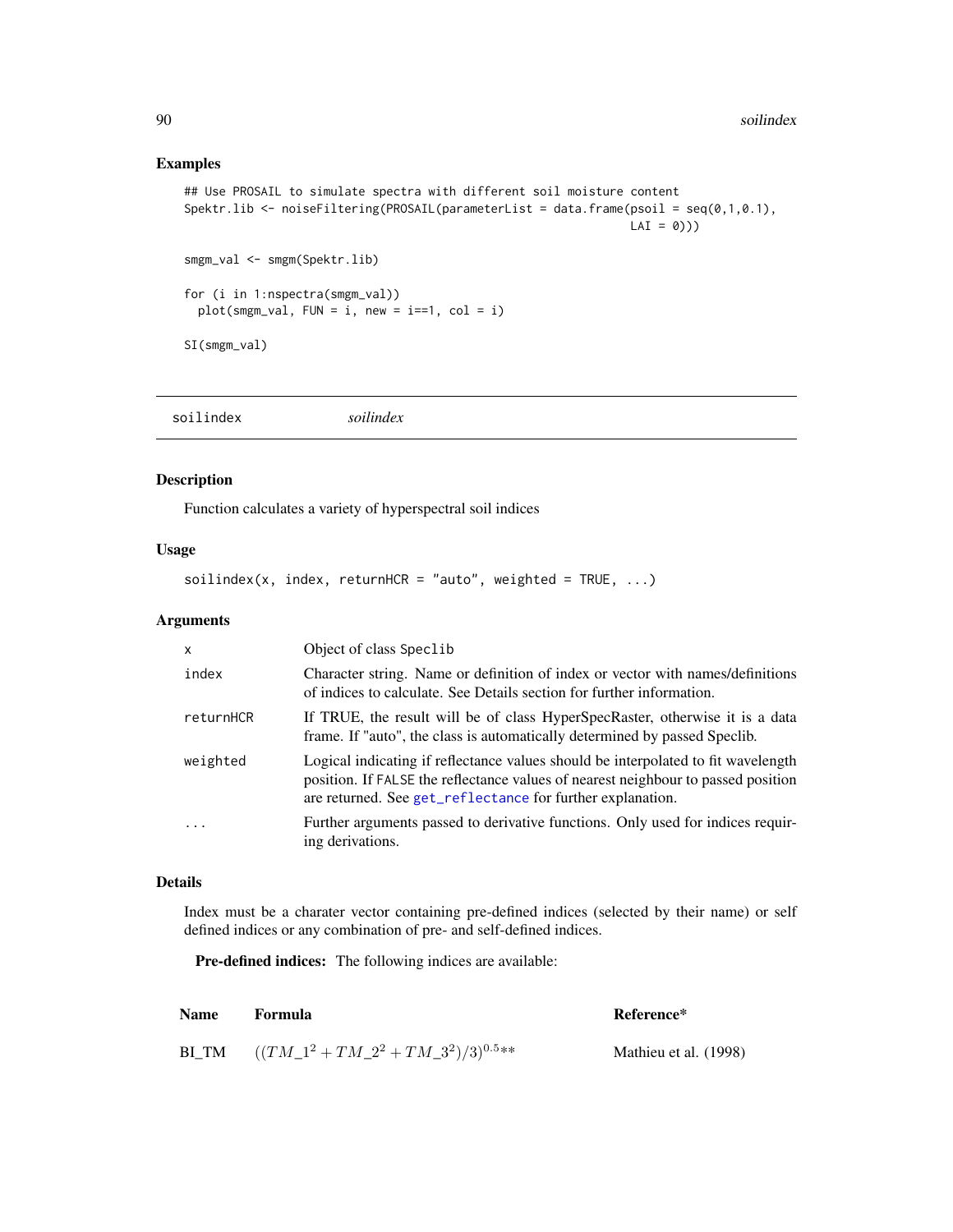#### soilindex 91

| CI TM          | $(TM_3 - TM_2)/(TM_3 + TM_2)^{**}$                         | <b>Escadafal and Huete</b><br>(1991) |
|----------------|------------------------------------------------------------|--------------------------------------|
| HI TM          | $(2 \cdot TM_3 - TM_2 - TM_1)/(TM_2 - TM_1)$ <sup>**</sup> | Escadafal et al. (1994)              |
| <b>NDI</b>     | $(R_{840}-R_{1650})/(R_{840}+R_{1650})$                    | McNairn, H. and Protz, R.<br>(1993)  |
| <b>NSMI</b>    | $(R_{1800} - R_{2119})/(R_{1800} + R_{2119})$              | Haubrock et al. (2008)               |
| RI             | $R_{693}^2/(R_{447}\cdot R_{556}^3)$                       | Ben-Dor et al. $(2006)$              |
| RI TM          | $TM_3^2/(TM_1\cdot TM_2^3)^{**}$                           | Madeira et al. (1997),               |
|                |                                                            | Mathieu et al. (1998)                |
| SI TM          | $(TM_3 - TM_1)/(TM_3 + TM_1)$ <sup>**</sup>                | Escadafal et al. (1994)              |
| <b>SWIR SI</b> | $-41.59 \cdot (R_{2210} - R_{2090}) +$                     | Lobell et al. $(2001)$               |
|                | $1.24 \cdot (R_{2280} - R_{2090}) + 0.64$                  |                                      |

\* For references please type: hsdardocs("References.pdf").

\*\* TM\_1 denotes the first band of Landsat Thematic Mapper. Consequently, the hyperspectral data is resmapled to Landsat TM using [spectralResampling](#page-102-0) prior to the calculation of the index. For resampling, the spectral response function is used.

# Self-defining indices:

Self-defined indices may be passed using the following syntax:

- Rxxx: Reflectance at wavelength 'xxx'. Note that R must be upper case.
- Dxxx: First derivation of reflectance values at wavelength 'xxx'. Note that D must be upper case.

Using this syntax, complex indices can be easily defined. Note that the entire definition of the index must be passed as one character string. Consequently, the NSMI would be written as "(R1800-R2119)/(R1800+R2119)".

# Value

A vector containing indices values. If index is a vector with length  $> 1$ , a data frame with ncol = length(index) and nrow = number of spectra in x is returned.

If function is called without any arguments, return value will be a vector containing all available indices in alphabetical order.

# Author(s)

Lukas Lehnert

# References

See hsdardocs("References.pdf")

#### See Also

[vegindex](#page-117-0), [get\\_reflectance](#page-47-0)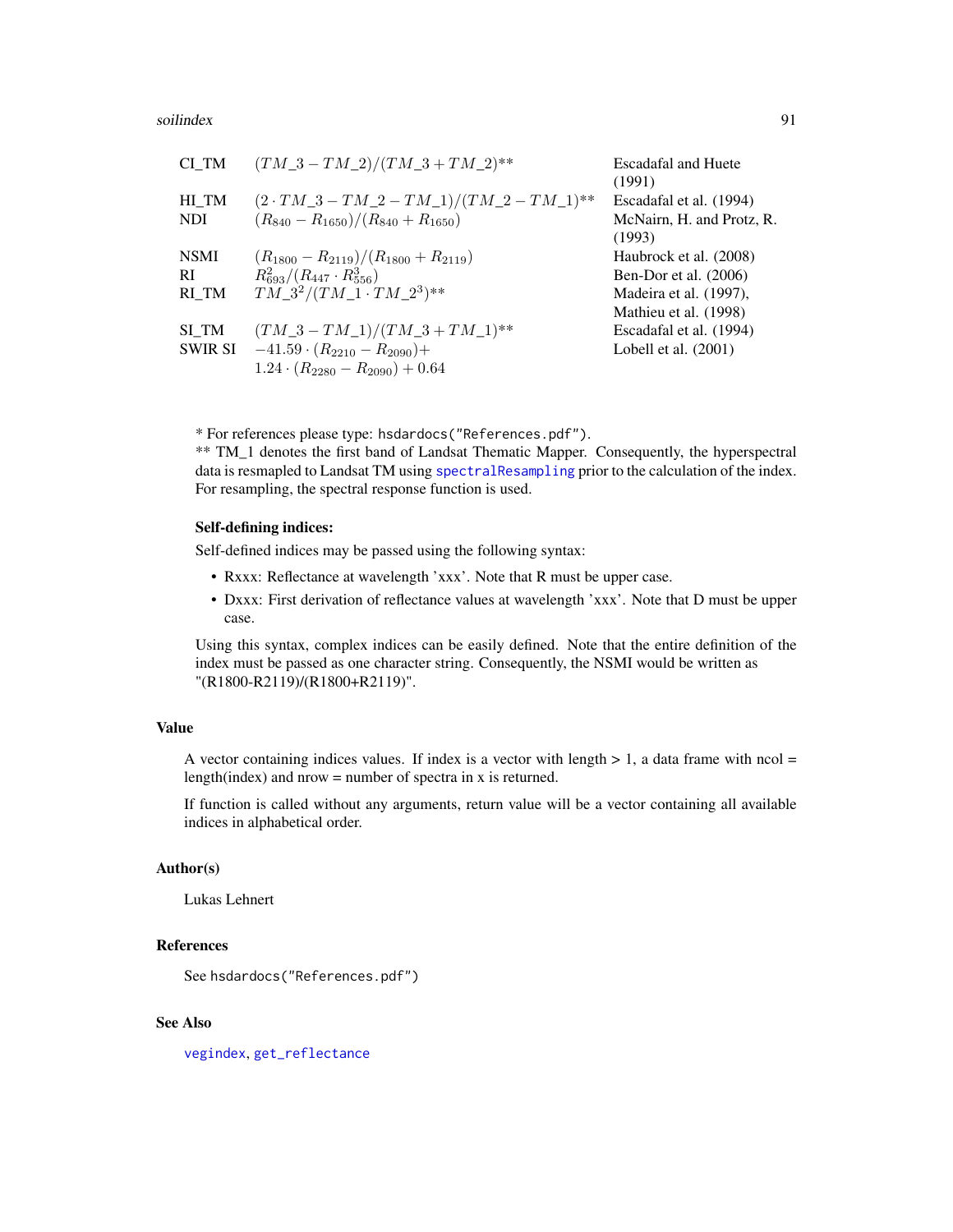## Examples

```
data(spectral_data)
## Example calculating all available indices
## Get available indices
avl <- soilindex()
vi <- soilindex(spectral_data, avl)
```
<span id="page-91-0"></span>specfeat *Function to isolate absorption features*

## Description

Function isolates absorption features from band depth or ratio transformed reflectance spectra.

#### Usage

 $spect(x, FW, tol = 1.0e-7)$ 

## Arguments

| X          | Object of class Spec1ib containing the band depth or ratio transformed re-<br>flectance spectra.                                                                                                                                                              |
|------------|---------------------------------------------------------------------------------------------------------------------------------------------------------------------------------------------------------------------------------------------------------------|
| <b>FWL</b> | A vector containing one wavelength included in each feature to be isolated, e.g.<br>the major absorption features. Features which include these specified wave-<br>lengths will be isolated.                                                                  |
| tol        | The tolerance of the band depth which defines a wavelength as a start or end<br>point of a feature. Usually a band depth of 0 or a ratio of 1 indicates feature lim-<br>its, however, better results are achieved if slightly deviating values are tolerated. |

# Details

A feature is defined as the part of the spectrum between two fix points in the transformed spectra (band depth values of 0). This function separates features at wavelengths of interest according to this rule. Hence it allows a subsequent characterization of the features of interest, e.g. via [feature\\_properties](#page-40-0) or visual inspection via [plot.Specfeat](#page-68-0). The typical workflow to obtain feature properties is to first calculate the band depth [transformSpeclib](#page-110-0), then isolate the absorption features [specfeat](#page-91-0). Optionally, [cut\\_specfeat](#page-30-0) allows to cut the features at specified wavelengths. Finally use [feature\\_properties](#page-40-0) to retrieve characteristics of the features.

# Value

An object of class Specfeat containing the isolated features.

#### Author(s)

Hanna Meyer and Lukas Lehnert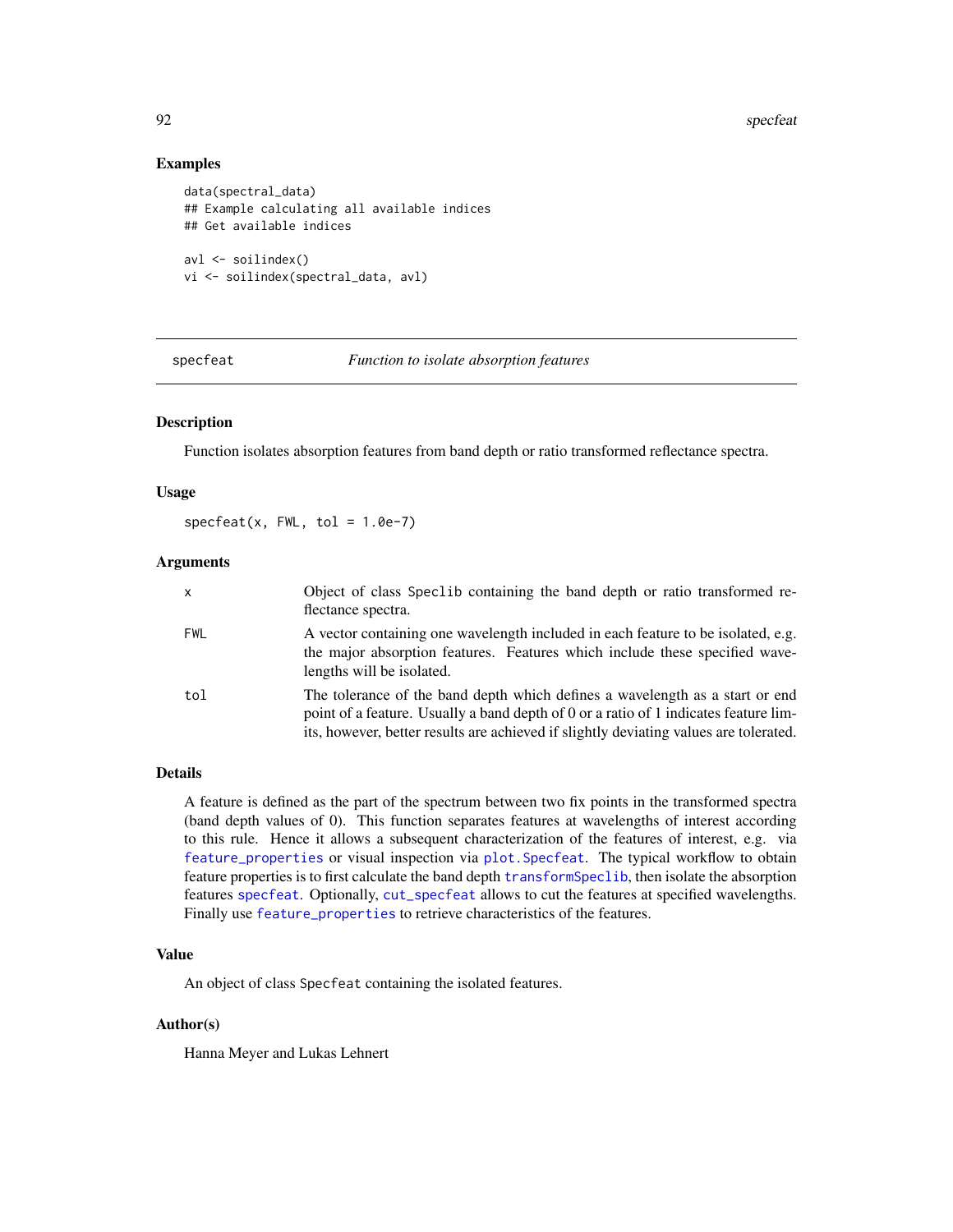# Specfeat-class 93

#### See Also

[transformSpeclib](#page-110-0), [cut\\_specfeat](#page-30-0), [Specfeat,](#page-92-0) [plot.Specfeat](#page-68-0), [feature\\_properties](#page-40-0)

#### Examples

```
data(spectral_data)
## Transform speclib
bd <- transformSpeclib(spectral_data, method = "sh", out = "bd")
##Example to isolate the features around 450nm, 700nm, 1200nm and 1500nm.
featureSelection <- specfeat(bd, c(450,700,1200,1500))
## Plot features
plot(featureSelection)
## Advanced plotting example
plot(featureSelection, 1:2, stylebysubset = "season")
plot(featureSelection, 1:2, stylebysubset = "season", changecol = FALSE,
     changetype = TRUE)
```
<span id="page-92-0"></span>Specfeat-class *\* Specfeat class*

# Description

Class to handle spectral feature data. Spectral features are absorption (transmission or reflection) bands defined e.g. by continuum removal (see [transformSpeclib](#page-110-0)).

#### Details

Class extends Speclib-class and adds two additional slots:

- features: List containing the spectra according to the features.
- featureLimits: List containing limits of features defined by [specfeat](#page-91-0).

#### Note

See figure in [hsdar-package](#page-2-0) for an overview of classes in hsdar.

#### Author(s)

Lukas Lehnert

#### See Also

[Speclib](#page-96-0), [specfeat](#page-91-0)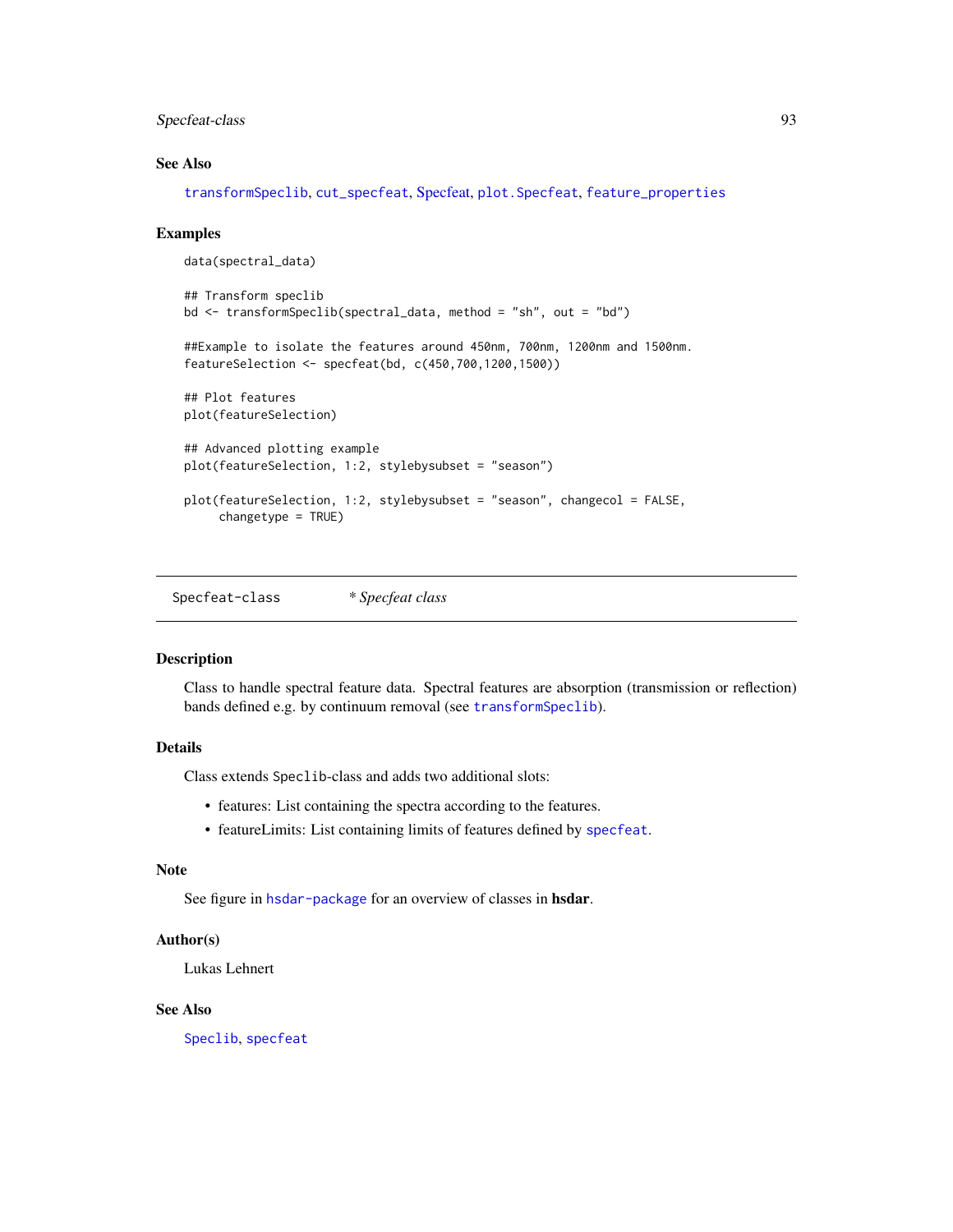#### **Description**

Methods to create objects of class Speclib from various data sources such as matrixes and raster files (e.g. GeoTiff).

#### Usage

```
## S4 method for signature 'matrix,numeric'
speclib(spectra, wavelength, ...)
## S4 method for signature 'SpatialGridDataFrame,numeric'
speclib(spectra, wavelength, ...)
## S4 method for signature 'numeric,numeric'
speclib(spectra, wavelength, ...)
## S4 method for signature 'matrix,data.frame'
speclib(spectra, wavelength, ...)
## S4 method for signature 'SpatialGridDataFrame,data.frame'
speclib(spectra, wavelength, ...)
## S4 method for signature 'numeric,data.frame'
speclib(spectra, wavelength, ...)
## S4 method for signature 'matrix,matrix'
speclib(spectra, wavelength, ...)
## S4 method for signature 'SpatialGridDataFrame,matrix'
speclib(spectra, wavelength, ...)
## S4 method for signature 'numeric,matrix'
speclib(spectra, wavelength, ...)
## S4 method for signature 'character,numeric'
speclib(spectra, wavelength, ...)
## S4 method for signature 'Speclib,numeric'
speclib(spectra, wavelength, ...)
## S4 method for signature 'Speclib'
print(x)
```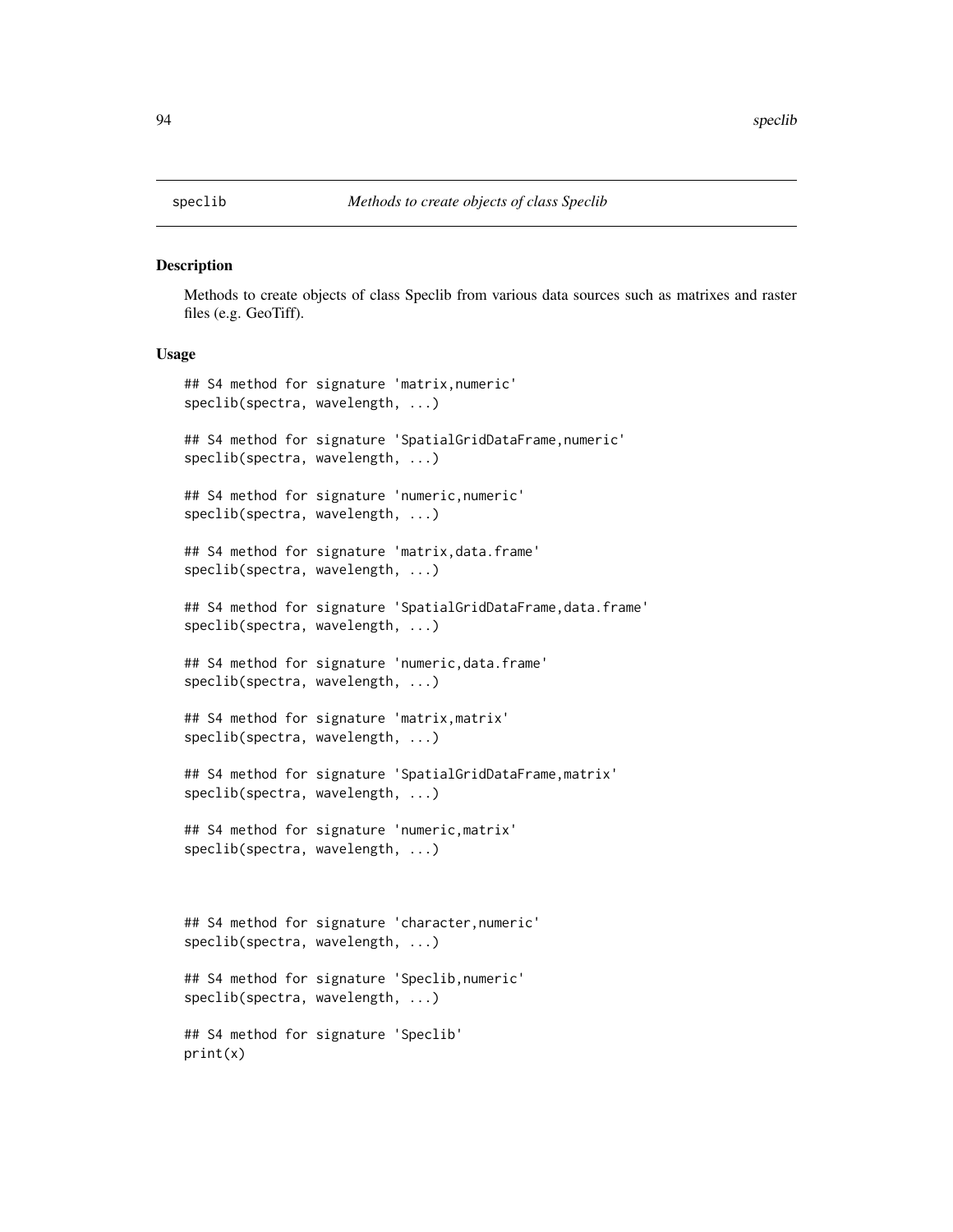## S4 method for signature 'Speclib' show(object)

is.speclib(x)

# Arguments

| spectra    | Data frame, matrix or raster object of class 'RasterBrick' or 'SpatialGridDataFrame'<br>with spectral data. Alternatively, spectra may be the path to a raster file contain-<br>ing hyperspectral data.                                                                                                      |
|------------|--------------------------------------------------------------------------------------------------------------------------------------------------------------------------------------------------------------------------------------------------------------------------------------------------------------|
| x, object  | Object to be converted to or from Speclib. For conversion to Speclib it can be<br>a of class 'data frame', 'matrix', 'list' or 'character string'. In the<br>latter case x is interpreted as path to raster object and read by readGDAL. For<br>conversion from Speclib the object must be of class Speclib. |
| wavelength | Vector with corresponding wavelength for each band. A matrix or data.frame<br>may be passed giving the upper and lower limit of each band. In this case, the<br>first column is used as lower band limit and the second as upper limit, respec-<br>tively.                                                   |
| .          | Further arguments passed to specific (generic) functions. Theey encompass par-<br>ticularly the following additional parameters:                                                                                                                                                                             |
|            | • fwhm: Vector containing full-width-half-max values for each band. Default:<br><b>NULL</b>                                                                                                                                                                                                                  |
|            | • SI: Data frame with supplementary information to each spectrum. Default:<br><b>NULL</b>                                                                                                                                                                                                                    |
|            | • transformation: Kind of transformation applied to spectral data (char-<br>acter). See transformSpeclib for available ones. If transformation =<br>NULL, no transformation is assumed (default).                                                                                                            |
|            | • usagehistory: Character string or vector used for history of usage. De-<br>fault: NULL                                                                                                                                                                                                                     |
|            | • continuousdata: Flag indicating if spectra are quasi continuous or dis-<br>crete sensor spectra (deprecated). Default: "auto"                                                                                                                                                                              |
|            | • wlunit: Unit of wavelength in spectra. Default: "nm". See datails how<br>other units are treated.                                                                                                                                                                                                          |
|            | • xlabel: Label of wavelength data to be used for plots etc. Default: "Wave-<br>length"                                                                                                                                                                                                                      |
|            | • ylabel: Label of spectral signal to be used for plots etc. Default: "Re-<br>flectance"                                                                                                                                                                                                                     |
|            | • rastermeta: List of meta information for SpatialGridDataFrame. If miss-<br>ing, meta data in speclib is used. Use function rastermeta to create valid<br>objects. Default: NULL                                                                                                                            |

# Details

Spectral data: The spectral data (usually reflectance values) are stored in an object of class '.Spectra'. This object may eiter contain the spectral data as a RasterBrick or as a matrix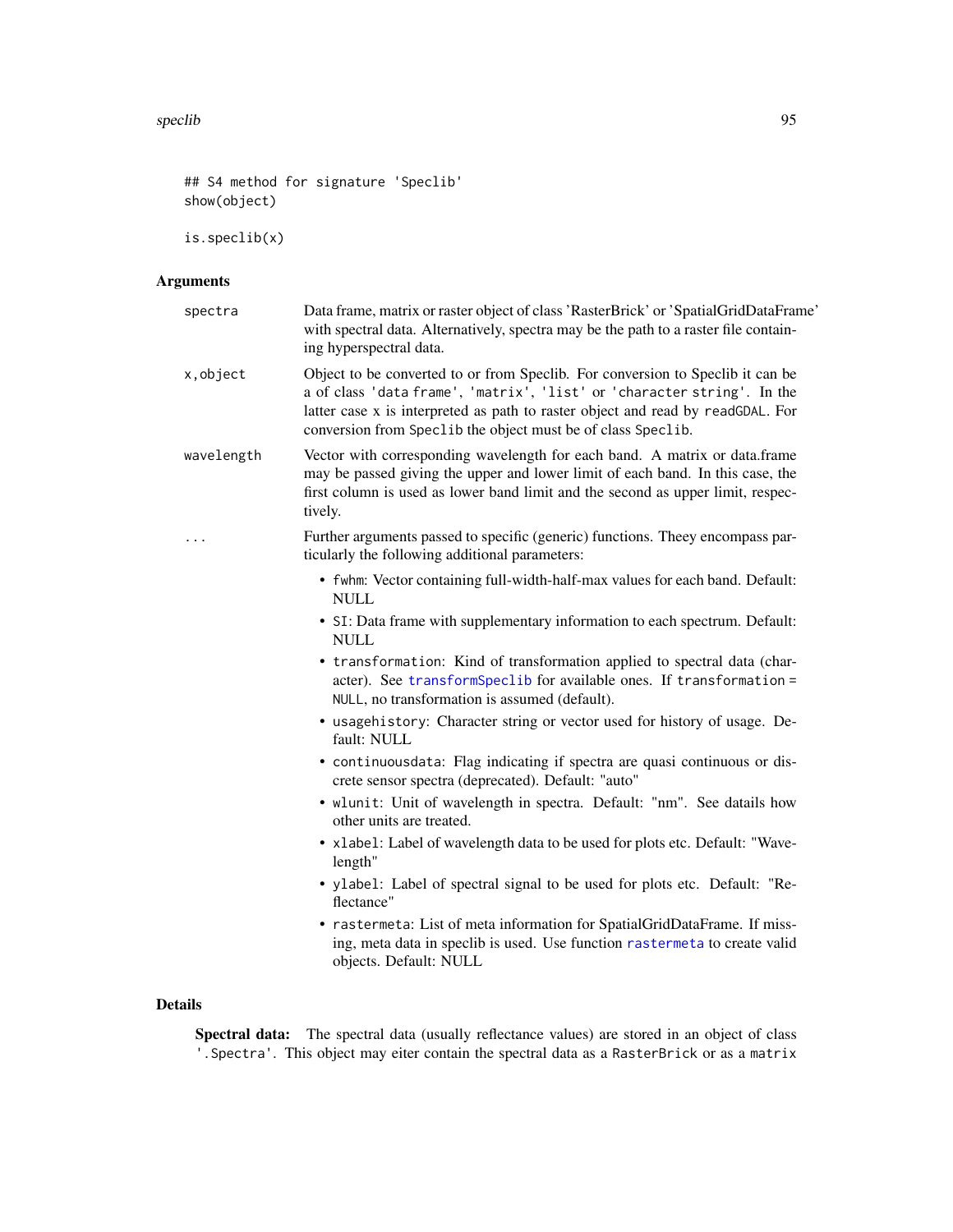with columns indicating spectral bands and rows different samples, respectively. The Speclibclass provides converting routines to and from RasterBrick-class allowing to read and write geographic raster data via [brick](#page-0-0). Since R is in general not intended to be used for VERY large data sets, this functionality should be handled with care. If raster files are large, one should split them in multiple smaller ones and process each of the small files, separately. See the excellent tutorial 'Writing functions for large raster files' available on [https://CRAN.R-project.org/](https://CRAN.R-project.org/package=raster) [package=raster](https://CRAN.R-project.org/package=raster) and section '2.2.2 Speclibs from raster files' in 'hsdar-intro.pdf'.

Spectral information: Speclib contains wavelength information for each band in spectral data. This information is used for spectral resampling, vegetation indices and plotting etc. Since spectra can be handled either as continuous lines or as discrete values like for satellite bands, spectral information is handled in two principle ways:

- Continuous spectra: Data of spectrometers or hyperspectral (satellite) sensors. This data is plotted as lines with dotted lines indicating standard deviations by default.
- Non-continuous spectra: Data of multispectral satellite sensors. Here, data is plotted as solid lines and error bars at the mean position of each waveband indicating standard deviations by default.

The kind of data may be chosen by the user by setting the flag "continuousdata" (attr $(x,$ "continuousdata")) or passing continuousdata = TRUE/FALSE, when initially converting data to [Speclib](#page-96-0)-class. Take care of doing so, because some functions as [spectralResampling](#page-102-0) may only work correctly with continuous data!

The internal and recommended wavelength unit is nm. If Speclibs are created with wavelength values in other units than nm as passed by wlunit-argument, wavelength values are automatically converted to nm. In this case, functions requiring to pass wavelength information (e.g., mask etc) expect the unit to match the one initially set. The only exception is the Nri-class which always uses and expects nm as unit of passed wavelength values. The following units are automatically detected: mu,  $\mu$ m, nm, mm, cm, dm, m.

Technical description: An object of class Speclib contains the following slots:

- wavelength: Vector with wavelength information. Always stored in nm.
- fwhm: Vector or single numerical value giving the full-width-half-max value(s) for each band.
- spectra: Object of class '.Spectra' with three slots:
	- fromRaster: logical, indicating if spectral data is read from a RasterBrick-object.
	- $-$  spectra ma: Matrix with ncol = number of bands and nrow = number. Used if from Raster  $==$  FALSE
	- spectra\_ra: RasterBrick-object which is used if fromRaster == TRUE.
	- Contains reflectance, transmittance or absorbance values. Handle with function [spectra](#page-100-0).
- SI: Data frame containing additional data to each spectrum. May be used for linear regression etc. Handle with function [SI](#page-85-0).
- usagehistory: Vector giving information on history of usage of speclib. Handle with function [usagehistory](#page-116-0).

#### Value

An object of class Speclib containing the following slots is returned: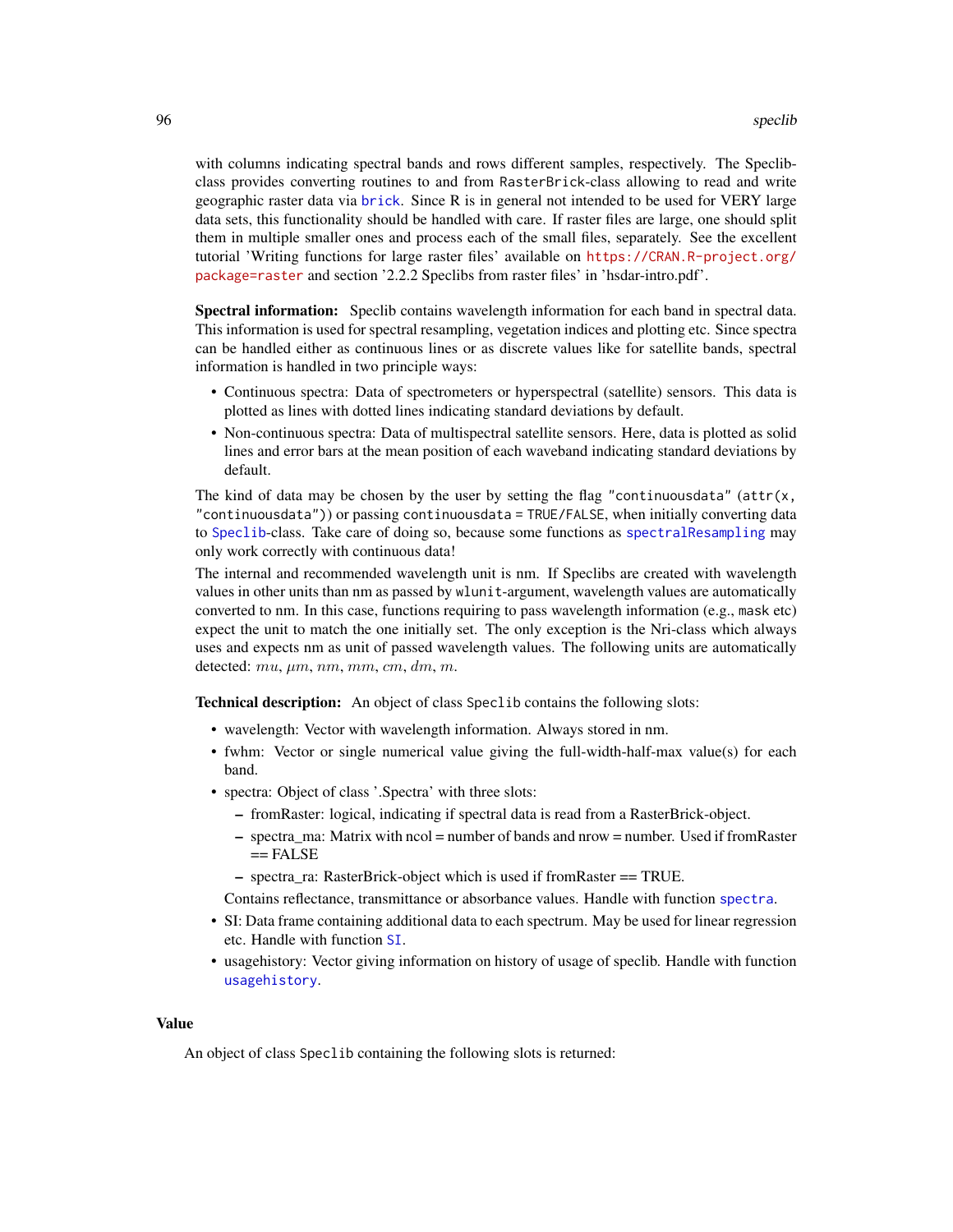## Speclib-class 97

- wavelength: Vector with wavelength information. Always stored in nm.
- fwhm: Vector or single numerical value giving the full-width-half-max value(s) for each band.
- spectra: Object of class '.Spectra' with three slots:
	- fromRaster: logical, indicating if spectral data is read from a RasterBrick-object.
	- spectra\_ma: Matrix with ncol = number of bands and nrow = number. Used if fromRaster == FALSE
	- spectra\_ra: RasterBrick-object which is used if fromRaster == TRUE.

Contains reflectance, transmittance or absorbance values. Handle with function [spectra](#page-100-0).

- SI: Data frame containing additional data to each spectrum. May be used for linear regression etc. Handle with function [SI](#page-85-0).
- usagehistory: Vector giving information on history of usage of speclib. Handle with function [usagehistory](#page-116-0).
- rastermeta: List containing meta information to create \*Raster objects from Speclib. Handle with function [rastermeta](#page-81-0).

### Author(s)

Lukas Lehnert

# See Also

[Speclib](#page-96-0), [plot](#page-70-0), [readGDAL](#page-0-0), [mask](#page-57-0), [idSpeclib](#page-53-1), [dim](#page-34-0), [spectra](#page-100-0), [SI](#page-85-0)

## Examples

```
data(spectral_data)
spectra <- spectra(spectral_data)
wavelength <- spectral_data$wavelength
```
spectra <- speclib(spectra,wavelength)

<span id="page-96-0"></span>Speclib-class *\* Speclib class*

#### Description

Class to store and handle hyperspectral data in R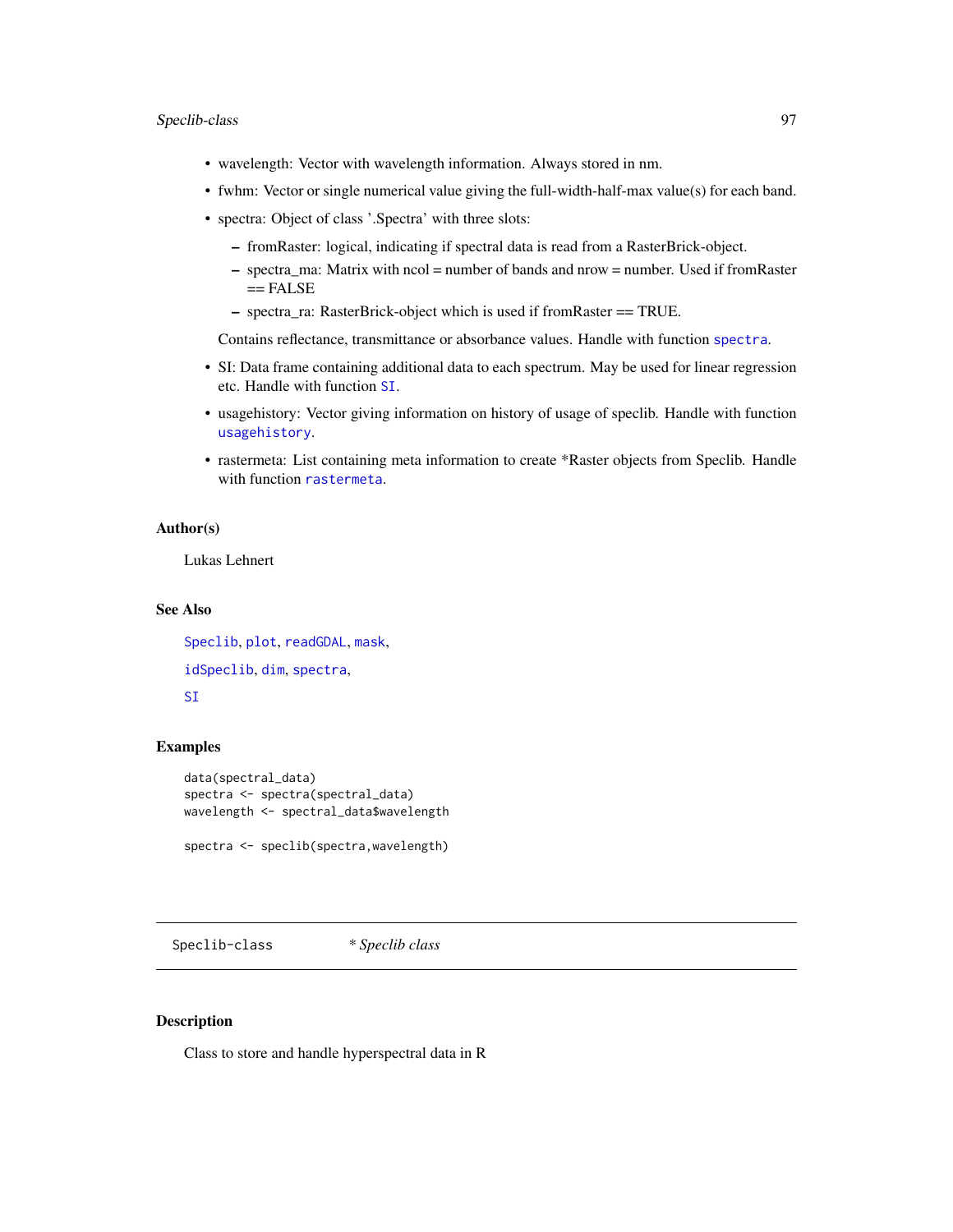#### Details

Spectral data: The spectral data (usually reflectance values) are stored in an object of class '.Spectra'. This object may eiter contain the spectral data as a RasterBrick or as a matrix with columns indicating spectral bands and rows different samples, respectively. The Speclibclass provides converting routines to and from RasterBrick-class allowing to read and write geographic raster data via [brick](#page-0-0). Since R is in general not intended to be used for VERY large data sets, this functionality should be handled with care. If raster files are large, one should split them in multiple smaller ones and process each of the small files, separately. See the excellent tutorial 'Writing functions for large raster files' available on [https://CRAN.R-project.org/](https://CRAN.R-project.org/package=raster) [package=raster](https://CRAN.R-project.org/package=raster) and section '2.2.2 Speclibs from raster files' in 'hsdar-intro.pdf'.

Spectral information: Speclib contains wavelength information for each band in spectral data. This information is used for spectral resampling, vegetation indices and plotting etc. Since spectra can be handled either as continuous lines or as discrete values like for satellite bands, spectral information is handled in two principle ways:

- Continuous spectra: Data of spectrometers or hyperspectral (satellite) sensors. This data is plotted as lines with dotted lines indicating standard deviations by default.
- Non-continuous spectra: Data of multispectral satellite sensors. Here, data is plotted as solid lines and error bars at the mean position of each waveband indicating standard deviations by default.

The kind of data may be chosen by the user by setting the flag "continuousdata" (attr $(x,$ "continuousdata")) or passing continuousdata = TRUE/FALSE, when initially converting data to [Speclib](#page-96-0)-class. Take care of doing so, because some functions as [spectralResampling](#page-102-0) may only work correctly with continuous data!

The internal and recommended wavelength unit is nm. If Speclibs are created with wavelength values in other units than nm as passed by wlunit-argument, wavelength values are automatically converted to nm. In this case, functions requiring to pass wavelength information (e.g., mask etc) expect the unit to match the one initially set. The only exception is the Nri-class which always uses and expects nm as unit of passed wavelength values. The following units are automatically detected:  $mu, \mu m, \, nm, \, mm, \, cm, \, dm, \, m.$ 

Technical description: An object of class Speclib contains the following slots:

- wavelength: Vector with wavelength information. Always stored in nm.
- fwhm: Vector or single numerical value giving the full-width-half-max value(s) for each band.
- spectra: Object of class '.Spectra' with three slots:
	- fromRaster: logical, indicating if spectral data is read from a RasterBrick-object.
	- spectra\_ma: Matrix with ncol = number of bands and nrow = number. Used if fromRaster  $==$  FALSE
	- spectra\_ra: RasterBrick-object which is used if fromRaster == TRUE.
	- Contains reflectance, transmittance or absorbance values. Handle with function [spectra](#page-100-0).
- SI: Data frame containing additional data to each spectrum. May be used for linear regression etc. Handle with function [SI](#page-85-0).
- usagehistory: Vector giving information on history of usage of speclib. Handle with function [usagehistory](#page-116-0).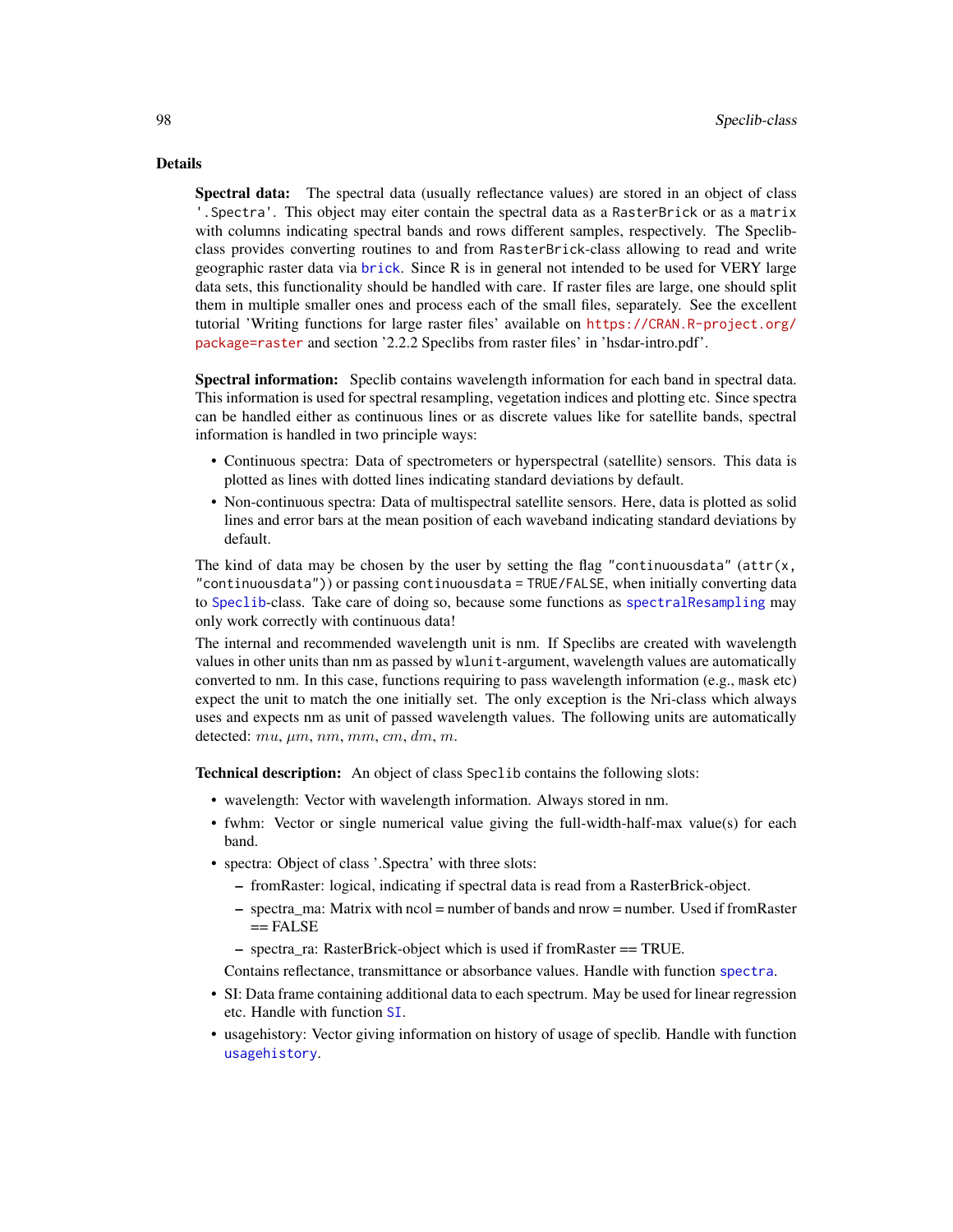# Note

See figure in [hsdar-package](#page-2-0) for an overview of classes in hsdar.

# Author(s)

Lukas Lehnert

# See Also

[plot](#page-70-0), [readGDAL](#page-0-0), [mask](#page-57-0), [idSpeclib](#page-53-1), [dim](#page-34-0), [spectra](#page-100-0), [SI](#page-85-0)

speclib\_raster-methods

*Functions for processing large hyperspectral raster files*

# Description

Functions for processing large hyperspectral raster files using the low-level functions provided by the raster-package. For a detailed overview see the vignette "Writing functions for large raster files" shipped along with the raster-package.

## Usage

```
## S4 method for signature 'Speclib'
blockSize(x)
## S4 method for signature 'Speclib,character'
writeStart(x, filename, ...)
## S4 method for signature 'Speclib'
getValuesBlock(x, ...)
## S4 method for signature 'Speclib, Speclib'
writeValues(x, v, start)
## S4 method for signature 'Speclib,matrix'
writeValues(x, v, start)
## S4 method for signature 'Speclib,numeric'
writeValues(x, v, start)
## S4 method for signature 'Speclib'
writeStop(x)
```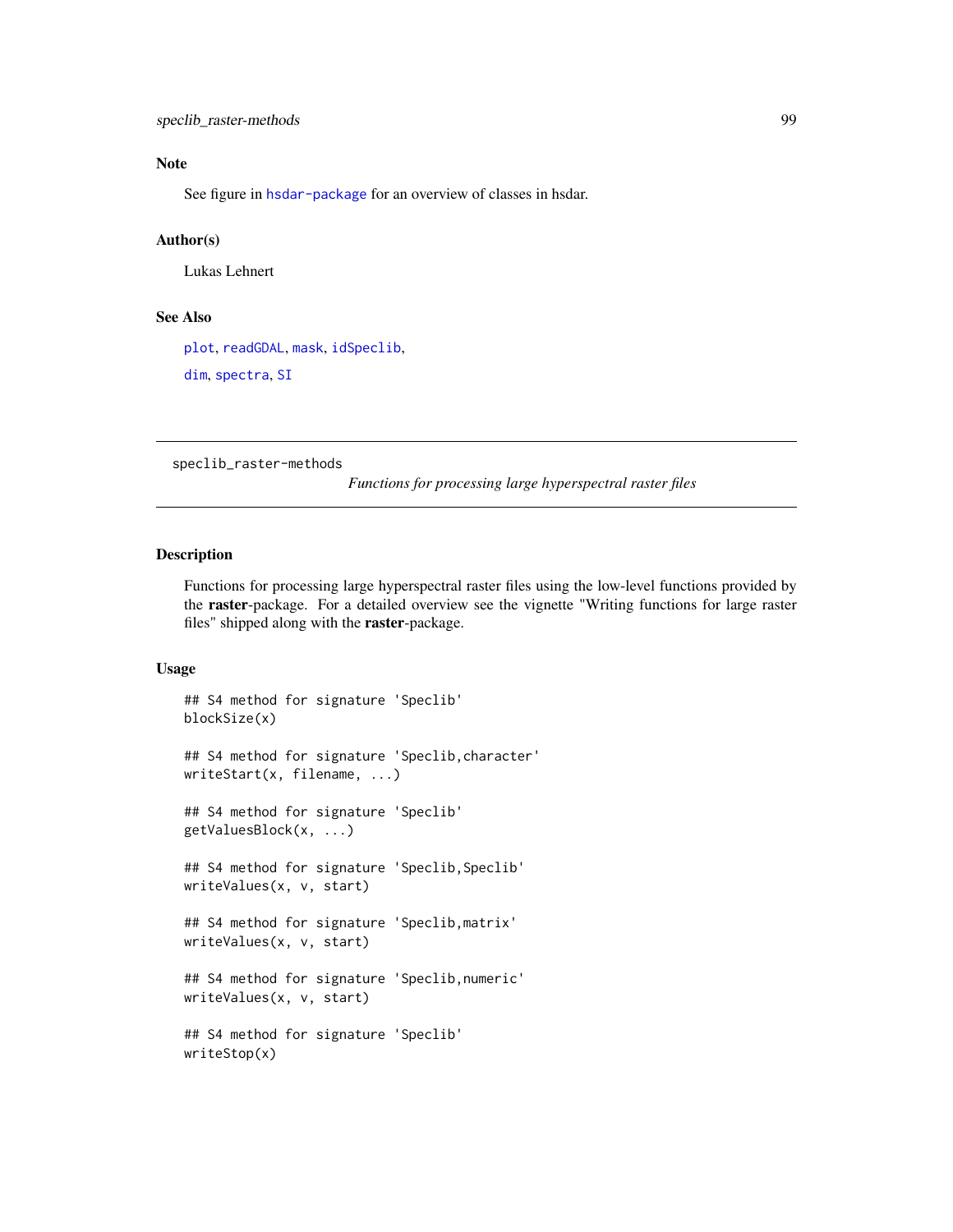#### Arguments

| filename<br>Name of the new file to create.<br>Object to write the data to file. May be one of the following classes: "Speclib",<br>v<br>"matrix" or "numeric".<br>Integer. Row number (counting starts at 1) from where to start writing v.<br>start<br>Further arguements passed to respective functions in the <b>raster</b> -packages.<br>$\cdot$ | X | Object of class Speclib. |
|-------------------------------------------------------------------------------------------------------------------------------------------------------------------------------------------------------------------------------------------------------------------------------------------------------------------------------------------------------|---|--------------------------|
|                                                                                                                                                                                                                                                                                                                                                       |   |                          |
|                                                                                                                                                                                                                                                                                                                                                       |   |                          |
|                                                                                                                                                                                                                                                                                                                                                       |   |                          |
|                                                                                                                                                                                                                                                                                                                                                       |   |                          |

# Author(s)

Lukas Lehnert

# Examples

```
## Not run:
## Create raster file using PROSAIL
## Run PROSAIL
parameter \leq data.frame(N = c(rep.int(seq(0.5, 1.4, 0.1), 6)),
                        LAI = c(rep.int(0.5, 10), rep.int(1, 10),rep.int(1.5, 10), rep.int(2, 10),
                                rep.int(2.5, 10), rep.int(3, 10)))
spectra <- PROSAIL(parameterList = parameter)
## Create SpatialPixelsDataFrame and fill data with spectra from PROSAIL
rows <- round(nspectra(spectra)/10, 0)
cols <- ceiling(nspectra(spectra)/rows)
grd \leq SpatialGrid(GridTopology(celleentre.offset = c(1,1,1)),cellsize = c(1,1,1),cells.dim = c(cols, rows, 1)))
x <- SpatialPixelsDataFrame(grd, data = as.data.frame(spectra(spectra)))
## Write data to example file (example_in.tif) in workingdirectory
writeGDAL(x, fname = "example_in.tif", drivername = "GTiff")
## Examples for Speclib using file example_in.tif
## Example 1:
## Noise reduction in spectra
infile <- "example_in.tif"
outfile <- "example_result_1.tif"
wavelength <- spectra$wavelength
ra <- speclib(infile, wavelength)
tr <- blockSize(ra)
res <- writeStart(ra, outfile, overwrite = TRUE)
for (i in 1:tr$n)
{
  v <- getValuesBlock(ra, row=tr$row[i], nrows=tr$nrows[i])
  v <- noiseFiltering(v, method="sgolay", n=25)
  res <- writeValues(res, v, tr$row[i])
```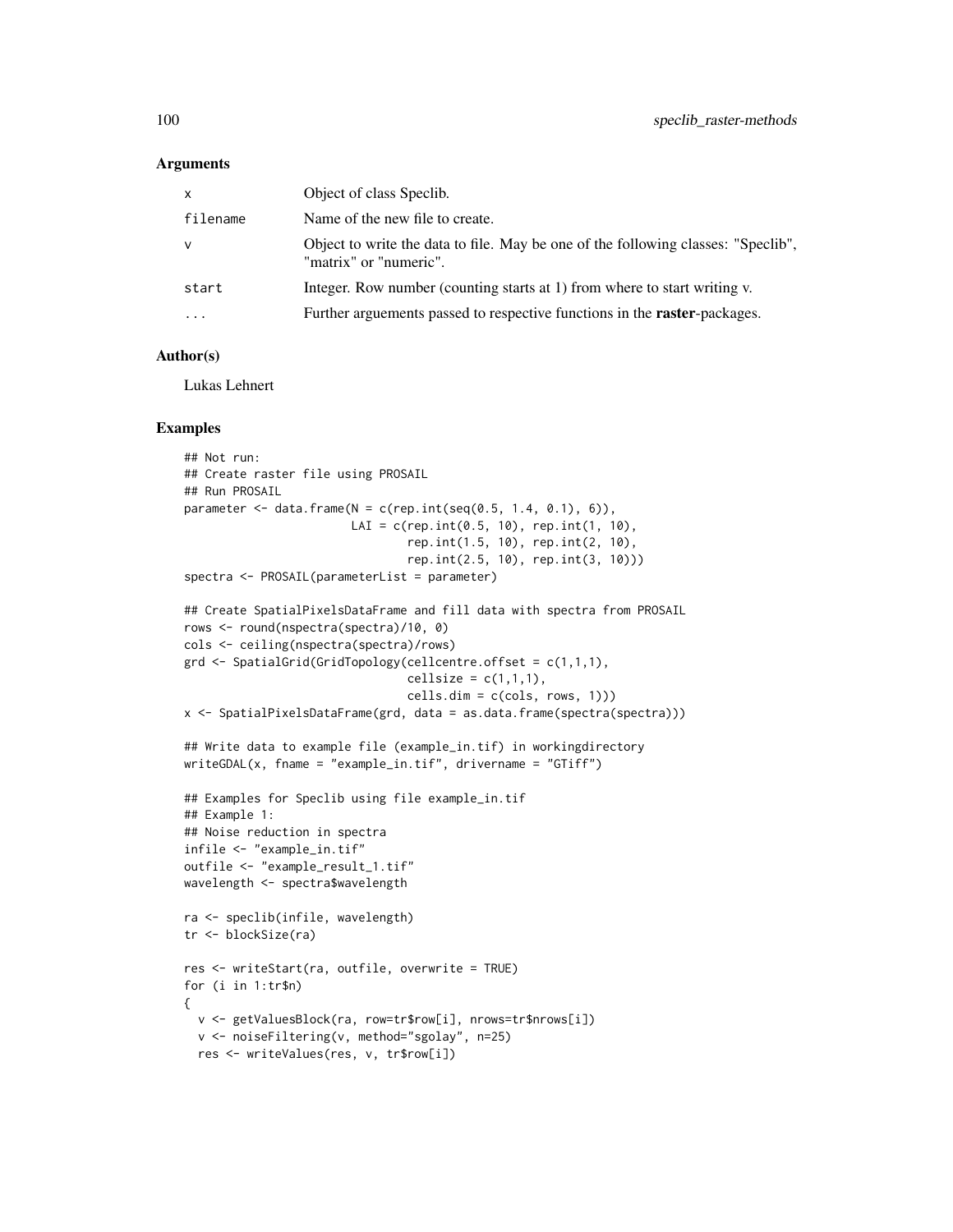spectra and the spectra in the spectra in the spectra in the spectra in the spectra in the spectra in the spectra in the spectra in the spectra in the spectra in the spectra in the spectra in the spectra in the spectra in

```
}
res <- writeStop(res)
## Example 2:
## masking spectra and calculating vegetation indices
outfile <- "example_result_2.tif"
n_veg <- as.numeric(length(vegindex()))
res <- writeStart(ra, outfile, overwrite = TRUE, nl = n_veg)
for (i in 1:tr$n)
{
  v <- getValuesBlock(ra, row=tr$row[i], nrows=tr$nrows[i])
  mask(v) <- c(1350, 1450)
  v <- as.matrix(vegindex(v, index=vegindex()))
  res <- writeValues(res, v, tr$row[i])
}
res <- writeStop(res)
## End(Not run)
```
spectra *Handling spectra*

# <span id="page-100-0"></span>Description

Returning and setting spectra in Speclib

#### Usage

```
## S4 method for signature 'Speclib'
spectra(object, i, j, ...)
## S4 replacement method for signature 'Speclib,data.frame'
spectra(object) <- value
## S4 replacement method for signature 'Speclib,matrix'
spectra(object) <- value
## S4 replacement method for signature 'Speclib,numeric'
spectra(object) <- value
## S4 replacement method for signature 'Speclib,RasterBrick'
spectra(object) <- value
```
# Arguments

| object | Object of class Speclib.                                         |
|--------|------------------------------------------------------------------|
|        | Index of spectra to return. If missing all spectra are returned. |
|        | Index of bands to return. If missing all bands are returned.     |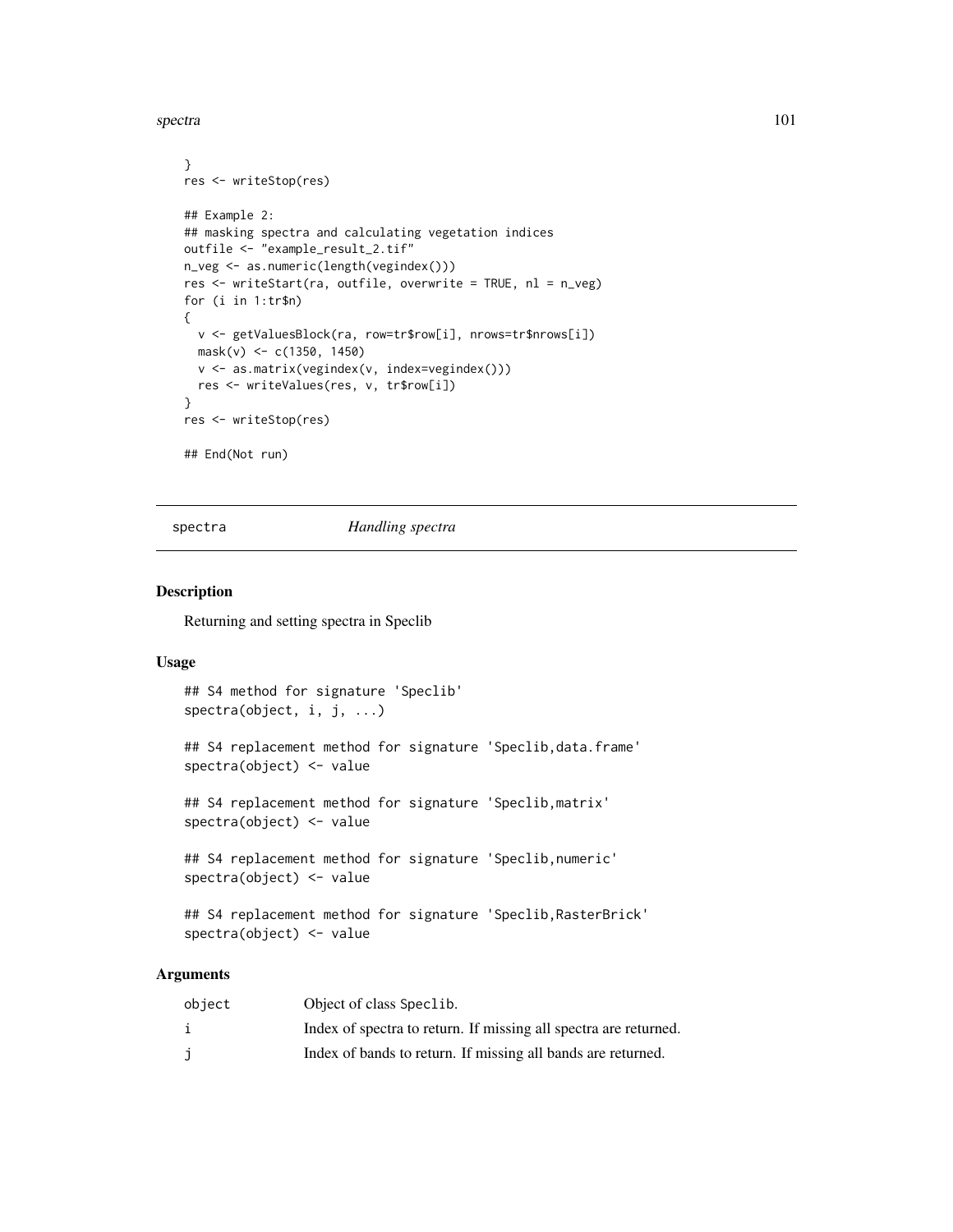| $\cdot$ | Passed to internal function. Currently only one parameter is accepted: return_names:<br>Logical indicating, if names of columns and rows should be set to bandnames<br>and idSpeclib. |
|---------|---------------------------------------------------------------------------------------------------------------------------------------------------------------------------------------|
| value   | Matrix or RasterBrick-object containing spectral values. If value is a matrix,<br>columns are band values and rows are spectra.                                                       |

#### Details

For spectra $\lt$ -, the function does not check if dimensions of spectra match dimensions of Speclib. Additionally, no conversion into matrix is performed! If spectra are not correctly stored, errors in other functions may arise. Thus check always carefully, if spectra are modified by hand.

## Value

For spectra<-, the updated object. Otherwise a matrix of the spectra in x is returned.

#### Author(s)

Lukas Lehnert

# See Also

[Speclib](#page-96-0)

#### Examples

```
data(spectral_data)
```
## Manual plot of the first spectrum plot(wavelength(spectral\_data), spectra(spectral\_data)[1,], type="l")

spectralInterpolation *Interpolate spectra*

# Description

Interpolate spectra to user defined bands. Currently, only a linear interpolation is supported

# Usage

```
spectralInterpolation(x, sensor)
```
## Arguments

| X      | Object of class Speclib.                                                                                     |
|--------|--------------------------------------------------------------------------------------------------------------|
| sensor | data, frame containing definition of sensor characteristics. See details section<br>for further information. |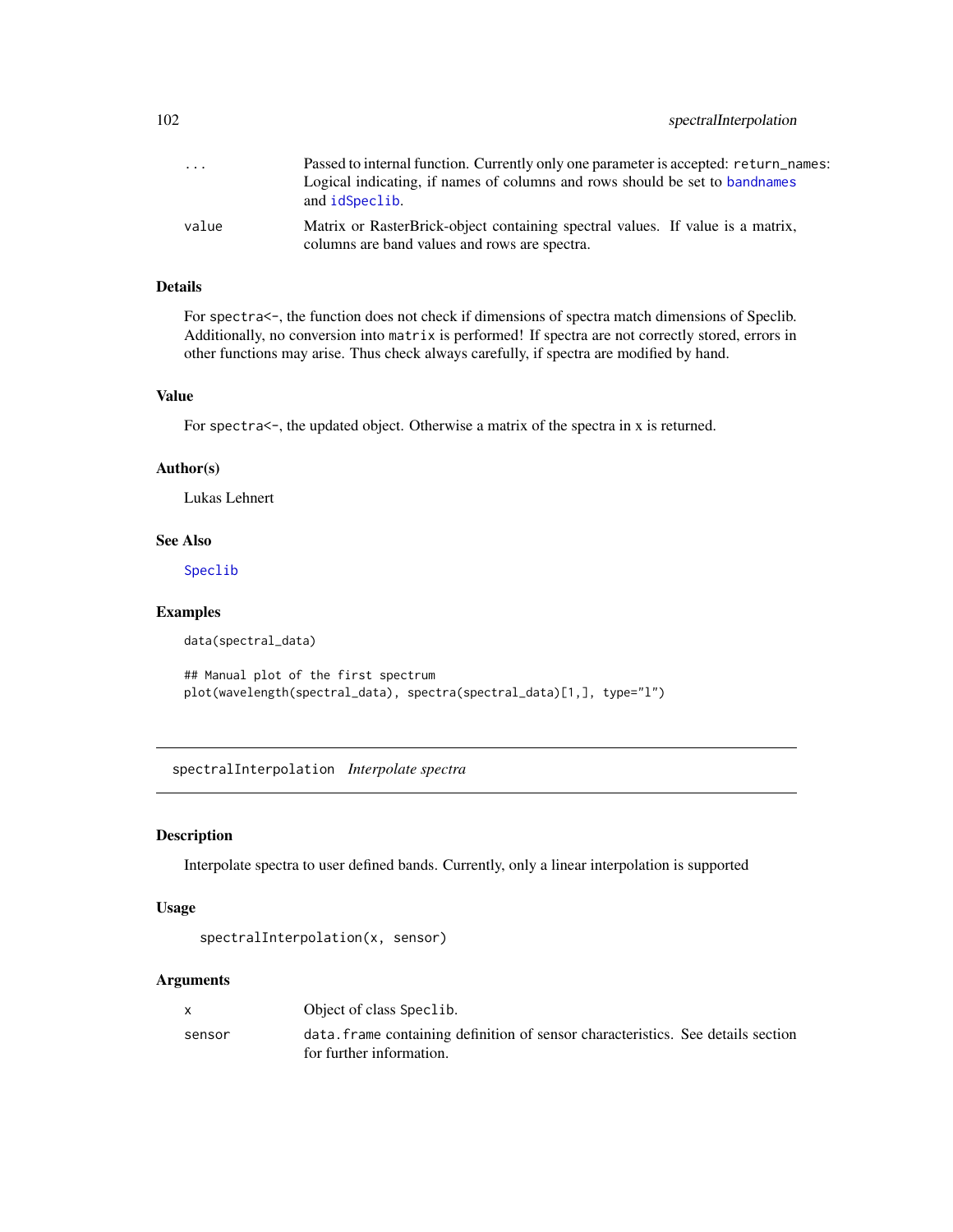# Details

The characteristics must be passed as a data.frame with two columns: first column with lower bounds of channels and second column with upper bounds. Alternatively, the data.frame may encompass band centre wavelength and full-width-half-maximum values of the sensor. Function will check the kind of data passed by partially matching the names of the data frame: If any column is named "fwhm" or "center", it is assumed that data are band centre and full-width-half-maximum values.

# Value

Object of class Speclib containing the updated version of x.

## Author(s)

Lukas Lehnert

# See Also

[spectralResampling](#page-102-0)

# Examples

```
## Load example data
data(spectral_data)
## Create sensor featuring 10 times higher spectral resolution
bounds <- seq(min(wavelength(spectral_data)),
             max(wavelength(spectral_data)),
              length.out = nbands(spectral_data)*10)
sensor \leq data.frame(lb = bounds[-1*100 + 1], ub = bounds[-1])
## Interpolate first spectrum
inter <- spectralInterpolation(spectral_data[1,], sensor = sensor)
```
<span id="page-102-0"></span>spectralResampling *Spectral resampling*

# Description

Resample spectra to (satellite) sensors

# Usage

```
spectralResampling(x, sensor, rm.NA = TRUE, continuous data = "auto",response_function = TRUE)
```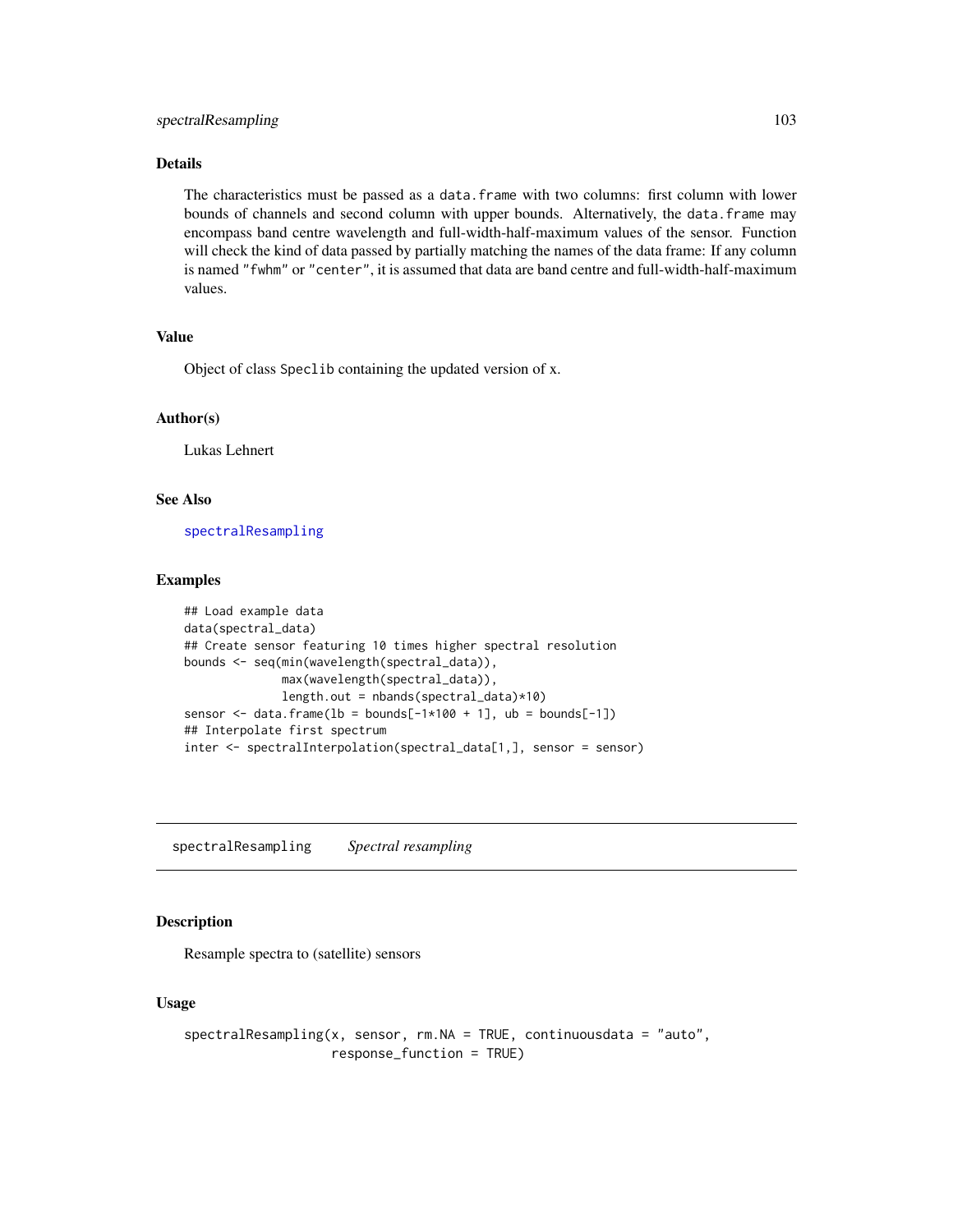#### Arguments

| x                 | Object of class Speclib. Data to be spectrally resampled.                                                                                                                                                                                                                                                                                                                                                                                                                                                                                                                                                                                                                                                                                                |
|-------------------|----------------------------------------------------------------------------------------------------------------------------------------------------------------------------------------------------------------------------------------------------------------------------------------------------------------------------------------------------------------------------------------------------------------------------------------------------------------------------------------------------------------------------------------------------------------------------------------------------------------------------------------------------------------------------------------------------------------------------------------------------------|
| sensor            | Character or data. frame containing definition of sensor characteristics. See<br>details section for further information.                                                                                                                                                                                                                                                                                                                                                                                                                                                                                                                                                                                                                                |
| rm.NA             | If TRUE, channels which are not covered by input data wavelength are removed                                                                                                                                                                                                                                                                                                                                                                                                                                                                                                                                                                                                                                                                             |
|                   | continuous data Definition if returned Special is containing continuous data or not.                                                                                                                                                                                                                                                                                                                                                                                                                                                                                                                                                                                                                                                                     |
| response_function |                                                                                                                                                                                                                                                                                                                                                                                                                                                                                                                                                                                                                                                                                                                                                          |
|                   | If TRUE, the spectral response function of the sensor is used for integration, if<br>FALSE a Gaussian distribution is assumed and if NA the mean value of $spectra[\min(ch):\max(ch)]$<br>is calculated. If response function is an object of class Speclib the function<br>assumes that the spectra in the object are spectral response values. In this case<br>the wavelength dimension determines the spectral response values for the re-<br>spective wavelength and the sample dimension separates between the different<br>bands. Note that if response_function is an object of class Speclib, sensor<br>may be missing. In this case the function calculates the central wavelength and<br>the fwhm-values from the spectral response functions. |

## Details

The characteristics of (satellite) sensor to integrate spectra can be chosen from a list of already implemented sensors. See [get.sensor.characteristics](#page-43-0) for available sensors.

Otherwise the characteristics can be passed as a data.frame with two columns: first column with lower bounds of channels and second column with upper bounds. Alternatively, the data.frame may encompass band centre wavelength and full-width-half-maximum values of the sensor. Function will check the kind of data passed by partially matching the names of the data frame: If any column is named "fwhm" or "center", it is assumed that data are band centre and full-width-halfmaximum values.

The third option is to use a Speclib containing the spectral response values instead of reflectances. In this case, the sensor-argument may be missing and the function automatically determines the sensor's central wavelength and the fwhm-values based on the spectral response values. See examples.

If sensor characteristics are defined manually and no Speclib with spectral response values is passed, a Gaussian response is assumed.

#### Value

Object of class Speclib

#### Note

The spectral response functions are kindly provided by the operators of the satellites. See [hsdardocs\(](#page-49-0)"Copyright") for copyright information on spectral response functions.

- Quickbird: Copyright by DigitalGlobe, Inc. All Rights Reserved
- RapidEye: Copyright by RapidEye AG
- WorldView-2: Copyright by DigitalGlobe, Inc. All Rights Reserved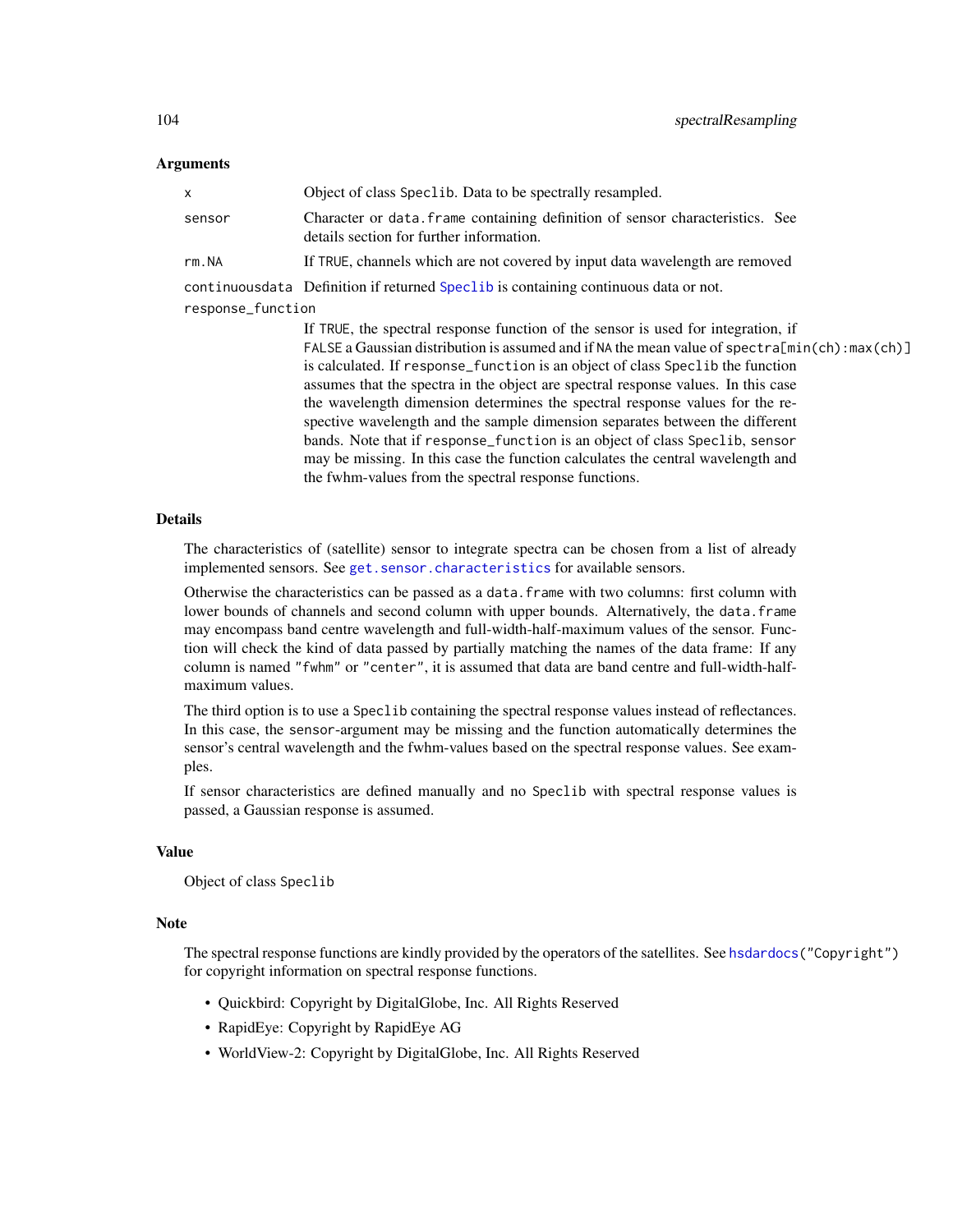# spectralResampling 105

#### Author(s)

Lukas Lehnert

## See Also

[get.sensor.characteristics](#page-43-0), [get.gaussian.response](#page-42-0)

## Examples

```
## Load example data
data(spectral_data)
## Resample to RapidEye
data_RE <- spectralResampling(spectral_data, "RapidEye",
                               response_function = TRUE)
## Plot resampled spectra
plot(data_RE)
## Compare different methods of spectral resampling
par(mfrow=c(1,3))
ga <- spectralResampling(spectral_data, "RapidEye",
                          response_function = FALSE)
plot(ga)
re <- spectralResampling(spectral_data, "RapidEye",
                         response_function = TRUE)
plot(re)
no <- spectralResampling(spectral_data, "RapidEye",
                         response_function = NA)
plot(no)
## Usage of Speclib with spectral response values
## Define 3 bands (RGB)
center <- c(460, 530, 600)
fwhm <-70wl <- c(310:750)
## Create spectral response with gaussian density function
response <- speclib(t(sapply(center, function(center, wl, fwhm)
{
 a \leq -\text{dnorm}(w1, \text{ mean} = \text{center}, \text{ sd} = \text{fwhm}/2)a \leq (a-min(a))/(max(a) - min(a))return(a)
}, wl, fwhm)), wl)
## Plot response functions
for (i in 1:3)
  plot(response[i,], new = i == 1, col = c("blue", "green", "red")[i])## Perform resampling
rgb_data <- spectralResampling(spectral_data, response_function = response)
```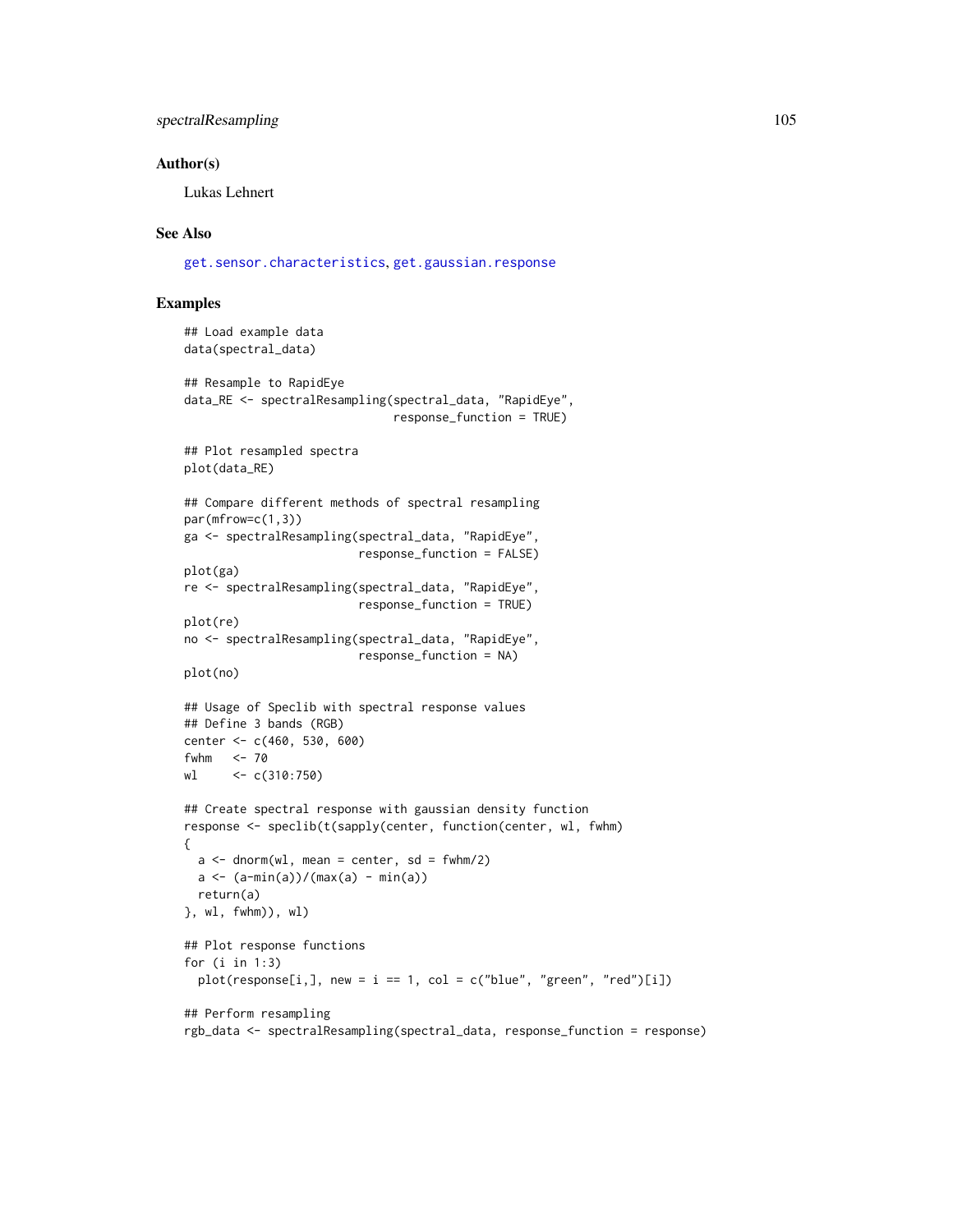#### **Description**

Hyperspectral samples from a FACE experiment in Germany

# Usage

```
data(spectral_data)
```
# Format

An object of class Speclib

# Details

Data has been sampled during vegetation period 2014 in spring and summer. Measurements were taken with a HandySpec Field portable spectrometer (tec5 AG Oberursel, Germany). This device has two channels measuring incoming and reflected radiation simultaneously between 305 and 1705 nm in 1 nm steps.

#### Author(s)

Wolfgang A. Obermeier, Lukas Lehnert, Hanna Meyer

sr *Simple ratio index*

# Description

Calculate simple ratio index (sr) for a single given band combination or for all possible band combinations. Calculating sr is a frequently used method to standardize reflectance values and to find relationships between properties of the objects and their spectral data.

# Usage

 $sr(x, b1, b2, recursive = FALSE, by wavelength = TRUE)$ 

# Arguments

| X            | List of class Speclib or of class Nri for print and as matrix methods.                                                                           |
|--------------|--------------------------------------------------------------------------------------------------------------------------------------------------|
| b1           | Band 1 given as band number or wavelength.                                                                                                       |
| b2           | Band 2 given as band number or wavelength.                                                                                                       |
| recursive    | If TRUE indices for all possible band combinations are calculated. If FALSE,<br>only a single sr for the given bands in b1 and b2 is calculated. |
| bywavelength | Flag to determine if b1 and b2 are band number (bywavelength $=$ FALSE) or<br>wavelength (bywavelength $=$ TRUE) values.                         |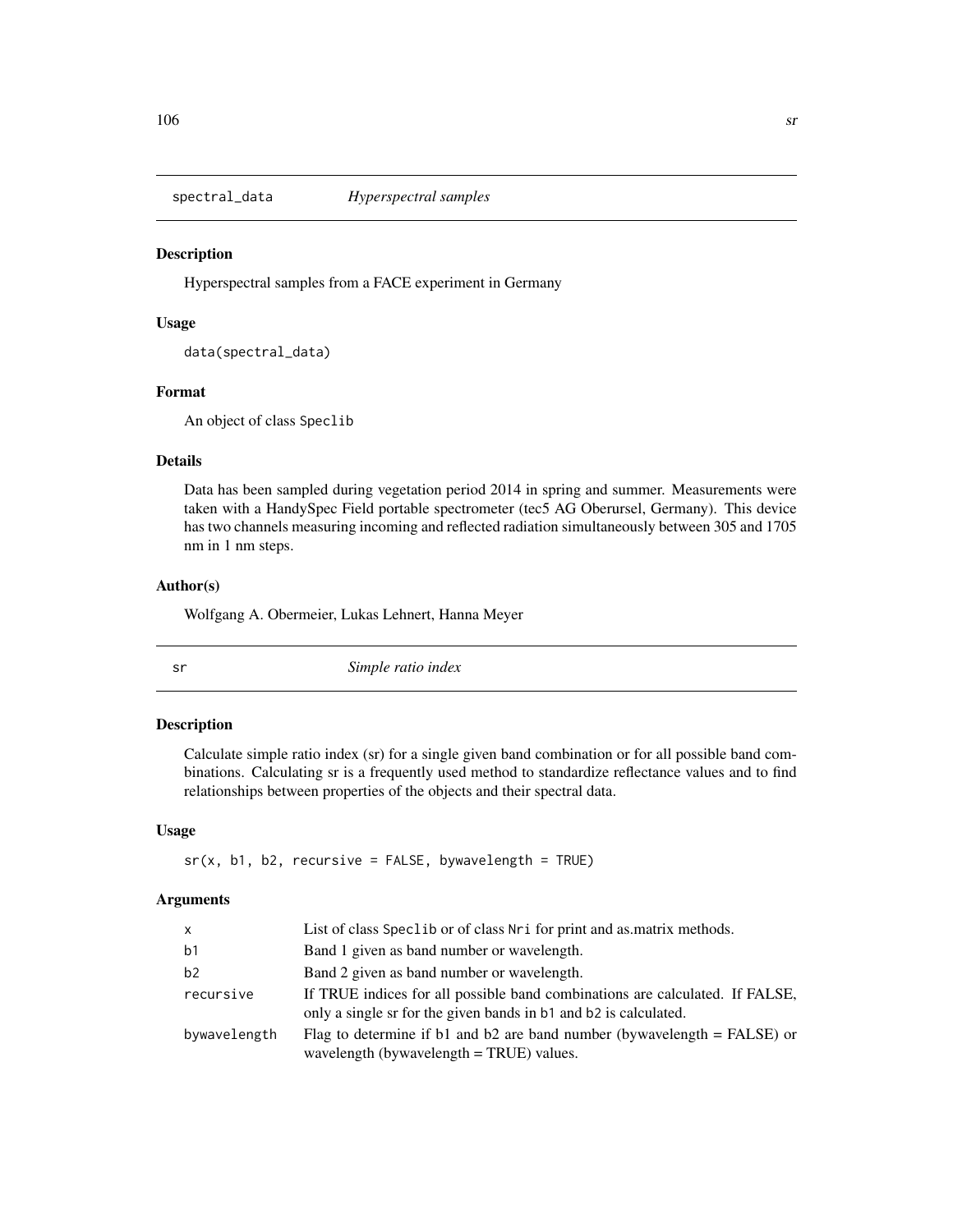subset.nri 107

# Details

Function performs the following calculation:

$$
nri_{B1, B2} = \frac{R_{B1}}{R_{B2}};
$$

with  $R$  being reflectance values at wavelength  $B1$  and  $B2$ , respectively.

If recursive = TRUE, all possible band combinations are calculated.

# Value

If recursive = FALSE, a data frame with index values is returned. Otherwise result is an object of class [Nri](#page-63-0). See [glm.nri](#page-48-0) for applying a generalised linear model to an array of simple ratio indices.

#### Author(s)

Lukas Lehnert

#### See Also

[nri](#page-62-0), [glm.nri](#page-48-0), [glm](#page-0-0), [Speclib](#page-96-0), [Nri](#page-63-0)

# Examples

```
data(spectral_data)
```

```
## Calculate SR of Jordan (1969) (R_{800}/R_{680})
sr_600_680 <- sr(spectral_data, b1=800, b2=680)
```

```
## Calculate all possible combinations for WorldView-2-8
spec_WV <- spectralResampling(spectral_data, "WorldView2-8",
                              response_function = FALSE)
sr_WV <- sr(spec_WV, recursive = TRUE)
sr_WV
```
subset.nri *Subsetting* Nri*-objects*

# Description

Return subsets of Nri-objects which meet conditions.

#### Usage

```
## S4 method for signature 'Nri'
subset(x, subset, ...)
```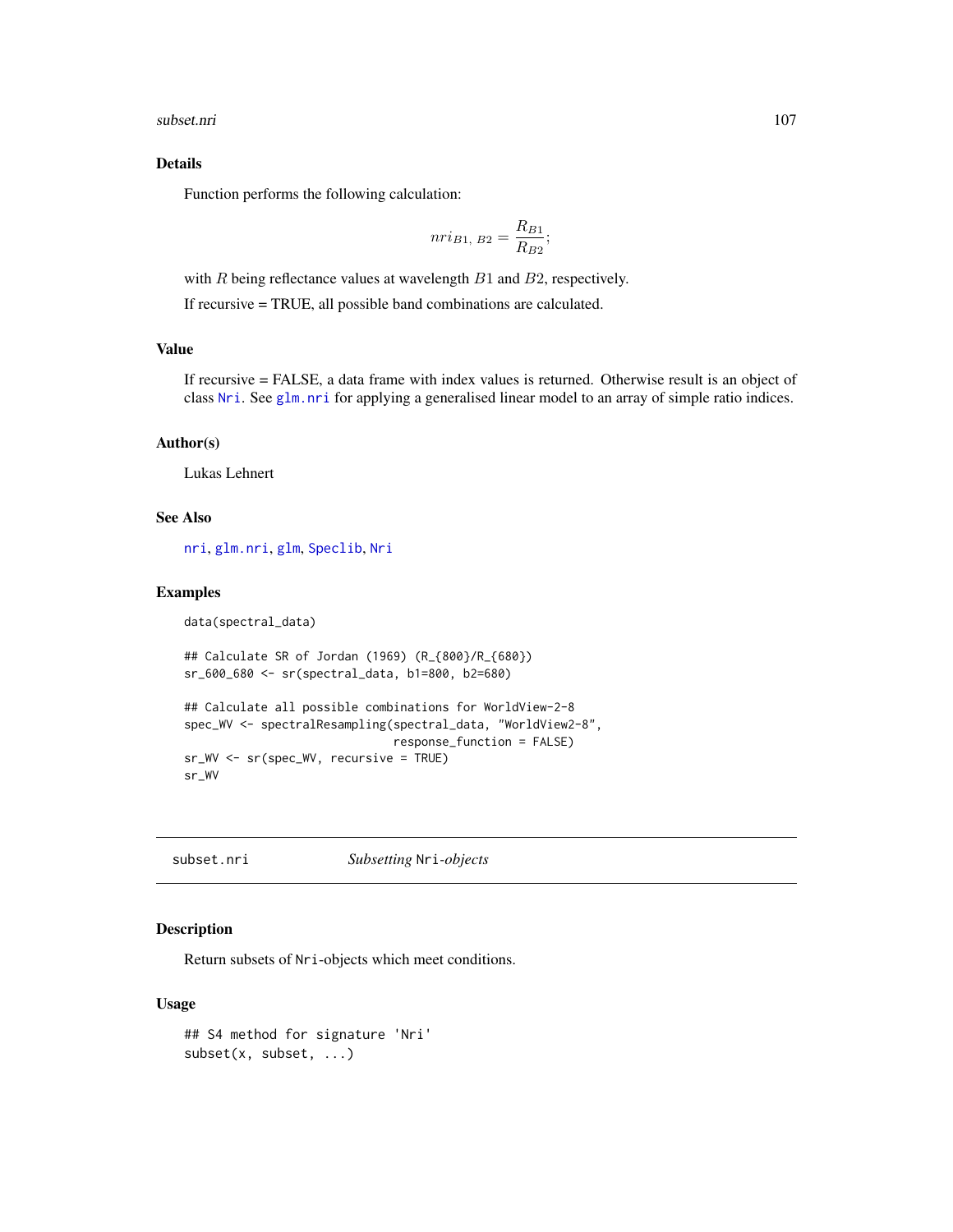108 subset.nri

#### **Arguments**

|          | Object of class 'Nri'.                                                                                    |
|----------|-----------------------------------------------------------------------------------------------------------|
| subset   | Logical expression indicating spectra to keep: missing values are taken as false.<br>See details section. |
| $\cdots$ | Further arguments passed to agrep.                                                                        |

# Details

Matchable objects are SI data. Use column names to identify the respectrive SI. See [SI](#page-85-1) to access SI of a Nri. IDs of samples may be accessed using "id.nri" as variable name.

#### Value

Object of class Nri.

#### Author(s)

Lukas Lehnert

# See Also

[Nri](#page-63-0), [SI](#page-85-1)

# Examples

```
data(spectral_data)
```

```
## Calculate all possible combinations for WorldView-2-8
spec_WV <- spectralResampling(spectral_data, "WorldView2-8",
                              response_function = FALSE)
nri_WV <- nri(spec_WV, recursive = TRUE)
## Return names of SI data
names(SI(nri_WV))
## Divide into both seasons
sp_summer <- subset(nri_WV, season == "summer")
sp_spring <- subset(nri_WV, season == "spring")
## Print both Nri-objects
sp_summer
sp_spring
## Divide into both seasons and years
sp_summer_14 <- subset(nri_WV, season == "summer" & year == 2014)
sp\_spring_14 \leftarrow subset(nri_WV, season == "spring" & year == 2014)## Print both Nri-objects
sp_summer_14
sp_spring_14
```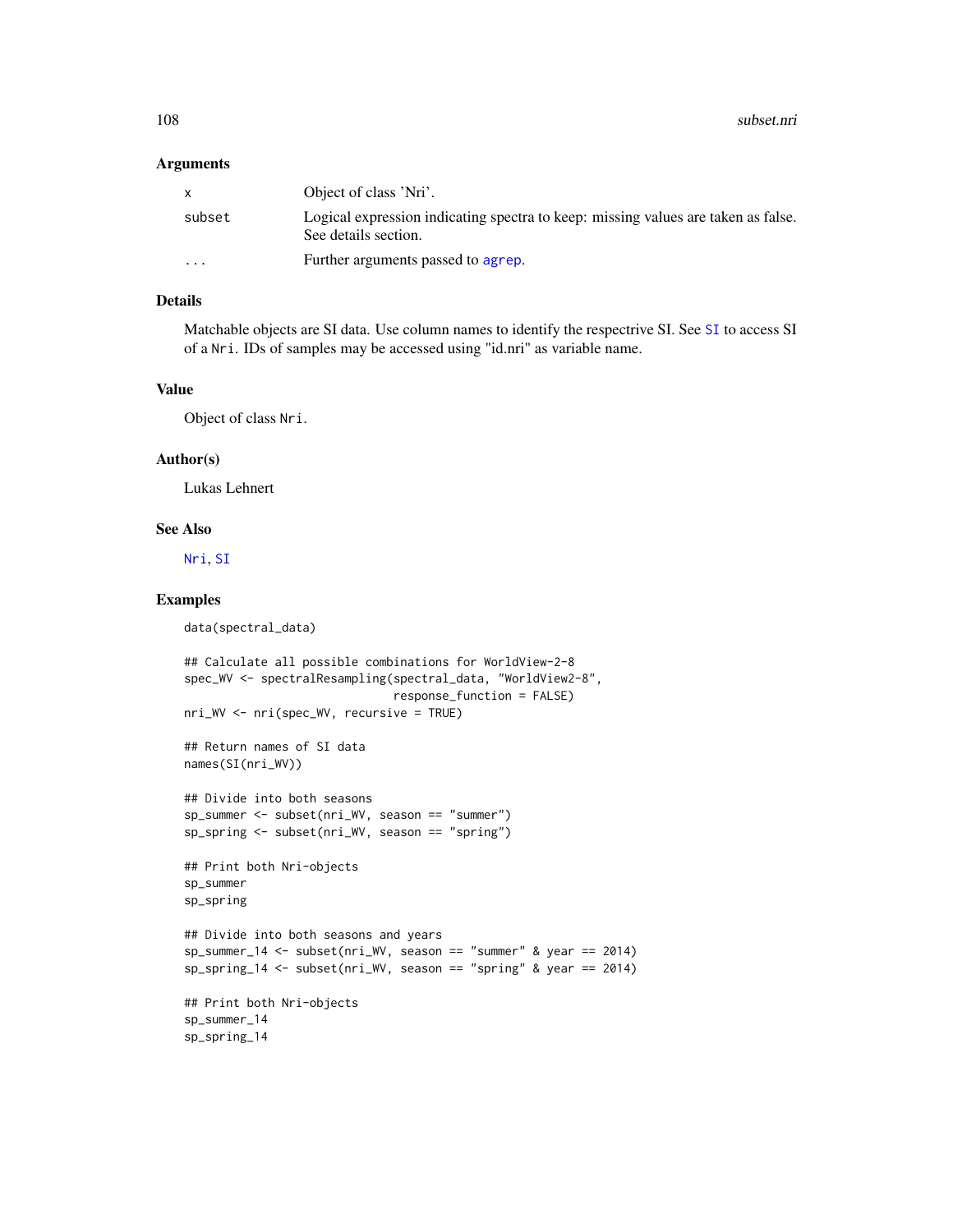<span id="page-108-0"></span>subset.speclib *Subsetting speclibs*

# Description

Function to return subsets of Speclibs by defined conditions.

# Usage

```
## S4 method for signature 'Speclib'
subset(x, subset, ...)
```
# Arguments

| X         | Object of class 'Speclib'.                                                                                                                                                           |
|-----------|--------------------------------------------------------------------------------------------------------------------------------------------------------------------------------------|
| subset    | Logical expression indicating spectra to keep: missing values are taken as false.<br>Multiple expressions can be applied using logical operators AND and OR. See<br>details section. |
| $\ddotsc$ | Further arguments passed to agrep.                                                                                                                                                   |

# Details

Matchable objects are SI data. Use column names to identify the respective SI. See [SI](#page-85-0) to access SI of a Speclib. IDs of spectra may be accessed using "id.speclib" as variable name. To subset certain wavelength ranges of a Speclib refer to [mask](#page-57-0).

# Value

Object of class Speclib.

# Author(s)

Lukas Lehnert, Wolfgang Obermeier

# See Also

[Speclib](#page-96-0), [SI](#page-85-0), [mask](#page-57-0)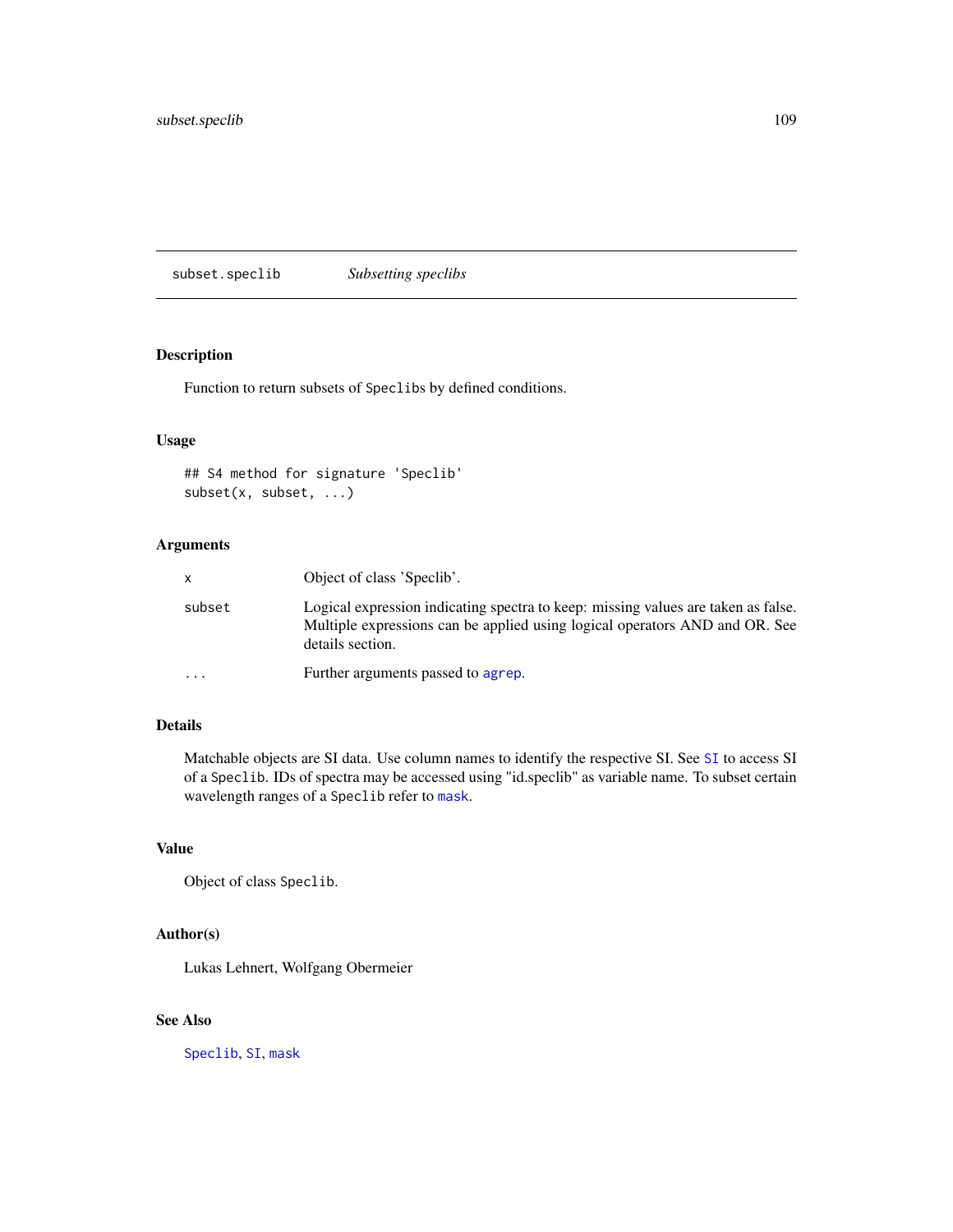# Examples

```
data(spectral_data)
## Return names of SI data
names(SI(spectral_data))
## Divide into both seasons
sp_summer <- subset(spectral_data, season == "summer")
sp_spring <- subset(spectral_data, season == "spring")
## Divide into both seasons and years
sp_summer_14 <- subset(spectral_data, season == "summer" & year == 2014)
sp_spring_14 <- subset(spectral_data, season == "spring" & year == 2014)
## Plot all speclibs
plot(sp_spring_14, col="green", ylim = c(0,80))plot(sp_summer_14, col="red", new = FALSE)
```
<span id="page-109-0"></span>t.test *t-test for nri values*

# Description

Performs Student's t-tests for normalized ratio index values.

# Usage

```
## S4 method for signature 'Nri'
t.test(x, \ldots)
```
# Arguments

|          | Object of class 'nri'.             |
|----------|------------------------------------|
| $\cdots$ | Arguments to be passed to t. test. |

# Value

An object of class "data.frame"

# Author(s)

Lukas Lehnert & Hanna Meyer

<span id="page-109-1"></span>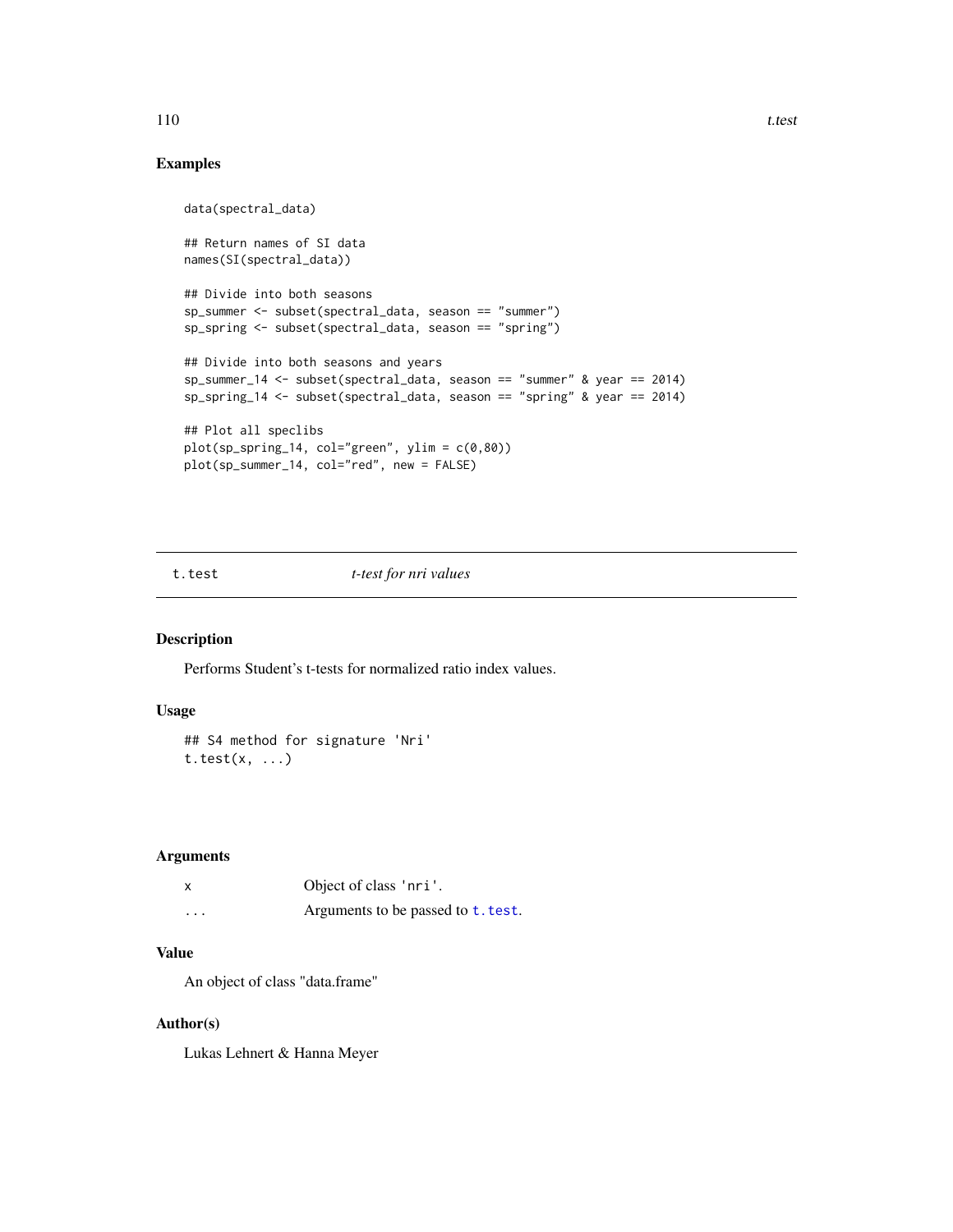# <span id="page-110-1"></span>transformSpeclib 111

# See Also

[t.test](#page-109-0), [cor.test,Nri-method](#page-0-0), [Nri](#page-63-0)

# Examples

```
data(spectral_data)
```

```
## Calculate nri-values for WorldView-2-8
spec_WV <- spectralResampling(spectral_data, "WorldView2-8",
                              response_function = FALSE)
nri_WV <- nri(spec_WV, recursive = TRUE)
## Perform t.tests between nri-values of both sites
season <- SI(spec_WV)$season
ttestres \le t.test(x = nri_WV, y = season, alternative = "two.sided")
ttestres
## Plot p.values of t.tests
plot(ttestres)
```
<span id="page-110-0"></span>transformSpeclib *Transform spectra*

#### Description

Transform spectra by using convex hull or segmented upper hull

#### Usage

```
transformSpeclib(data, ..., method = "ch", out = "bd")
```
# Arguments

| data      | Specib to be transformed                                          |
|-----------|-------------------------------------------------------------------|
| method    | Method to be used. See details section.                           |
| out       | Kind of value to be returned. See details section.                |
| $\ddotsc$ | Further arguments passed to generic functions. Currently ignored. |

# Details

Function performs a continuum removal transformation by firstly establishing a continuum line/hull which connects the local maxima of the reflectance spectrum. Two kinds of this hull are well established in scientific community: the convex hull (e.g. Mutanga et al. 2004) and the segmented hull (e.g. Clark et al. 1987). Both hulls are established by connecting the local maxima, however, the precondition of the convex hull is that the resulting continuum line must be convex whereas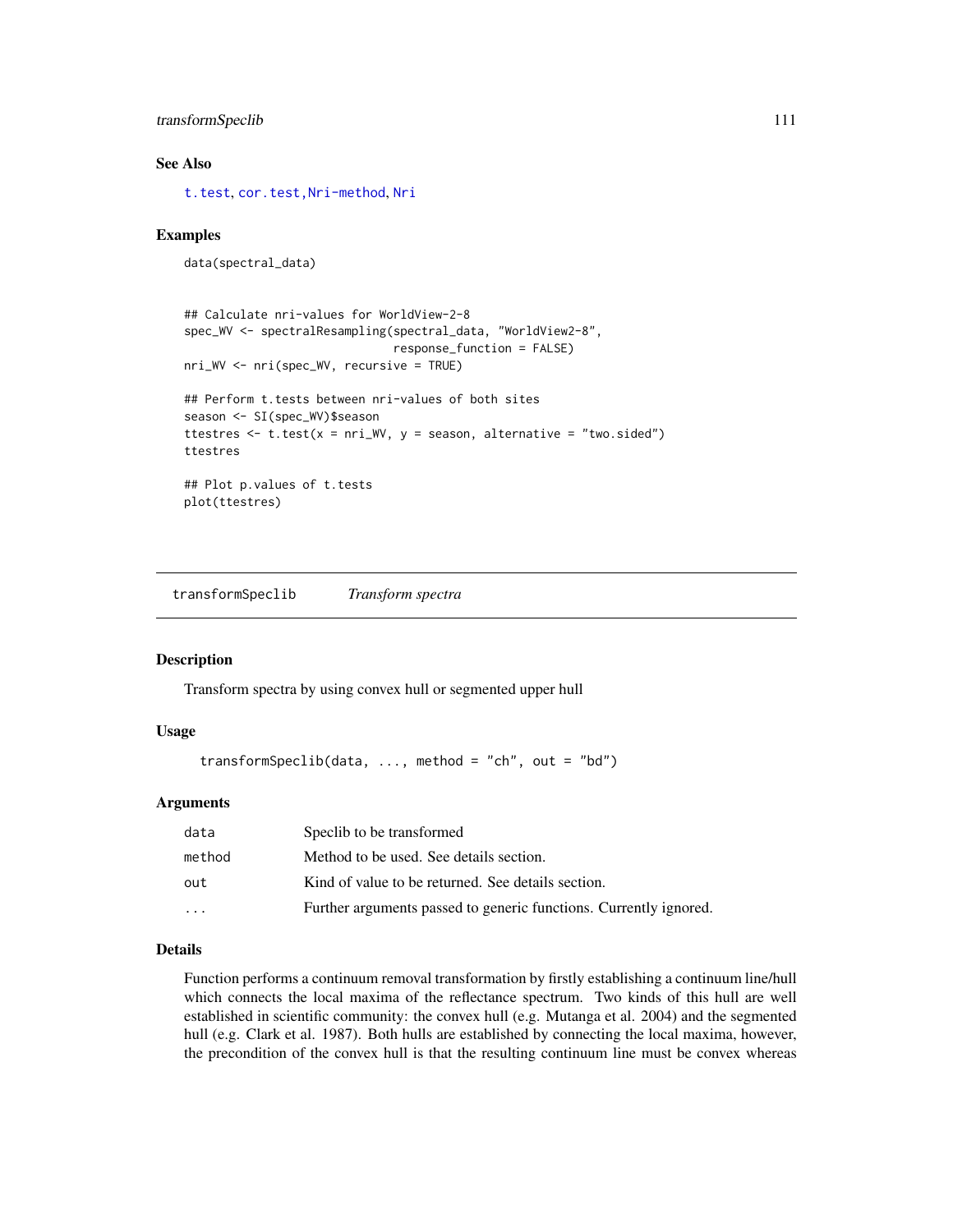<span id="page-111-0"></span>considering the segmented hull it might be concave or convex but the algebraic sign of the slope is not allowed to change from the global maximum of the spectrum downwards to the sides. In contrast to a convex hull, the segmented hull is able to identify small absorption features.

Specify method = "ch" for the convex hull and method = "sh" for the segmented hull. The output might be "raw", "bd", "difference" or "ratio":

- "raw": the continuum line is returned
- "bd": the spectra are transformed to band depth by

$$
BD_{\lambda} = 1 - \frac{R_{\lambda}}{CV_{\lambda}},
$$

where  $BD$  is the band depth,  $R$  is the reflectance and  $CV$  is the continuum value at the wavelength  $\lambda$ .

• "difference": the spectra are transformed by

$$
diff_{\lambda} = CV_{\lambda} - R_{\lambda}
$$

• "ratio": the spectra are transformed by

$$
ratio_{\lambda} = \frac{R_{\lambda}}{CV_{\lambda}}.
$$

In some cases it might be useful to apply [noiseFiltering](#page-60-0) before the transformation if too many small local maxima are present in the spectra. Anyway, a manual improvement of the continuum line is possible using [addcp](#page-4-0) and [deletecp](#page-31-0).

#### Value

If out != "raw" an object of class [Speclib](#page-96-0) containing transformed spectra is returned. Otherwise the return object will be of class [Clman](#page-26-0).

# Note

For large Speclibs, it may be feasible to run the function on multiple cores. See [hsdar\\_parallel\(](#page-50-0)) for further information.

# Author(s)

Hanna Meyer and Lukas Lehnert

#### References

Clark, R. N., King, T. V. V. and Gorelick, N. S. (1987): Automatic continuum analysis of reflectance spectra. Proceedings of the Third Airborne Imaging Spectrometer Data Analysis Workshop, 30. 138-142.

Mutanga, O. and Skidmore, A. K. (2004): Hyperspectral band depth analysis for a better estimation of grass biomass (Cenchrus ciliaris) measured under controlled laboratory conditions International Journal of applied Earth Observation and Geoinformation, 5, 87-96.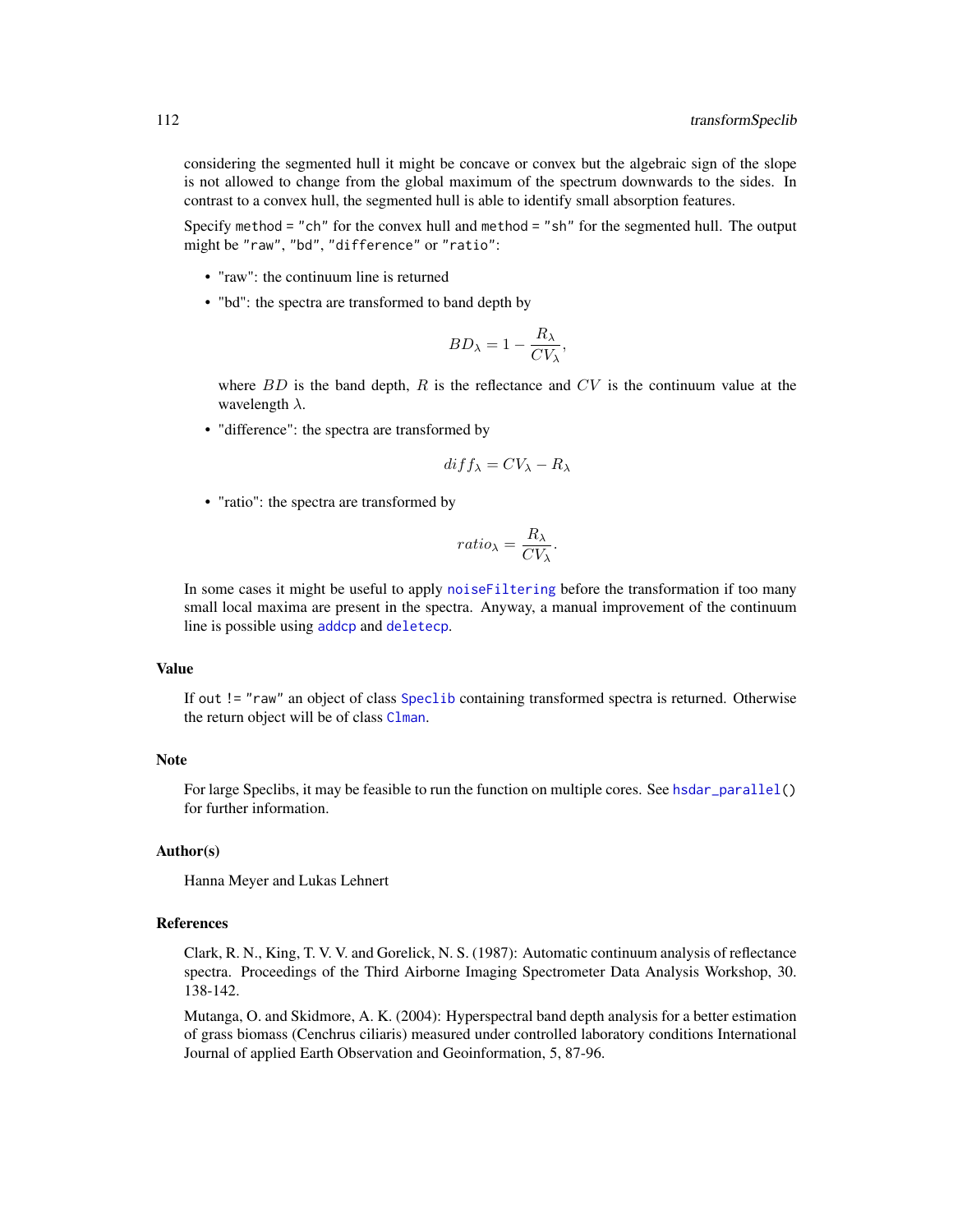#### <span id="page-112-0"></span> $\mu$ unmix  $\frac{113}{2}$

# See Also

[Clman](#page-26-0), [addcp](#page-4-0), [deletecp](#page-31-0), [checkhull](#page-23-0)

#### Examples

```
## Example spectrum for wavelength values
## between 400 and 1000 nm
example_spectrum <- PROSPECT()[,c(1:600)]
## Default (convex hull and band depth)
ch_bd <- transformSpeclib(example_spectrum)
## Construct convex hull but calculate ratios
ch_ratio <- transformSpeclib(example_spectrum, out = "ratio")
## Return continuum line of convex hull
ch_raw <- transformSpeclib(example_spectrum, out = "raw")
## Plot results
par(mfrow=c(2,2))
plot(example_spectrum)
plot(ch_raw, ispec = 1, main = "Continuum line",
     ylim = c(0, 0.5)plot(ch_bd, main = "Band depth")
plot(ch_ratio, main = "Ratio")
## Same example but with segmented hull
## Segmented hull and band depth
sh_bd <- transformSpeclib(example_spectrum, method = "sh",
                          out = "bd")## Segmented hull and ratios
sh_ratio <- transformSpeclib(example_spectrum, method = "sh",
                             out = "ratio")## Return continuum line of segmented hull
sh_raw <- transformSpeclib(example_spectrum, method = "sh",
                           out = "raw")## Plot results
par(mfrow=c(2,2))
plot(example_spectrum)
plot(sh_raw, ispec = 1, main = "Continuum line",
     ylim = c(0, 0.5)plot(sh_bd, main = "Band depth")
plot(sh_ratio, main = "Ratio")
```
unmix *Unmix spectra*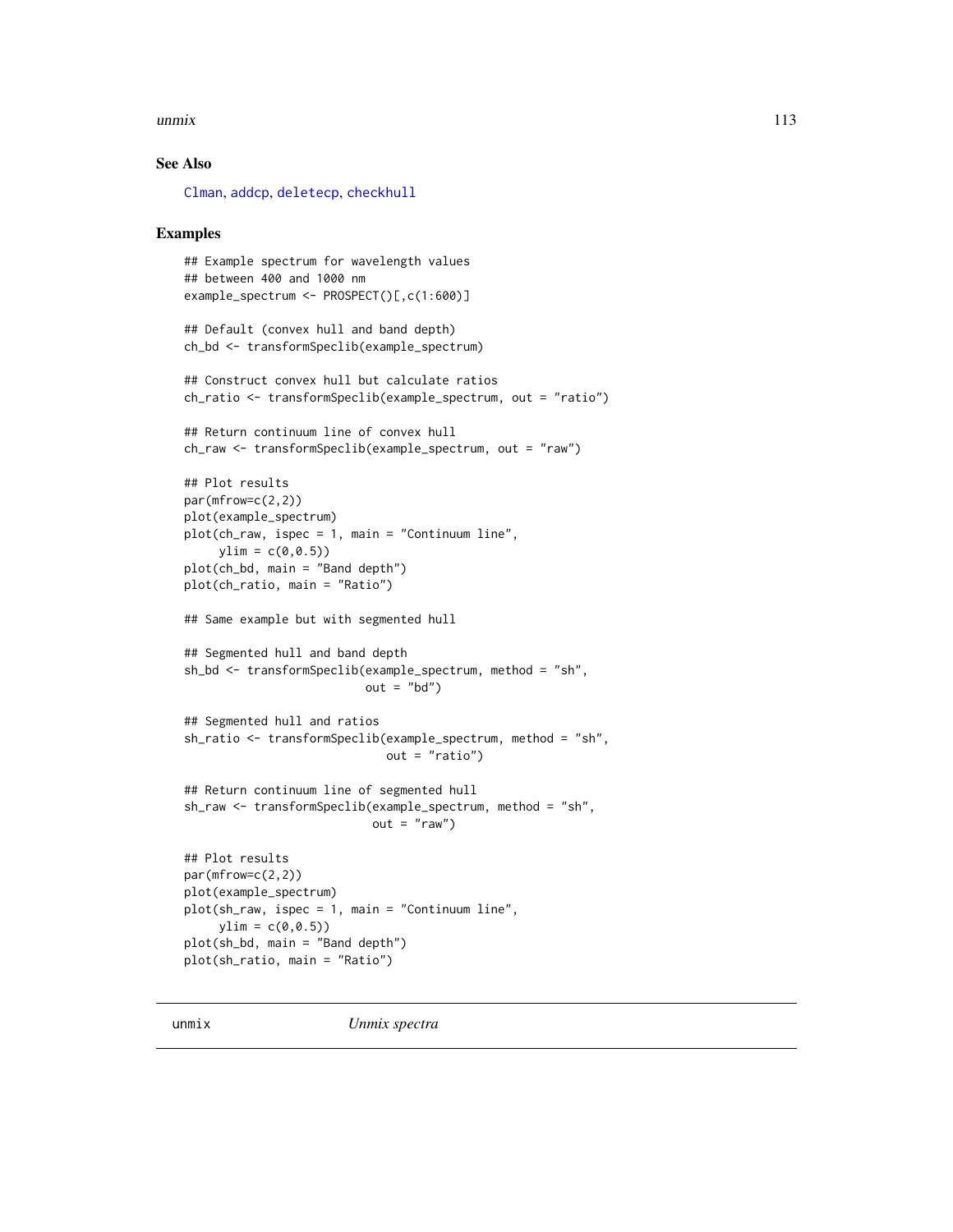#### <span id="page-113-0"></span>Description

Perform linear spectral unmixing on hyperspectral data or spectra resampled to satellite bands using endmember spectra.

#### Usage

```
unmix(spectra, endmember, returnHCR = "auto", scale = FALSE, ...)
```
#### **Arguments**

| spectra   | Input spectra of class 'Speclib'                                                                                                                                                            |
|-----------|---------------------------------------------------------------------------------------------------------------------------------------------------------------------------------------------|
| endmember | Endmember spectra of class 'Speclib'                                                                                                                                                        |
| returnHCR | Set class of value. If TRUE, value will be of class 'HyperSpecRaster', other-<br>wise a list is returned. If auto, function will switch to mode depending on input<br>data characteristics. |
| scale     | Flag to scale spectra to $[0,1]$ if necessary.                                                                                                                                              |
| $\cdots$  | Further arguments passed to $HyperspecRaster$ (ignored if return $HCR = FALSE$ ).                                                                                                           |

#### Details

Linear spectral unmixing is a frequently used method to calculate fractions of land-cover classes (endmembers) within the footprint of pixels. This approach has originally been intended to be used for multispectral satellite images. The basic assumption is that the signal received at the sensor  $(\rho_{mix})$  is a linear combination of n pure endmember signals  $(\rho_i)$  and their cover fractions  $(f_i)$ :

$$
\rho_{mix} = \sum_{i=1}^{n} \rho_i f_i,
$$

where  $f_1, f_2, ..., f_n >= 0$  and  $\sum_{i=1}^n f_i = 1$  to fulfill two constraints:

- 1. All fractions must be greater or equal 0
- 2. The sum of all fractions must be 1

Since this linear equation system is usually over-determined, a least square solution is performed. The error between the final approximation and the observed pixel vector is returned as vector (error) in list (returnSpatialGrid = FALSE) or as last band if returnSpatialGrid = TRUE.

# Value

A list containing the fraction of each endmember in each spectrum and an error value giving the euclidean norm of the error vector after least square error minimisation.

# Note

Unmixing code is based on "i.spec.unmix" for GRASS 5 written by Markus Neteler (1999).

#### Author(s)

Lukas Lehnert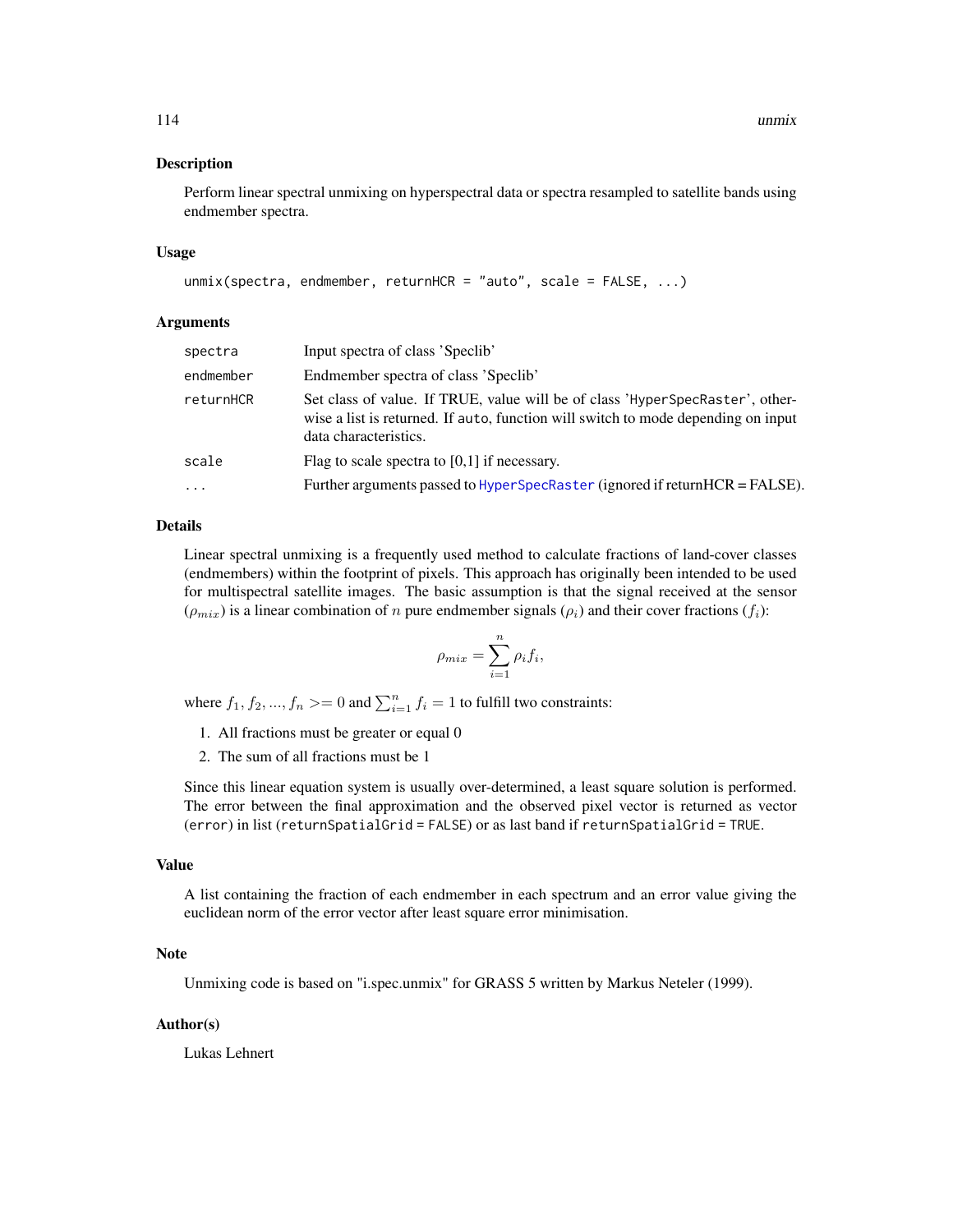#### <span id="page-114-1"></span>updatecl and the contract of the contract of the contract of the contract of the contract of the contract of the contract of the contract of the contract of the contract of the contract of the contract of the contract of t

#### References

Sohn, Y. S. & McCoy, R. M. (1997): Mapping desert shrub rangeland using spectral unmixing and modeling spectral mixtures with TM data. Photogrammetric Engineering and Remote Sensing, 63, 707-716

#### Examples

```
## Not run:
## Use PROSAIL to generate some vegetation spectra with different LAI
parameter \leq data.frame(LAI = seq(0, 1, 0.01))
spectral_data <- PROSAIL(parameterList = parameter)
## Get endmember spectra
## Retrieve all available spectra
avl <- USGS_get_available_files()
## Download all spectra matching "grass-fescue"
grass_spectra <- USGS_retrieve_files(avl = avl, pattern = "grass-fescue")
limestone <- USGS_retrieve_files(avl = avl, pattern = "limestone")
## Integrate all spectra to Quickbird
grass_spectra_qb <- spectralResampling(grass_spectra[1,], "Quickbird")
limestone_qb <- spectralResampling(limestone, "Quickbird")
spectral_data_qb <- spectralResampling(spectral_data, "Quickbird")
em <- speclib(spectra = rbind(spectra(grass_spectra_qb),
                              spectra(limestone_qb))/100,
             wavelength = wavelength(limestone_qb))
## Unmix
unmix_res <- unmix(spectral_data_qb, em)
unmix_res
plot(unmix_res$fractions[1,] ~ SI(spectral_data_qb)$LAI, type = "l",
     xlab = "LAI", ylab = "Unmixed fraction of vegetation")## End(Not run)
```
<span id="page-114-0"></span>

updatecl *Check transformed Speclib*

# Description

Update a transformed Speclib with a re-calculated hull

#### Usage

updatecl(x, hull)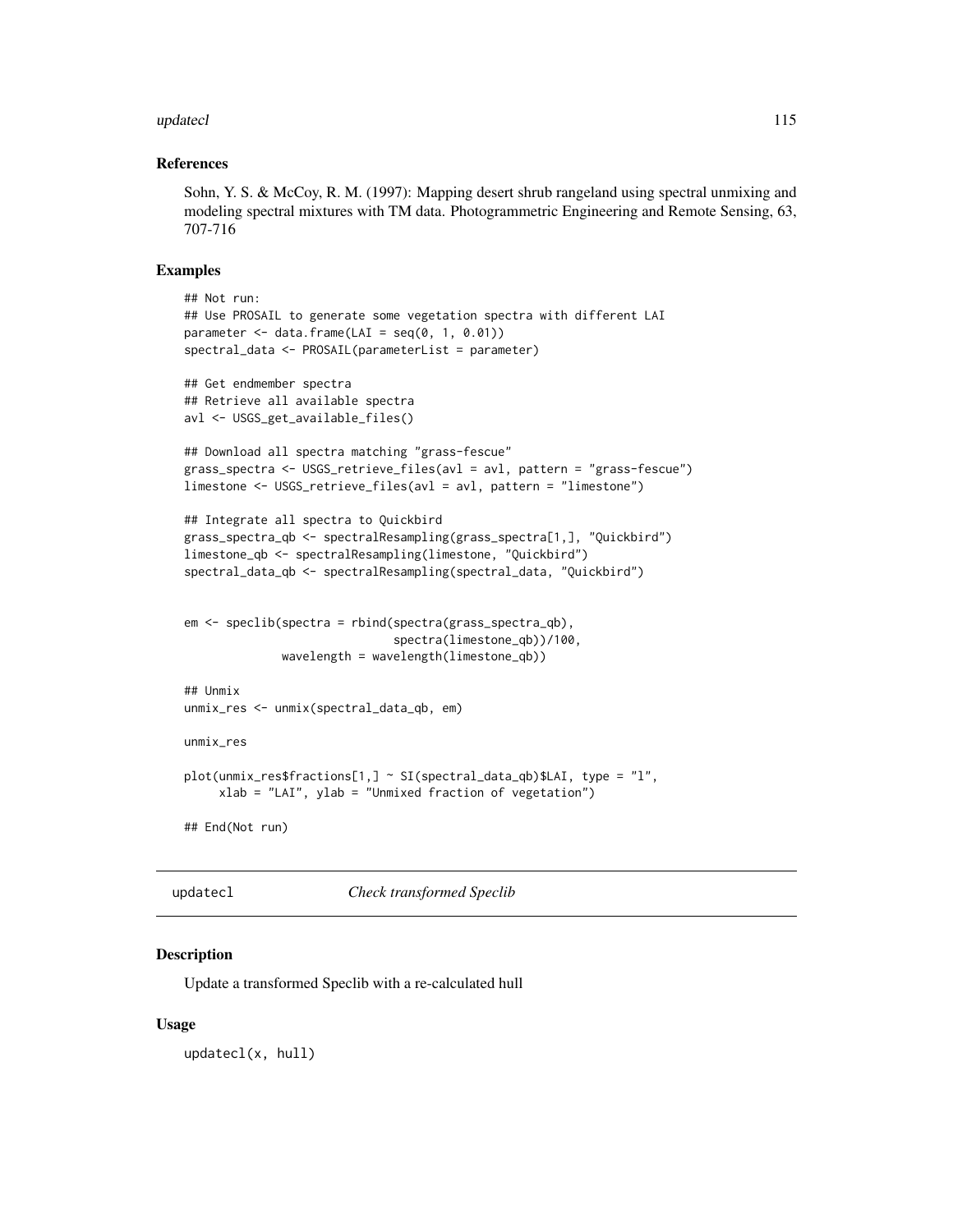<span id="page-115-0"></span>116 updatecle and the set of the set of the set of the set of the set of the set of the set of the set of the set of the set of the set of the set of the set of the set of the set of the set of the set of the set of the se

#### Arguments

| X    | Object of class Speclib transformed by transformSpeclib. |
|------|----------------------------------------------------------|
| hull | Hull to be applied to x. Output of function make hull.   |

#### Details

In some cases, it might be desirable to manually adapt automatically constructed segmended hulls ([transformSpeclib](#page-110-0)). For example local maxima could be removed because they are very small and maybe afflicted with uncertainties which might legitimate it to manipulate the continuum line. Therefore, hsdar provides functions to remove and add "continuum points" from or to a continuum line. Manually adapted continuum lines can then be used to update band depth or ratio transformation. Handle these functions with care to avoid continuum lines too much build by subjective decisions. In the typical workflow, spectra are first transformed ([transformSpeclib](#page-110-0)). Continuum points can then be retrieved ([getcp](#page-45-0)) and manually adapted by adding [addcp](#page-4-0) and deleting ([deletecp](#page-31-0)) of points. Use [checkhull](#page-23-0) to check for errors. If all uncertainties are removed, recalculate the hull ([makehull](#page-55-0)) and update the transformed spectrum ([updatecl](#page-114-0)).

#### Value

Object of class [Speclib](#page-96-0).

# Author(s)

Lukas Lehnert and Hanna Meyer

# See Also

[transformSpeclib](#page-110-0), [makehull](#page-55-0), [Speclib](#page-96-0)

#### Examples

```
## Model spectra using PROSAIL
parameter <- data.frame(N = rep.int(c(1, 1.5), 2), LAI = c(1, 1, 3, 3))
spec <- PROSAIL(parameterList=parameter)
## Transform spectra
spec_clman <- transformSpeclib(spec, method = "sh", out = "raw")
## Plot original line
par(mfrow = c(1,2))plot(spec_clman, ispec = 1, xlim = c(2480, 2500), ylim=c(0.022,0.024))
## Add fix point at 4595 nm to continuum line of first spectrum
spec_clman <- addcp(spec_clman, 1, 2495)
## Plot new line
plot(spec_clman, ispec = 1, xlim = c(2480, 2500), ylim = c(0.022, 0.024))## Check new hull
hull <- checkhull(spec_clman, 1)
```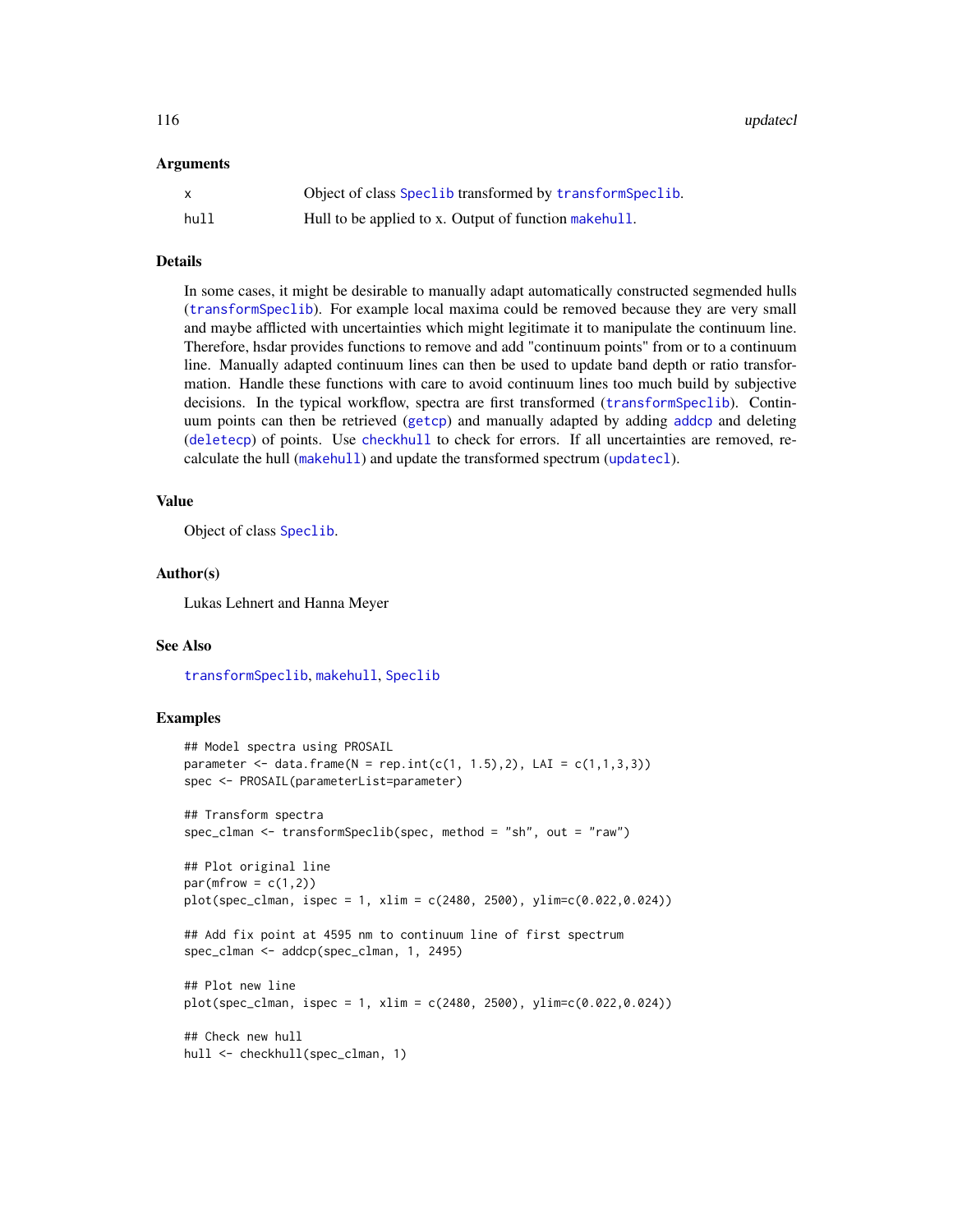# <span id="page-116-0"></span>usagehistory 117

```
hull$error
## Add fix point at 4596 nm to continuum line of first spectrum
spec_clman <- addcp(spec_clman, 1, 2496)
## Check new hull
hull <- checkhull(spec_clman, 1)
hull$error
## Re-calculate hull
hull <- makehull(spec_clman, 1)
## Transform spectra using band depth
spec_bd <- transformSpeclib(spec, method = "sh", out = "bd")
## Update continuum line of first spectrum
spec_bd <- updatecl(spec_bd, hull)
## Plot modified transformed spectrum
plot(spec_bd, FUN = 1)
```
usagehistory *History of usage*

# Description

Function to read and write history of usage for Speclibs. Similar to a log file, the history of usage records processing steps applied to a Speclib.

# Usage

```
usagehistory(x)
usagehistory(x) <- value
```
### Arguments

|       | Object of class Speclib                                                                       |
|-------|-----------------------------------------------------------------------------------------------|
| value | Character string to be added to usage history or NULL, if usage history should be<br>deleted. |

# Value

For usagehistory<-, the updated object. Otherwise a vector containing the history of usage of Speclib is returned.

#### Author(s)

Lukas Lehnert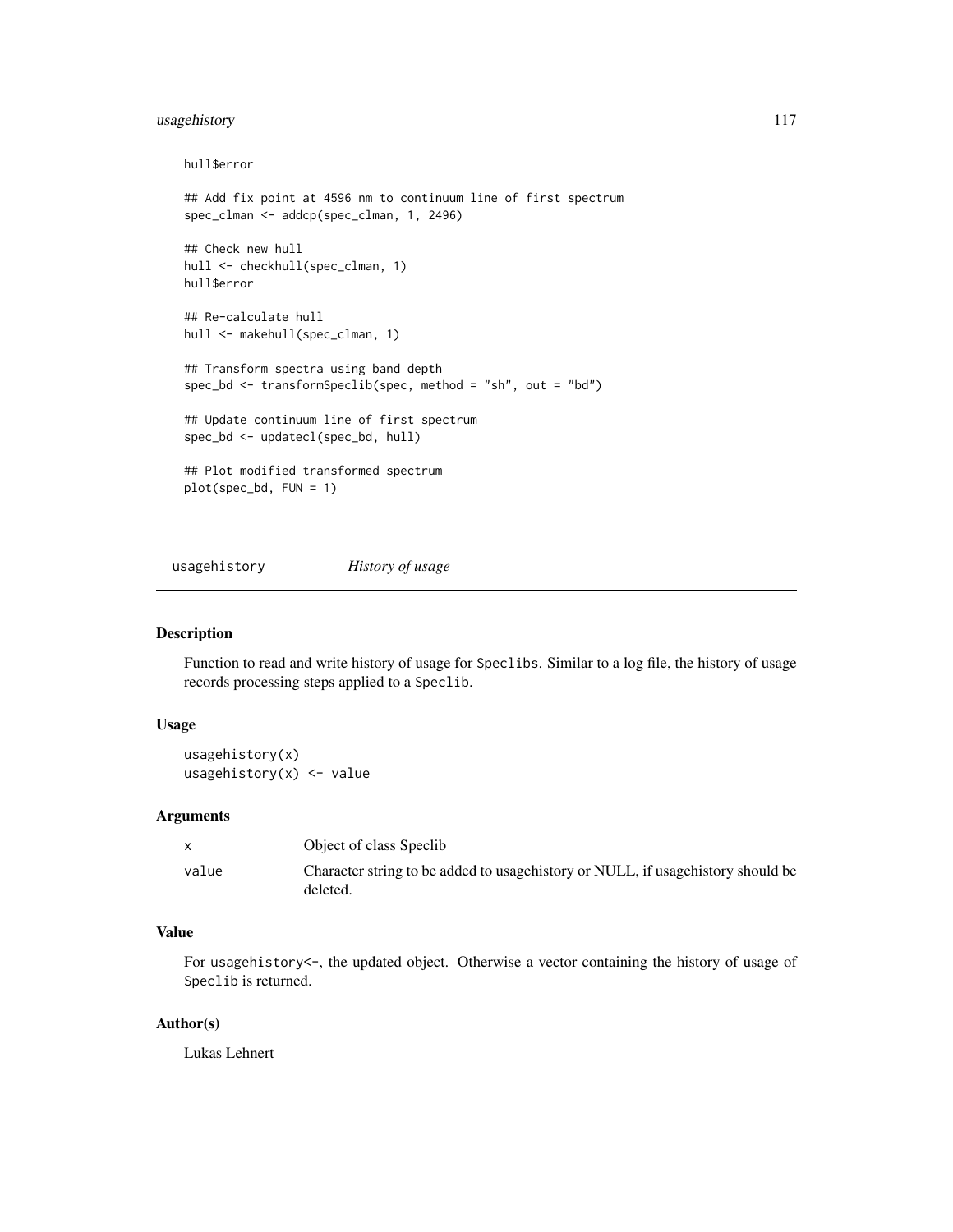118 vegindex vegindex vegindex vegindex vegindex vegindex vegindex vegindex vegindex vegindex vegindex vegindex vegindex vegindex vegindex vegindex vegindex vegindex vegindex vegindex vegindex vegindex vegindex vegindex ve

# See Also

[Speclib](#page-96-0)

# Examples

data(spectral\_data)

## Return history of usage usagehistory(spectral\_data)

```
## Deleting history of usage
usagehistory(spectral_data) <- NULL
spectral_data
```

```
## Adding entries
usagehistory(spectral_data) <- "New entry" ## Adding new entry
usagehistory(spectral_data) <- "New entry 2" ## Adding second entry
spectral_data
```
<span id="page-117-0"></span>vegindex *vegindex*

# Description

Function calculates a variety of hyperspectral vegetation indices

# Usage

```
vegindex(x, index, returnHCR = "auto", L = 0.5,
        weighted = TRUE, ...)
```
# Arguments

| $\mathsf{x}$            | Object of class Speclib                                                                                                                                                                                                              |
|-------------------------|--------------------------------------------------------------------------------------------------------------------------------------------------------------------------------------------------------------------------------------|
| index                   | Character string. Name or definition of index or vector with names/definitions<br>of indices to calculate. See Details section for further information.                                                                              |
| returnHCR               | If TRUE, the result will be of class HyperSpecRaster, otherwise it is a data<br>frame. If "auto", the class is automatically determined by passed Speclib.                                                                           |
| L                       | Factor for SAVI index. Unused for other indices.                                                                                                                                                                                     |
| weighted                | Logical indicating if reflectance values should be interpolated to fit wavelength<br>position. If FALSE the reflectance values of nearest neighbour to passed position<br>are returned. See get_reflectance for further explanation. |
| $\cdot$ $\cdot$ $\cdot$ | Further arguments passed to derivative functions. Only used for indices requir-<br>ing derivations.                                                                                                                                  |

<span id="page-117-1"></span>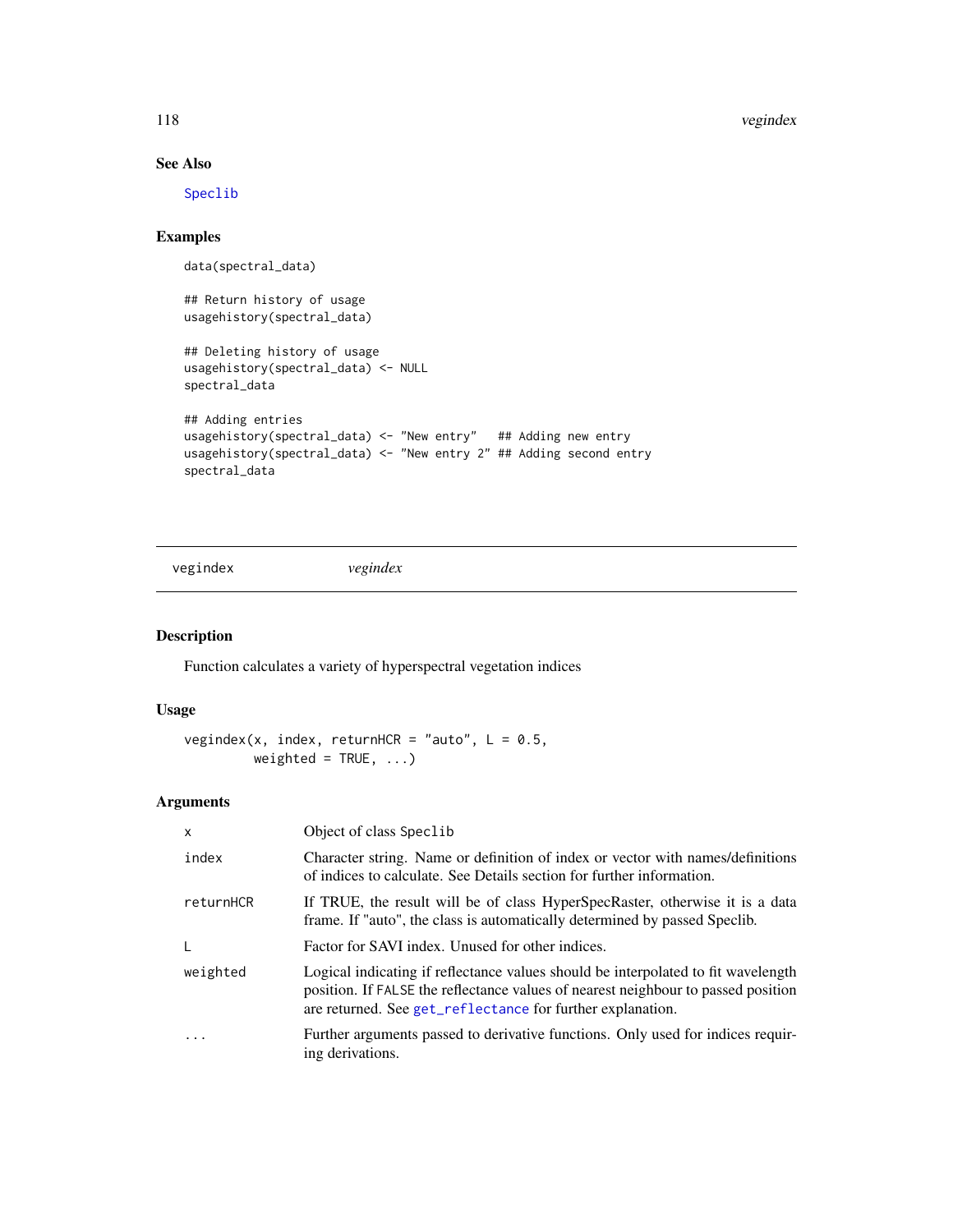#### vegindex 119

# Details

Index must be a charater vector containing pre-defined indices (selected by their name) or self defined indices or any combination of pre- and self-defined indices.

Pre-defined indices: The following indices are available:

| <b>Name</b>         | Formula                                                                                | Reference*                         |
|---------------------|----------------------------------------------------------------------------------------|------------------------------------|
| <b>Boochs</b>       | $D_{703}$                                                                              | Boochs et al. (1990)               |
| Boochs2             | $D_{720}$                                                                              | Boochs et al. (1990)               |
| CAI                 | $0.5 \cdot (R_{2000} + R_{2200}) - R_{2100}$                                           | Nagler et al. (2003)               |
| <b>CARI</b>         | $a = (R_{700} - R_{550})/150$                                                          | Kim et al. (1994)                  |
|                     | $b = R_{550} - (a \cdot 550)$                                                          |                                    |
|                     | $R_{700} \cdot \text{abs}(a \cdot 670 + R_{670} + b)/R_{670} \cdot$<br>$(a^2+1)^{0.5}$ |                                    |
| Carter              | $R_{695}/R_{420}$                                                                      | Carter (1994)                      |
| Carter <sub>2</sub> | $R_{695}/R_{760}$                                                                      | Carter (1994)                      |
| Carter <sub>3</sub> | $R_{605}/R_{760}$                                                                      | Carter (1994)                      |
| Carter <sub>4</sub> | $R_{710}/R_{760}$                                                                      | Carter (1994)                      |
| Carter <sub>5</sub> | $R_{695}/R_{670}$                                                                      | Carter (1994)                      |
| Carter <sub>6</sub> | $R_{550}$                                                                              | Carter (1994)                      |
| <b>CI</b>           | $R_{675} \cdot R_{690} / R_{683}^2$                                                    | Zarco-Tejada et al.                |
|                     |                                                                                        | (2003)                             |
| CI2                 | $R_{760}/R_{700}-1$                                                                    | Gitelson et al. (2003)             |
| ClAInt              | $\int_{600nm}^{735nm} R$                                                               | <b>Oppelt and Mauser</b><br>(2004) |
| CRI1                | $1/R_{515} - 1/R_{550}$                                                                | Gitelson et al. (2003)             |
| CRI <sub>2</sub>    | $1/R_{515} - 1/R_{770}$                                                                | Gitelson et al. (2003)             |
| CRI3                | $1/R_{515} - 1/R_{550} \cdot R_{770}$                                                  | Gitelson et al. (2003)             |
| CRI4                | $1/R_{515} - 1/R_{700} \cdot R_{770}$                                                  | Gitelson et al. (2003)             |
| D1                  | $D_{730}/D_{706}$                                                                      | Zarco-Tejada et al.                |
|                     |                                                                                        | (2003)                             |
| D <sub>2</sub>      | $D_{705}/D_{722}$                                                                      | Zarco-Tejada et al.                |
|                     |                                                                                        | (2003)                             |
| Datt                | $(R_{850}-R_{710})/(R_{850}-R_{680})$                                                  | Datt (1999b)                       |
| Datt <sub>2</sub>   | $R_{850}/R_{710}$                                                                      | Datt (1999b)                       |
| Datt3               | $D_{754}/D_{704}$                                                                      | Datt (1999b)                       |
| Datt4               | $R_{672}/(R_{550} \cdot R_{708})$                                                      | Datt (1998)                        |
| Datt <sub>5</sub>   | $R_{672}/R_{550}$                                                                      | Datt (1998)                        |
| Datt6               | $(R_{860})/(R_{550} \cdot R_{708})$                                                    | Datt (1998)                        |
| Datt7               | $(R_{860} - R_{2218})/(R_{860} - R_{1928})$                                            | Datt (1999a)                       |
| Datt <sub>8</sub>   | $(R_{860}-R_{1788})/(R_{860}-R_{1928})$                                                | Datt (1999a)                       |
| DD                  | $(R_{749} - R_{720}) - (R_{701} - R_{672})$                                            | le Maire et al. (2004)             |
| DDn                 | $2 \cdot (R_{710} - R_{660} - R_{760})$                                                | le Maire et al. (2008)             |
| <b>DPI</b>          | $(D_{688} \cdot D_{710})/D_{697}^2$                                                    | Zarco-Tejada et al.<br>(2003)      |
| DWSI1               | $R_{800}/R_{1660}$                                                                     | Apan et al. (2004)                 |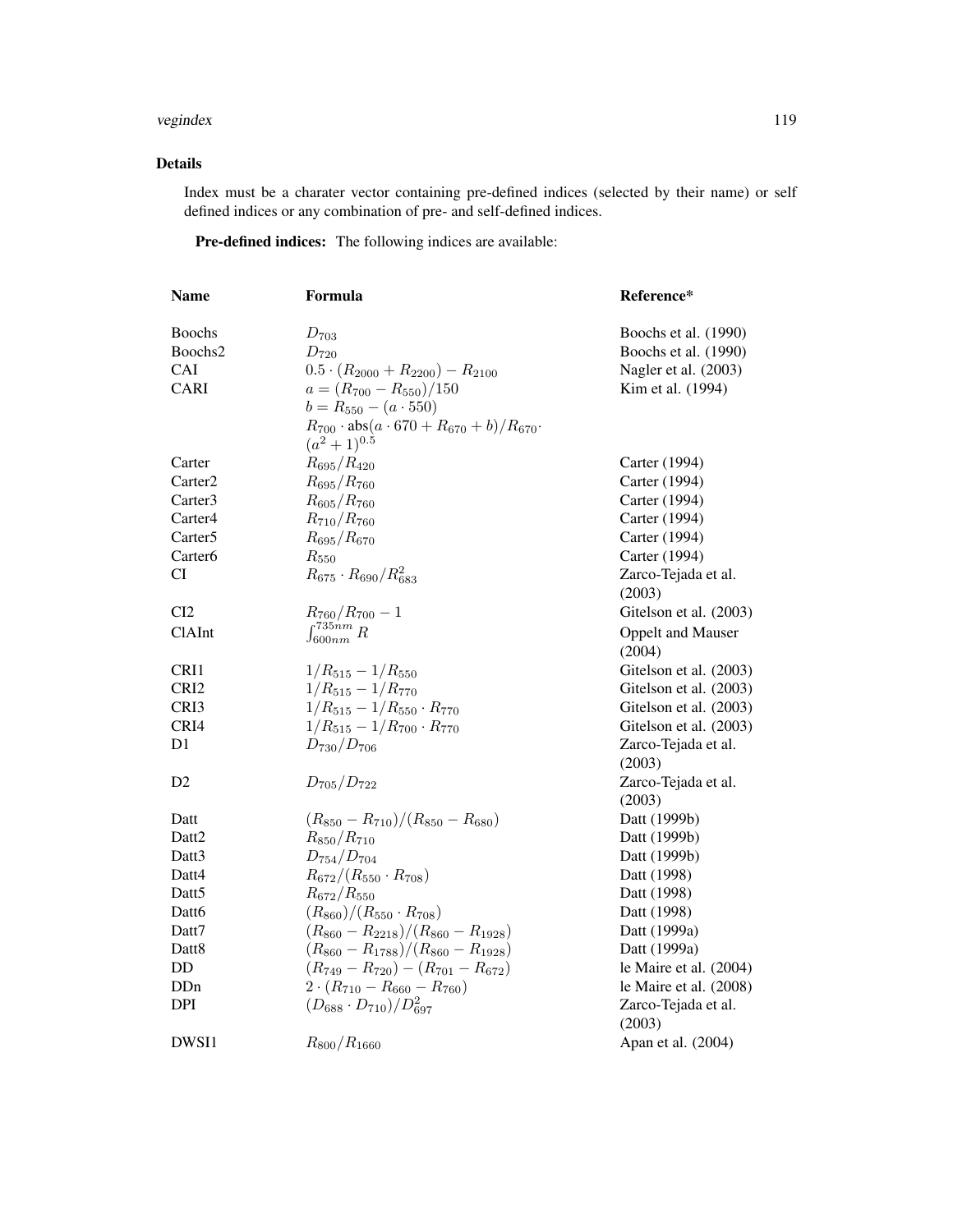| DWSI2             | $R_{1660}/R_{550}$                                               | Apan et al. (2004)        |
|-------------------|------------------------------------------------------------------|---------------------------|
| DWSI3             | $R_{1660}/R_{680}$                                               | Apan et al. (2004)        |
| DWSI4             | $R_{550}/R_{680}$                                                | Apan et al. (2004)        |
| DWSI5             | $(R_{800}+R_{550})/(R_{1660}+R_{680})$                           | Apan et al. (2004)        |
| <b>EGFN</b>       | $(\max(D_{650:750}) - \max(D_{500:550}))/$                       | Penuelas et al.           |
|                   | $(\max(D_{650:750}) + \max(D_{500:550}))$                        | (1994)                    |
| <b>EGFR</b>       | $\max(D_{650:750})/\max(D_{500:550})$                            | Penuelas et al. (1994)    |
| <b>EVI</b>        | $2.5 \cdot ((R_{800} - R_{670})/$                                | Huete et al. (1997)       |
|                   | $(R_{800} - (6 \cdot R_{670}) - (7.5 \cdot R_{475}) + 1))$       |                           |
| <b>GDVI</b>       | $(R_{800}^n - R_{680}^n)/(R_{800}^n + R_{680}^n)^{**}$           | Wu (2014)                 |
| GI                | $R_{554}/R_{677}$                                                | Smith et al. (1995)       |
| Gitelson          | $1/R_{700}$                                                      | Gitelson et al. (1999)    |
| Gitelson2         | $(R_{750} - R_{800}/R_{695} - R_{740}) - 1$                      | Gitelson et al. (2003)    |
| GMI1              | $R_{750}/R_{550}$                                                | Gitelson et al. (2003)    |
| GMI <sub>2</sub>  | $R_{750}/R_{700}$                                                | Gitelson et al. (2003)    |
| Green NDVI        | $(R_{800}-R_{550})/(R_{800}+R_{550})$                            | Gitelson et al. (1996)    |
| $LWVI_1$          | $(R_{1094}-R_{983})/(R_{1094}+R_{983})$                          | Galvao et al. (2005)      |
| LWVI_2            | $(R_{1094}-R_{1205})/(R_{1094}+R_{1205})$                        | Galvao et al. (2005)      |
| Maccioni          | $(R_{780}-R_{710})/(R_{780}-R_{680})$                            | Maccioni et al. (2001)    |
| <b>MCARI</b>      | $((R_{700}-R_{670})-0.2\cdot(R_{700}-R_{550}))\cdot$             | Daughtry et al. (2000)    |
|                   | $(R_{700}/R_{670})$                                              |                           |
| MCARI/OSAVI       |                                                                  | Daughtry et al. (2000)    |
| MCARI2            | $((R_{750} - R_{705}) - 0.2 \cdot (R_{750} - R_{550}))$          | Wu et al. (2008)          |
|                   | $(R_{750}/R_{705})$                                              |                           |
| MCARI2/OSAVI2     |                                                                  | Wu et al. (2008)          |
| mND705            | $(R_{750}-R_{705})/(R_{750}+R_{705}-2\cdot R_{445})$             | Sims and Gamon (2002)     |
| mNDVI             | $(R_{800} - R_{680})/(R_{800} + R_{680} - 2 \cdot R_{445})$      | Sims and Gamon (2002)     |
| <b>MPRI</b>       | $(R_{515}-R_{530})/(R_{515}+R_{530})$                            | Hernandez-Clemente et al. |
|                   |                                                                  | (2011)                    |
| mREIP             | Red-edge inflection point using Gaussain fit                     | Miller et al. (1990)      |
| <b>MSAVI</b>      | $0.5 \cdot (2 \cdot R_{800} + 1 -$                               | Qi et al. (1994)          |
|                   | $((2 \cdot R_{800} + 1)^2 - 8 \cdot (R_{800} - R_{670}))^{0.5})$ |                           |
| MSI               | $R_{1600}/R_{817}$                                               | Hunt and Rock (1989)      |
| mSR               | $(R_{800}-R_{445})/(R_{680}-R_{445})$                            | Sims and Gamon (2002)     |
| mSR <sub>2</sub>  | $(R_{750}/R_{705}) - 1/(R_{750}/R_{705} + 1)^{0.5}$              | Chen (1996)               |
| mSR705            | $(R_{750}-R_{445})/(R_{705}-R_{445})$                            | Sims and Gamon (2002)     |
| <b>MTCI</b>       | $(R_{754}-R_{709})/(R_{709}-R_{681})$                            | Dash and Curran (2004)    |
| <b>MTVI</b>       | $1.2 \cdot (1.2 \cdot (R_{800} - R_{550}) -$                     | Haboudane et al.          |
|                   | $2.5 \cdot (R_{670} - R_{550})$                                  | (2004)                    |
| <b>NDLI</b>       | $(log(1/R_{1754}) - log(1/R_{1680}))/$                           | Serrano et al. (2002)     |
|                   | $(log(1/R_{1754}) + log(1/R_{1680}))$                            |                           |
| <b>NDNI</b>       | $(log(1/R_{1510}) - log(1/R_{1680}))/$                           | Serrano et al. (2002)     |
|                   | $(log(1/R_{1510}) + log(1/R_{1680}))$                            |                           |
| <b>NDVI</b>       | $(R_{800} - R_{680})/(R_{800} + R_{680})$                        | Tucker (1979)             |
| NDVI <sub>2</sub> | $(R_{750}-R_{705})/(R_{750}+R_{705})$                            | Gitelson and Merzlyak     |
|                   |                                                                  | (1994)                    |
| NDVI3             | $(R_{682}-R_{553})/(R_{682}+R_{553})$                            | Gandia et al. (2004)      |
| <b>NDWI</b>       | $(R_{860} - R_{1240})/(R_{860} + R_{1240})$                      | Gao (1996)                |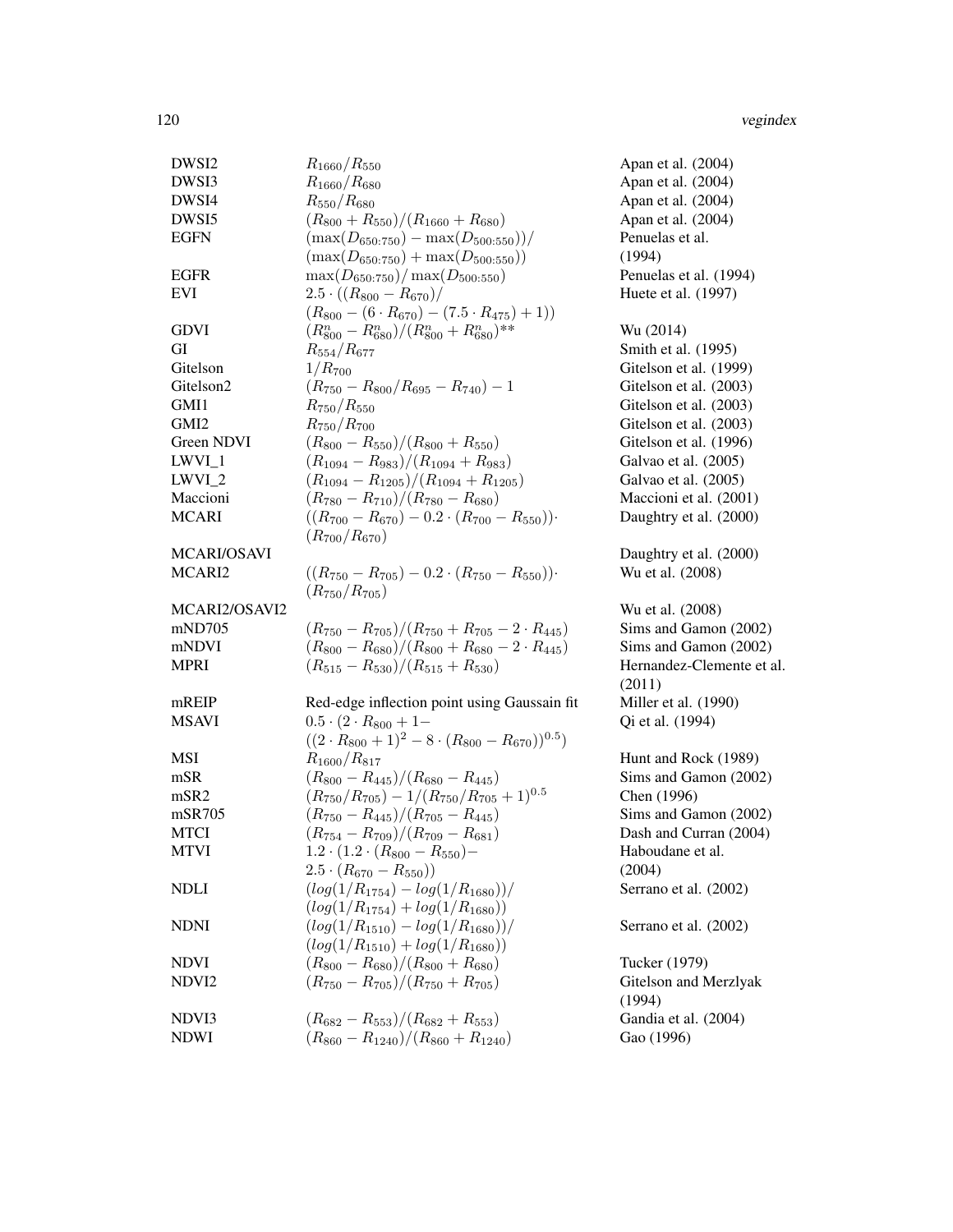#### vegindex 121

| <b>NPCI</b>        | $(R_{680}-R_{430})/(R_{680}+R_{430})$                     | Penuelas et al. (1994)        |
|--------------------|-----------------------------------------------------------|-------------------------------|
| <b>OSAVI</b>       | $(1+0.16) \cdot (R_{800}-R_{670})/$                       | Rondeaux et al.               |
|                    | $(R_{800} + R_{670} + 0.16)$                              | (1996)                        |
| OSAVI <sub>2</sub> | $(1+0.16) \cdot (R_{750}-R_{705})/$                       | Wu et al. (2008)              |
|                    | $(R_{750} + R_{705} + 0.16)$                              |                               |
| <b>PARS</b>        | $R_{746}/R_{513}$                                         | Chappelle et al. (1992)       |
| PRI                | $(R_{531}-R_{570})/(R_{531}+R_{570})$                     | Gamon et al. (1992)           |
| PRI_norm           | $PRI \cdot (-1)/(RDVI \cdot R_{700}/R_{670})$             | Zarco-Tejada et al.<br>(2013) |
| PRI*CI2            | $PRI \cdot CI2$                                           | Garrity et al. (2011)         |
| <b>PSRI</b>        | $(R_{678}-R_{500}/R_{750})$                               | Merzlyak et al. (1999)        |
| <b>PSSR</b>        | $R_{800}/R_{635}$                                         | Blackburn (1998)              |
| <b>PSND</b>        | $(R_{800}-R_{470})/(R_{800}-R_{470})$                     | Blackburn (1998)              |
| PWI                | $R_{900}/R_{970}$                                         | Penuelas et al. (1997)        |
| <b>RDVI</b>        | $(R_{800}-R_{670})/\sqrt{R_{800}+R_{670}}$                | Roujean and Breon (1995)      |
| REP_LE             | Red-edge position through linear extrapolation.           | Cho and Skidmore (2006)       |
| REP_Li             | $R_{re} = (R_{670} + R_{780})/2$                          | Guyot and Baret (1988)        |
|                    | $700 + 40 \cdot ((R_{re} - R_{700})/(R_{740} - R_{700}))$ |                               |
| <b>SAVI</b>        | $(1+L)\cdot (R_{800}-R_{670})/(R_{800}+R_{670}+L)$        | Huete (1988)                  |
| <b>SIPI</b>        | $(R_{800} - R_{445})/(R_{800} - R_{680})$                 | Penuelas et al. (1995),       |
|                    |                                                           | Penuelas et al. (1995a)       |
| <b>SPVI</b>        | $0.4 \cdot 3.7 \cdot (R_{800} - R_{670}) - 1.2 \cdot$     | Vincini et al. (2006)         |
|                    | $((R_{530}-R_{670})^2)^{0.5}$                             |                               |
| <b>SR</b>          | $R_{800}/R_{680}$                                         | Jordan (1969)                 |
| SR1                | $R_{750}/R_{700}$                                         | Gitelson and Merzlyak         |
|                    |                                                           | (1997)                        |
| SR <sub>2</sub>    | $R_{752}/R_{690}$                                         | Gitelson and Merzlyak         |
|                    |                                                           | (1997)                        |
| SR <sub>3</sub>    | $R_{750}/R_{550}$                                         | Gitelson and Merzlyak         |
|                    |                                                           | (1997)                        |
| SR <sub>4</sub>    | $R_{700}/R_{670}$                                         | McMurtrey et al. (1994)       |
| SR <sub>5</sub>    | $R_{675}/R_{700}$                                         | Chappelle et al. (1992)       |
| SR <sub>6</sub>    | $R_{750}/R_{710}$                                         | Zarco-Tejada and Miller       |
|                    |                                                           | (1999)                        |
| SR7                | $R_{440}/R_{690}$                                         | Lichtenthaler et al. (1996)   |
| SR <sub>8</sub>    | $R_{515}/R_{550}$                                         | Hernandez-Clemente et al.     |
|                    |                                                           | (2012)                        |
| <b>SRPI</b>        | $R_{430}/R_{680}$                                         | Penuelas et al. (1995)        |
| SRWI               | $R_{850}/R_{1240}$                                        | Zarco-Tejada et al.           |
|                    |                                                           | (2003)                        |
| Sum_Dr1            | $\sum_{i=626}^{795} D1_i \\ \sum_{i=680}^{780} D1_i$      | Elvidge and Chen (1995)       |
| $Sum_Dr2$          |                                                           | Filella and Penuelas          |
|                    |                                                           | (1994)                        |
| SWIR FI            | $R_{2133}^2/(R_{2225} \cdot R_{2209}^3)$                  | Levin et al. $(2007)$         |
| SWIR LI            | $3.87 \cdot (R_{2210} - R_{2090})$                        | Lobell et al. (2001)          |
|                    | $27.51 \cdot (R_{2280} - R_{2090}) - 0.2$                 |                               |
| <b>SWIR SI</b>     | $-41.59 \cdot (R_{2210} - R_{2090}) +$                    | Lobell et al. $(2001)$        |
|                    | $1.24 \cdot (R_{2280} - R_{2090}) + 0.64$                 |                               |
|                    |                                                           |                               |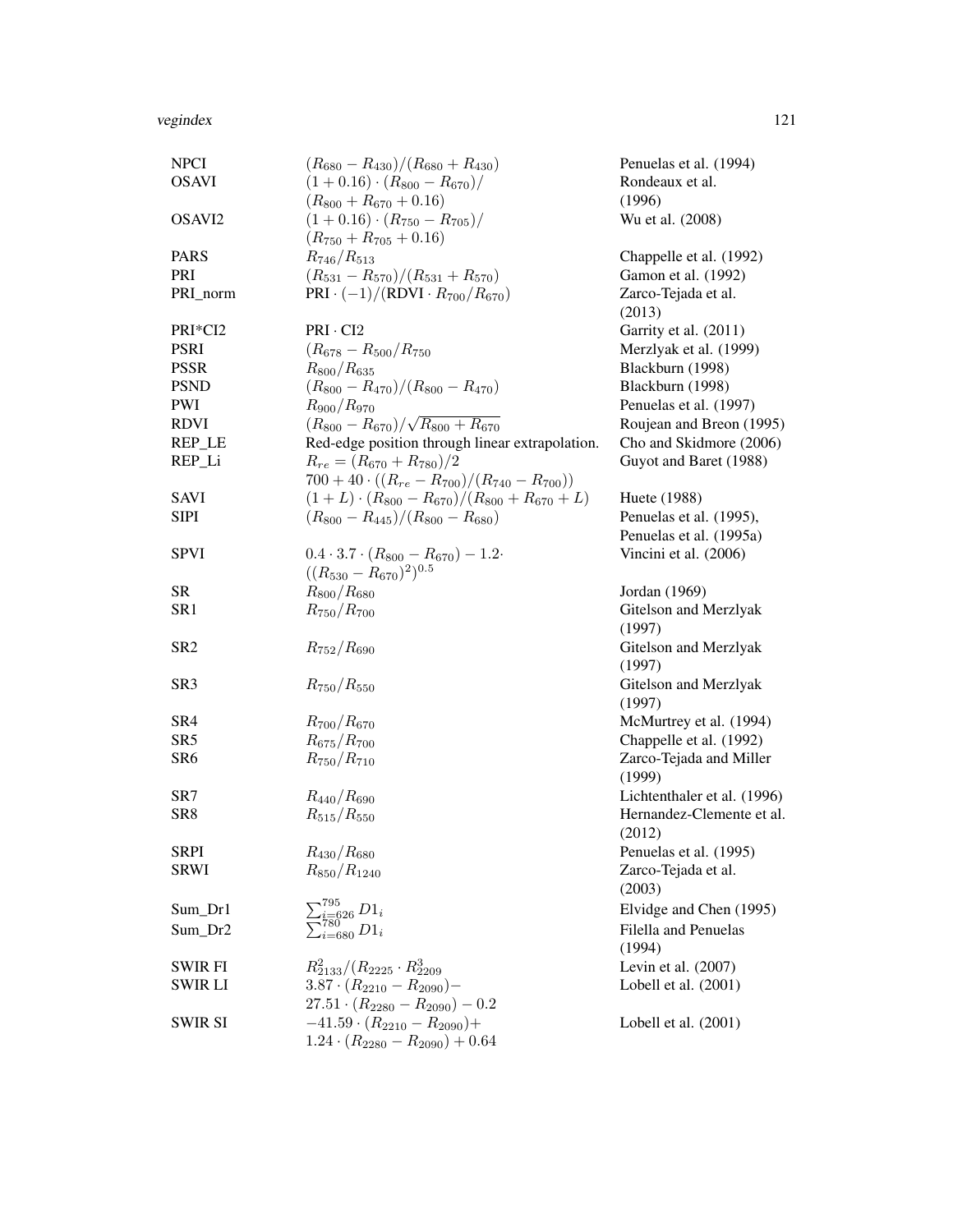| <b>SWIR VI</b>     | $37.72 \cdot (R_{2210} - R_{2090}) +$                                | Lobell et al. $(2001)$  |
|--------------------|----------------------------------------------------------------------|-------------------------|
|                    | $26.27 \cdot (R_{2280} - R_{2090}) + 0.57$                           |                         |
| TCARI              | $3 \cdot ((R_{700} - R_{670}) - 0.2 \cdot (R_{700} - R_{550}) \cdot$ | Haboudane et al. (2002) |
|                    | $(R_{700}/R_{670}))$                                                 |                         |
| <b>TCARI/OSAVI</b> | <b>TCARI/OSAVI</b>                                                   | Haboudane et al. (2002) |
| TCARI2             | $3 \cdot ((R_{750} - R_{705}) - 0.2 \cdot (R_{750} - R_{550}) \cdot$ | Wu et al. (2008)        |
|                    | $(R_{750}/R_{705}))$                                                 |                         |
| TCARI2/OSAVI2      | TCARI2/OSAVI2                                                        | Wu et al. (2008)        |
| TGI                | $-0.5(190(R_{670}-R_{550})-120(R_{670}-R_{480}))$                    | Hunt et al. (2013)      |
| TVI                | $0.5 \cdot (120 \cdot (R_{750} - R_{550}) -$                         | Broge and Leblanc       |
|                    | $(200 \cdot (R_{670} - R_{550}))$                                    | (2000)                  |
| Vogelmann          | $R_{740}/R_{720}$                                                    | Vogelmann et al. (1993) |
| Vogelmann2         | $(R_{734}-R_{747})/(R_{715}+R_{726})$                                | Vogelmann et al. (1993) |
| Vogelmann3         | $D_{715}/D_{705}$                                                    | Vogelmann et al. (1993) |
| Vogelmann4         | $(R_{734}-R_{747})/(R_{715}+R_{720})$                                | Vogelmann et al. (1993) |
|                    |                                                                      |                         |

\* For references please type: hsdardocs("References.pdf").

\*\* For GDVI n must be defined appending an underscore and the intended exponent to the index name. E.g., for  $n = 2$ , the correct index name would be "GDVI\_2". Note that GDVI-indices with  $n = 2, 3, 4$  will be derived if all available indices are calculated.

# Self-defining indices:

Self-defined indices may be passed using the following syntax:

- Rxxx: Reflectance at wavelength 'xxx'. Note that R must be upper case.
- Dxxx: First derivation of reflectance values at wavelength 'xxx'. Note that D must be upper case.
- Sxxx: Second derivation of reflectance values at wavelength 'xxx'. Note that S must be upper case.

Using this syntax, complex indices can be easily defined. Note that the entire definition of the index must be passed as one character string. Consequently, the NDVI would be written as "(R800-R680)/(R800+R680)".

# Value

A vector containing indices values. If index is a vector with length  $> 1$ , a data frame with ncol = length(index) and nrow = number of spectra in x is returned.

If function is called without any arguments, return value will be a vector containing all available indices in alphabetical order.

### Author(s)

Hanna Meyer and Lukas Lehnert

# References

See hsdardocs("References.pdf")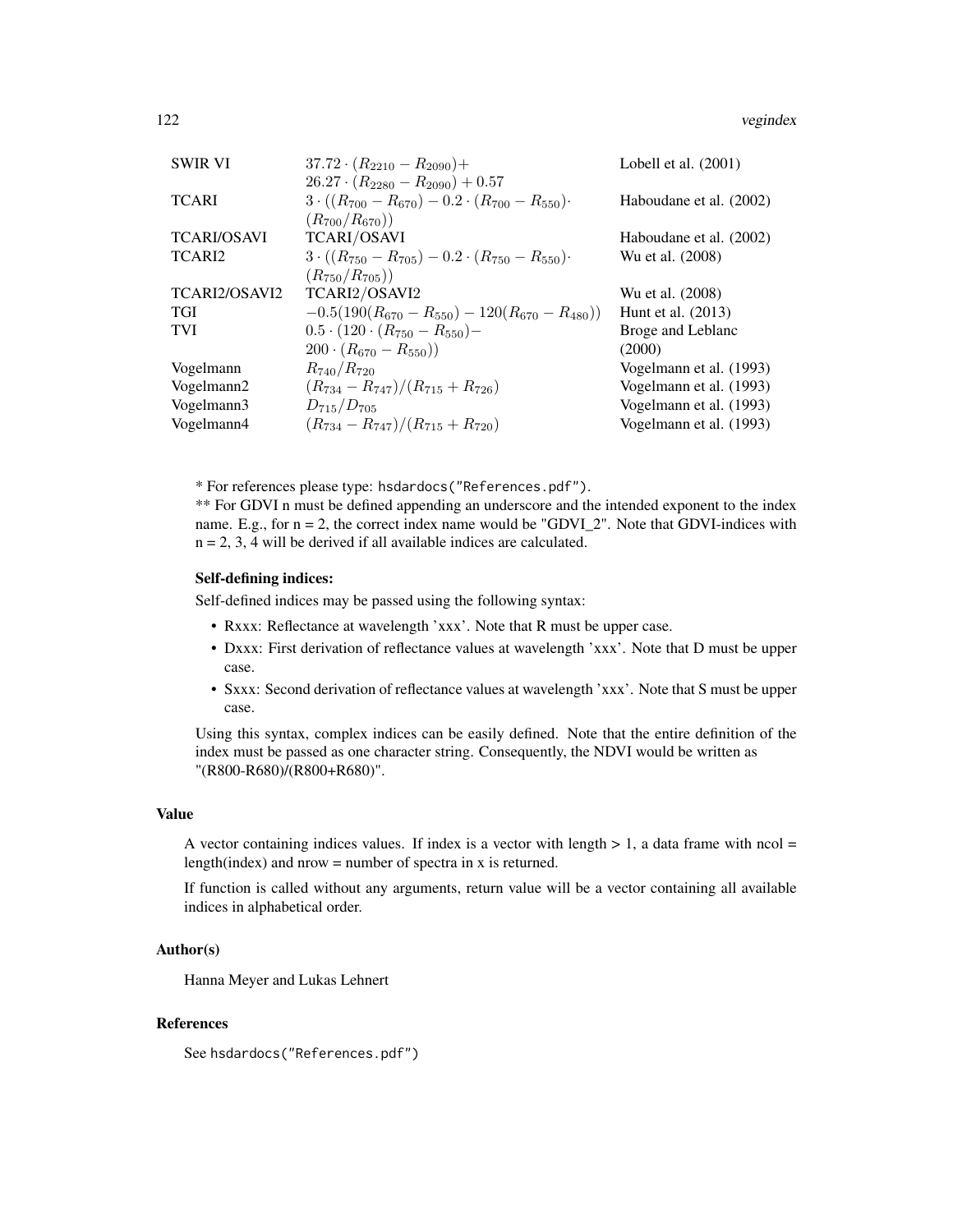# <span id="page-122-0"></span>wavelength 123

# See Also

[soilindex](#page-89-0), [derivative.speclib](#page-32-0), [rededge](#page-83-0), [get\\_reflectance](#page-47-0)

#### Examples

```
## Example calculating NDVI
data(spectral_data)
ndvi <- vegindex(spectral_data, "NDVI")
```

```
## Example calculating all available indices
## Get available indices
av1 \leftarrow \text{vegindex}()vi <- vegindex(spectral_data, avl)
## Self-defined indices
## NDVI
vi <- vegindex(spectral_data, "(R800-R680)/(R800+R680)")
## NDNI
vi <- vegindex(spectral_data,
               "(log(1/R1510) - log(1/R1680))/(log(1/R1510) + log(1/R1680))")
## D1
vi <- vegindex(spectral_data, "D730/D706")
## Example using second derivative spectra
vi <- vegindex(spectral_data, "(S930-S710)/(S930+S710)")
```
wavelength *Handling wavelength and fwhm*

#### Description

Methods to access and set wavelength (band center) and full-width-half-max (fwhm) values for class Speclib.

#### Usage

```
## S4 method for signature 'Speclib'
wavelength(object)
## S4 replacement method for signature 'Speclib,data.frame'
wavelength(object) <- value
## S4 replacement method for signature 'Speclib,numeric'
wavelength(object) <- value
## S4 method for signature 'Speclib'
fwhm(object)
## S4 replacement method for signature 'Speclib,numeric'
fwhm(object) <- value
```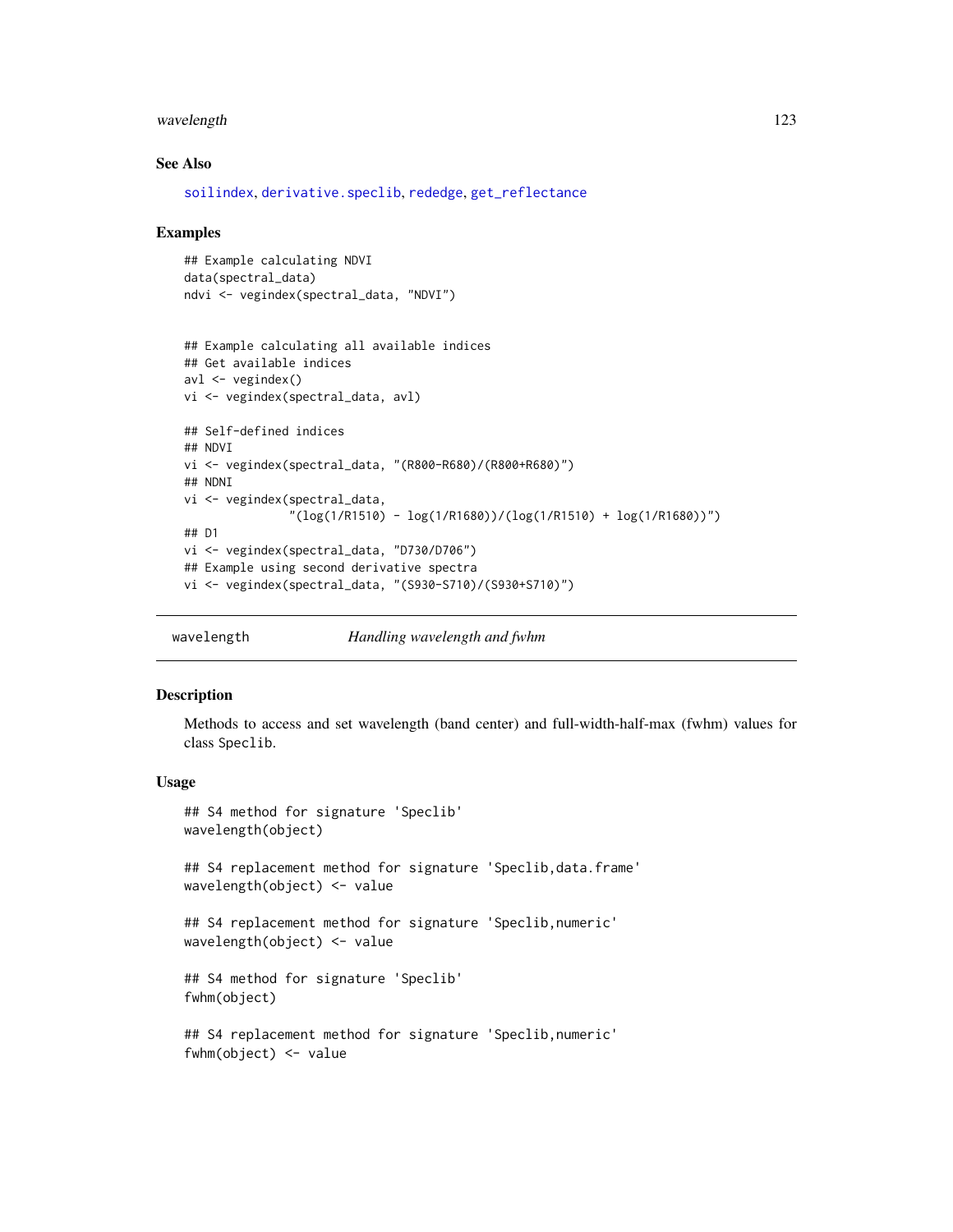# <span id="page-123-0"></span>Arguments

| obiect | Object of class Speclib.                                                     |
|--------|------------------------------------------------------------------------------|
| value  | Numeric vector or data.frame containing wavelength values. Must always be in |
|        | nm!                                                                          |

# Details

Wavelength (band center) and full-width-half-max (fwhm) values are given for each spectral band. The wavelength is mandatory for creation of Speclib and is used within the whole functionality of the package (e.g., [noiseFiltering](#page-60-0), [spectralResampling](#page-102-0), [vegindex](#page-117-0), [nri](#page-62-0), [plot.Speclib](#page-70-0), [mask](#page-57-0)).

# Value

For wavelength <- and fwhm <-, the updated object. Otherwise a numeric vector of the wavelength and fwhm-values in nm is returned.

# Author(s)

Lukas Lehnert

# See Also

[Speclib](#page-96-0)

# Examples

data(spectral\_data)

wavelength(spectral\_data)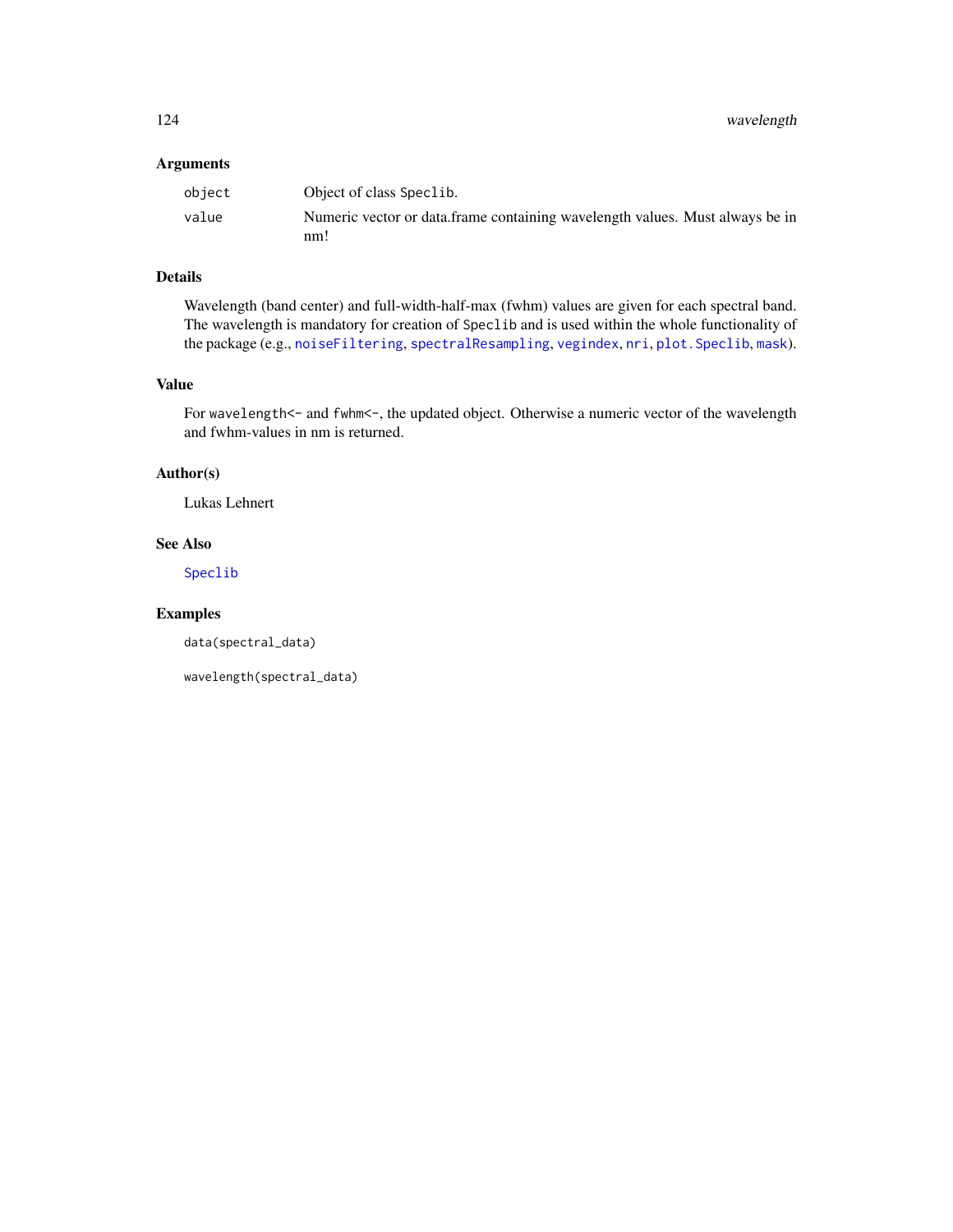# **Index**

∗Topic aplot clman, [25](#page-24-0) plot.Nri, [67](#page-66-0) plot.Specfeat, [69](#page-68-0) plot.Speclib, [71](#page-70-1) specfeat, [92](#page-91-0) ∗Topic classes Clman-class, [27](#page-26-1) distMat3D, [37](#page-36-0) DistMat3D-class, [39](#page-38-0) HyperSpecRaster-class, [54](#page-53-0) Nri-class, [64](#page-63-1) specfeat, [92](#page-91-0) Specfeat-class, [93](#page-92-0) speclib, [94](#page-93-0) Speclib-class, [97](#page-96-1) ∗Topic datasets cancer\_spectra, [13](#page-12-0) spectral\_data, [106](#page-105-0) ∗Topic documentation hsdardocs, [50](#page-49-0) ∗Topic methods Boruta::Boruta, [11](#page-10-0) caret::createDataPartition-methods, [14](#page-13-0) caret::createFolds-methods, [14](#page-13-0) caret::createResample-methods, [14](#page-13-0) caret::featurePlot-methods, [15](#page-14-0) caret::gafs, [15](#page-14-0) caret::preProcess-methods, [16](#page-15-0) caret::rfe, [17](#page-16-0) caret::safs, [18](#page-17-0) caret::sbf, [19](#page-18-0) caret::setPredictor, [21](#page-20-0) caret::setResponse, [22](#page-21-0) caret::train-methods, [24](#page-23-1) HyperSpecRaster, [52](#page-51-1) Raster-methods, [80](#page-79-0) ∗Topic multivariate

feature\_properties, [41](#page-40-0) getNRI, [47](#page-46-0) glm.nri, [49](#page-48-0) import\_USGS, [55](#page-54-0) nri, [63](#page-62-1) nri\_best\_performance, [66](#page-65-0) rededge, [84](#page-83-1) soilindex, [90](#page-89-1) spectralResampling, [103](#page-102-1) sr, [106](#page-105-0) transformSpeclib, [111](#page-110-1) unmix, [113](#page-112-0) vegindex, [118](#page-117-1) ∗Topic package hsdar-package, [3](#page-2-0) ∗Topic smooth meanfilter, [59](#page-58-0) noiseFiltering, [61](#page-60-1) ∗Topic spatial HyperSpecRaster, [52](#page-51-1) HyperSpecRaster-class, [54](#page-53-0) Raster-methods, [80](#page-79-0) ∗Topic utilities addcp, [5](#page-4-1) apply.DistMat3D, [6](#page-5-0) apply.Speclib, [8](#page-7-0) bandnames, [9](#page-8-0) bdri, [10](#page-9-0) checkhull, [24](#page-23-1) cubePlot, [29](#page-28-0) deletecp, [32](#page-31-1) derivative.speclib, [33](#page-32-1) dim.speclib, [35](#page-34-0) Extract Speclib by index, [40](#page-39-0) get.gaussian.response, [43](#page-42-0) get.sensor.characteristics, [44](#page-43-0) getcp, [46](#page-45-1) hsdar\_parallel, [51](#page-50-1) hsdardocs, [50](#page-49-0)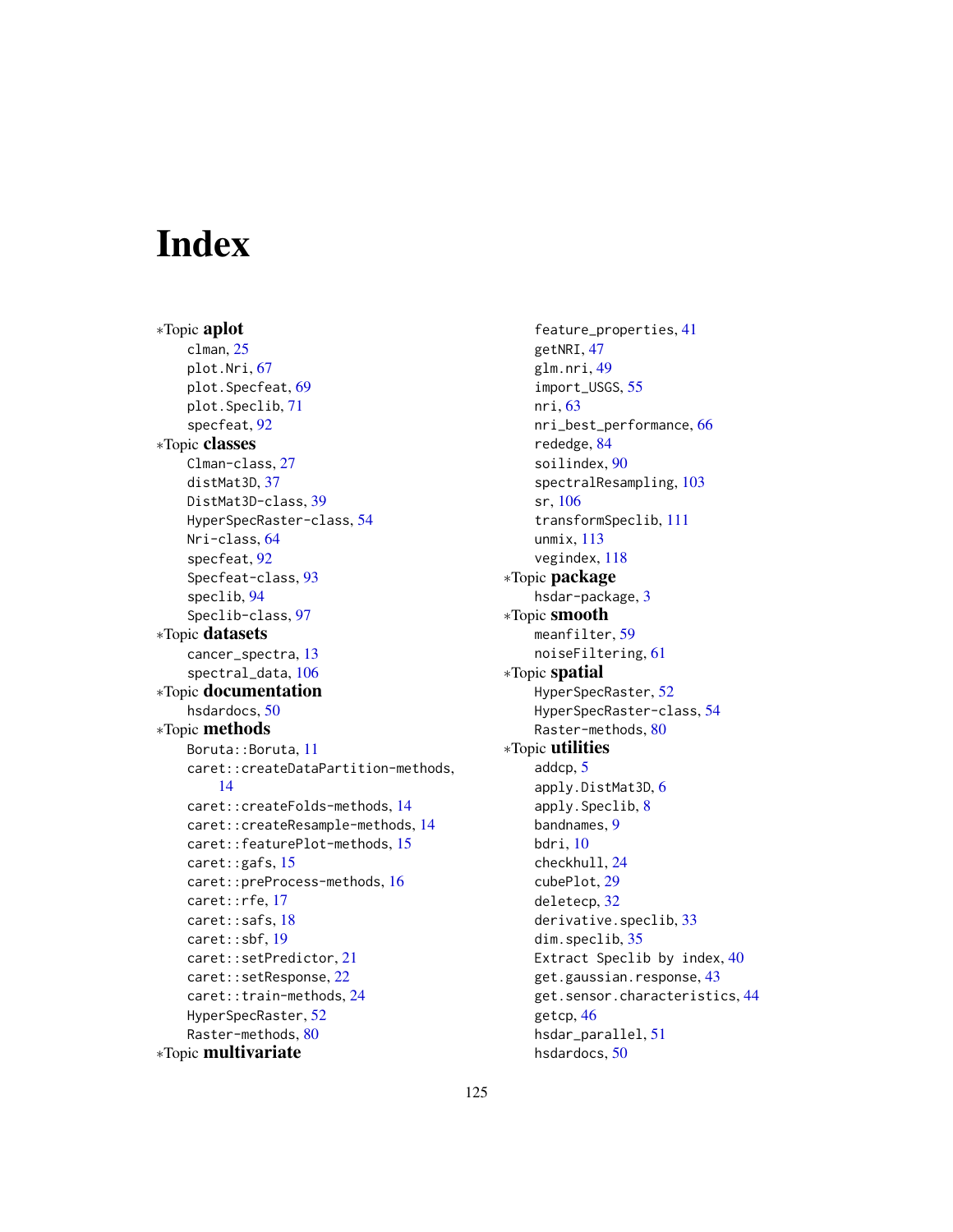```
idSpeclib, 54
    makehull, 56
    mask, 58
    merge, 60
    postprocessASD, 72
    predictHyperspec, 73
    read.ASD, 83
    SI, 86
    spectra, 101
    spectralInterpolation, 102
    subset.nri, 107
    subset.speclib, 109
    updatecl, 115
    usagehistory, 117
    wavelength, 123
(g)lm.nri, 65
<,ANY,DistMat3D-method (distMat3D), 37
<,DistMat3D,ANY-method (distMat3D), 37
<,DistMat3D,DistMat3D-method
        (distMat3D), 37
<=,ANY,DistMat3D-method (distMat3D), 37
<=,DistMat3D,ANY-method (distMat3D), 37
<=,DistMat3D,DistMat3D-method
        (distMat3D), 37
==,ANY,DistMat3D-method (distMat3D), 37
==,DistMat3D,ANY-method (distMat3D), 37
==,DistMat3D,DistMat3D-method
        (distMat3D), 37
>,ANY,DistMat3D-method (distMat3D), 37
>,DistMat3D,ANY-method (distMat3D), 37
>,DistMat3D,DistMat3D-method
        (distMat3D), 37
>=,ANY,DistMat3D-method (distMat3D), 37
>=,DistMat3D,ANY-method (distMat3D), 37
>=,DistMat3D,DistMat3D-method
        (distMat3D), 37
[,.SI,ANY,ANY,ANY-method (SI), 86
[,.Spectra,ANY,ANY,ANY-method
        (spectra), 101
[,DistMat3D,ANY,ANY,ANY-method
        (distMat3D), 37
[,DistMat3D,ANY,ANY-method (distMat3D),
        37
[,DistMat3D-method (distMat3D), 37
[,Nri,ANY,ANY,ANY-method (Nri-methods),
        65
[,Nri,ANY,ANY-method (Nri-methods), 65
[,Specfeat,ANY,ANY,ANY-method
```
*(*specfeat*)*, [92](#page-91-0) [,Speclib,ANY,ANY,ANY-method *(*Extract Speclib by index*)*, [40](#page-39-0) [,Speclib,ANY,ANY-method *(*Extract Speclib by index*)*, [40](#page-39-0) [,Speclib-method *(*Extract Speclib by index*)*, [40](#page-39-0) [<-,DistMat3D,ANY,ANY,ANY-method *(*distMat3D*)*, [37](#page-36-0) [<-,DistMat3D,ANY,ANY-method *(*distMat3D*)*, [37](#page-36-0) [<-,DistMat3D-method *(*distMat3D*)*, [37](#page-36-0) \$,Nri-method *(*Nri-methods*)*, [65](#page-64-0) \$,Speclib-method *(*speclib*)*, [94](#page-93-0)

addcp, *[5](#page-4-1)*, [5,](#page-4-1) *[24,](#page-23-1) [25](#page-24-0)*, *[27,](#page-26-1) [28](#page-27-0)*, *[32,](#page-31-1) [33](#page-32-1)*, *[46](#page-45-1)*, *[56,](#page-55-1) [57](#page-56-0)*, *[112,](#page-111-0) [113](#page-112-0)*, *[116](#page-115-0)* agrep, *[108,](#page-107-0) [109](#page-108-0)* apply, *[3](#page-2-0)*, *[7,](#page-6-0) [8](#page-7-0)*, *[39](#page-38-0)* apply,DistMat3D-method *(*apply.DistMat3D*)*, [6](#page-5-0) apply,Speclib-method *(*apply.Speclib*)*, [8](#page-7-0) apply.DistMat3D, [6,](#page-5-0) *[40](#page-39-0)* apply.Speclib, [8](#page-7-0) as.array,DistMat3D-method *(*distMat3D*)*, [37](#page-36-0) as.data.frame,Nri-method *(*Nri-methods*)*, [65](#page-64-0) as.matrix,DistMat3D-method *(*distMat3D*)*, [37](#page-36-0) as.matrix,Nri-method *(*Nri-methods*)*, [65](#page-64-0) bandnames, [9,](#page-8-0) *[102](#page-101-0)* bandnames<- *(*bandnames*)*, [9](#page-8-0) bdri, [10](#page-9-0) blockSize,Speclib-method

*(*speclib\_raster-methods*)*, [99](#page-98-0) Boruta, *[12](#page-11-0)* Boruta,Nri-method *(*Boruta::Boruta*)*, [11](#page-10-0) Boruta,Specfeat-method *(*Boruta::Boruta*)*, [11](#page-10-0) Boruta,Speclib-method *(*Boruta::Boruta*)*, [11](#page-10-0) Boruta-methods *(*Boruta::Boruta*)*, [11](#page-10-0) Boruta::Boruta, [11](#page-10-0) brick, *[53,](#page-52-0) [54](#page-53-0)*, *[96](#page-95-0)*, *[98](#page-97-0)* brick,Speclib,ANY-method

```
(HyperSpecRaster), 52
```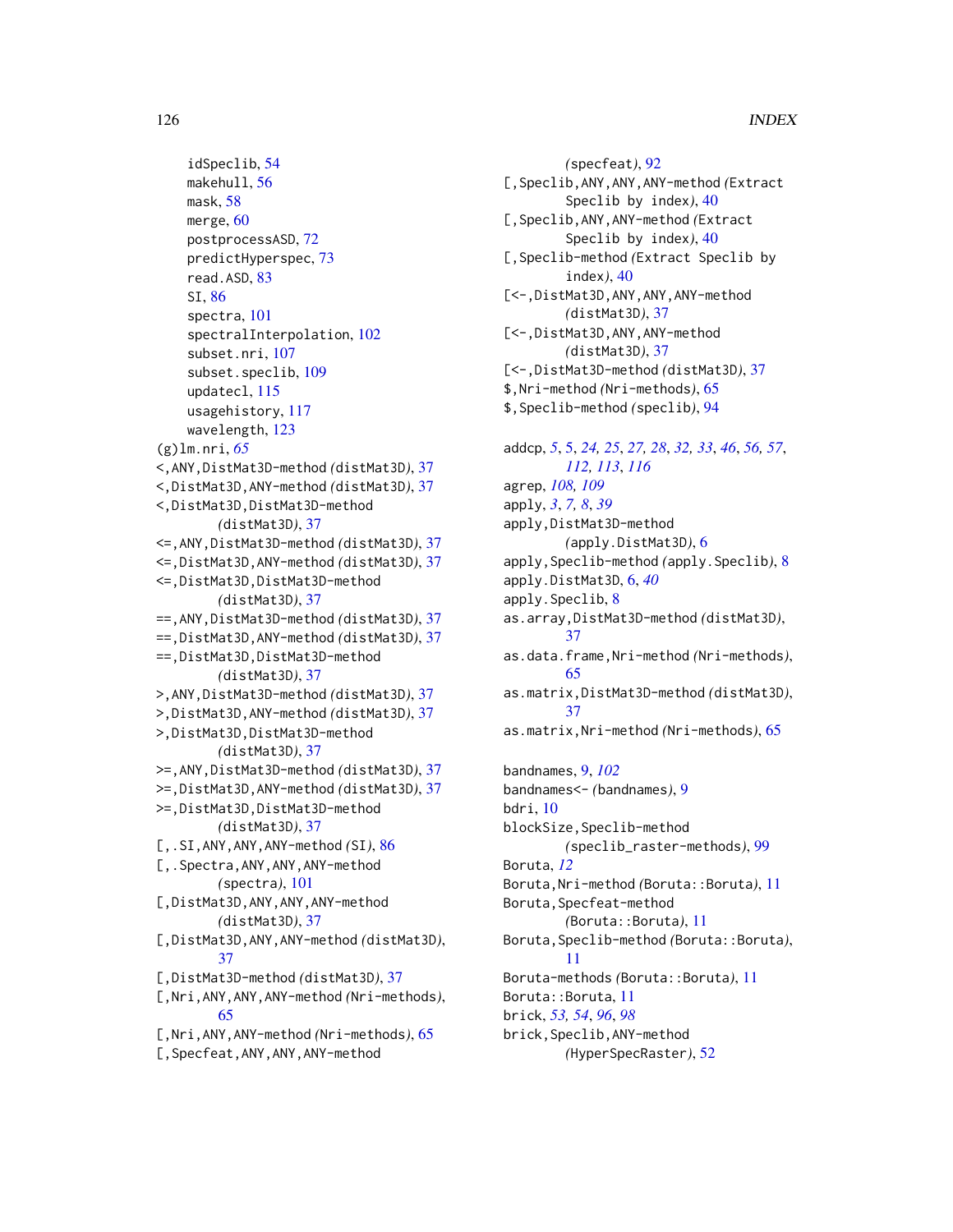brick,Speclib-method *(*Raster-methods*)*, [80](#page-79-0) cancer\_spectra, [13](#page-12-0) caret::createDataPartition-methods, [14](#page-13-0) caret::createFolds-methods, [14](#page-13-0) caret::createResample-methods, [14](#page-13-0) caret::featurePlot-methods, [15](#page-14-0) caret::gafs, [15](#page-14-0) caret::preProcess-methods, [16](#page-15-0) caret::rfe, [17](#page-16-0) caret::safs, [18](#page-17-0) caret::sbf, [19](#page-18-0) caret::setPredictor, [21](#page-20-0) caret::setResponse, [22](#page-21-0) caret::showCaretParameters, [23](#page-22-0) caret::train-methods, [24](#page-23-1) cellFromCol,Speclib-method *(*spectra*)*, [101](#page-100-0) cellFromLine,Speclib-method *(*spectra*)*, [101](#page-100-0) cellFromPolygon,Speclib-method *(*spectra*)*, [101](#page-100-0) cellFromRow,Speclib-method *(*spectra*)*, [101](#page-100-0) cellFromRowCol,Speclib-method *(*spectra*)*, [101](#page-100-0) cellFromRowColCombine,Speclib-method *(*spectra*)*, [101](#page-100-0) cellFromXY,Speclib-method *(*spectra*)*, [101](#page-100-0) checkhull, *[5](#page-4-1)*, *[24](#page-23-1)*, [24,](#page-23-1) *[32,](#page-31-1) [33](#page-32-1)*, *[56](#page-55-1)*, *[113](#page-112-0)*, *[116](#page-115-0)* Clman, *[27](#page-26-1)*, *[32](#page-31-1)*, *[46](#page-45-1)*, *[57](#page-56-0)*, *[112,](#page-111-0) [113](#page-112-0)* Clman *(*Clman-class*)*, [27](#page-26-1) clman, [25](#page-24-0) Clman-class, [27](#page-26-1) colFromX,Speclib-method *(*spectra*)*, [101](#page-100-0) colorRamp, *[68](#page-67-0)* cor.test, *[28](#page-27-0)*, [28,](#page-27-0) *[68](#page-67-0)* cor.test,Nri-method *(*cor.test*)*, [28](#page-27-0) cor.test.nri *(*cor.test*)*, [28](#page-27-0) createDataPartition, *[14](#page-13-0)* createDataPartition,.CaretHyperspectral-method dim.speclib, [35](#page-34-0) *(*caret::createDataPartition-methods*)*, dist, *[36,](#page-35-0) [37](#page-36-0)* [14](#page-13-0) createDataPartition,ANY-method *(*caret::createDataPartition-methods*)*, distMat3D, [37,](#page-36-0) *[40](#page-39-0)* [14](#page-13-0) createDataPartition-methods

[14](#page-13-0) createFolds, *[14](#page-13-0)* createFolds,.CaretHyperspectral-method *(*caret::createFolds-methods*)*, [14](#page-13-0) createFolds,ANY-method *(*caret::createFolds-methods*)*, [14](#page-13-0) createFolds-methods *(*caret::createFolds-methods*)*, [14](#page-13-0) createMultiFolds, *[14](#page-13-0)* createMultiFolds,.CaretHyperspectral-method *(*caret::createFolds-methods*)*, [14](#page-13-0) createMultiFolds,ANY-method *(*caret::createFolds-methods*)*, [14](#page-13-0) createMultiFolds-methods *(*caret::createFolds-methods*)*, [14](#page-13-0) createResample, *[14](#page-13-0)* createResample,.CaretHyperspectral-method *(*caret::createResample-methods*)*, [14](#page-13-0) createResample,ANY-method *(*caret::createResample-methods*)*, [14](#page-13-0) createResample-methods *(*caret::createResample-methods*)*, [14](#page-13-0) cubePlot, [29](#page-28-0) cut\_specfeat, *[4](#page-3-0)*, *[31](#page-30-0)*, [31,](#page-30-0) *[42](#page-41-0)*, *[92,](#page-91-0) [93](#page-92-0)* deletecp, *[5](#page-4-1)*, *[24,](#page-23-1) [25](#page-24-0)*, *[27,](#page-26-1) [28](#page-27-0)*, *[32](#page-31-1)*, [32,](#page-31-1) *[46](#page-45-1)*, *[56,](#page-55-1) [57](#page-56-0)*, *[112,](#page-111-0) [113](#page-112-0)*, *[116](#page-115-0)* derivative.speclib, *[4](#page-3-0)*, [33,](#page-32-1) *[85](#page-84-0)*, *[123](#page-122-0)* dim, *[97](#page-96-1)*, *[99](#page-98-0)* dim,DistMat3D-method *(*distMat3D*)*, [37](#page-36-0) dim,Nri-method *(*Nri-methods*)*, [65](#page-64-0) dim,Speclib-method *(*dim.speclib*)*, [35](#page-34-0) dist.speclib, *[27](#page-26-1)*, [36](#page-35-0) DistMat3D, *[6,](#page-5-0) [7](#page-6-0)*, *[39](#page-38-0)*, *[65](#page-64-0)* distMat3D,array-method *(*distMat3D*)*, [37](#page-36-0)

distMat3D,matrix-method *(*distMat3D*)*, [37](#page-36-0)

*(*caret::createDataPartition-methods*)*, distMat3D,numeric-method *(*distMat3D*)*, [37](#page-36-0)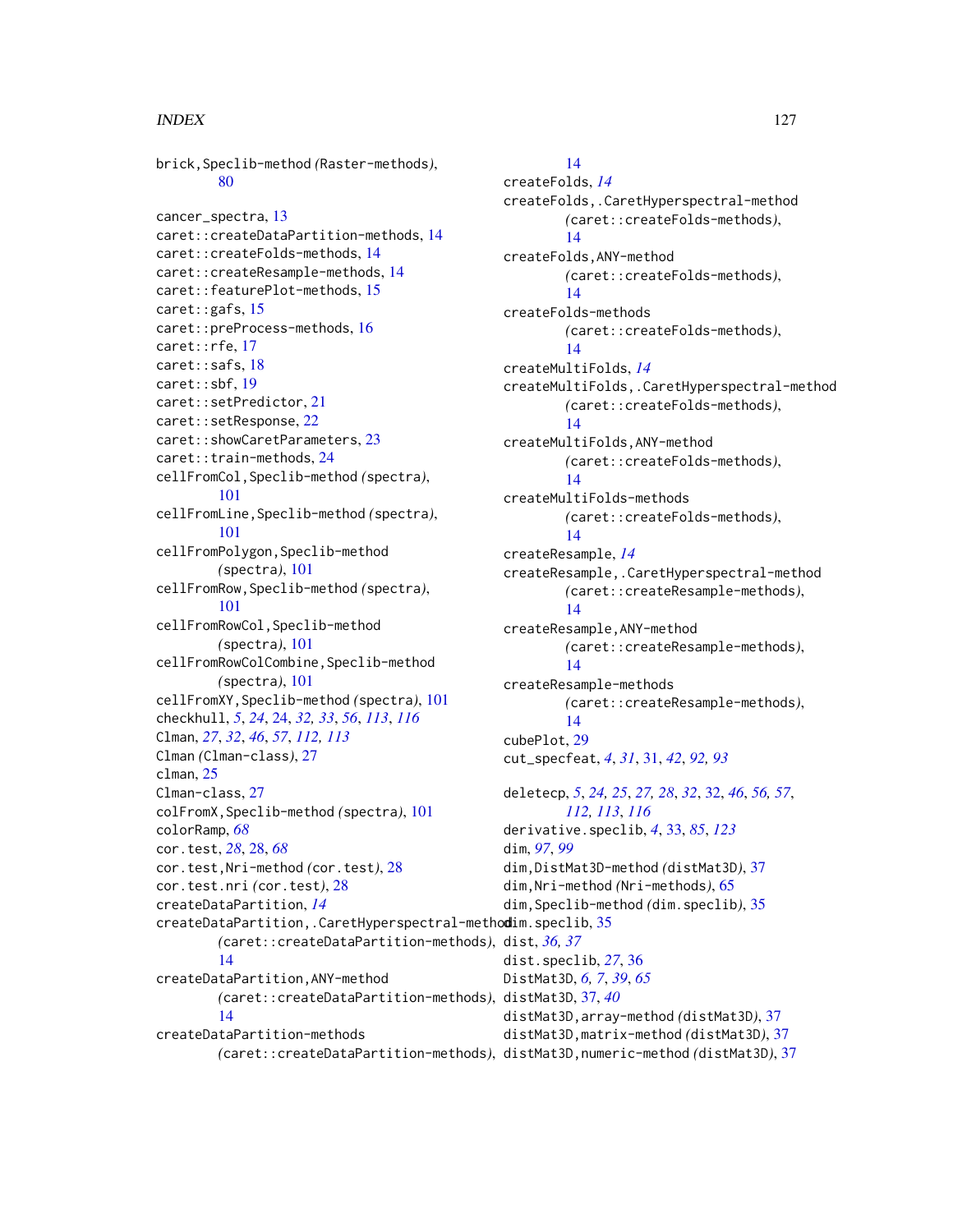DistMat3D-class, [39](#page-38-0) Extract Speclib by index, [40](#page-39-0) extract,Speclib-method *(*Raster-methods*)*, [80](#page-79-0) feature\_properties, *[10](#page-9-0)*, *[31](#page-30-0)*, [41,](#page-40-0) *[42](#page-41-0)*, *[92,](#page-91-0) [93](#page-92-0)* featurePlot, *[15](#page-14-0)* featurePlot,.CaretHyperspectral-method *(*caret::featurePlot-methods*)*, [15](#page-14-0) featurePlot,ANY-method *(*caret::featurePlot-methods*)*, [15](#page-14-0) featurePlot-methods *(*caret::featurePlot-methods*)*, [15](#page-14-0) fourCellsFromXY,Speclib-method *(*spectra*)*, [101](#page-100-0) fwhm *(*wavelength*)*, [123](#page-122-0) fwhm,Speclib-method *(*wavelength*)*, [123](#page-122-0) fwhm<- *(*wavelength*)*, [123](#page-122-0) fwhm<-,Speclib,numeric-method *(*wavelength*)*, [123](#page-122-0) gafs, *[12](#page-11-0)*, *[15,](#page-14-0) [16](#page-15-0)*

gafs,Nri-method *(*caret::gafs*)*, [15](#page-14-0) gafs,Specfeat-method *(*caret::gafs*)*, [15](#page-14-0) gafs,Speclib-method *(*caret::gafs*)*, [15](#page-14-0) gafs-methods *(*caret::gafs*)*, [15](#page-14-0) get.gaussian.response, [43,](#page-42-0) *[105](#page-104-0)* get.sensor.characteristics, *[43](#page-42-0)*, [44,](#page-43-0) *[104,](#page-103-0) [105](#page-104-0)* get\_Boruta *(*Boruta::Boruta*)*, [11](#page-10-0) get\_gafs *(*caret::gafs*)*, [15](#page-14-0) get\_landsat4\_response *(*spectralResampling*)*, [103](#page-102-1) get\_landsat5\_response *(*spectralResampling*)*, [103](#page-102-1) get\_landsat7\_response *(*spectralResampling*)*, [103](#page-102-1) get\_landsat8\_response *(*spectralResampling*)*, [103](#page-102-1) get\_quickbird\_response *(*spectralResampling*)*, [103](#page-102-1) get\_reflectance, [48,](#page-47-1) *[90,](#page-89-1) [91](#page-90-0)*, *[118](#page-117-1)*, *[123](#page-122-0)* get\_rfe *(*caret::rfe*)*, [17](#page-16-0) get\_safs *(*caret::safs*)*, [18](#page-17-0) get\_sbf *(*caret::sbf*)*, [19](#page-18-0)

get\_sentinel2\_response *(*spectralResampling*)*, [103](#page-102-1) get\_wv2\_4\_response *(*spectralResampling*)*, [103](#page-102-1) get\_wv2\_8\_response *(*spectralResampling*)*, [103](#page-102-1) getcp, *[5](#page-4-1)*, *[24](#page-23-1)*, *[32,](#page-31-1) [33](#page-32-1)*, [46,](#page-45-1) *[56](#page-55-1)*, *[116](#page-115-0)* getFiniteNri *(*Nri-methods*)*, [65](#page-64-0) getNRI, *[28](#page-27-0)*, [47,](#page-46-0) *[49,](#page-48-0) [50](#page-49-0)* getValuesBlock,HyperSpecRaster *(*HyperSpecRaster*)*, [52](#page-51-1) getValuesBlock,HyperSpecRaster-method *(*HyperSpecRaster*)*, [52](#page-51-1) getValuesBlock,Speclib-method *(*speclib\_raster-methods*)*, [99](#page-98-0) glm, *[49,](#page-48-0) [50](#page-49-0)*, *[64](#page-63-1)*, *[66](#page-65-0)[–68](#page-67-0)*, *[70](#page-69-0)*, *[107](#page-106-0)* glm.nri, *[28](#page-27-0)*, [49,](#page-48-0) *[64](#page-63-1)*, *[66](#page-65-0)[–68](#page-67-0)*, *[70](#page-69-0)*, *[107](#page-106-0)*

# hcl, *[68](#page-67-0)* hsdar *(*hsdar-package*)*, [3](#page-2-0) hsdar-package, [3](#page-2-0) hsdar\_parallel, *[4](#page-3-0)*, [51,](#page-50-1) *[112](#page-111-0)* hsdardocs, [50,](#page-49-0) *[104](#page-103-0)* HyperSpecRaster, [52,](#page-51-1) *[82](#page-81-0)*, *[114](#page-113-0)* HyperSpecRaster,character,numeric-method *(*HyperSpecRaster*)*, [52](#page-51-1) HyperSpecRaster,HyperSpecRaster-method *(*HyperSpecRaster*)*, [52](#page-51-1) HyperSpecRaster,RasterBrick,numeric-method *(*HyperSpecRaster*)*, [52](#page-51-1) HyperSpecRaster,RasterLayer,numeric-method *(*HyperSpecRaster*)*, [52](#page-51-1) HyperSpecRaster,Speclib,ANY-method *(*HyperSpecRaster*)*, [52](#page-51-1) HyperSpecRaster,Speclib-method *(*HyperSpecRaster*)*, [52](#page-51-1) HyperSpecRaster-class, [54](#page-53-0)

idSpeclib, *[5](#page-4-1)*, *[41](#page-40-0)*, [54,](#page-53-0) *[97](#page-96-1)*, *[99](#page-98-0)*, *[102](#page-101-0)* idSpeclib<- *(*idSpeclib*)*, [54](#page-53-0) import\_USGS, [55](#page-54-0) initialize,.SI-method *(*SI*)*, [86](#page-85-1) initialize,Clman-method *(*clman*)*, [25](#page-24-0) initialize,Speclib-method *(*speclib*)*, [94](#page-93-0) interpolate.mask *(*mask*)*, [58](#page-57-1) is.speclib *(*speclib*)*, [94](#page-93-0)

Landsat\_4\_response *(*spectralResampling*)*, [103](#page-102-1)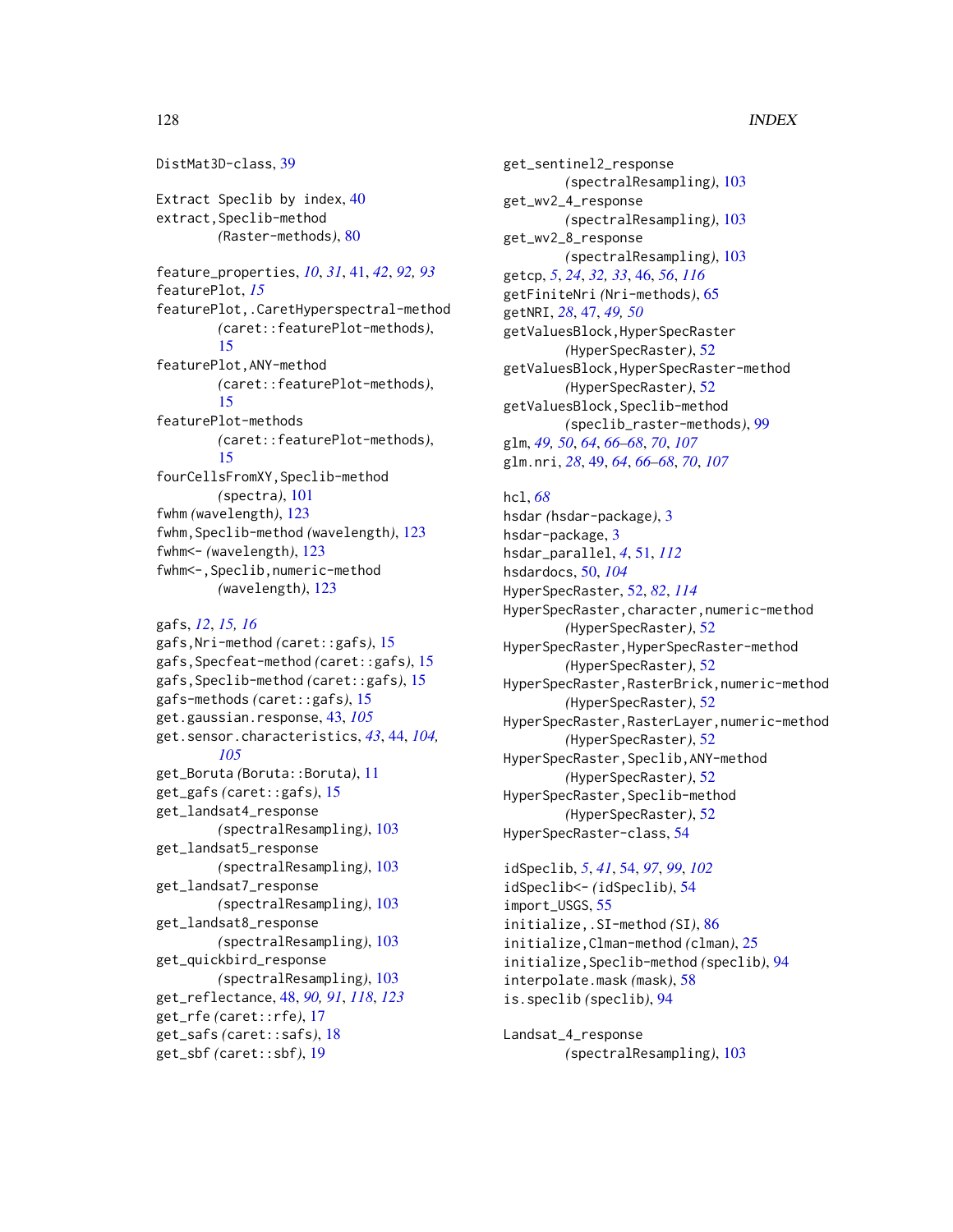Landsat\_5\_response *(*spectralResampling*)*, [103](#page-102-1) Landsat\_7\_response *(*spectralResampling*)*, [103](#page-102-1) Landsat\_8\_response *(*spectralResampling*)*, [103](#page-102-1) legendSpeclib *(*plot.Speclib*)*, [71](#page-70-1) lines, *[26](#page-25-0)* list.available.sensors *(*get.sensor.characteristics*)*, [44](#page-43-0) lm, *[49,](#page-48-0) [50](#page-49-0)* lm.nri, *[28](#page-27-0)* lm.nri *(*glm.nri*)*, [49](#page-48-0) lowess, *[62](#page-61-0)* makehull, *[5](#page-4-1)*, *[24,](#page-23-1) [25](#page-24-0)*, *[32,](#page-31-1) [33](#page-32-1)*, *[56](#page-55-1)*, [56,](#page-55-1) *[57](#page-56-0)*, *[116](#page-115-0)* mark\_nri\_best\_performance *(*nri\_best\_performance*)*, [66](#page-65-0) mask, [58,](#page-57-1) *[97](#page-96-1)*, *[99](#page-98-0)*, *[109](#page-108-0)*, *[124](#page-123-0)* mask,Speclib-method *(*mask*)*, [58](#page-57-1) mask<- *(*mask*)*, [58](#page-57-1) mask<-,Speclib,data.frame-method *(*mask*)*, [58](#page-57-1) mask<-,Speclib,list-method *(*mask*)*, [58](#page-57-1) mask<-,Speclib,matrix-method *(*mask*)*, [58](#page-57-1) mask<-,Speclib,numeric-method *(*mask*)*, [58](#page-57-1) maskSpeclib *(*mask*)*, [58](#page-57-1) match.fun, *[6](#page-5-0)[–8](#page-7-0)* meanfilter, [59,](#page-58-0) *[62](#page-61-0)* merge, [60](#page-59-0) merge,Speclib,Speclib-method *(*merge*)*, [60](#page-59-0) n\_features *(*specfeat*)*, [92](#page-91-0) n\_features,Specfeat-method *(*specfeat*)*,  $92$ names,.SI-method *(*SI*)*, [86](#page-85-1) nbands *(*dim.speclib*)*, [35](#page-34-0) ncol,.SI-method *(*SI*)*, [86](#page-85-1) ncol,.Spectra-method *(*speclib*)*, [94](#page-93-0) ncol,DistMat3D-method *(*distMat3D*)*, [37](#page-36-0) noiseFiltering, *[4](#page-3-0)*, *[60](#page-59-0)*, [61,](#page-60-1) *[85](#page-84-0)*, *[112](#page-111-0)*, *[124](#page-123-0)* Nri, *[28](#page-27-0)*, *[39](#page-38-0)*, *[47](#page-46-0)*, *[64](#page-63-1)*, *[87](#page-86-0)*, *[107,](#page-106-0) [108](#page-107-0)*, *[111](#page-110-1)* nri, *[4](#page-3-0)*, *[39](#page-38-0)*, *[47](#page-46-0)*, [63,](#page-62-1) *[66](#page-65-0)*, *[68](#page-67-0)*, *[70](#page-69-0)*, *[107](#page-106-0)*, *[124](#page-123-0)* Nri-class, [64](#page-63-1) Nri-methods, [65](#page-64-0) nri\_best\_performance, *[47](#page-46-0)*, *[49](#page-48-0)*, [66](#page-65-0) nrow,.SI-method *(*SI*)*, [86](#page-85-1) nrow,.Spectra-method *(*speclib*)*, [94](#page-93-0)

nrow,DistMat3D-method *(*distMat3D*)*, [37](#page-36-0) nspectra *(*dim.speclib*)*, [35](#page-34-0) optim, *[78,](#page-77-0) [79](#page-78-0)* plot, *[3](#page-2-0)*, *[27,](#page-26-1) [28](#page-27-0)*, *[49,](#page-48-0) [50](#page-49-0)*, *[97](#page-96-1)*, *[99](#page-98-0)* plot,Clman,ANY-method *(*clman*)*, [25](#page-24-0) plot,Clman-method *(*clman*)*, [25](#page-24-0) plot,Nri,ANY-method *(*plot.Nri*)*, [67](#page-66-0) plot,Nri-method *(*plot.Nri*)*, [67](#page-66-0) plot,Specfeat,ANY-method *(*plot.Specfeat*)*, [69](#page-68-0) plot,Specfeat-method *(*plot.Specfeat*)*, [69](#page-68-0) plot,Speclib,ANY-method *(*plot.Speclib*)*, [71](#page-70-1) plot,Speclib-method *(*plot.Speclib*)*, [71](#page-70-1) plot.Nri, [67](#page-66-0) plot.Specfeat, [69,](#page-68-0) *[92,](#page-91-0) [93](#page-92-0)* plot.Speclib, [71,](#page-70-1) *[124](#page-123-0)* plotRGB, *[29](#page-28-0)* plotRGB,Speclib-method *(*Raster-methods*)*, [80](#page-79-0) points, *[26](#page-25-0)* polygon, *[66](#page-65-0)* postprocessASD, [72](#page-71-0) predict.train, *[73](#page-72-0)* predictHyperspec, [73](#page-72-0) predictHyperspec,train,.CaretHyperspectral,function-method *(*predictHyperspec*)*, [73](#page-72-0) predictHyperspec,train,.CaretHyperspectral,missing-method *(*predictHyperspec*)*, [73](#page-72-0) preProcess, *[16](#page-15-0)* preProcess,.CaretHyperspectral-method *(*caret::preProcess-methods*)*, [16](#page-15-0) preProcess,ANY-method *(*caret::preProcess-methods*)*, [16](#page-15-0) preProcess-class *(*caret::preProcess-methods*)*, [16](#page-15-0) preProcess-methods *(*caret::preProcess-methods*)*, [16](#page-15-0) print,.Spectra-method *(*spectra*)*, [101](#page-100-0) print,Nri-method *(*Nri-methods*)*, [65](#page-64-0) print,Speclib-method *(*speclib*)*, [94](#page-93-0) print.default, *[49](#page-48-0)* print.getNRI *(*getNRI*)*, [47](#page-46-0) PROSAIL, *[4](#page-3-0)*, [75,](#page-74-0) *[79](#page-78-0)* PROSPECT, *[4](#page-3-0)*, *[77](#page-76-0)*, [77](#page-76-0) PROSPECTinvert *(*PROSPECT*)*, [77](#page-76-0)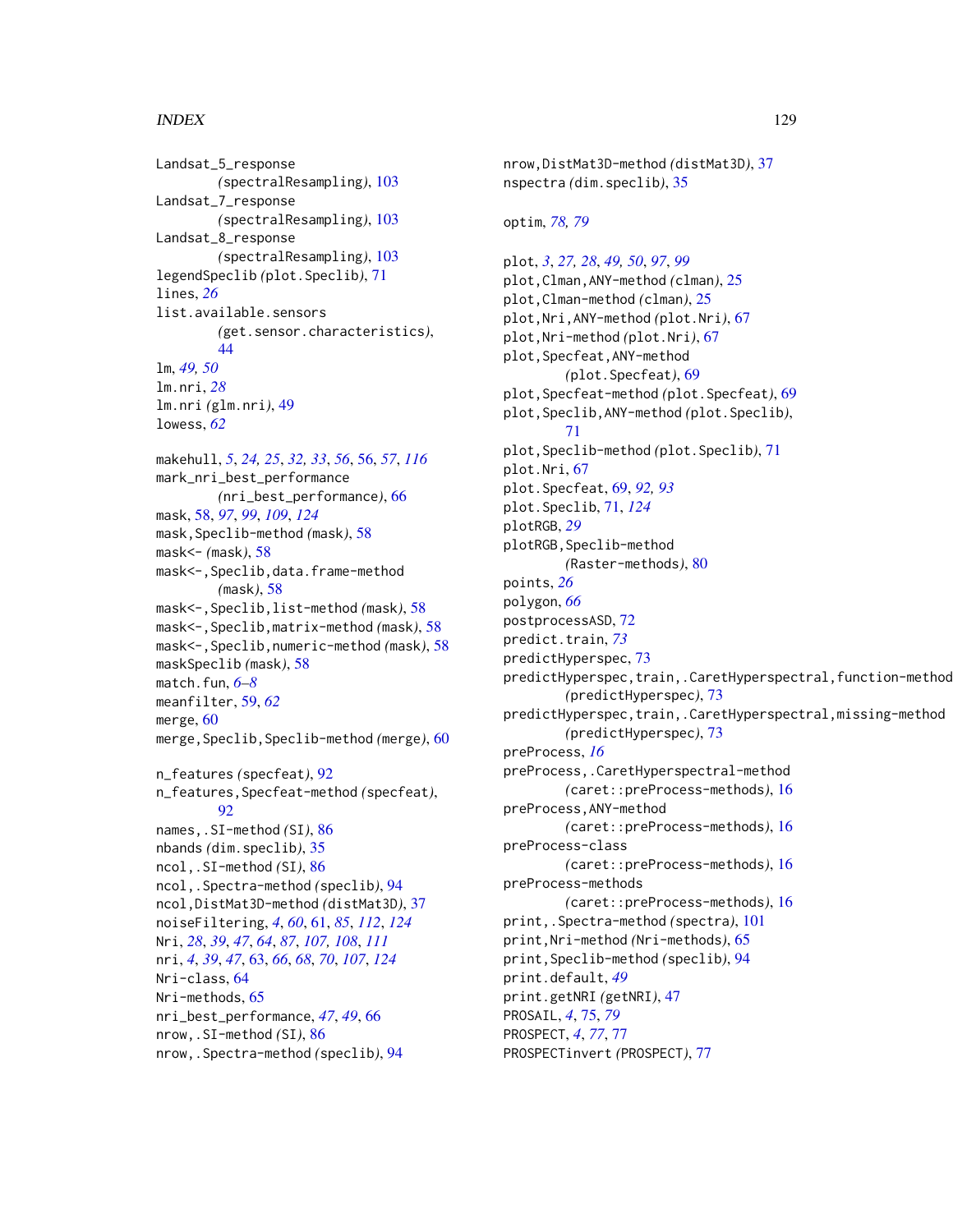Quickbird\_response *(*spectralResampling*)*, [103](#page-102-1) RapidEye\_response *(*spectralResampling*)*, [103](#page-102-1) Raster-methods, [80](#page-79-0) rastermeta, [82,](#page-81-0) *[95](#page-94-0)*, *[97](#page-96-1)* read.ASD, [83](#page-82-0) read\_header, [83](#page-82-0) readAll,Speclib-method *(*spectra*)*, [101](#page-100-0) readGDAL, *[97](#page-96-1)*, *[99](#page-98-0)* rededge, *[4](#page-3-0)*, [84,](#page-83-1) *[123](#page-122-0)* response\_functions *(*spectralResampling*)*, [103](#page-102-1) rfe, *[12](#page-11-0)*, *[17](#page-16-0)* rfe,Nri-method *(*caret::rfe*)*, [17](#page-16-0) rfe,Specfeat-method *(*caret::rfe*)*, [17](#page-16-0) rfe,Speclib-method *(*caret::rfe*)*, [17](#page-16-0) rfe-methods *(*caret::rfe*)*, [17](#page-16-0) rowFromY,Speclib-method *(*spectra*)*, [101](#page-100-0)

safs, *[19](#page-18-0)*

```
safs,Nri-method (caret::safs), 18
safs,Specfeat-method (caret::safs), 18
safs,Speclib-method (caret::safs), 18
safs-methods (caret::safs), 18
sam (dist.speclib), 36
sam_distance (dist.speclib), 36
save, 81
sbf, 20, 23
sbf,Nri-method (caret::sbf), 19
sbf,Specfeat-method (caret::sbf), 19
sbf,Speclib-method (caret::sbf), 19
sbf-methods (caret::sbf), 19
Sentinel2A_response
       (spectralResampling), 103
Sentinel2B_response
       (spectralResampling), 103
setPredictor, 22
setPredictor (caret::setPredictor), 21
4348990,123
       (caret::setPredictor), 21
setPredictor-methods
       (caret::setPredictor), 21
setResponse, 12, 15, 17, 18, 20, 21
setResponse (caret::setResponse), 22
setResponse,.CaretHyperspectral,character-method
       (caret::setResponse), 22
```
setResponse-methods *(*caret::setResponse*)*, [22](#page-21-0) sgolayfilt, *[33,](#page-32-1) [34](#page-33-0)*, *[62](#page-61-0)* show,.preProcessHyperspectral-method *(*caret::preProcess-methods*)*, [16](#page-15-0) show,.Spectra-method *(*spectra*)*, [101](#page-100-0) show,DistMat3D-method *(*distMat3D*)*, [37](#page-36-0) show,HyperSpecRaster-method *(*HyperSpecRaster-class*)*, [54](#page-53-0) show,Nri-method *(*Nri-methods*)*, [65](#page-64-0) show,Speclib-method *(*speclib*)*, [94](#page-93-0) showCaretParameters, *[21,](#page-20-0) [22](#page-21-0)* showCaretParameters *(*caret::showCaretParameters*)*, [23](#page-22-0) showCaretParameters,.CaretHyperspectral-method *(*caret::showCaretParameters*)*, [23](#page-22-0) SI, *[41](#page-40-0)*, [86,](#page-85-1) *[96](#page-95-0)[–99](#page-98-0)*, *[108,](#page-107-0) [109](#page-108-0)* SI,Nri,ANY,ANY-method *(*SI*)*, [86](#page-85-1) SI,Nri,ANY,missing-method *(*SI*)*, [86](#page-85-1) SI,Nri,missing,ANY-method *(*SI*)*, [86](#page-85-1) SI,Nri,missing,missing-method *(*SI*)*, [86](#page-85-1) SI,Nri-method *(*SI*)*, [86](#page-85-1) SI,Speclib,ANY,ANY-method *(*SI*)*, [86](#page-85-1) SI,Speclib,ANY,missing-method *(*SI*)*, [86](#page-85-1) SI,Speclib,missing,ANY-method *(*SI*)*, [86](#page-85-1) SI,Speclib,missing,missing-method *(*SI*)*, [86](#page-85-1) SI,Speclib-method *(*SI*)*, [86](#page-85-1) SI.speclib *(*SI*)*, [86](#page-85-1) SI<- *(*SI*)*, [86](#page-85-1) SI<-,Nri,ANY-method *(*SI*)*, [86](#page-85-1) SI<-,Nri,data.frame-method *(*SI*)*, [86](#page-85-1) SI<-,Nri,matrix-method *(*SI*)*, [86](#page-85-1) SI<-,Speclib,ANY-method *(*SI*)*, [86](#page-85-1) SI<-,Speclib,data.frame-method *(*SI*)*, [86](#page-85-1) SI<-,Speclib,matrix-method *(*SI*)*, [86](#page-85-1) smgm, *[4](#page-3-0)*, [88](#page-87-0) smoothSpeclib *(*noiseFiltering*)*, [61](#page-60-1) Specfeat, *[31](#page-30-0)*, *[69,](#page-68-0) [70](#page-69-0)*, *[93](#page-92-0)* specfeat, *[11](#page-10-0)*, *[31](#page-30-0)*, *[42](#page-41-0)*, *[92](#page-91-0)*, [92,](#page-91-0) *[93](#page-92-0)* Specfeat-class, [93](#page-92-0) Speclib, *[3](#page-2-0)*, *[8,](#page-7-0) [9](#page-8-0)*, *[27,](#page-26-1) [28](#page-27-0)*, *[30](#page-29-0)*, *[34,](#page-33-0) [35](#page-34-0)*, *[37](#page-36-0)*, *[41](#page-40-0)*, *[52](#page-51-1)*, *[54,](#page-53-0) [55](#page-54-0)*, *[59](#page-58-0)*, *[61](#page-60-1)*, *[64,](#page-63-1) [65](#page-64-0)*, *[71](#page-70-1)*, *[73](#page-72-0)*, *[77](#page-76-0)*, *[79](#page-78-0)*, *[82](#page-81-0)*, *[87](#page-86-0)*, *[89](#page-88-0)*, *[93](#page-92-0)*, *[96](#page-95-0)[–98](#page-97-0)*, *[102](#page-101-0)*, *[104](#page-103-0)*, *[107](#page-106-0)*, *[109](#page-108-0)*, *[112](#page-111-0)*, *[116](#page-115-0)*, *[118](#page-117-1)*, *[124](#page-123-0)*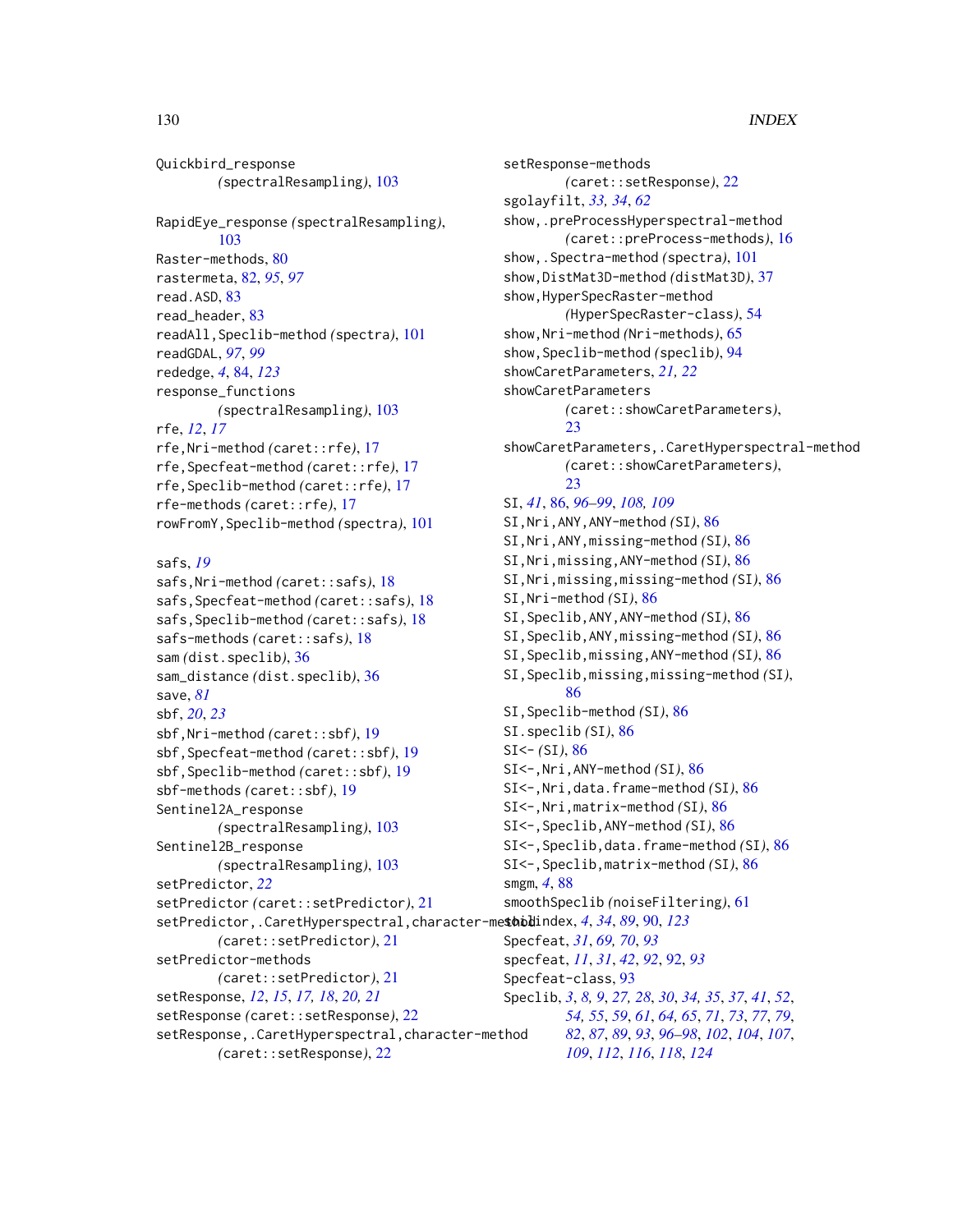#### $I<sub>31</sub>$  is a set of  $I<sub>31</sub>$  is a set of  $I<sub>31</sub>$  is a set of  $I<sub>31</sub>$  is a set of  $I<sub>31</sub>$  is a set of  $I<sub>31</sub>$  is a set of  $I<sub>31</sub>$  is a set of  $I<sub>31</sub>$  is a set of  $I<sub>31</sub>$  is a set of  $I$

speclib, *[26](#page-25-0)*, *[73](#page-72-0)*, *[83](#page-82-0)*, [94](#page-93-0) speclib,character,numeric-method *(*speclib*)*, [94](#page-93-0) speclib,hyperSpec,ANY-method *(*speclib*)*, [94](#page-93-0) speclib,HyperSpecRaster,ANY-method *(*speclib*)*, [94](#page-93-0) speclib,matrix,data.frame-method *(*speclib*)*, [94](#page-93-0) speclib,matrix,matrix-method *(*speclib*)*, [94](#page-93-0) speclib,matrix,numeric-method *(*speclib*)*, [94](#page-93-0) speclib,numeric,data.frame-method *(*speclib*)*, [94](#page-93-0) speclib,numeric,matrix-method *(*speclib*)*, [94](#page-93-0) speclib,numeric,numeric-method *(*speclib*)*, [94](#page-93-0) speclib,RasterBrick,data.frame-method *(*speclib*)*, [94](#page-93-0) speclib,RasterBrick,matrix-method *(*speclib*)*, [94](#page-93-0) speclib,RasterBrick,numeric-method *(*speclib*)*, [94](#page-93-0) speclib,SpatialGridDataFrame,data.frame-method train,.CaretHyperspectral-method *(*speclib*)*, [94](#page-93-0) speclib,SpatialGridDataFrame,matrix-method *(*speclib*)*, [94](#page-93-0) speclib,SpatialGridDataFrame,numeric-method *(*speclib*)*, [94](#page-93-0) speclib, Speclib, numeric-method *(*speclib*)*, [94](#page-93-0) Speclib-class, [97](#page-96-1) speclib\_raster-methods, [99](#page-98-0) spectra, *[48](#page-47-1)*, *[96](#page-95-0)[–99](#page-98-0)*, [101](#page-100-0) spectra,Clman-method *(*clman*)*, [25](#page-24-0) spectra,Speclib-method *(*spectra*)*, [101](#page-100-0) spectra.Speclib *(*spectra*)*, [101](#page-100-0) spectra<- *(*spectra*)*, [101](#page-100-0) spectra<-, Clman, data.frame-method *(*clman*)*, [25](#page-24-0) spectra<-,Clman,matrix-method *(*clman*)*, [25](#page-24-0) spectra<-,Clman,numeric-method *(*clman*)*, [25](#page-24-0) spectra<-,Speclib,data.frame-method *(*spectra*)*, [101](#page-100-0)

spectra<-,Speclib,matrix-method *(*spectra*)*, [101](#page-100-0) spectra<-,Speclib,numeric-method *(*spectra*)*, [101](#page-100-0) spectra<-,Speclib,RasterBrick-method *(*spectra*)*, [101](#page-100-0) spectral.resampling *(*spectralResampling*)*, [103](#page-102-1) spectral\_data, [106](#page-105-0) spectralInterpolation, [102](#page-101-0) spectralResampling, *[4](#page-3-0)*, *[43](#page-42-0)*, *[45](#page-44-0)*, *[91](#page-90-0)*, *[96](#page-95-0)*, *[98](#page-97-0)*, *[103](#page-102-1)*, [103,](#page-102-1) *[124](#page-123-0)* spline, *[62](#page-61-0)* sr, [106](#page-105-0) subset, *[71](#page-70-1)*, *[87](#page-86-0)* subset,Nri-method *(*subset.nri*)*, [107](#page-106-0) subset,Speclib-method *(*subset.speclib*)*, [109](#page-108-0) subset.nri, [107](#page-106-0) subset.speclib, *[41](#page-40-0)*, [109](#page-108-0) t.test, *[68](#page-67-0)*, *[110](#page-109-1)*, [110,](#page-109-1) *[111](#page-110-1)* t.test,Nri-method *(*t.test*)*, [110](#page-109-1) t.test.nri *(*t.test*)*, [110](#page-109-1) train, *[24](#page-23-1) (*caret::train-methods*)*, [24](#page-23-1) train,ANY-method *(*caret::train-methods*)*, [24](#page-23-1) train-methods *(*caret::train-methods*)*, [24](#page-23-1) train.formula, *[24](#page-23-1)* transformSpeclib, *[4,](#page-3-0) [5](#page-4-1)*, *[10,](#page-9-0) [11](#page-10-0)*, *[24](#page-23-1)[–28](#page-27-0)*, *[31](#page-30-0)[–33](#page-32-1)*, *[41,](#page-40-0) [42](#page-41-0)*, *[46](#page-45-1)*, *[56,](#page-55-1) [57](#page-56-0)*, *[69](#page-68-0)*, *[89](#page-88-0)*, *[92,](#page-91-0) [93](#page-92-0)*, *[95](#page-94-0)*, [111,](#page-110-1) *[116](#page-115-0)* unmix, *[4](#page-3-0)*, [113](#page-112-0) updatecl, *[5](#page-4-1)*, *[24,](#page-23-1) [25](#page-24-0)*, *[27,](#page-26-1) [28](#page-27-0)*, *[32,](#page-31-1) [33](#page-32-1)*, *[56,](#page-55-1) [57](#page-56-0)*, [115,](#page-114-1) *[116](#page-115-0)* usagehistory, *[96](#page-95-0)[–98](#page-97-0)*, [117](#page-116-0) usagehistory<- *(*usagehistory*)*, [117](#page-116-0) USGS\_get\_available\_files *(*import\_USGS*)*, [55](#page-54-0) USGS\_retrieve\_files *(*import\_USGS*)*, [55](#page-54-0) vegindex, *[4](#page-3-0)*, *[34](#page-33-0)*, *[85](#page-84-0)*, *[91](#page-90-0)*, [118,](#page-117-1) *[124](#page-123-0)*

wavelength, [123](#page-122-0) wavelength,HyperSpecRaster-method *(*wavelength*)*, [123](#page-122-0)